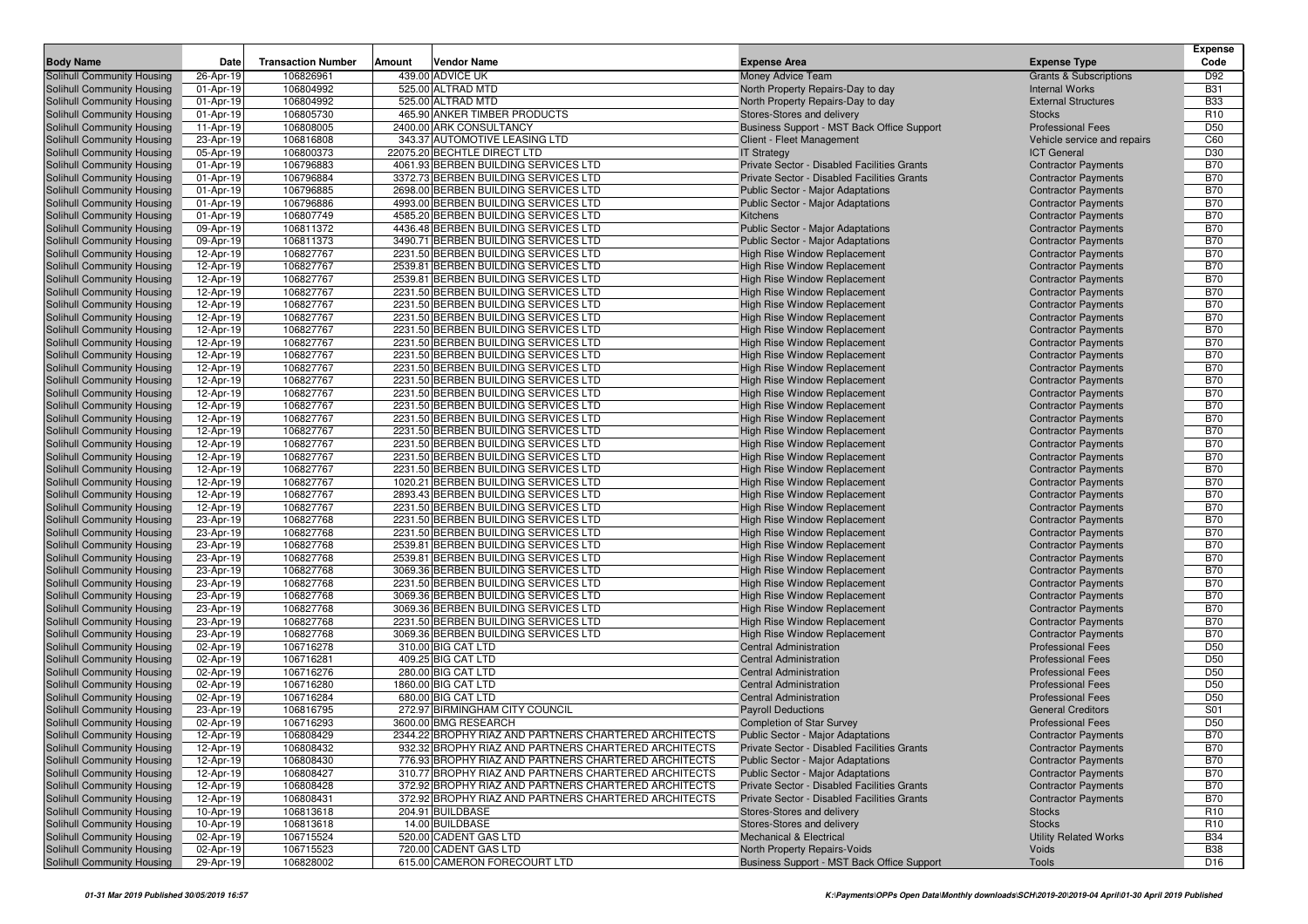|                                                          |                        |                           |        |                                                         |                                                                        |                                                | <b>Expense</b>           |
|----------------------------------------------------------|------------------------|---------------------------|--------|---------------------------------------------------------|------------------------------------------------------------------------|------------------------------------------------|--------------------------|
| <b>Body Name</b>                                         | Date                   | <b>Transaction Number</b> | Amount | <b>Vendor Name</b>                                      | <b>Expense Area</b>                                                    | <b>Expense Type</b>                            | Code                     |
| Solihull Community Housing                               | 12-Apr-19              | 106808692                 |        | 390.00 CEL ELECTRICAL                                   | <b>Mechanical &amp; Electrical</b>                                     | <b>Utility Related Works</b>                   | <b>B34</b>               |
| Solihull Community Housing                               | 03-Apr-19              | 106796663                 |        | 1705.50 CENTRAL CONSULTANCY & TRAINING LTD              | <b>Board Administration</b>                                            | <b>Professional Fees</b>                       | D <sub>50</sub>          |
| Solihull Community Housing                               | 03-Apr-19              | 106796663                 |        | 3341.45 CENTRAL CONSULTANCY & TRAINING LTD              | <b>Board Administration</b>                                            | <b>Professional Fees</b>                       | D <sub>50</sub>          |
| Solihull Community Housing                               | 01-Apr-19              | 106816044                 |        | 1318.01 CHAPMANS ELECTRICAL                             | <b>Mechanical &amp; Electrical</b>                                     | <b>Utility Related Works</b>                   | <b>B34</b>               |
| Solihull Community Housing                               | 23-Apr-19              | 106816811                 |        | 1513.46 CHAPMANS ELECTRICAL                             | <b>Mechanical &amp; Electrical</b>                                     | <b>Utility Related Works</b>                   | <b>B34</b>               |
| Solihull Community Housing                               | 25-Apr-19              | 106826410                 |        | 760.00 CHARTER OFFICE EQUIPMENT LTD                     | <b>Welfare Reform Work</b>                                             | <b>Professional Fees</b>                       | D <sub>50</sub>          |
| Solihull Community Housing                               | 16-Apr-19              | 106811702                 |        | 308.00 CLEAR LAW LLP                                    | North Property Repairs-Day to day                                      | <b>Legal Fees</b>                              | D <sub>52</sub>          |
| Solihull Community Housing                               | 15-Apr-19              | 106809737                 |        | 833.33 CLEAR LAW LLP                                    | North Property Repairs-Day to day                                      | <b>Legal Fees</b>                              | D <sub>52</sub>          |
| Solihull Community Housing                               | 15-Apr-19              | 106809736                 |        | 3000.00 CLEAR LAW LLP                                   | North Property Repairs-Day to day                                      | <b>Legal Fees</b>                              | D <sub>52</sub>          |
| Solihull Community Housing                               | 09-Apr-19              | 106801843                 |        | 315.00 CLEARWATER TECHNOLOGY LTD                        | Client ¿ H & S Water Risk                                              | <b>Water risks</b>                             | <b>B13</b>               |
| Solihull Community Housing                               | 01-Apr-19              | 106805736                 |        | 1100.00 CONTOUR SHOWERS LTD                             | Stores-Stores and delivery                                             | <b>Stocks</b>                                  | R <sub>10</sub>          |
| Solihull Community Housing                               | 08-Apr-19              | 106801264                 |        | 2825.00 DATASTOX LTD                                    | <b>IT Strategy</b>                                                     | <b>ICT</b> General                             | D30                      |
| Solihull Community Housing                               | 08-Apr-19              | 106801263                 |        | 750.00 DATASTOX LTD<br>1250.00 DATASTOX LTD             | <b>IT Strategy</b>                                                     | <b>ICT General</b>                             | D30                      |
| Solihull Community Housing                               | 08-Apr-19              | 106801263                 |        |                                                         | <b>IT Strategy</b>                                                     | <b>ICT General</b>                             | D30                      |
| Solihull Community Housing                               | 16-Apr-19<br>01-Apr-19 | 106811444<br>106825828    |        | 1150.20 DELL CORPORATION LTD<br>85.00 DMW ENVIRONMENTAL | <b>IT Strategy</b>                                                     | <b>ICT</b> General<br><b>Other Works</b>       | D30<br><b>B32</b>        |
| Solihull Community Housing<br>Solihull Community Housing | 01-Apr-19              | 106825828                 |        | 1800.00 DMW ENVIRONMENTAL                               | <b>Private Sector Leasing</b><br>Direct - Asbestos                     | <b>Internal Works</b>                          | <b>B31</b>               |
| Solihull Community Housing                               | 01-Apr-19              | 106825828                 |        | 120.00 DMW ENVIRONMENTAL                                | North Property Repairs-Day to day                                      | <b>Internal Works</b>                          | <b>B31</b>               |
| Solihull Community Housing                               | 01-Apr-19              | 106825828                 |        | 85.00 DMW ENVIRONMENTAL                                 | North Property Repairs-Day to day                                      | <b>Internal Works</b>                          | <b>B31</b>               |
| Solihull Community Housing                               | 01-Apr-19              | 106825828                 |        | 85.00 DMW ENVIRONMENTAL                                 | North Property Repairs-Day to day                                      | <b>Internal Works</b>                          | <b>B31</b>               |
| Solihull Community Housing                               | 01-Apr-19              | 106825828                 |        | 85.00 DMW ENVIRONMENTAL                                 | North Property Repairs-Day to day                                      | <b>Internal Works</b>                          | <b>B31</b>               |
| Solihull Community Housing                               | 01-Apr-19              | 106825828                 |        | 85.00 DMW ENVIRONMENTAL                                 | North Property Repairs-Day to day                                      | <b>Internal Works</b>                          | <b>B31</b>               |
| Solihull Community Housing                               | 01-Apr-19              | 106825828                 |        | 85.00 DMW ENVIRONMENTAL                                 | North Property Repairs-Day to day                                      | <b>Internal Works</b>                          | <b>B31</b>               |
| Solihull Community Housing                               | 01-Apr-19              | 106825828                 |        | 85.00 DMW ENVIRONMENTAL                                 | North Property Repairs-Day to day                                      | <b>Internal Works</b>                          | <b>B31</b>               |
| Solihull Community Housing                               | 01-Apr-19              | 106825828                 |        | 85.00 DMW ENVIRONMENTAL                                 | North Property Repairs-Day to day                                      | <b>Internal Works</b>                          | <b>B31</b>               |
| Solihull Community Housing                               | 01-Apr-19              | 106825828                 |        | 85.00 DMW ENVIRONMENTAL                                 | North Property Repairs-Day to day                                      | <b>Internal Works</b>                          | <b>B31</b>               |
| Solihull Community Housing                               | 01-Apr-19              | 106825828                 |        | 85.00 DMW ENVIRONMENTAL                                 | North Property Repairs-Day to day                                      | <b>Internal Works</b>                          | <b>B31</b>               |
| Solihull Community Housing                               | 01-Apr-19              | 106825828                 |        | 85.00 DMW ENVIRONMENTAL                                 | North Property Repairs-Day to day                                      | <b>Internal Works</b>                          | <b>B31</b>               |
| Solihull Community Housing                               | 01-Apr-19              | 106825828                 |        | 85.00 DMW ENVIRONMENTAL                                 | North Property Repairs-Day to day                                      | <b>Internal Works</b>                          | <b>B31</b>               |
| Solihull Community Housing                               | 01-Apr-19              | 106825828                 |        | 85.00 DMW ENVIRONMENTAL                                 | North Property Repairs-Day to day                                      | <b>Internal Works</b>                          | <b>B31</b>               |
| Solihull Community Housing                               | 01-Apr-19              | 106825828                 |        | 85.00 DMW ENVIRONMENTAL                                 | North Property Repairs-Day to day                                      | <b>Internal Works</b>                          | <b>B31</b>               |
| Solihull Community Housing                               | 01-Apr-19              | 106825828                 |        | 85.00 DMW ENVIRONMENTAL                                 | North Property Repairs-Day to day                                      | <b>Internal Works</b>                          | <b>B31</b>               |
| Solihull Community Housing                               | 01-Apr-19              | 106825828                 |        | 85.00 DMW ENVIRONMENTAL                                 | North Property Repairs-Day to day                                      | <b>Internal Works</b>                          | <b>B31</b>               |
| Solihull Community Housing                               | 01-Apr-19              | 106825828                 |        | 85.00 DMW ENVIRONMENTAL                                 | North Property Repairs-Day to day                                      | <b>Internal Works</b>                          | <b>B31</b>               |
| Solihull Community Housing                               | 01-Apr-19              | 106825828                 |        | 85.00 DMW ENVIRONMENTAL                                 | North Property Repairs-Day to day                                      | <b>Internal Works</b>                          | <b>B31</b>               |
| Solihull Community Housing                               | 01-Apr-19              | 106825828                 |        | 85.00 DMW ENVIRONMENTAL                                 | North Property Repairs-Day to day                                      | <b>Internal Works</b>                          | <b>B31</b>               |
| Solihull Community Housing                               | 01-Apr-19              | 106825828                 |        | 85.00 DMW ENVIRONMENTAL                                 | North Property Repairs-Day to day                                      | <b>Internal Works</b>                          | <b>B31</b>               |
| Solihull Community Housing                               | 01-Apr-19              | 106825828                 |        | 120.00 DMW ENVIRONMENTAL                                | North Property Repairs-Day to day                                      | <b>Internal Works</b>                          | <b>B31</b>               |
| Solihull Community Housing                               | 01-Apr-19              | 106825828                 |        | 85.00 DMW ENVIRONMENTAL                                 | North Property Repairs-Day to day                                      | <b>Internal Works</b>                          | <b>B31</b>               |
| Solihull Community Housing                               | 01-Apr-19              | 106825828<br>106825828    |        | 85.00 DMW ENVIRONMENTAL<br>85.00 DMW ENVIRONMENTAL      | North Property Repairs-Day to day                                      | <b>Internal Works</b><br><b>Internal Works</b> | <b>B31</b><br><b>B31</b> |
| Solihull Community Housing                               | 01-Apr-19              | 106825828                 |        | 85.00 DMW ENVIRONMENTAL                                 | North Property Repairs-Day to day                                      | <b>Internal Works</b>                          | <b>B31</b>               |
| Solihull Community Housing<br>Solihull Community Housing | 01-Apr-19<br>01-Apr-19 | 106825828                 |        | 85.00 DMW ENVIRONMENTAL                                 | North Property Repairs-Day to day<br>North Property Repairs-Day to day | <b>Internal Works</b>                          | <b>B31</b>               |
| Solihull Community Housing                               | 01-Apr-19              | 106825828                 |        | 85.00 DMW ENVIRONMENTAL                                 | North Property Repairs-Day to day                                      | <b>Internal Works</b>                          | <b>B31</b>               |
| Solihull Community Housing                               | 01-Apr-19              | 106825828                 |        | 85.00 DMW ENVIRONMENTAL                                 | North Property Repairs-Day to day                                      | <b>Internal Works</b>                          | <b>B31</b>               |
| Solihull Community Housing                               | 01-Apr-19              | 106825828                 |        | 85.00 DMW ENVIRONMENTAL                                 | North Property Repairs-Day to day                                      | <b>Internal Works</b>                          | <b>B31</b>               |
| Solihull Community Housing                               | 01-Apr-19              | 106825828                 |        | 85.00 DMW ENVIRONMENTAL                                 | North Property Repairs-Day to day                                      | <b>Internal Works</b>                          | <b>B31</b>               |
| Solihull Community Housing                               | 01-Apr-19              | 106825828                 |        | 120.00 DMW ENVIRONMENTAL                                | North Property Repairs-Day to day                                      | <b>Internal Works</b>                          | <b>B31</b>               |
| Solihull Community Housing                               | 01-Apr-19              | 106825828                 |        | 85.00 DMW ENVIRONMENTAL                                 | North Property Repairs-Day to day                                      | <b>Internal Works</b>                          | <b>B31</b>               |
| <b>Solihull Community Housing</b>                        | 01-Apr-19              | 106825828                 |        | 85.00 DMW ENVIRONMENTAL                                 | North Property Repairs-Day to day                                      | <b>Internal Works</b>                          | <b>B31</b>               |
| Solihull Community Housing                               | 01-Apr-19              | 106825828                 |        | 120.00 DMW ENVIRONMENTAL                                | North Property Repairs-Day to day                                      | <b>Internal Works</b>                          | <b>B31</b>               |
| Solihull Community Housing                               | 01-Apr-19              | 106825828                 |        | 85.00 DMW ENVIRONMENTAL                                 | North Property Repairs-Day to day                                      | <b>Internal Works</b>                          | <b>B31</b>               |
| Solihull Community Housing                               | 01-Apr-19              | 106825828                 |        | 200.00 DMW ENVIRONMENTAL                                | North Property Repairs-Day to day                                      | <b>Internal Works</b>                          | <b>B31</b>               |
| Solihull Community Housing                               | 01-Apr-19              | 106825828                 |        | 120.00 DMW ENVIRONMENTAL                                | Public Sector - Major Adaptations                                      | <b>Contractor Payments</b>                     | <b>B70</b>               |
| Solihull Community Housing                               | 01-Apr-19              | 106825828                 |        | 85.00 DMW ENVIRONMENTAL                                 | <b>MST</b> -Structural Works                                           | <b>Contractor Payments</b>                     | <b>B70</b>               |
| Solihull Community Housing                               | 01-Apr-19              | 106825828                 |        | 75.00 DMW ENVIRONMENTAL                                 | Private Sector - Disabled Facilities Grants                            | <b>Contractor Payments</b>                     | <b>B70</b>               |
| Solihull Community Housing                               | 01-Apr-19              | 106825828                 |        | 120.00 DMW ENVIRONMENTAL                                | Gas Warm Air/B'boiler/Storage Heater                                   | <b>Contractor Payments</b>                     | <b>B70</b>               |
| Solihull Community Housing                               | 01-Apr-19              | 106825828                 |        | 120.00 DMW ENVIRONMENTAL                                | Gas Warm Air/B'boiler/Storage Heater                                   | <b>Contractor Payments</b>                     | <b>B70</b>               |
| Solihull Community Housing                               | 01-Apr-19              | 106825828                 |        | 120.00 DMW ENVIRONMENTAL                                | Gas Warm Air/B'boiler/Storage Heater                                   | <b>Contractor Payments</b>                     | <b>B70</b>               |
| Solihull Community Housing                               | 01-Apr-19              | 106825828                 |        | 120.00 DMW ENVIRONMENTAL                                | Gas Warm Air/B'boiler/Storage Heater                                   | <b>Contractor Payments</b>                     | <b>B70</b>               |
| Solihull Community Housing                               | 01-Apr-19              | 106825829                 |        | 85.00 DMW ENVIRONMENTAL                                 | North Property Repairs-Day to day                                      | <b>Internal Works</b>                          | <b>B31</b>               |
| Solihull Community Housing                               | 01-Apr-19              | 106825829                 |        | 120.00 DMW ENVIRONMENTAL                                | North Property Repairs-Day to day                                      | <b>Internal Works</b>                          | <b>B31</b>               |
| Solihull Community Housing                               | 01-Apr-19              | 106825829                 |        | 120.00 DMW ENVIRONMENTAL                                | North Property Repairs-Day to day                                      | <b>Internal Works</b>                          | <b>B31</b>               |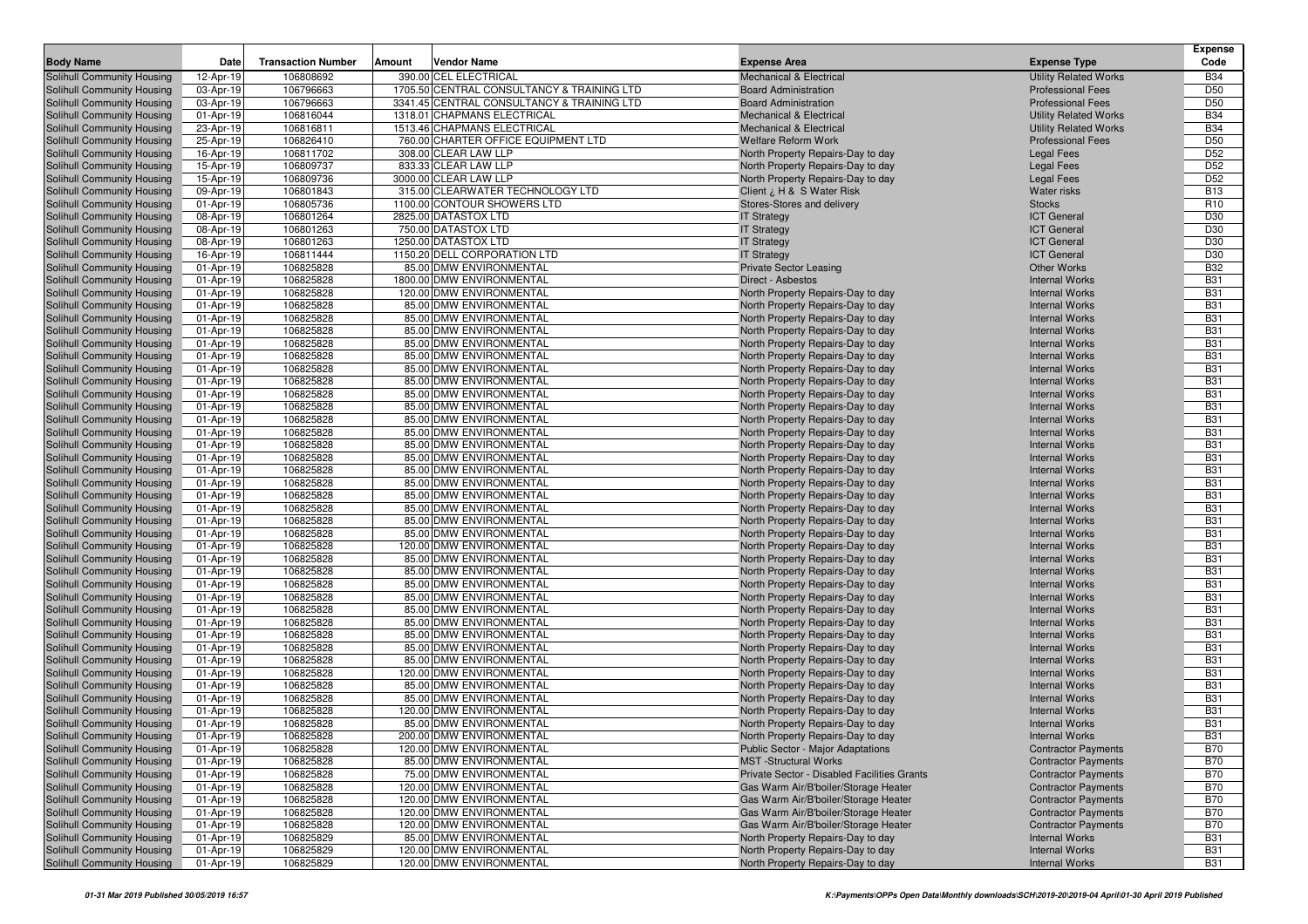|                                                          |                        |                           |                                                    |                                                                        |                                                | <b>Expense</b>           |
|----------------------------------------------------------|------------------------|---------------------------|----------------------------------------------------|------------------------------------------------------------------------|------------------------------------------------|--------------------------|
| <b>Body Name</b>                                         | Date                   | <b>Transaction Number</b> | Amount<br>Vendor Name                              | <b>Expense Area</b>                                                    | <b>Expense Type</b>                            | Code                     |
| Solihull Community Housing                               | 01-Apr-19              | 106825829                 | 85.00 DMW ENVIRONMENTAL                            | North Property Repairs-Day to day                                      | <b>Internal Works</b>                          | <b>B31</b>               |
| Solihull Community Housing                               | 01-Apr-19              | 106825829                 | 120.00 DMW ENVIRONMENTAL                           | North Property Repairs-Day to day                                      | <b>Internal Works</b>                          | <b>B31</b>               |
| Solihull Community Housing                               | 01-Apr-19              | 106825829                 | 120.00 DMW ENVIRONMENTAL                           | North Property Repairs-Day to day                                      | <b>Internal Works</b>                          | <b>B31</b>               |
| Solihull Community Housing                               | 01-Apr-19              | 106825829<br>106825829    | 85.00 DMW ENVIRONMENTAL                            | North Property Repairs-Day to day                                      | <b>Internal Works</b>                          | <b>B31</b>               |
| Solihull Community Housing                               | 01-Apr-19              | 106825829                 | 85.00 DMW ENVIRONMENTAL<br>45.00 DMW ENVIRONMENTAL | North Property Repairs-Day to day                                      | <b>Internal Works</b><br><b>Internal Works</b> | <b>B31</b><br><b>B31</b> |
| Solihull Community Housing<br>Solihull Community Housing | 01-Apr-19<br>01-Apr-19 | 106825829                 | 85.00 DMW ENVIRONMENTAL                            | North Property Repairs-Day to day                                      | <b>Internal Works</b>                          | <b>B31</b>               |
| Solihull Community Housing                               | 01-Apr-19              | 106825829                 | 105.00 DMW ENVIRONMENTAL                           | North Property Repairs-Day to day<br>North Property Repairs-Day to day | <b>Internal Works</b>                          | <b>B31</b>               |
| Solihull Community Housing                               | 01-Apr-19              | 106825829                 | 85.00 DMW ENVIRONMENTAL                            | North Property Repairs-Day to day                                      | <b>Internal Works</b>                          | <b>B31</b>               |
| Solihull Community Housing                               | 01-Apr-19              | 106825829                 | 120.00 DMW ENVIRONMENTAL                           | Gas Warm Air/B'boiler/Storage Heater                                   | <b>Contractor Payments</b>                     | <b>B70</b>               |
| Solihull Community Housing                               | 01-Apr-19              | 106825829                 | 120.00 DMW ENVIRONMENTAL                           | Gas Warm Air/B'boiler/Storage Heater                                   | <b>Contractor Payments</b>                     | <b>B70</b>               |
| Solihull Community Housing                               | 01-Apr-19              | 106825829                 | 120.00 DMW ENVIRONMENTAL                           | Linacre House Conversion                                               | <b>Contractor Payments</b>                     | <b>B70</b>               |
| Solihull Community Housing                               | 01-Apr-19              | 106825829                 | 120.00 DMW ENVIRONMENTAL                           | Linacre House Conversion                                               | <b>Contractor Payments</b>                     | <b>B70</b>               |
| Solihull Community Housing                               | 01-Apr-19              | 106825829                 | 120.00 DMW ENVIRONMENTAL                           | Linacre House Conversion                                               | <b>Contractor Payments</b>                     | <b>B70</b>               |
| Solihull Community Housing                               | 03-Apr-19              | 106721353                 | 308.00 DMW ENVIRONMENTAL                           | North Property Repairs-Day to day                                      | <b>Internal Works</b>                          | <b>B31</b>               |
| Solihull Community Housing                               | 01-Apr-19              | 106715417                 | 574.08 DODD GROUP                                  | <b>Mechanical &amp; Electrical</b>                                     | <b>Utility Related Works</b>                   | <b>B34</b>               |
| Solihull Community Housing                               | 01-Apr-19              | 106715418                 | 356.14 DODD GROUP                                  | <b>Mechanical &amp; Electrical</b>                                     | <b>Utility Related Works</b>                   | <b>B34</b>               |
| Solihull Community Housing                               | 01-Apr-19              | 106796720                 | 431.92 DODD GROUP                                  | North Property Repairs-Voids                                           | Voids                                          | <b>B38</b>               |
| Solihull Community Housing                               | 01-Apr-19              | 106715419                 | 289.94 DODD GROUP                                  | <b>Mechanical &amp; Electrical</b>                                     | <b>Utility Related Works</b>                   | <b>B34</b>               |
| Solihull Community Housing                               | 01-Apr-19              | 106715420                 | 458.33 DODD GROUP                                  | <b>Mechanical &amp; Electrical</b>                                     | <b>Utility Related Works</b>                   | <b>B34</b>               |
| Solihull Community Housing                               | 01-Apr-19              | 106715421                 | 489.83 DODD GROUP                                  | <b>Mechanical &amp; Electrical</b>                                     | <b>Utility Related Works</b>                   | <b>B34</b>               |
| Solihull Community Housing                               | 01-Apr-19              | 106715422                 | 714.95 DODD GROUP                                  | <b>Mechanical &amp; Electrical</b>                                     | <b>Utility Related Works</b>                   | <b>B34</b>               |
| Solihull Community Housing                               | 01-Apr-19              | 106715423                 | 475.91 DODD GROUP                                  | <b>Mechanical &amp; Electrical</b>                                     | <b>Utility Related Works</b>                   | <b>B34</b>               |
| Solihull Community Housing                               | 01-Apr-19              | 106715424                 | 229.11 DODD GROUP                                  | <b>Mechanical &amp; Electrical</b>                                     | <b>Utility Related Works</b>                   | <b>B34</b>               |
| Solihull Community Housing                               | 01-Apr-19              | 106715425                 | 251.91 DODD GROUP                                  | <b>Mechanical &amp; Electrical</b>                                     | <b>Utility Related Works</b>                   | <b>B34</b>               |
| Solihull Community Housing                               | 01-Apr-19              | 106715426                 | 290.80 DODD GROUP                                  | <b>Mechanical &amp; Electrical</b>                                     | <b>Utility Related Works</b>                   | <b>B34</b>               |
| Solihull Community Housing                               | 01-Apr-19              | 106796721                 | 246.93 DODD GROUP                                  | North Property Repairs-Voids                                           | Voids                                          | <b>B38</b>               |
| Solihull Community Housing                               | 01-Apr-19              | 106715427                 | 291.94 DODD GROUP                                  | <b>Mechanical &amp; Electrical</b>                                     | <b>Utility Related Works</b>                   | <b>B34</b>               |
| Solihull Community Housing                               | 01-Apr-19              | 106796722                 | 438.15 DODD GROUP                                  | North Property Repairs-Voids                                           | Voids                                          | <b>B38</b>               |
| Solihull Community Housing                               | 01-Apr-19              | 106796723                 | 402.42 DODD GROUP                                  | North Property Repairs-Voids                                           | Voids                                          | <b>B38</b>               |
| Solihull Community Housing                               | 01-Apr-19              | 106796724                 | 390.67 DODD GROUP                                  | North Property Repairs-Voids                                           | Voids                                          | <b>B38</b>               |
| Solihull Community Housing                               | 01-Apr-19              | 106796725                 | 337.78 DODD GROUP                                  | North Property Repairs-Voids                                           | Voids                                          | <b>B38</b>               |
| Solihull Community Housing                               | 01-Apr-19              | 106796726                 | 477.93 DODD GROUP                                  | North Property Repairs-Voids                                           | Voids                                          | <b>B38</b><br><b>B38</b> |
| Solihull Community Housing                               | 01-Apr-19              | 106796727<br>106796728    | 360.43 DODD GROUP<br>354.32 DODD GROUP             | North Property Repairs-Voids                                           | Voids<br>Voids                                 | <b>B38</b>               |
| Solihull Community Housing<br>Solihull Community Housing | 01-Apr-19<br>01-Apr-19 | 106796729                 | 574.91 DODD GROUP                                  | North Property Repairs-Voids<br>North Property Repairs-Voids           | Voids                                          | <b>B38</b>               |
| Solihull Community Housing                               | 01-Apr-19              | 106796730                 | 870.76 DODD GROUP                                  | North Property Repairs-Voids                                           | Voids                                          | <b>B38</b>               |
| Solihull Community Housing                               | 01-Apr-19              | 106796731                 | 1420.40 DODD GROUP                                 | North Property Repairs-Voids                                           | Voids                                          | <b>B38</b>               |
| Solihull Community Housing                               | 01-Apr-19              | 106796732                 | 327.85 DODD GROUP                                  | North Property Repairs-Voids                                           | Voids                                          | <b>B38</b>               |
| Solihull Community Housing                               | 01-Apr-19              | 106715428                 | 230.23 DODD GROUP                                  | <b>Mechanical &amp; Electrical</b>                                     | <b>Utility Related Works</b>                   | <b>B34</b>               |
| Solihull Community Housing                               | 01-Apr-19              | 106796733                 | 672.70 DODD GROUP                                  | North Property Repairs-Voids                                           | Voids                                          | <b>B38</b>               |
| Solihull Community Housing                               | 01-Apr-19              | 106796734                 | 394.11 DODD GROUP                                  | North Property Repairs-Voids                                           | Voids                                          | <b>B38</b>               |
| Solihull Community Housing                               | 01-Apr-19              | 106796735                 | 1082.92 DODD GROUP                                 | North Property Repairs-Voids                                           | Voids                                          | <b>B38</b>               |
| Solihull Community Housing                               | 01-Apr-19              | 106796736                 | 333.06 DODD GROUP                                  | North Property Repairs-Voids                                           | Voids                                          | <b>B38</b>               |
| Solihull Community Housing                               | 01-Apr-19              | 106796737                 | 931.20 DODD GROUP                                  | North Property Repairs-Voids                                           | Voids                                          | <b>B38</b>               |
| Solihull Community Housing                               | 01-Apr-19              | 106796738                 | 701.42 DODD GROUP                                  | North Property Repairs-Voids                                           | Voids                                          | <b>B38</b>               |
| Solihull Community Housing                               | 01-Apr-19              | 106715429                 | 463.04 DODD GROUP                                  | <b>Mechanical &amp; Electrical</b>                                     | <b>Utility Related Works</b>                   | <b>B34</b>               |
| Solihull Community Housing                               | 01-Apr-19              | 106715430                 | 456.47 DODD GROUP                                  | <b>Mechanical &amp; Electrical</b>                                     | <b>Utility Related Works</b>                   | <b>B34</b>               |
| Solihull Community Housing                               | 01-Apr-19              | 106796739                 | 348.29 DODD GROUP                                  | North Property Repairs-Voids                                           | Voids                                          | <b>B38</b>               |
| Solihull Community Housing                               | 01-Apr-19              | 106715431                 | 337.89 DODD GROUP                                  | <b>Mechanical &amp; Electrical</b>                                     | <b>Utility Related Works</b>                   | <b>B34</b>               |
| Solihull Community Housing                               | 01-Apr-19              | 106715432                 | 504.60 DODD GROUP                                  | <b>Mechanical &amp; Electrical</b>                                     | <b>Utility Related Works</b>                   | <b>B34</b>               |
| Solihull Community Housing                               | 01-Apr-19              | 106796740                 | 845.16 DODD GROUP                                  | North Property Repairs-Voids                                           | Voids                                          | <b>B38</b>               |
| Solihull Community Housing                               | 01-Apr-19              | 106796741                 | 314.71 DODD GROUP                                  | North Property Repairs-Voids                                           | Voids                                          | <b>B38</b>               |
| Solihull Community Housing                               | 01-Apr-19              | 106796742                 | 323.62 DODD GROUP                                  | North Property Repairs-Voids                                           | Voids                                          | <b>B38</b>               |
| Solihull Community Housing                               | 01-Apr-19              | 106796743                 | 385.14 DODD GROUP                                  | North Property Repairs-Voids                                           | Voids                                          | <b>B38</b>               |
| Solihull Community Housing                               | 01-Apr-19              | 106796744                 | 340.72 DODD GROUP                                  | North Property Repairs-Voids                                           | Voids                                          | <b>B38</b>               |
| Solihull Community Housing                               | 01-Apr-19              | 106796745                 | 781.70 DODD GROUP                                  | North Property Repairs-Voids                                           | Voids                                          | <b>B38</b>               |
| Solihull Community Housing                               | 01-Apr-19              | 106796746                 | 415.33 DODD GROUP                                  | North Property Repairs-Voids                                           | Voids                                          | <b>B38</b>               |
| Solihull Community Housing                               | 01-Apr-19              | 106796747                 | 732.97 DODD GROUP                                  | North Property Repairs-Voids                                           | Voids                                          | <b>B38</b>               |
| Solihull Community Housing                               | 01-Apr-19              | 106796748                 | 474.15 DODD GROUP                                  | North Property Repairs-Voids                                           | Voids                                          | <b>B38</b>               |
| Solihull Community Housing                               | 01-Apr-19              | 106796749                 | 448.69 DODD GROUP                                  | North Property Repairs-Voids                                           | Voids                                          | <b>B38</b>               |
| Solihull Community Housing                               | 01-Apr-19              | 106796750                 | 310.08 DODD GROUP                                  | North Property Repairs-Voids                                           | Voids                                          | <b>B38</b>               |
| Solihull Community Housing                               | 01-Apr-19              | 106796751                 | 459.28 DODD GROUP                                  | North Property Repairs-Voids                                           | Voids                                          | <b>B38</b>               |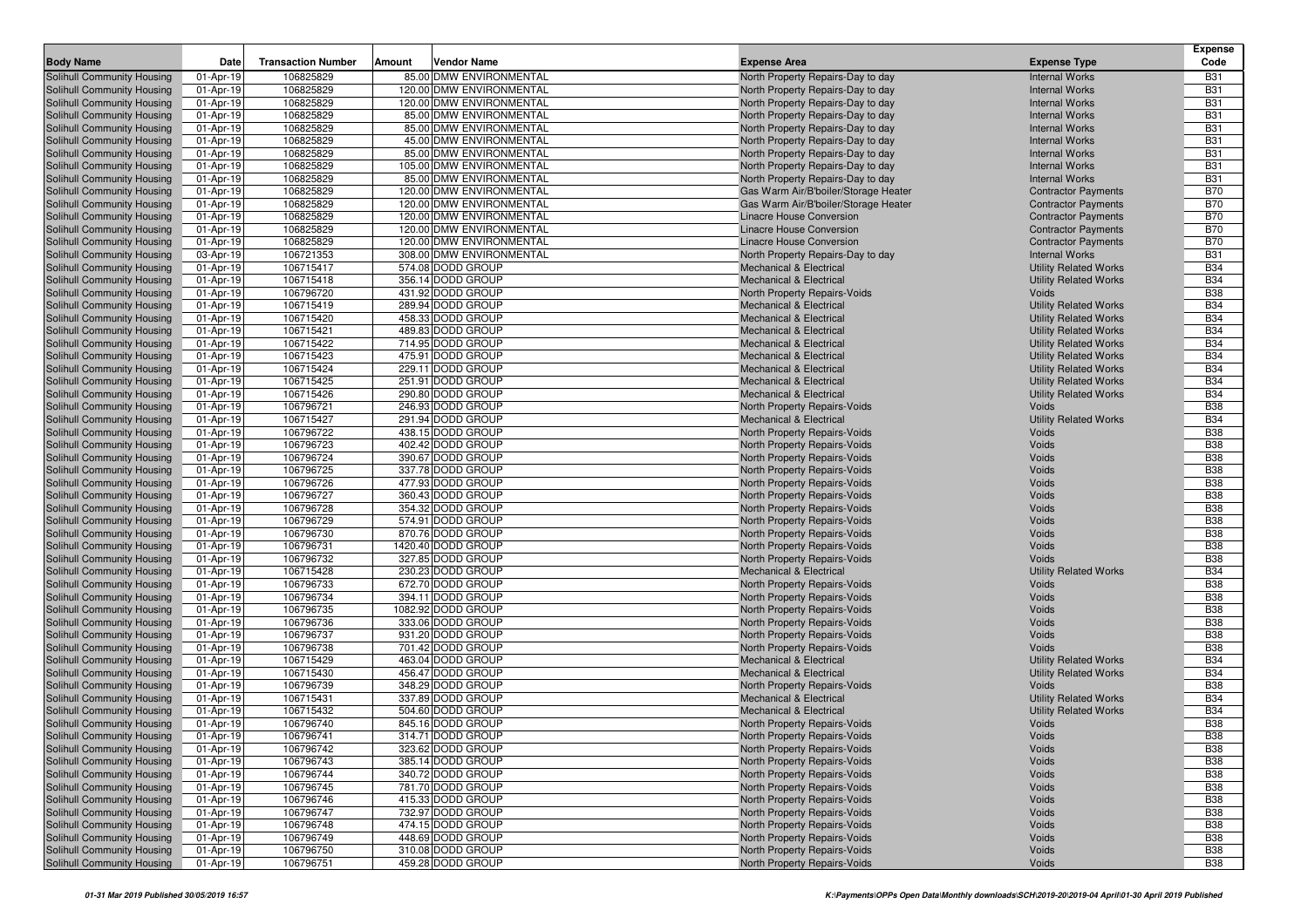| <b>Body Name</b>                                         | <b>Date</b> | <b>Transaction Number</b> | Amount | Vendor Name                             | <b>Expense Area</b>                  | <b>Expense Type</b>                                          | <b>Expense</b><br>Code   |
|----------------------------------------------------------|-------------|---------------------------|--------|-----------------------------------------|--------------------------------------|--------------------------------------------------------------|--------------------------|
| Solihull Community Housing                               | 01-Apr-19   | 106796752                 |        | 353.25 DODD GROUP                       | North Property Repairs-Voids         | Voids                                                        | <b>B38</b>               |
| Solihull Community Housing                               | 01-Apr-19   | 106796753                 |        | 528.59 DODD GROUP                       | North Property Repairs-Voids         | Voids                                                        | <b>B38</b>               |
| Solihull Community Housing                               | 01-Apr-19   | 106796754                 |        | 667.14 DODD GROUP                       | North Property Repairs-Voids         | Voids                                                        | <b>B38</b>               |
| Solihull Community Housing                               | 01-Apr-19   | 106796755                 |        | 471.11 DODD GROUP                       | North Property Repairs-Voids         | Voids                                                        | <b>B38</b>               |
| Solihull Community Housing                               | 01-Apr-19   | 106715433                 |        | 572.85 DODD GROUP                       | <b>Electrical Improvement Works</b>  | <b>Contractor Payments</b>                                   | <b>B70</b>               |
| Solihull Community Housing                               | 01-Apr-19   | 106796756                 |        | 1392.13 DODD GROUP                      | Gas Warm Air/B'boiler/Storage Heater | <b>Other Contracted Services</b>                             | E90                      |
| Solihull Community Housing                               | 01-Apr-19   | 106715434                 |        | 273.07 DODD GROUP                       | <b>Mechanical &amp; Electrical</b>   | <b>Other Building Costs</b>                                  | <b>B39</b>               |
| Solihull Community Housing                               | 01-Apr-19   | 106715435                 |        | 343.28 DODD GROUP                       | <b>Electrical Improvement Works</b>  | <b>Contractor Payments</b>                                   | <b>B70</b>               |
| Solihull Community Housing                               | 01-Apr-19   | 106796757                 |        | 3333.56 DODD GROUP                      | <b>MST</b> -Structural Works         | <b>Contractor Payments</b>                                   | <b>B70</b>               |
| Solihull Community Housing                               | 01-Apr-19   | 106796758                 |        | 445.68 DODD GROUP                       | North Property Repairs-Voids         | Voids                                                        | <b>B38</b>               |
| Solihull Community Housing                               | 01-Apr-19   | 106796759                 |        | 316.56 DODD GROUP                       | North Property Repairs-Voids         | Voids                                                        | <b>B38</b>               |
| Solihull Community Housing                               | 01-Apr-19   | 106796760                 |        | 809.22 DODD GROUP                       | North Property Repairs-Voids         | Voids                                                        | <b>B38</b>               |
| Solihull Community Housing                               | 01-Apr-19   | 106796761                 |        | 606.92 DODD GROUP                       | North Property Repairs-Voids         | Voids                                                        | <b>B38</b>               |
| Solihull Community Housing                               | 01-Apr-19   | 106796762                 |        | 338.05 DODD GROUP                       | North Property Repairs-Voids         | Voids                                                        | <b>B38</b>               |
| Solihull Community Housing                               | 01-Apr-19   | 106796763                 |        | 699.60 DODD GROUP                       | North Property Repairs-Voids         | Voids                                                        | <b>B38</b>               |
| Solihull Community Housing                               | 01-Apr-19   | 106796764                 |        | 2614.22 DODD GROUP                      | North Property Repairs-Voids         | Voids                                                        | <b>B38</b>               |
| Solihull Community Housing                               | 01-Apr-19   | 106796765                 |        | 471.46 DODD GROUP                       | North Property Repairs-Voids         | Voids                                                        | <b>B38</b>               |
| Solihull Community Housing                               | 01-Apr-19   | 106796766                 |        | 390.73 DODD GROUP                       | North Property Repairs-Voids         | Voids                                                        | <b>B38</b>               |
| Solihull Community Housing                               | 01-Apr-19   | 106796767                 |        | 3331.35 DODD GROUP                      | <b>MST</b> -Structural Works         | <b>Contractor Payments</b>                                   | <b>B70</b>               |
| Solihull Community Housing                               | 01-Apr-19   | 106813901                 |        | 226.73 DODD GROUP                       | North Property Repairs-Voids         | Voids                                                        | <b>B38</b>               |
| Solihull Community Housing                               | 01-Apr-19   | 106796768                 |        | 330.90 DODD GROUP                       | North Property Repairs-Voids         | Voids                                                        | <b>B38</b>               |
| Solihull Community Housing                               | 01-Apr-19   | 106796769                 |        | 342.54 DODD GROUP                       | North Property Repairs-Voids         | Voids                                                        | <b>B38</b>               |
| Solihull Community Housing                               | 01-Apr-19   | 106796770                 |        | 381.85 DODD GROUP                       | North Property Repairs-Voids         | Voids                                                        | <b>B38</b>               |
| Solihull Community Housing                               | 01-Apr-19   | 106796771                 |        | 354.52 DODD GROUP                       | North Property Repairs-Voids         | Voids                                                        | <b>B38</b>               |
| Solihull Community Housing                               | 01-Apr-19   | 106796772                 |        | 370.73 DODD GROUP                       | North Property Repairs-Voids         | Voids                                                        | <b>B38</b>               |
| Solihull Community Housing                               | 01-Apr-19   | 106796773                 |        | 655.47 DODD GROUP                       | North Property Repairs-Voids         | Voids                                                        | <b>B38</b>               |
| Solihull Community Housing                               | 01-Apr-19   | 106796775                 |        | 375.23 DODD GROUP                       | North Property Repairs-Voids         | Voids                                                        | <b>B38</b>               |
| Solihull Community Housing                               | 01-Apr-19   | 106796776                 |        | 368.12 DODD GROUP                       | North Property Repairs-Voids         | Voids                                                        | <b>B38</b>               |
| Solihull Community Housing                               | 01-Apr-19   | 106796777                 |        | 862.55 DODD GROUP                       | North Property Repairs-Voids         | Voids                                                        | <b>B38</b>               |
| Solihull Community Housing                               | 01-Apr-19   | 106796778                 |        | 509.31 DODD GROUP                       | North Property Repairs-Voids         | Voids                                                        | <b>B38</b>               |
| Solihull Community Housing                               | 01-Apr-19   | 106796779                 |        | 350.09 DODD GROUP                       | North Property Repairs-Voids         | Voids                                                        | <b>B38</b>               |
| Solihull Community Housing                               | 01-Apr-19   | 106796780                 |        | 788.95 DODD GROUP                       | North Property Repairs-Voids         | Voids                                                        | <b>B38</b>               |
| Solihull Community Housing                               | 01-Apr-19   | 106796781                 |        | 820.71 DODD GROUP                       | North Property Repairs-Voids         | Voids                                                        | <b>B38</b>               |
| Solihull Community Housing                               | 01-Apr-19   | 106796782                 |        | 307.94 DODD GROUP                       | North Property Repairs-Voids         | Voids                                                        | <b>B38</b>               |
| Solihull Community Housing                               | 01-Apr-19   | 106796783                 |        | 802.00 DODD GROUP                       | North Property Repairs-Voids         | Voids                                                        | <b>B38</b>               |
| Solihull Community Housing                               | 01-Apr-19   | 106796784                 |        | 636.39 DODD GROUP                       | North Property Repairs-Voids         | Voids                                                        | <b>B38</b>               |
| Solihull Community Housing                               | 01-Apr-19   | 106796785                 |        | 374.16 DODD GROUP                       | North Property Repairs-Voids         | Voids                                                        | <b>B38</b>               |
| Solihull Community Housing                               | 01-Apr-19   | 106796786                 |        | 689.67 DODD GROUP                       | North Property Repairs-Voids         | Voids                                                        | <b>B38</b>               |
| <b>Solihull Community Housing</b>                        | 01-Apr-19   | 106796787                 |        | 318.29 DODD GROUP                       | North Property Repairs-Voids         | Voids                                                        | <b>B38</b>               |
| Solihull Community Housing                               | 01-Apr-19   | 106796788                 |        | 884.10 DODD GROUP                       | North Property Repairs-Voids         | Voids                                                        | <b>B38</b>               |
| Solihull Community Housing                               | 01-Apr-19   | 106796789                 |        | 383.85 DODD GROUP                       | North Property Repairs-Voids         | Voids                                                        | <b>B38</b>               |
| Solihull Community Housing                               | 01-Apr-19   | 106796790                 |        | 351.84 DODD GROUP                       | North Property Repairs-Voids         | Voids                                                        | <b>B38</b>               |
| Solihull Community Housing                               | 01-Apr-19   | 106796791                 |        | 457.41 DODD GROUP                       | North Property Repairs-Voids         | Voids                                                        | <b>B38</b>               |
| Solihull Community Housing                               | 01-Apr-19   | 106796792                 |        | 625.64 DODD GROUP                       | North Property Repairs-Voids         | Voids                                                        | <b>B38</b>               |
| Solihull Community Housing                               | 01-Apr-19   | 106796793                 |        | 2689.50 DODD GROUP                      | North Property Repairs-Voids         | Voids                                                        | <b>B38</b>               |
| Solihull Community Housing                               | 01-Apr-19   | 106796794                 |        | 2546.49 DODD GROUP                      | North Property Repairs-Voids         | Voids                                                        | <b>B38</b>               |
| Solihull Community Housing                               | 01-Apr-19   | 106796795                 |        | 781.13 DODD GROUP                       | North Property Repairs-Voids         | Voids                                                        | <b>B38</b>               |
| Solihull Community Housing                               | 01-Apr-19   | 106715436                 |        | 229.36 DODD GROUP                       | <b>Mechanical &amp; Electrical</b>   | <b>Utility Related Works</b>                                 | <b>B34</b>               |
| Solihull Community Housing                               | 01-Apr-19   | 106715437                 |        | 247.89 DODD GROUP                       | Mechanical & Electrical              | <b>Utility Related Works</b>                                 | <b>B34</b>               |
| Solihull Community Housing                               | 01-Apr-19   | 106715438                 |        | 358.99 DODD GROUP                       | <b>Mechanical &amp; Electrical</b>   | <b>Utility Related Works</b>                                 | <b>B34</b>               |
| Solihull Community Housing                               | 01-Apr-19   | 106715440                 |        | 695.37 DODD GROUP                       | <b>Electrical Improvement Works</b>  | <b>Contractor Payments</b>                                   | <b>B70</b>               |
| Solihull Community Housing                               | 01-Apr-19   | 106715441                 |        | 493.59 DODD GROUP                       | <b>Mechanical &amp; Electrical</b>   | <b>Utility Related Works</b>                                 | <b>B34</b>               |
| Solihull Community Housing                               | 01-Apr-19   | 106715442                 |        | 485.62 DODD GROUP                       | <b>Mechanical &amp; Electrical</b>   | <b>Utility Related Works</b>                                 | <b>B34</b>               |
| Solihull Community Housing                               | 01-Apr-19   | 106715443                 |        | 471.74 DODD GROUP                       | Mechanical & Electrical              | <b>Utility Related Works</b>                                 | <b>B34</b>               |
| Solihull Community Housing                               | 01-Apr-19   | 106715444                 |        | 471.98 DODD GROUP                       | Mechanical & Electrical              | <b>Utility Related Works</b>                                 | <b>B34</b>               |
| Solihull Community Housing                               | 01-Apr-19   | 106715445                 |        | 273.94 DODD GROUP                       | Mechanical & Electrical              | <b>Utility Related Works</b>                                 | <b>B34</b>               |
| Solihull Community Housing                               | 01-Apr-19   | 106715446                 |        | 346.36 DODD GROUP                       | <b>Mechanical &amp; Electrical</b>   | <b>Utility Related Works</b>                                 | <b>B34</b>               |
| Solihull Community Housing                               | 01-Apr-19   | 106796797                 |        | 437.77 DODD GROUP                       | Mechanical & Electrical              | <b>Utility Related Works</b>                                 | <b>B34</b>               |
| Solihull Community Housing                               | 01-Apr-19   | 106796807                 |        | 227.10 DODD GROUP                       | Mechanical & Electrical              | <b>Utility Related Works</b>                                 | <b>B34</b>               |
| Solihull Community Housing<br>Solihull Community Housing | 01-Apr-19   | 106813902                 |        | 393.38 DODD GROUP                       | Mechanical & Electrical              | <b>Utility Related Works</b><br><b>Utility Related Works</b> | <b>B34</b>               |
| Solihull Community Housing                               | 01-Apr-19   | 106813903<br>106796819    |        | 695.31 DODD GROUP<br>3981.58 DODD GROUP | Mechanical & Electrical              | <b>Utility Related Works</b>                                 | <b>B34</b><br><b>B34</b> |
| Solihull Community Housing                               | 01-Apr-19   |                           |        |                                         | Mechanical & Electrical              |                                                              |                          |
|                                                          | 23-Apr-19   | 106823721                 |        | 455.11 DODD GROUP                       | Mechanical & Electrical              | <b>Other Building Costs</b>                                  | <b>B39</b>               |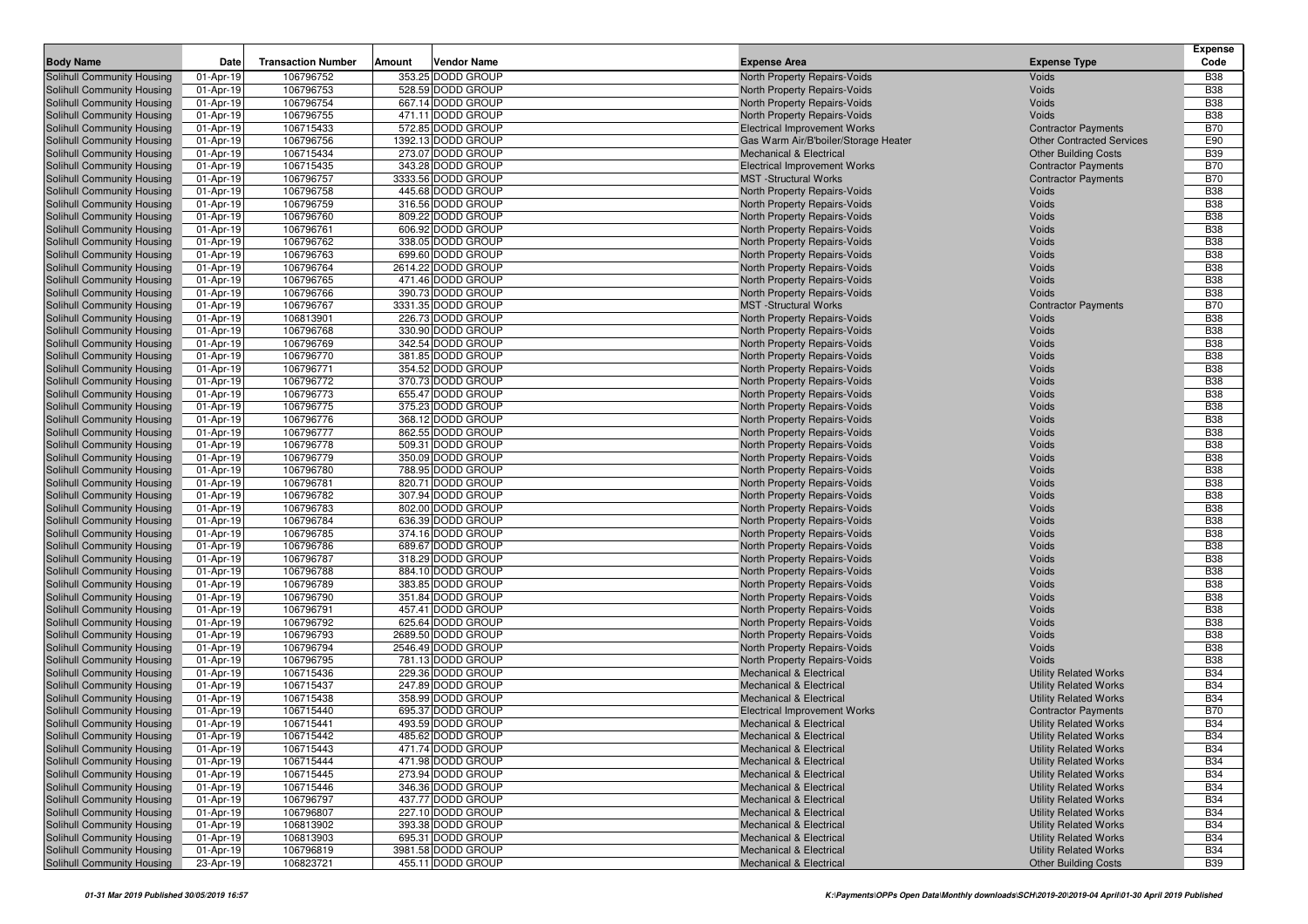|                                                          |                        |                           |               |                                                                                      |                                                                        |                                          | <b>Expense</b>                     |
|----------------------------------------------------------|------------------------|---------------------------|---------------|--------------------------------------------------------------------------------------|------------------------------------------------------------------------|------------------------------------------|------------------------------------|
| <b>Body Name</b>                                         | Date                   | <b>Transaction Number</b> | <b>Amount</b> | <b>Vendor Name</b>                                                                   | <b>Expense Area</b>                                                    | <b>Expense Type</b>                      | Code                               |
| Solihull Community Housing                               | 23-Apr-19              | 106823875                 |               | 220.36 DODD GROUP                                                                    | <b>Mechanical &amp; Electrical</b>                                     | <b>Utility Related Works</b>             | <b>B34</b>                         |
| Solihull Community Housing                               | 23-Apr-19              | 106823956                 |               | 220.05 DODD GROUP                                                                    | <b>Mechanical &amp; Electrical</b>                                     | <b>Utility Related Works</b>             | <b>B34</b>                         |
| Solihull Community Housing                               | 23-Apr-19              | 106824165                 |               | 209.26 DODD GROUP                                                                    | <b>Mechanical &amp; Electrical</b>                                     | <b>Utility Related Works</b>             | <b>B34</b>                         |
| Solihull Community Housing                               | 23-Apr-19              | 106824288                 |               | 215.50 DODD GROUP                                                                    | <b>Mechanical &amp; Electrical</b>                                     | <b>Utility Related Works</b>             | <b>B34</b>                         |
| Solihull Community Housing                               | 23-Apr-19              | 106824338                 |               | 213.39 DODD GROUP                                                                    | <b>Mechanical &amp; Electrical</b>                                     | <b>Utility Related Works</b>             | <b>B34</b>                         |
| Solihull Community Housing                               | 24-Apr-19              | 106822850                 |               | 15845.68 DODD GROUP                                                                  | <b>Mechanical &amp; Electrical</b>                                     | <b>Other Building Costs</b>              | <b>B39</b>                         |
| Solihull Community Housing                               | 23-Apr-19              | 106824512                 |               | 223.12 DODD GROUP                                                                    | <b>Mechanical &amp; Electrical</b>                                     | <b>Utility Related Works</b>             | <b>B34</b>                         |
| Solihull Community Housing                               | 01-Apr-19              | 106805674                 |               | 165.00 DOORFIT PRODUCTS LTD                                                          | Stores-Stores and delivery                                             | <b>Stocks</b>                            | R <sub>10</sub>                    |
| Solihull Community Housing                               | 01-Apr-19              | 106805674                 |               | 185.00 DOORFIT PRODUCTS LTD                                                          | Stores-Stores and delivery                                             | <b>Stocks</b>                            | R <sub>10</sub>                    |
| Solihull Community Housing                               | 01-Apr-19              | 106805680                 |               | 12.80 DOORFIT PRODUCTS LTD                                                           | Stores-Stores and delivery                                             | <b>Stocks</b>                            | R <sub>10</sub>                    |
| Solihull Community Housing                               | 01-Apr-19              | 106805680                 |               | 51.00 DOORFIT PRODUCTS LTD                                                           | Stores-Stores and delivery                                             | <b>Stocks</b>                            | R <sub>10</sub>                    |
| Solihull Community Housing                               | 01-Apr-19              | 106805680                 |               | 48.90 DOORFIT PRODUCTS LTD                                                           | Stores-Stores and delivery                                             | <b>Stocks</b>                            | R <sub>10</sub>                    |
| Solihull Community Housing                               | 01-Apr-19              | 106805680                 |               | 108.69 DOORFIT PRODUCTS LTD                                                          | Stores-Stores and delivery                                             | <b>Stocks</b>                            | R <sub>10</sub>                    |
| Solihull Community Housing                               | 01-Apr-19              | 106805680                 |               | 58.68 DOORFIT PRODUCTS LTD                                                           | Stores-Stores and delivery                                             | <b>Stocks</b>                            | R <sub>10</sub>                    |
| Solihull Community Housing                               | 01-Apr-19              | 106805680                 |               | 16.75 DOORFIT PRODUCTS LTD                                                           | Stores-Stores and delivery                                             | <b>Stocks</b>                            | R <sub>10</sub>                    |
| Solihull Community Housing                               | 05-Apr-19              | 106826839                 |               | 65.00 DOORFIT PRODUCTS LTD                                                           | Stores-Stores and delivery                                             | <b>Stocks</b>                            | R <sub>10</sub>                    |
| Solihull Community Housing                               | 05-Apr-19              | 106826839                 |               | 57.40 DOORFIT PRODUCTS LTD                                                           | Stores-Stores and delivery                                             | <b>Stocks</b>                            | R <sub>10</sub>                    |
| Solihull Community Housing                               | 05-Apr-19              | 106826839                 |               | 48.90 DOORFIT PRODUCTS LTD                                                           | Stores-Stores and delivery                                             | <b>Stocks</b>                            | R <sub>10</sub>                    |
| Solihull Community Housing                               | 05-Apr-19              | 106826839                 |               | 37.50 DOORFIT PRODUCTS LTD                                                           | Stores-Stores and delivery                                             | <b>Stocks</b>                            | R <sub>10</sub>                    |
| Solihull Community Housing                               | 05-Apr-19              | 106826839                 |               | 104.60 DOORFIT PRODUCTS LTD                                                          | Stores-Stores and delivery                                             | <b>Stocks</b>                            | R <sub>10</sub>                    |
| Solihull Community Housing                               | 05-Apr-19              | 106826839                 |               | 76.60 DOORFIT PRODUCTS LTD                                                           | Stores-Stores and delivery                                             | <b>Stocks</b>                            | R <sub>10</sub>                    |
| Solihull Community Housing                               | 05-Apr-19              | 106826839                 |               | 100.20 DOORFIT PRODUCTS LTD                                                          | Stores-Stores and delivery                                             | <b>Stocks</b>                            | R <sub>10</sub>                    |
| Solihull Community Housing                               | 05-Apr-19              | 106826839                 |               | 85.40 DOORFIT PRODUCTS LTD                                                           | Stores-Stores and delivery                                             | <b>Stocks</b>                            | R <sub>10</sub>                    |
| Solihull Community Housing                               | 05-Apr-19              | 106826839                 |               | 44.34 DOORFIT PRODUCTS LTD                                                           | Stores-Stores and delivery                                             | <b>Stocks</b>                            | R <sub>10</sub>                    |
| Solihull Community Housing                               | 05-Apr-19              | 106826839                 |               | 181.15 DOORFIT PRODUCTS LTD                                                          | Stores-Stores and delivery                                             | <b>Stocks</b>                            | R <sub>10</sub>                    |
| Solihull Community Housing                               | 05-Apr-19              | 106826839                 |               | 181.15 DOORFIT PRODUCTS LTD                                                          | Stores-Stores and delivery                                             | <b>Stocks</b>                            | R <sub>10</sub>                    |
| Solihull Community Housing                               | 05-Apr-19              | 106826839<br>106826839    |               | 16.75 DOORFIT PRODUCTS LTD<br>27.25 DOORFIT PRODUCTS LTD                             | Stores-Stores and delivery                                             | <b>Stocks</b><br><b>Stocks</b>           | R <sub>10</sub><br>R <sub>10</sub> |
| Solihull Community Housing<br>Solihull Community Housing | 05-Apr-19<br>05-Apr-19 | 106826839                 |               | 13.00 DOORFIT PRODUCTS LTD                                                           | Stores-Stores and delivery<br>Stores-Stores and delivery               | <b>Stocks</b>                            | R <sub>10</sub>                    |
| Solihull Community Housing                               | 12-Apr-19              | 106826840                 |               | 754.00 DOORFIT PRODUCTS LTD                                                          | Stores-Stores and delivery                                             | <b>Stocks</b>                            | R <sub>10</sub>                    |
| Solihull Community Housing                               | 12-Apr-19              | 106826841                 |               | 320.00 DOORFIT PRODUCTS LTD                                                          | Stores-Stores and delivery                                             | <b>Stocks</b>                            | R <sub>10</sub>                    |
| Solihull Community Housing                               | 12-Apr-19              | 106813617                 |               | 162.75 DOORFIT PRODUCTS LTD                                                          | Stores-Stores and delivery                                             | <b>Stocks</b>                            | R <sub>10</sub>                    |
| Solihull Community Housing                               | 12-Apr-19              | 106813617                 |               | 88.02 DOORFIT PRODUCTS LTD                                                           | Stores-Stores and delivery                                             | <b>Stocks</b>                            | R <sub>10</sub>                    |
| Solihull Community Housing                               | 16-Apr-19              | 106826842                 |               | 12.30 DOORFIT PRODUCTS LTD                                                           | Stores-Stores and delivery                                             | <b>Stocks</b>                            | R <sub>10</sub>                    |
| Solihull Community Housing                               | 16-Apr-19              | 106826842                 |               | 51.00 DOORFIT PRODUCTS LTD                                                           | Stores-Stores and delivery                                             | <b>Stocks</b>                            | R <sub>10</sub>                    |
| Solihull Community Housing                               | 16-Apr-19              | 106826842                 |               | 80.80 DOORFIT PRODUCTS LTD                                                           | Stores-Stores and delivery                                             | <b>Stocks</b>                            | R <sub>10</sub>                    |
| Solihull Community Housing                               | 16-Apr-19              | 106826842                 |               | 94.80 DOORFIT PRODUCTS LTD                                                           | Stores-Stores and delivery                                             | <b>Stocks</b>                            | R <sub>10</sub>                    |
| Solihull Community Housing                               | 16-Apr-19              | 106826842                 |               | 13.50 DOORFIT PRODUCTS LTD                                                           | Stores-Stores and delivery                                             | <b>Stocks</b>                            | R <sub>10</sub>                    |
| Solihull Community Housing                               | 16-Apr-19              | 106826842                 |               | 30.00 DOORFIT PRODUCTS LTD                                                           | Stores-Stores and delivery                                             | <b>Stocks</b>                            | R <sub>10</sub>                    |
| Solihull Community Housing                               | 16-Apr-19              | 106826842                 |               | 239.90 DOORFIT PRODUCTS LTD                                                          | Stores-Stores and delivery                                             | <b>Stocks</b>                            | R <sub>10</sub>                    |
| Solihull Community Housing                               | 16-Apr-19              | 106826842                 |               | 50.00 DOORFIT PRODUCTS LTD                                                           | Stores-Stores and delivery                                             | <b>Stocks</b>                            | R <sub>10</sub>                    |
| Solihull Community Housing                               | 01-Apr-19              | 106824563                 |               | 300.42 DRAINTECH SERVICES (MIDLANDS) LTD                                             | North Property Repairs-Day to day                                      | <b>Other Works</b>                       | <b>B32</b>                         |
| Solihull Community Housing                               | 01-Apr-19              | 106796877                 |               | 749.06 DRAINTECH SERVICES (MIDLANDS) LTD                                             | <b>MST</b> -Structural Works                                           | <b>Contractor Payments</b>               | <b>B70</b>                         |
| Solihull Community Housing                               | 01-Apr-19              | 106796878                 |               | 226.64 DRAINTECH SERVICES (MIDLANDS) LTD                                             | North Property Repairs-Day to day                                      | Other Works                              | <b>B32</b>                         |
| Solihull Community Housing                               | 01-Apr-19              | 106801717                 |               | 971.42 DRAINTECH SERVICES (MIDLANDS) LTD                                             | North Property Repairs-Day to day                                      | <b>Other Works</b>                       | <b>B32</b>                         |
| Solihull Community Housing                               | 01-Apr-19              | 106801719                 |               | 484.90 DRAINTECH SERVICES (MIDLANDS) LTD                                             | North Property Repairs-Day to day                                      | <b>Other Works</b>                       | <b>B32</b>                         |
| Solihull Community Housing                               | 01-Apr-19              | 106801723                 |               | 1216.46 DRAINTECH SERVICES (MIDLANDS) LTD                                            | North Property Repairs-Day to day                                      | <b>Other Works</b>                       | <b>B32</b>                         |
| Solihull Community Housing                               | 08-Apr-19              | 106814089                 |               | 255.63 DRAINTECH SERVICES (MIDLANDS) LTD                                             | <b>MST</b> -Structural Works                                           | <b>Contractor Payments</b>               | <b>B70</b>                         |
| Solihull Community Housing                               | 08-Apr-19              | 106814090                 |               | 1058.82 DRAINTECH SERVICES (MIDLANDS) LTD                                            | <b>MST</b> -Structural Works                                           | <b>Contractor Payments</b>               | <b>B70</b>                         |
| Solihull Community Housing                               | 08-Apr-19              | 106815921                 |               | 3704.42 DRAINTECH SERVICES (MIDLANDS) LTD                                            | North Property Repairs-Day to day                                      | Other Works                              | <b>B32</b>                         |
| Solihull Community Housing                               | 08-Apr-19              | 106815921                 |               | -1852.21 DRAINTECH SERVICES (MIDLANDS) LTD                                           | North Property Repairs-Day to day                                      | <b>Other Works</b>                       | <b>B32</b>                         |
| Solihull Community Housing                               | 08-Apr-19              | 106814091                 |               | 232.00 DRAINTECH SERVICES (MIDLANDS) LTD                                             | North Property Repairs-Day to day                                      | <b>Other Works</b>                       | <b>B32</b>                         |
| Solihull Community Housing                               | 08-Apr-19              | 106814092                 |               | 348.00 DRAINTECH SERVICES (MIDLANDS) LTD                                             | North Property Repairs-Day to day                                      | <b>Other Works</b>                       | B32                                |
| Solihull Community Housing                               | 08-Apr-19              | 106814094                 |               | 239.82 DRAINTECH SERVICES (MIDLANDS) LTD                                             | North Property Repairs-Day to day                                      | Other Works                              | <b>B32</b>                         |
| Solihull Community Housing<br>Solihull Community Housing | 08-Apr-19<br>08-Apr-19 | 106814098<br>106815923    |               | 361.05 DRAINTECH SERVICES (MIDLANDS) LTD<br>500.70 DRAINTECH SERVICES (MIDLANDS) LTD | North Property Repairs-Day to day                                      | <b>Other Works</b><br><b>Other Works</b> | <b>B32</b><br><b>B32</b>           |
| Solihull Community Housing                               | 08-Apr-19              | 106815923                 |               | -250.35 DRAINTECH SERVICES (MIDLANDS) LTD                                            | North Property Repairs-Day to day<br>North Property Repairs-Day to day | Other Works                              | <b>B32</b>                         |
| Solihull Community Housing                               | 08-Apr-19              | 106814107                 |               | 213.46 DRAINTECH SERVICES (MIDLANDS) LTD                                             | North Property Repairs-Day to day                                      | Other Works                              | <b>B32</b>                         |
| Solihull Community Housing                               | 08-Apr-19              | 106814114                 |               | 253.00 DRAINTECH SERVICES (MIDLANDS) LTD                                             | North Property Repairs-Day to day                                      | Other Works                              | <b>B32</b>                         |
| Solihull Community Housing                               | 08-Apr-19              | 106814120                 |               | 274.07 DRAINTECH SERVICES (MIDLANDS) LTD                                             | North Property Repairs-Day to day                                      | <b>Other Works</b>                       | <b>B32</b>                         |
| Solihull Community Housing                               | 08-Apr-19              | 106814136                 |               | 210.84 DRAINTECH SERVICES (MIDLANDS) LTD                                             | <b>MST</b> -Structural Works                                           | <b>Contractor Payments</b>               | <b>B70</b>                         |
| Solihull Community Housing                               | 08-Apr-19              | 106814142                 |               | 350.49 DRAINTECH SERVICES (MIDLANDS) LTD                                             | North Property Repairs-Day to day                                      | <b>Other Works</b>                       | <b>B32</b>                         |
| Solihull Community Housing                               | 18-Apr-19              | 106813885                 |               | 802.24 DULUX DECORATOR CENTRES                                                       | North Property Repairs-Voids                                           | <b>Internal Works</b>                    | <b>B31</b>                         |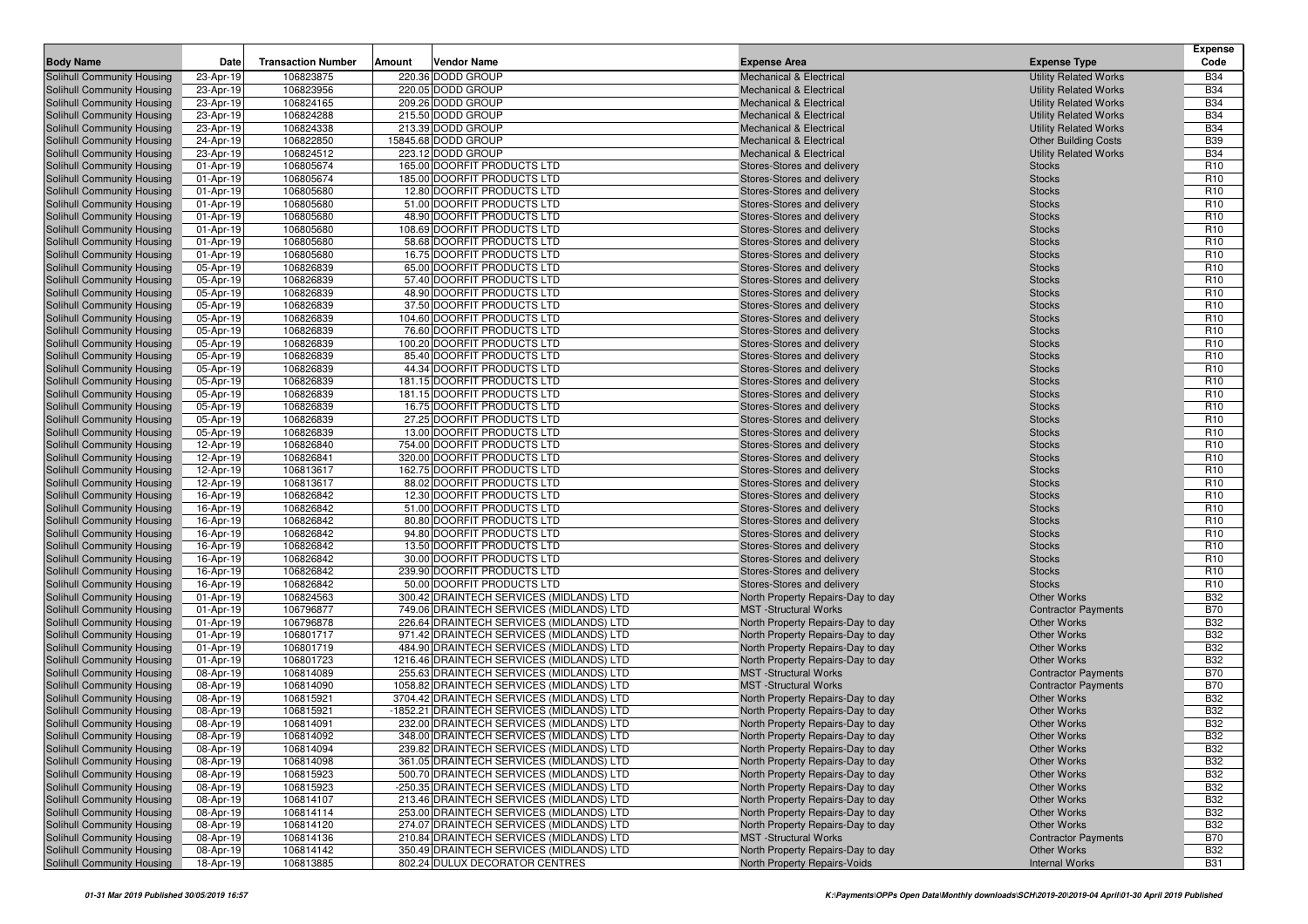| <b>Body Name</b>                                         | Date                   | <b>Transaction Number</b> | Amount | Vendor Name                                                               | <b>Expense Area</b>                                                    | <b>Expense Type</b>                            | Expense<br>Code          |
|----------------------------------------------------------|------------------------|---------------------------|--------|---------------------------------------------------------------------------|------------------------------------------------------------------------|------------------------------------------------|--------------------------|
| Solihull Community Housing                               | 18-Apr-19              | 106813885                 |        | 157.65 DULUX DECORATOR CENTRES                                            | Gas Warm Air/B'boiler/Storage Heater                                   | <b>Contractor Payments</b>                     | <b>B70</b>               |
| Solihull Community Housing                               | 10-Apr-19              | 106805961                 |        | 804.93 DULUX DECORATOR CENTRES                                            | North Property Repairs-Voids                                           | <b>Internal Works</b>                          | <b>B31</b>               |
| Solihull Community Housing                               | 26-Apr-19              | 106826719                 |        | 298.00 E. ON UK ENERGY SERVICES LIMITED                                   | Ipswich House                                                          | <b>Other Premises Costs</b>                    | <b>B90</b>               |
| Solihull Community Housing                               | 05-Apr-19              | 106799794                 |        | 2046.83 E.ON ENERGY                                                       | Saxon Court                                                            | Electricity                                    | <b>B11</b>               |
| Solihull Community Housing                               | 11-Apr-19              | 106807974                 |        | 2016.27 E.ON ENERGY                                                       | Saxon Court                                                            | Gas                                            | <b>B10</b>               |
| Solihull Community Housing                               | 11-Apr-19              | 106807974                 |        | 1562.93 E.ON ENERGY                                                       | Saxon Court                                                            | Electricity                                    | <b>B11</b>               |
| Solihull Community Housing                               | 04-Apr-19              | 106799220                 |        | 893.55 EDEN BROWN RECRUITMENT LTD                                         | Housing Aid & Homelessness                                             | <b>Agency Staff</b>                            | A60                      |
| Solihull Community Housing                               | 12-Apr-19              | 106808356                 |        | 881.48 EDEN BROWN RECRUITMENT LTD                                         | Housing Aid & Homelessness                                             | <b>Agency Staff</b>                            | A60                      |
| Solihull Community Housing                               | 11-Apr-19              | 106807984                 |        | 850.85 ELDERCARE                                                          | Safe and Sound Operational                                             | Other Supplier/Services Costs                  | D90                      |
| Solihull Community Housing                               | 11-Apr-19              | 106807998                 |        | 5146.43 ELDERCARE                                                         | Safe and Sound Operational                                             | <b>Other Supplier/Services Costs</b>           | D90                      |
| Solihull Community Housing                               | 01-Apr-19              | 106716340                 |        | 38.07 ENVIROCALL LTD                                                      | North Property Repairs-Day to day                                      | <b>Internal Works</b>                          | <b>B31</b>               |
| Solihull Community Housing                               | 01-Apr-19              | 106716340                 |        | 59.22 ENVIROCALL LTD                                                      | North Property Repairs-Day to day                                      | <b>Internal Works</b>                          | <b>B31</b>               |
| Solihull Community Housing                               | 01-Apr-19              | 106716340                 |        | 296.60 ENVIROCALL LTD                                                     | North Property Repairs-Day to day                                      | <b>Internal Works</b>                          | <b>B31</b>               |
| Solihull Community Housing                               | 01-Apr-19              | 106716340                 |        | 340.00 ENVIROCALL LTD                                                     | North Property Repairs-Day to day                                      | <b>Internal Works</b>                          | <b>B31</b>               |
| Solihull Community Housing                               | 01-Apr-19              | 106716340                 |        | 52.74 ENVIROCALL LTD                                                      | North Property Repairs-Day to day                                      | <b>Internal Works</b>                          | <b>B31</b>               |
| Solihull Community Housing                               | 01-Apr-19              | 106716340                 |        | 142.95 ENVIROCALL LTD                                                     | North Property Repairs-Day to day                                      | <b>Internal Works</b>                          | <b>B31</b>               |
| Solihull Community Housing                               | 01-Apr-19              | 106716340                 |        | 26.37 ENVIROCALL LTD                                                      | North Property Repairs-Day to day                                      | <b>Internal Works</b>                          | <b>B31</b>               |
| Solihull Community Housing                               | 01-Apr-19              | 106716340                 |        | 183.02 ENVIROCALL LTD                                                     | North Property Repairs-Day to day                                      | <b>Internal Works</b>                          | <b>B31</b>               |
| Solihull Community Housing                               | 01-Apr-19              | 106716340                 |        | 119.00 ENVIROCALL LTD                                                     | North Property Repairs-Day to day                                      | <b>Internal Works</b>                          | <b>B31</b>               |
| Solihull Community Housing                               | 01-Apr-19              | 106716340                 |        | 40.51 ENVIROCALL LTD                                                      | North Property Repairs-Day to day                                      | <b>Internal Works</b>                          | <b>B31</b><br><b>B31</b> |
| Solihull Community Housing<br>Solihull Community Housing | 01-Apr-19<br>01-Apr-19 | 106716340<br>106716340    |        | 255.00 ENVIROCALL LTD<br>51.00 ENVIROCALL LTD                             | North Property Repairs-Day to day<br>North Property Repairs-Day to day | <b>Internal Works</b><br><b>Internal Works</b> | <b>B31</b>               |
| Solihull Community Housing                               | 01-Apr-19              | 106716340                 |        | 45.19 ENVIROCALL LTD                                                      | North Property Repairs-Day to day                                      | <b>Internal Works</b>                          | <b>B31</b>               |
| Solihull Community Housing                               | 01-Apr-19              | 106716340                 |        | 25.50 ENVIROCALL LTD                                                      | North Property Repairs-Day to day                                      | <b>Internal Works</b>                          | <b>B31</b>               |
| Solihull Community Housing                               | 01-Apr-19              | 106716340                 |        | 58.01 ENVIROCALL LTD                                                      | North Property Repairs-Day to day                                      | <b>Internal Works</b>                          | <b>B31</b>               |
| Solihull Community Housing                               | 01-Apr-19              | 106716340                 |        | 247.43 ENVIROCALL LTD                                                     | North Property Repairs-Day to day                                      | <b>Internal Works</b>                          | <b>B31</b>               |
| Solihull Community Housing                               | 01-Apr-19              | 106716340                 |        | 17.00 ENVIROCALL LTD                                                      | North Property Repairs-Day to day                                      | <b>Internal Works</b>                          | <b>B31</b>               |
| Solihull Community Housing                               | 01-Apr-19              | 106716340                 |        | 63.27 ENVIROCALL LTD                                                      | North Property Repairs-Day to day                                      | <b>Internal Works</b>                          | <b>B31</b>               |
| Solihull Community Housing                               | 01-Apr-19              | 106716340                 |        | 29.67 ENVIROCALL LTD                                                      | North Property Repairs-Day to day                                      | <b>Internal Works</b>                          | <b>B31</b>               |
| Solihull Community Housing                               | 01-Apr-19              | 106716340                 |        | 39.87 ENVIROCALL LTD                                                      | Lift Refurbishment                                                     | <b>Contractor Payments</b>                     | <b>B70</b>               |
| Solihull Community Housing                               | 01-Apr-19              | 106716340                 |        | 136.00 ENVIROCALL LTD                                                     | Kitchens                                                               | <b>Contractor Payments</b>                     | <b>B70</b>               |
| Solihull Community Housing                               | 01-Apr-19              | 106716340                 |        | 144.61 ENVIROCALL LTD                                                     | Kitchens                                                               | <b>Contractor Payments</b>                     | <b>B70</b>               |
| Solihull Community Housing                               | 30-Apr-19              | 106828288                 |        | 2731.25 ENVIRONMENT AGENCY                                                | Stores-Stores and delivery                                             | <b>Waste Disposal</b>                          | E20                      |
| Solihull Community Housing                               | 05-Apr-19              | 106799798                 |        | 16.86 ENVIRONMENTAL CONTRACTS LTD                                         | Stores-Stores and delivery                                             | <b>Waste Disposal</b>                          | E20                      |
| Solihull Community Housing                               | 05-Apr-19              | 106799798                 |        | 15738.52 ENVIRONMENTAL CONTRACTS LTD                                      | Stores-Stores and delivery                                             | <b>Waste Disposal</b>                          | E20                      |
| Solihull Community Housing                               | 30-Apr-19              | 106828076                 |        | 105000.00 ESN SOLICITORS                                                  | <b>Property Acquisitions</b>                                           | <b>Contractor Payments</b>                     | <b>B70</b>               |
| Solihull Community Housing                               | 02-Apr-19              | 106716296                 |        | 494.00 EUROPEAN METAL RECYCLING LTD                                       | Stores-Stores and delivery                                             | <b>Waste Disposal</b>                          | E20                      |
| Solihull Community Housing                               | 18-Apr-19              | 106814176                 |        | 527.00 FAMILY CARE TRUST (SOLIHULL)                                       | North Property Repairs-Voids                                           | Voids                                          | <b>B38</b>               |
| Solihull Community Housing                               | 04-Apr-19              | 106797756                 |        | 499.12 FAST TRACK MANAGEMENT SERVICES LTD                                 | North Property Repairs-Day to day                                      | <b>Agency Staff</b>                            | A60                      |
| Solihull Community Housing                               | 04-Apr-19              | 106798120                 |        | 629.00 FAST TRACK MANAGEMENT SERVICES LTD                                 | North Property Repairs-Day to day                                      | <b>Agency Staff</b>                            | A60                      |
| Solihull Community Housing                               | 15-Apr-19              | 106809731                 |        | 3544.68 FLETCHER PROPERTY RENTALS LTD                                     | <b>Private Sector Leasing</b>                                          | Rents                                          | <b>B22</b>               |
| Solihull Community Housing                               | 15-Apr-19              | 106809733                 |        | 3544.68 FLETCHER PROPERTY RENTALS LTD                                     | <b>Private Sector Leasing</b>                                          | Rents                                          | <b>B22</b>               |
| Solihull Community Housing                               | 08-Apr-19              | 106801386                 |        | 3544.68 FLETCHER PROPERTY RENTALS LTD                                     | <b>Private Sector Leasing</b>                                          | Rents                                          | <b>B22</b>               |
| Solihull Community Housing                               | 01-Apr-19              | 106805735                 |        | 20.00 GENESIS DISPLAY LTD                                                 | Stores-Stores and delivery                                             | <b>Stocks</b>                                  | R <sub>10</sub>          |
| Solihull Community Housing                               | 01-Apr-19              | 106805735                 |        | 243.50 GENESIS DISPLAY LTD                                                | Stores-Stores and delivery                                             | <b>Stocks</b>                                  | R <sub>10</sub>          |
| Solihull Community Housing                               | 25-Apr-19              | 106826309                 |        | 253.00 GRANGE REMOVAL CO LTD                                              | Movement Incentive Scheme                                              | <b>Other Building Costs</b>                    | <b>B39</b>               |
| Solihull Community Housing                               | 01-Apr-19              | 106807721                 |        | 480.00 HANDICARE ACCESSIBILITY LTD                                        | Public Sector - Major Adaptations                                      | <b>Contractor Payments</b>                     | <b>B70</b>               |
| Solihull Community Housing                               | 01-Apr-19              | 106807722                 |        | 250.00 HANDICARE ACCESSIBILITY LTD                                        | Public Sector - Major Adaptations                                      | <b>Contractor Payments</b>                     | <b>B70</b>               |
| Solihull Community Housing                               | 01-Apr-19              | 106715480                 |        | 1803.00 HANDICARE ACCESSIBILITY LTD                                       | <b>Public Sector - Major Adaptations</b>                               | <b>Contractor Payments</b>                     | <b>B70</b>               |
| Solihull Community Housing                               | 01-Apr-19              | 106715481                 |        | 4135.00 HANDICARE ACCESSIBILITY LTD                                       | Private Sector - Disabled Facilities Grants                            | <b>Contractor Payments</b>                     | <b>B70</b>               |
| Solihull Community Housing                               | 01-Apr-19              | 106807723                 |        | 3921.00 HANDICARE ACCESSIBILITY LTD                                       | Private Sector - Disabled Facilities Grants                            | <b>Contractor Payments</b>                     | <b>B70</b>               |
| Solihull Community Housing                               | 01-Apr-19              | 106807724                 |        | 2108.00 HANDICARE ACCESSIBILITY LTD<br>644.28 HANDICARE ACCESSIBILITY LTD | Private Sector - Disabled Facilities Grants                            | <b>Contractor Payments</b>                     | <b>B70</b>               |
| Solihull Community Housing                               | 10-Apr-19              | 106805089                 |        |                                                                           | Home Improvement Agency                                                | Adaptations                                    | <b>B83</b>               |
| Solihull Community Housing<br>Solihull Community Housing | 10-Apr-19              | 106805091<br>106805087    |        | 1117.75 HANDICARE ACCESSIBILITY LTD                                       | Home Improvement Agency<br>Home Improvement Agency                     | Adaptations                                    | <b>B83</b>               |
| Solihull Community Housing                               | 10-Apr-19<br>16-Apr-19 | 106811467                 |        | 460.11 HANDICARE ACCESSIBILITY LTD<br>3213.00 HM REVENUE & CUSTOMS        | <b>Central Administration</b>                                          | Adaptations<br><b>Other Employee Costs</b>     | <b>B83</b><br>A90        |
| Solihull Community Housing                               | 24-Apr-19              | 106822846                 |        | 83799.98 HM REVENUE & CUSTOMS                                             | <b>VAT</b>                                                             | <b>Creditor: Government</b>                    | <b>S04</b>               |
| Solihull Community Housing                               | 09-Apr-19              | 106801845                 |        | 815.00 HOUSEMARK LTD                                                      | Income Collection Team                                                 | <b>ICT Software</b>                            | D31                      |
| Solihull Community Housing                               | 11-Apr-19              | 106808179                 |        | 820.00 HQN LTD                                                            | Income Collection Team                                                 | <b>Professional Fees</b>                       | D <sub>50</sub>          |
| Solihull Community Housing                               | 18-Apr-19              | 106814215                 |        | 209.00 HQN LTD                                                            | Training                                                               | Training                                       | A80                      |
| Solihull Community Housing                               | 18-Apr-19              | 106814214                 |        | 209.00 HQN LTD                                                            | Training                                                               | Training                                       | A80                      |
| Solihull Community Housing                               | 03-Apr-19              | 106796673                 |        | 874.60 IMPART LINKS                                                       | Procurement                                                            | <b>Professional Fees</b>                       | D <sub>50</sub>          |
| Solihull Community Housing                               | 09-Apr-19              | 106801513                 |        | 3490.22 INLAND REVENUE ONLY                                               | Sub Contractors Tax                                                    | Creditor: Inland Revenue                       | S02                      |
|                                                          |                        |                           |        |                                                                           |                                                                        |                                                |                          |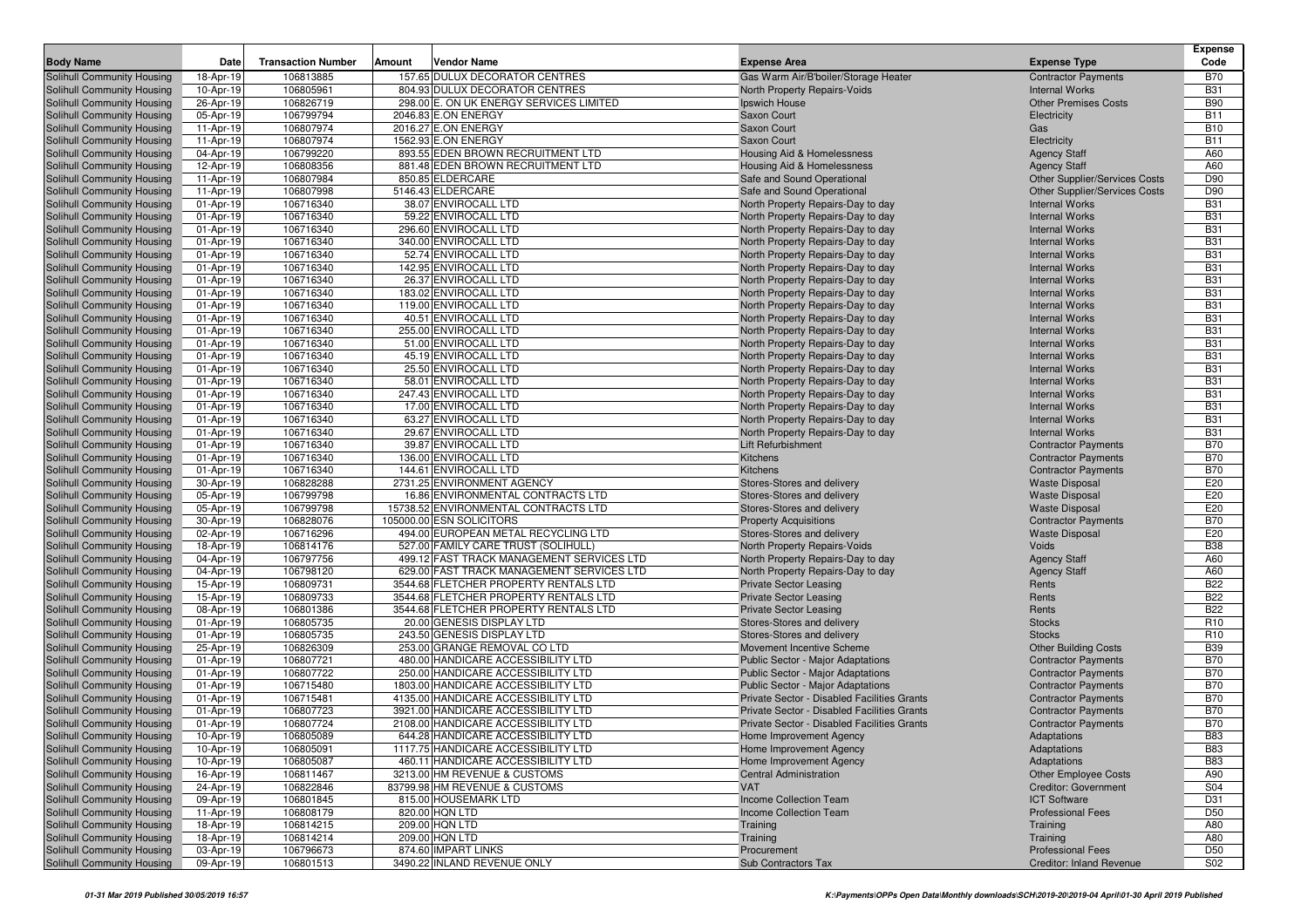| <b>Body Name</b>                                         | Date                   | <b>Transaction Number</b> | Amount | <b>Vendor Name</b>                                                                               | <b>Expense Area</b>                                      | <b>Expense Type</b>                        | <b>Expense</b><br>Code             |
|----------------------------------------------------------|------------------------|---------------------------|--------|--------------------------------------------------------------------------------------------------|----------------------------------------------------------|--------------------------------------------|------------------------------------|
| Solihull Community Housing                               | 10-Apr-19              | 106805747                 |        | 166793.29 J HARPER & SONS (LEOMINSTER) LTD                                                       | New Build - Cambridge Drive                              | <b>Contractor Payments</b>                 | <b>B70</b>                         |
| Solihull Community Housing                               | 10-Apr-19              | 106805743                 |        | 11789.69 J HARPER & SONS (LEOMINSTER) LTD                                                        | New Build - Green Hill Way                               | <b>Contractor Payments</b>                 | <b>B70</b>                         |
| Solihull Community Housing                               | 26-Apr-19              | 106826963                 |        | 775.00 JAMES ANDREWS RECRUITMENT SOLUTIONS LTD                                                   | Housing Aid & Homelessness                               | <b>Agency Staff</b>                        | A60                                |
| Solihull Community Housing                               | 26-Apr-19              | 106826962                 |        | 773.50 JAMES ANDREWS RECRUITMENT SOLUTIONS LTD                                                   | Housing Aid & Homelessness                               | <b>Agency Staff</b>                        | A60                                |
| Solihull Community Housing                               | 26-Apr-19              | 106826720                 |        | 514.25 JAMES ANDREWS RECRUITMENT SOLUTIONS LTD                                                   | Housing Aid & Homelessness                               | <b>Agency Staff</b>                        | A60                                |
| Solihull Community Housing                               | 26-Apr-19              | 106826964                 |        | 838.50 JAMES ANDREWS RECRUITMENT SOLUTIONS LTD                                                   | Housing Aid & Homelessness                               | <b>Agency Staff</b>                        | A60                                |
| Solihull Community Housing                               | 26-Apr-19              | 106826721                 |        | 629.00 JAMES ANDREWS RECRUITMENT SOLUTIONS LTD                                                   | Housing Aid & Homelessness                               | <b>Agency Staff</b>                        | A60                                |
| Solihull Community Housing                               | 26-Apr-19              | 106826965                 |        | 767.00 JAMES ANDREWS RECRUITMENT SOLUTIONS LTD                                                   | Housing Aid & Homelessness                               | <b>Agency Staff</b>                        | A60                                |
| Solihull Community Housing                               | 26-Apr-19              | 106826722                 |        | 3889.20 JAMES ANDREWS RECRUITMENT SOLUTIONS LTD                                                  | Housing Aid & Homelessness                               | <b>Agency Staff</b>                        | A60                                |
| Solihull Community Housing                               | 26-Apr-19              | 106826966                 |        | 622.75 JAMES ANDREWS RECRUITMENT SOLUTIONS LTD                                                   | Housing Aid & Homelessness                               | <b>Agency Staff</b>                        | A60                                |
| Solihull Community Housing                               | 26-Apr-19              | 106826723                 |        | 629.00 JAMES ANDREWS RECRUITMENT SOLUTIONS LTD                                                   | Housing Aid & Homelessness                               | <b>Agency Staff</b>                        | A60                                |
| Solihull Community Housing                               | 26-Apr-19              | 106826967                 |        | 819.00 JAMES ANDREWS RECRUITMENT SOLUTIONS LTD                                                   | Housing Aid & Homelessness                               | <b>Agency Staff</b>                        | A60                                |
| Solihull Community Housing                               | 01-Apr-19              | 106694359                 |        | 284.88 JAMES ANDREWS RECRUITMENT SOLUTIONS LTD                                                   | <b>Estate Mgmt Team</b>                                  | <b>Agency Staff</b>                        | A60                                |
| Solihull Community Housing                               | 04-Apr-19              | 106799294                 |        | 681.50 JAMES ANDREWS RECRUITMENT SOLUTIONS LTD                                                   | <b>Housing Aid &amp; Homelessness</b>                    | <b>Agency Staff</b>                        | A60                                |
| Solihull Community Housing<br>Solihull Community Housing | 04-Apr-19<br>05-Apr-19 | 106799295<br>106799780    |        | 507.00 JAMES ANDREWS RECRUITMENT SOLUTIONS LTD<br>492.60 JAMES ANDREWS RECRUITMENT SOLUTIONS LTD | Housing Aid & Homelessness<br><b>Estate Mgmt Team</b>    | <b>Agency Staff</b><br><b>Agency Staff</b> | A60<br>A60                         |
| Solihull Community Housing                               | 05-Apr-19              | 106799779                 |        | 817.00 JAMES ANDREWS RECRUITMENT SOLUTIONS LTD                                                   | <b>Estate Mgmt Team</b>                                  | <b>Agency Staff</b>                        | A60                                |
| Solihull Community Housing                               | 12-Apr-19              | 106808422                 |        | 838.50 JAMES ANDREWS RECRUITMENT SOLUTIONS LTD                                                   | <b>Estate Mgmt Team</b>                                  | <b>Agency Staff</b>                        | A60                                |
| Solihull Community Housing                               | 11-Apr-19              | 106808002                 |        | 508.48 JAMES ANDREWS RECRUITMENT SOLUTIONS LTD                                                   | Housing Aid & Homelessness                               | <b>Agency Staff</b>                        | A60                                |
| Solihull Community Housing                               | 12-Apr-19              | 106808424                 |        | 270.00 JAMES ANDREWS RECRUITMENT SOLUTIONS LTD                                                   | <b>Estate Mgmt Team</b>                                  | <b>Agency Staff</b>                        | A60                                |
| Solihull Community Housing                               | 18-Apr-19              | 106813892                 |        | 298.05 JAMES ANDREWS RECRUITMENT SOLUTIONS LTD                                                   | <b>Estate Mgmt Team</b>                                  | <b>Agency Staff</b>                        | A60                                |
| Solihull Community Housing                               | 26-Apr-19              | 106826724                 |        | 614.90 JAMES ANDREWS RECRUITMENT SOLUTIONS LTD                                                   | Housing Aid & Homelessness                               | <b>Agency Staff</b>                        | A60                                |
| Solihull Community Housing                               | 18-Apr-19              | 106813889                 |        | 634.50 JAMES ANDREWS RECRUITMENT SOLUTIONS LTD                                                   | <b>Estate Mgmt Team</b>                                  | <b>Agency Staff</b>                        | A60                                |
| Solihull Community Housing                               | 18-Apr-19              | 106813890                 |        | 735.19 JAMES ANDREWS RECRUITMENT SOLUTIONS LTD                                                   | <b>Estate Mgmt Team</b>                                  | <b>Agency Staff</b>                        | A60                                |
| Solihull Community Housing                               | 01-Apr-19              | 106805686                 |        | 92.76 JEWSON LTD                                                                                 | Stores-Stores and delivery                               | <b>Stocks</b>                              | R <sub>10</sub>                    |
| Solihull Community Housing                               | 01-Apr-19              | 106805686                 |        | 33.90 JEWSON LTD                                                                                 | Stores-Stores and delivery                               | <b>Stocks</b>                              | R <sub>10</sub>                    |
| Solihull Community Housing                               | 01-Apr-19              | 106805686                 |        | 90.00 JEWSON LTD                                                                                 | Stores-Stores and delivery                               | <b>Stocks</b>                              | R <sub>10</sub>                    |
| Solihull Community Housing                               | 01-Apr-19              | 106805686                 |        | 65.00 JEWSON LTD                                                                                 | Stores-Stores and delivery                               | <b>Stocks</b>                              | R <sub>10</sub>                    |
| Solihull Community Housing                               | 01-Apr-19              | 106805686                 |        | 246.50 JEWSON LTD                                                                                | Stores-Stores and delivery                               | <b>Stocks</b>                              | R <sub>10</sub>                    |
| Solihull Community Housing                               | 01-Apr-19              | 106805686                 |        | 132.70 JEWSON LTD                                                                                | Stores-Stores and delivery                               | <b>Stocks</b>                              | R <sub>10</sub>                    |
| Solihull Community Housing<br>Solihull Community Housing | 01-Apr-19<br>01-Apr-19 | 106805686<br>106805686    |        | 132.70 JEWSON LTD<br>11.20 JEWSON LTD                                                            | Stores-Stores and delivery<br>Stores-Stores and delivery | <b>Stocks</b><br><b>Stocks</b>             | R <sub>10</sub><br>R <sub>10</sub> |
| Solihull Community Housing                               | 01-Apr-19              | 106805686                 |        | 13.80 JEWSON LTD                                                                                 | Stores-Stores and delivery                               | <b>Stocks</b>                              | R <sub>10</sub>                    |
| Solihull Community Housing                               | 01-Apr-19              | 106805686                 |        | 53.40 JEWSON LTD                                                                                 | Stores-Stores and delivery                               | <b>Stocks</b>                              | R <sub>10</sub>                    |
| Solihull Community Housing                               | 01-Apr-19              | 106805686                 |        | 54.00 JEWSON LTD                                                                                 | Stores-Stores and delivery                               | <b>Stocks</b>                              | R <sub>10</sub>                    |
| Solihull Community Housing                               | 01-Apr-19              | 106805686                 |        | 21.55 JEWSON LTD                                                                                 | Stores-Stores and delivery                               | <b>Stocks</b>                              | R <sub>10</sub>                    |
| Solihull Community Housing                               | 01-Apr-19              | 106805687                 |        | 380.57 JEWSON LTD                                                                                | Stores-Stores and delivery                               | <b>Stocks</b>                              | R <sub>10</sub>                    |
| Solihull Community Housing                               | 01-Apr-19              | 106805688                 |        | 678.77 JEWSON LTD                                                                                | Stores-Stores and delivery                               | <b>Stocks</b>                              | R <sub>10</sub>                    |
| Solihull Community Housing                               | 01-Apr-19              | 106805689                 |        | 37.68 JEWSON LTD                                                                                 | Stores-Stores and delivery                               | <b>Stocks</b>                              | R <sub>10</sub>                    |
| Solihull Community Housing                               | 01-Apr-19              | 106805689                 |        | 84.25 JEWSON LTD                                                                                 | Stores-Stores and delivery                               | <b>Stocks</b>                              | R <sub>10</sub>                    |
| Solihull Community Housing                               | 01-Apr-19              | 106805689                 |        | 15.60 JEWSON LTD                                                                                 | Stores-Stores and delivery                               | <b>Stocks</b>                              | R <sub>10</sub>                    |
| Solihull Community Housing                               | 01-Apr-19              | 106805689                 |        | 153.70 JEWSON LTD                                                                                | Stores-Stores and delivery                               | <b>Stocks</b>                              | R <sub>10</sub>                    |
| Solihull Community Housing                               | 01-Apr-19              | 106805689                 |        | 216.00 JEWSON LTD                                                                                | Stores-Stores and delivery                               | <b>Stocks</b>                              | R <sub>10</sub>                    |
| Solihull Community Housing                               | 01-Apr-19              | 106805689                 |        | 29.85 JEWSON LTD                                                                                 | Stores-Stores and delivery                               | <b>Stocks</b>                              | R <sub>10</sub>                    |
| Solihull Community Housing                               | 01-Apr-19              | 106805689<br>106805689    |        | 390.00 JEWSON LTD                                                                                | Stores-Stores and delivery                               | <b>Stocks</b>                              | R <sub>10</sub><br>R <sub>10</sub> |
| Solihull Community Housing<br>Solihull Community Housing | 01-Apr-19<br>01-Apr-19 | 106805689                 |        | 35.10 JEWSON LTD<br>28.50 JEWSON LTD                                                             | Stores-Stores and delivery<br>Stores-Stores and delivery | <b>Stocks</b><br><b>Stocks</b>             | R <sub>10</sub>                    |
| Solihull Community Housing                               | 01-Apr-19              | 106805689                 |        | 220.00 JEWSON LTD                                                                                | Stores-Stores and delivery                               | <b>Stocks</b>                              | R <sub>10</sub>                    |
| Solihull Community Housing                               | 01-Apr-19              | 106805689                 |        | 129.50 JEWSON LTD                                                                                | Stores-Stores and delivery                               | <b>Stocks</b>                              | R <sub>10</sub>                    |
| <b>Solihull Community Housing</b>                        | 01-Apr-19              | 106805689                 |        | 256.80 JEWSON LTD                                                                                | Stores-Stores and delivery                               | <b>Stocks</b>                              | R <sub>10</sub>                    |
| Solihull Community Housing                               | 01-Apr-19              | 106805692                 |        | 60.00 JEWSON LTD                                                                                 | Stores-Stores and delivery                               | <b>Stocks</b>                              | R <sub>10</sub>                    |
| Solihull Community Housing                               | 01-Apr-19              | 106805692                 |        | 2.19 JEWSON LTD                                                                                  | Stores-Stores and delivery                               | <b>Stocks</b>                              | R <sub>10</sub>                    |
| Solihull Community Housing                               | 01-Apr-19              | 106805692                 |        | 117.75 JEWSON LTD                                                                                | Stores-Stores and delivery                               | <b>Stocks</b>                              | R <sub>10</sub>                    |
| Solihull Community Housing                               | 01-Apr-19              | 106805692                 |        | 56.19 JEWSON LTD                                                                                 | Stores-Stores and delivery                               | <b>Stocks</b>                              | R <sub>10</sub>                    |
| Solihull Community Housing                               | 01-Apr-19              | 106805692                 |        | 39.49 JEWSON LTD                                                                                 | Stores-Stores and delivery                               | <b>Stocks</b>                              | R <sub>10</sub>                    |
| Solihull Community Housing                               | 01-Apr-19              | 106805692                 |        | 17.25 JEWSON LTD                                                                                 | Stores-Stores and delivery                               | <b>Stocks</b>                              | R <sub>10</sub>                    |
| Solihull Community Housing                               | 01-Apr-19              | 106805692                 |        | 15.99 JEWSON LTD                                                                                 | Stores-Stores and delivery                               | <b>Stocks</b>                              | R <sub>10</sub>                    |
| Solihull Community Housing                               | 01-Apr-19              | 106805692                 |        | 15.81 JEWSON LTD                                                                                 | Stores-Stores and delivery                               | <b>Stocks</b>                              | R <sub>10</sub>                    |
| Solihull Community Housing                               | 01-Apr-19              | 106805692                 |        | 31.02 JEWSON LTD                                                                                 | Stores-Stores and delivery                               | <b>Stocks</b>                              | R <sub>10</sub>                    |
| Solihull Community Housing                               | 01-Apr-19              | 106805692                 |        | 20.85 JEWSON LTD                                                                                 | Stores-Stores and delivery                               | <b>Stocks</b>                              | R <sub>10</sub>                    |
| Solihull Community Housing                               | 01-Apr-19              | 106805692                 |        | 33.50 JEWSON LTD                                                                                 | Stores-Stores and delivery                               | <b>Stocks</b>                              | R <sub>10</sub>                    |
| Solihull Community Housing                               | 01-Apr-19              | 106805692                 |        | 6.43 JEWSON LTD                                                                                  | Stores-Stores and delivery<br>Stores-Stores and delivery | <b>Stocks</b>                              | R <sub>10</sub>                    |
| Solihull Community Housing                               | 01-Apr-19              | 106805692                 |        | 25.04 JEWSON LTD                                                                                 |                                                          | <b>Stocks</b>                              | R <sub>10</sub>                    |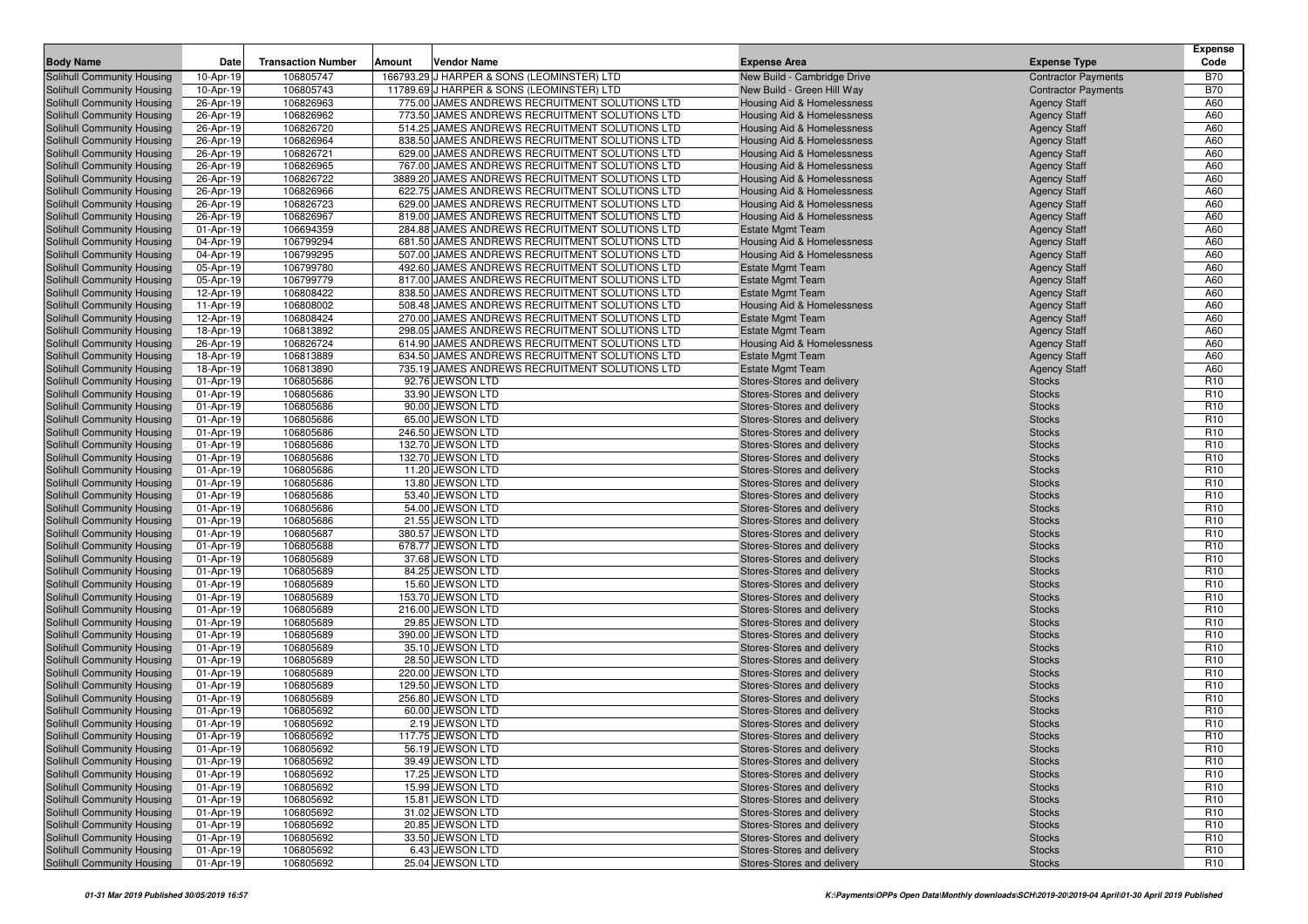| <b>Body Name</b>                                                | Date                   | <b>Transaction Number</b> | Amount | <b>Vendor Name</b>                  | <b>Expense Area</b>                                      | <b>Expense Type</b>            | <b>Expense</b><br>Code             |
|-----------------------------------------------------------------|------------------------|---------------------------|--------|-------------------------------------|----------------------------------------------------------|--------------------------------|------------------------------------|
| Solihull Community Housing                                      | 01-Apr-19              | 106805692                 |        | 15.98 JEWSON LTD                    | Stores-Stores and delivery                               | <b>Stocks</b>                  | R <sub>10</sub>                    |
| Solihull Community Housing                                      | 01-Apr-19              | 106805695                 |        | 5.70 JEWSON LTD                     | Stores-Stores and delivery                               | <b>Stocks</b>                  | R <sub>10</sub>                    |
| Solihull Community Housing                                      | 01-Apr-19              | 106805695                 |        | 135.70 JEWSON LTD                   | Stores-Stores and delivery                               | <b>Stocks</b>                  | R <sub>10</sub>                    |
| Solihull Community Housing                                      | 01-Apr-19              | 106805695                 |        | 15.00 JEWSON LTD                    | Stores-Stores and delivery                               | <b>Stocks</b>                  | R <sub>10</sub>                    |
| Solihull Community Housing                                      | 01-Apr-19              | 106805695                 |        | 36.60 JEWSON LTD                    | Stores-Stores and delivery                               | <b>Stocks</b>                  | R <sub>10</sub>                    |
| Solihull Community Housing                                      | 01-Apr-19              | 106805695                 |        | 102.60 JEWSON LTD                   | Stores-Stores and delivery                               | <b>Stocks</b>                  | R <sub>10</sub>                    |
| Solihull Community Housing                                      | 01-Apr-19              | 106805695                 |        | 93.90 JEWSON LTD                    | Stores-Stores and delivery                               | <b>Stocks</b>                  | R <sub>10</sub>                    |
| Solihull Community Housing                                      | 01-Apr-19              | 106805695                 |        | 104.40 JEWSON LTD                   | Stores-Stores and delivery                               | <b>Stocks</b>                  | R <sub>10</sub>                    |
| Solihull Community Housing                                      | 01-Apr-19              | 106805695                 |        | 12.30 JEWSON LTD                    | Stores-Stores and delivery                               | <b>Stocks</b>                  | R <sub>10</sub>                    |
| <b>Solihull Community Housing</b>                               | 01-Apr-19              | 106805695                 |        | 169.92 JEWSON LTD                   | Stores-Stores and delivery                               | <b>Stocks</b>                  | R <sub>10</sub>                    |
| Solihull Community Housing                                      | 01-Apr-19              | 106805695                 |        | 38.30 JEWSON LTD                    | Stores-Stores and delivery                               | <b>Stocks</b>                  | R <sub>10</sub>                    |
| Solihull Community Housing                                      | 01-Apr-19              | 106805695                 |        | 60.00 JEWSON LTD                    | Stores-Stores and delivery                               | <b>Stocks</b>                  | R <sub>10</sub>                    |
| Solihull Community Housing                                      | 01-Apr-19              | 106805695                 |        | 17.00 JEWSON LTD                    | Stores-Stores and delivery                               | <b>Stocks</b>                  | R <sub>10</sub>                    |
| Solihull Community Housing                                      | 01-Apr-19              | 106805695                 |        | 7.00 JEWSON LTD                     | Stores-Stores and delivery                               | <b>Stocks</b>                  | R <sub>10</sub>                    |
| Solihull Community Housing                                      | 01-Apr-19              | 106805695                 |        | 41.94 JEWSON LTD                    | Stores-Stores and delivery                               | <b>Stocks</b>                  | R <sub>10</sub>                    |
| Solihull Community Housing                                      | 01-Apr-19              | 106805695                 |        | 8.40 JEWSON LTD                     | Stores-Stores and delivery                               | <b>Stocks</b>                  | R <sub>10</sub>                    |
| Solihull Community Housing                                      | 01-Apr-19              | 106805695                 |        | 293.70 JEWSON LTD                   | Stores-Stores and delivery                               | <b>Stocks</b>                  | R <sub>10</sub>                    |
| Solihull Community Housing                                      | 01-Apr-19              | 106805695                 |        | 31.20 JEWSON LTD                    | Stores-Stores and delivery                               | <b>Stocks</b>                  | R <sub>10</sub>                    |
| Solihull Community Housing                                      | 01-Apr-19              | 106805695                 |        | 30.00 JEWSON LTD                    | Stores-Stores and delivery                               | <b>Stocks</b>                  | R <sub>10</sub>                    |
| Solihull Community Housing                                      | 01-Apr-19              | 106805697                 |        | -226.78 JEWSON LTD                  | Stores-Stores and delivery                               | <b>Stocks</b>                  | R <sub>10</sub>                    |
| Solihull Community Housing                                      | 01-Apr-19              | 106805698                 |        | 18.32 JEWSON LTD                    | Stores-Stores and delivery                               | <b>Stocks</b>                  | R <sub>10</sub>                    |
| Solihull Community Housing                                      | 01-Apr-19              | 106805698                 |        | 1112.70 JEWSON LTD                  | Stores-Stores and delivery                               | <b>Stocks</b>                  | R <sub>10</sub>                    |
| Solihull Community Housing                                      | 01-Apr-19              | 106805698                 |        | 60.00 JEWSON LTD                    | Stores-Stores and delivery                               | <b>Stocks</b>                  | R <sub>10</sub>                    |
| Solihull Community Housing                                      | 01-Apr-19              | 106805700                 |        | 36.60 JEWSON LTD                    | Stores-Stores and delivery                               | <b>Stocks</b>                  | R <sub>10</sub>                    |
| Solihull Community Housing                                      | 01-Apr-19              | 106805700                 |        | 495.60 JEWSON LTD                   | Stores-Stores and delivery                               | <b>Stocks</b>                  | R <sub>10</sub>                    |
| Solihull Community Housing                                      | 01-Apr-19              | 106805701                 |        | 55.60 JEWSON LTD                    | Stores-Stores and delivery                               | <b>Stocks</b>                  | R <sub>10</sub>                    |
| Solihull Community Housing                                      | 01-Apr-19              | 106805701                 |        | 65.00 JEWSON LTD                    | Stores-Stores and delivery                               | <b>Stocks</b>                  | R <sub>10</sub>                    |
| Solihull Community Housing                                      | 01-Apr-19              | 106805701                 |        | 60.90 JEWSON LTD                    | Stores-Stores and delivery                               | <b>Stocks</b>                  | R <sub>10</sub>                    |
| Solihull Community Housing                                      | 01-Apr-19              | 106805701                 |        | 107.00 JEWSON LTD                   | Stores-Stores and delivery                               | <b>Stocks</b>                  | R <sub>10</sub>                    |
| Solihull Community Housing                                      | 01-Apr-19              | 106805702                 |        | 30.20 JEWSON LTD                    | Stores-Stores and delivery                               | <b>Stocks</b>                  | R <sub>10</sub>                    |
| Solihull Community Housing                                      | 01-Apr-19              | 106805702                 |        | 16.40 JEWSON LTD                    | Stores-Stores and delivery                               | <b>Stocks</b>                  | R <sub>10</sub>                    |
| Solihull Community Housing                                      | 01-Apr-19              | 106805702                 |        | 20.86 JEWSON LTD                    | Stores-Stores and delivery                               | <b>Stocks</b>                  | R <sub>10</sub>                    |
| Solihull Community Housing                                      | 01-Apr-19              | 106805702<br>106805702    |        | 16.10 JEWSON LTD<br>5.20 JEWSON LTD | Stores-Stores and delivery                               | <b>Stocks</b>                  | R <sub>10</sub><br>R <sub>10</sub> |
| Solihull Community Housing<br><b>Solihull Community Housing</b> | 01-Apr-19<br>01-Apr-19 | 106805702                 |        | 26.20 JEWSON LTD                    | Stores-Stores and delivery<br>Stores-Stores and delivery | <b>Stocks</b><br><b>Stocks</b> | R <sub>10</sub>                    |
| Solihull Community Housing                                      | 01-Apr-19              | 106805702                 |        | 56.28 JEWSON LTD                    | Stores-Stores and delivery                               | <b>Stocks</b>                  | R <sub>10</sub>                    |
| Solihull Community Housing                                      | 01-Apr-19              | 106805702                 |        | 19.83 JEWSON LTD                    | Stores-Stores and delivery                               | <b>Stocks</b>                  | R <sub>10</sub>                    |
| Solihull Community Housing                                      | 01-Apr-19              | 106805702                 |        | 26.95 JEWSON LTD                    | Stores-Stores and delivery                               | <b>Stocks</b>                  | R <sub>10</sub>                    |
| <b>Solihull Community Housing</b>                               | 01-Apr-19              | 106805702                 |        | 27.95 JEWSON LTD                    | Stores-Stores and delivery                               | <b>Stocks</b>                  | R <sub>10</sub>                    |
| Solihull Community Housing                                      | 01-Apr-19              | 106805706                 |        | 226.78 JEWSON LTD                   | Stores-Stores and delivery                               | <b>Stocks</b>                  | R <sub>10</sub>                    |
| Solihull Community Housing                                      | 10-Apr-19              | 106805708                 |        | 94.95 JEWSON LTD                    | Stores-Stores and delivery                               | <b>Stocks</b>                  | R <sub>10</sub>                    |
| Solihull Community Housing                                      | 10-Apr-19              | 106805708                 |        | 9.50 JEWSON LTD                     | Stores-Stores and delivery                               | <b>Stocks</b>                  | R <sub>10</sub>                    |
| Solihull Community Housing                                      | 10-Apr-19              | 106805708                 |        | 1.40 JEWSON LTD                     | Stores-Stores and delivery                               | <b>Stocks</b>                  | R <sub>10</sub>                    |
| Solihull Community Housing                                      | 10-Apr-19              | 106805708                 |        | 201.06 JEWSON LTD                   | Stores-Stores and delivery                               | <b>Stocks</b>                  | R <sub>10</sub>                    |
| Solihull Community Housing                                      | 10-Apr-19              | 106805708                 |        | 488.80 JEWSON LTD                   | Stores-Stores and delivery                               | <b>Stocks</b>                  | R <sub>10</sub>                    |
| Solihull Community Housing                                      | 10-Apr-19              | 106805708                 |        | 30.00 JEWSON LTD                    | Stores-Stores and delivery                               | <b>Stocks</b>                  | R <sub>10</sub>                    |
| Solihull Community Housing                                      | 10-Apr-19              | 106805708                 |        | 56.00 JEWSON LTD                    | Stores-Stores and delivery                               | <b>Stocks</b>                  | R <sub>10</sub>                    |
| Solihull Community Housing                                      | 10-Apr-19              | 106805708                 |        | 311.40 JEWSON LTD                   | Stores-Stores and delivery                               | <b>Stocks</b>                  | R <sub>10</sub>                    |
| Solihull Community Housing                                      | 10-Apr-19              | 106805708                 |        | 138.00 JEWSON LTD                   | Stores-Stores and delivery                               | <b>Stocks</b>                  | R <sub>10</sub>                    |
| Solihull Community Housing                                      | 10-Apr-19              | 106805708                 |        | 56.50 JEWSON LTD                    | Stores-Stores and delivery                               | <b>Stocks</b>                  | R <sub>10</sub>                    |
| Solihull Community Housing                                      | 10-Apr-19              | 106805708                 |        | 6.90 JEWSON LTD                     | Stores-Stores and delivery                               | <b>Stocks</b>                  | R <sub>10</sub>                    |
| Solihull Community Housing                                      | 10-Apr-19              | 106805708                 |        | 192.60 JEWSON LTD                   | Stores-Stores and delivery                               | <b>Stocks</b>                  | R <sub>10</sub>                    |
| Solihull Community Housing                                      | 10-Apr-19              | 106805708                 |        | 46.95 JEWSON LTD                    | Stores-Stores and delivery                               | <b>Stocks</b>                  | R <sub>10</sub>                    |
| Solihull Community Housing                                      | 10-Apr-19              | 106805708                 |        | 75.25 JEWSON LTD                    | Stores-Stores and delivery                               | <b>Stocks</b>                  | R <sub>10</sub>                    |
| Solihull Community Housing                                      | 10-Apr-19              | 106805708                 |        | 34.30 JEWSON LTD                    | Stores-Stores and delivery                               | <b>Stocks</b>                  | R <sub>10</sub>                    |
| Solihull Community Housing                                      | 01-Apr-19              | 106805709                 |        | 420.00 JEWSON LTD                   | Stores-Stores and delivery                               | <b>Stocks</b>                  | R <sub>10</sub>                    |
| Solihull Community Housing                                      | 01-Apr-19              | 106805711                 |        | 950.00 JEWSON LTD                   | Stores-Stores and delivery                               | <b>Stocks</b>                  | R <sub>10</sub>                    |
| Solihull Community Housing                                      | 01-Apr-19              | 106805715                 |        | 203.28 JEWSON LTD                   | Stores-Stores and delivery                               | <b>Stocks</b>                  | R <sub>10</sub>                    |
| Solihull Community Housing                                      | 01-Apr-19              | 106805715                 |        | 268.95 JEWSON LTD                   | Stores-Stores and delivery                               | <b>Stocks</b>                  | R <sub>10</sub>                    |
| <b>Solihull Community Housing</b>                               | 01-Apr-19              | 106805715                 |        | 494.30 JEWSON LTD                   | Stores-Stores and delivery                               | <b>Stocks</b>                  | R <sub>10</sub>                    |
| Solihull Community Housing                                      | 01-Apr-19              | 106805715                 |        | 133.56 JEWSON LTD                   | Stores-Stores and delivery                               | <b>Stocks</b>                  | R <sub>10</sub>                    |
| Solihull Community Housing                                      | 01-Apr-19              | 106805715                 |        | 67.65 JEWSON LTD                    | Stores-Stores and delivery                               | <b>Stocks</b>                  | R <sub>10</sub>                    |
| Solihull Community Housing                                      | 01-Apr-19              | 106805715                 |        | 6.95 JEWSON LTD                     | Stores-Stores and delivery                               | <b>Stocks</b>                  | R <sub>10</sub>                    |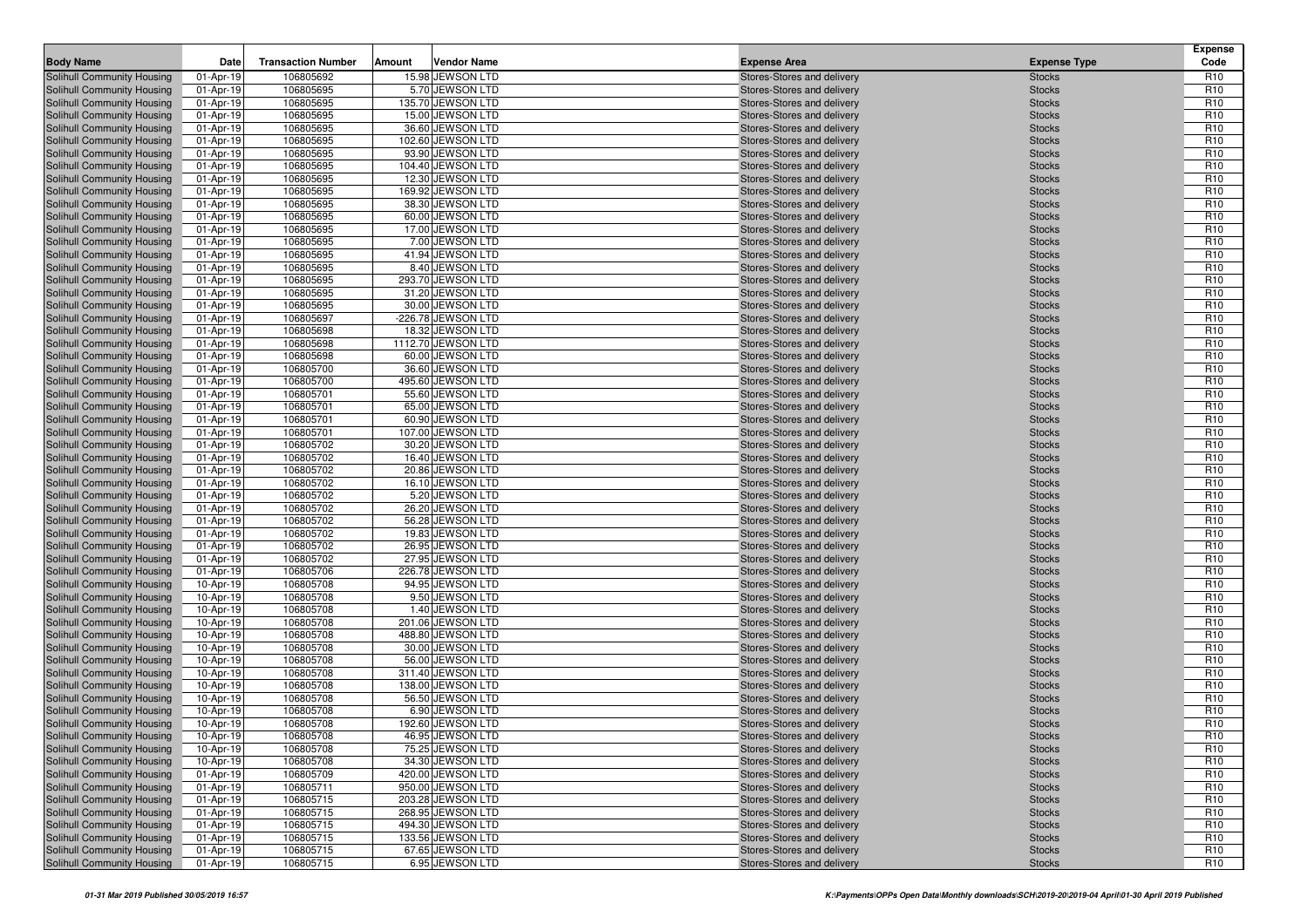| <b>Body Name</b>                                         | Date                   | <b>Transaction Number</b> | Amount | <b>Vendor Name</b>                  | <b>Expense Area</b>                                      | <b>Expense Type</b>            | <b>Expense</b><br>Code             |
|----------------------------------------------------------|------------------------|---------------------------|--------|-------------------------------------|----------------------------------------------------------|--------------------------------|------------------------------------|
| Solihull Community Housing                               | 01-Apr-19              | 106805715                 |        | 32.28 JEWSON LTD                    | Stores-Stores and delivery                               | <b>Stocks</b>                  | R <sub>10</sub>                    |
| Solihull Community Housing                               | 01-Apr-19              | 106805715                 |        | 104.00 JEWSON LTD                   | Stores-Stores and delivery                               | <b>Stocks</b>                  | R <sub>10</sub>                    |
| Solihull Community Housing                               | 01-Apr-19              | 106805715                 |        | 205.20 JEWSON LTD                   | Stores-Stores and delivery                               | <b>Stocks</b>                  | R <sub>10</sub>                    |
| Solihull Community Housing                               | 01-Apr-19              | 106805715                 |        | 21.85 JEWSON LTD                    | Stores-Stores and delivery                               | <b>Stocks</b>                  | R <sub>10</sub>                    |
| Solihull Community Housing                               | 01-Apr-19              | 106805715                 |        | 7.35 JEWSON LTD                     | Stores-Stores and delivery                               | <b>Stocks</b>                  | R <sub>10</sub>                    |
| Solihull Community Housing                               | 01-Apr-19              | 106805715                 |        | 80.20 JEWSON LTD                    | Stores-Stores and delivery                               | <b>Stocks</b>                  | R <sub>10</sub>                    |
| Solihull Community Housing                               | 01-Apr-19              | 106826849                 |        | 2.10 JEWSON LTD                     | Stores-Stores and delivery                               | <b>Stocks</b>                  | R <sub>10</sub>                    |
| Solihull Community Housing                               | 01-Apr-19              | 106826849                 |        | 49.50 JEWSON LTD                    | Stores-Stores and delivery                               | <b>Stocks</b>                  | R <sub>10</sub>                    |
| Solihull Community Housing                               | 01-Apr-19              | 106826849                 |        | 13.57 JEWSON LTD                    | Stores-Stores and delivery                               | <b>Stocks</b>                  | R <sub>10</sub>                    |
| <b>Solihull Community Housing</b>                        | 01-Apr-19              | 106826849                 |        | 7.70 JEWSON LTD                     | Stores-Stores and delivery                               | <b>Stocks</b>                  | R <sub>10</sub>                    |
| Solihull Community Housing                               | 01-Apr-19              | 106826849                 |        | 14.74 JEWSON LTD                    | Stores-Stores and delivery                               | <b>Stocks</b>                  | R <sub>10</sub>                    |
| Solihull Community Housing                               | 01-Apr-19              | 106826849                 |        | 58.36 JEWSON LTD                    | Stores-Stores and delivery                               | <b>Stocks</b>                  | R <sub>10</sub>                    |
| Solihull Community Housing                               | 01-Apr-19              | 106826849                 |        | 179.58 JEWSON LTD                   | Stores-Stores and delivery                               | <b>Stocks</b>                  | R <sub>10</sub>                    |
| Solihull Community Housing                               | 01-Apr-19              | 106826849                 |        | 244.28 JEWSON LTD                   | Stores-Stores and delivery                               | <b>Stocks</b>                  | R <sub>10</sub>                    |
| Solihull Community Housing                               | 01-Apr-19              | 106826849                 |        | 3.54 JEWSON LTD                     | Stores-Stores and delivery                               | <b>Stocks</b>                  | R <sub>10</sub>                    |
| Solihull Community Housing                               | 01-Apr-19              | 106826849                 |        | 26.10 JEWSON LTD                    | Stores-Stores and delivery                               | <b>Stocks</b>                  | R <sub>10</sub>                    |
| Solihull Community Housing                               | 01-Apr-19              | 106826849                 |        | 183.88 JEWSON LTD                   | Stores-Stores and delivery                               | <b>Stocks</b>                  | R <sub>10</sub>                    |
| Solihull Community Housing                               | 01-Apr-19              | 106826849                 |        | 16.30 JEWSON LTD                    | Stores-Stores and delivery                               | <b>Stocks</b>                  | R <sub>10</sub>                    |
| Solihull Community Housing                               | 01-Apr-19              | 106826849                 |        | 187.60 JEWSON LTD                   | Stores-Stores and delivery                               | <b>Stocks</b>                  | R <sub>10</sub>                    |
| Solihull Community Housing                               | 01-Apr-19              | 106826849                 |        | 1469.28 JEWSON LTD                  | Stores-Stores and delivery                               | <b>Stocks</b>                  | R <sub>10</sub>                    |
| Solihull Community Housing                               | 01-Apr-19              | 106826849                 |        | 20.70 JEWSON LTD                    | Stores-Stores and delivery                               | <b>Stocks</b>                  | R <sub>10</sub>                    |
| Solihull Community Housing                               | 01-Apr-19              | 106826849                 |        | 73.70 JEWSON LTD                    | Stores-Stores and delivery                               | <b>Stocks</b>                  | R <sub>10</sub>                    |
| Solihull Community Housing                               | 01-Apr-19              | 106826849                 |        | 169.30 JEWSON LTD                   | Stores-Stores and delivery                               | <b>Stocks</b>                  | R <sub>10</sub>                    |
| Solihull Community Housing                               | 01-Apr-19              | 106826849                 |        | 193.90 JEWSON LTD                   | Stores-Stores and delivery                               | <b>Stocks</b>                  | R <sub>10</sub>                    |
| Solihull Community Housing                               | 01-Apr-19              | 106826849                 |        | 10.00 JEWSON LTD                    | Stores-Stores and delivery                               | <b>Stocks</b>                  | R <sub>10</sub>                    |
| Solihull Community Housing                               | 01-Apr-19              | 106826849                 |        | 106.50 JEWSON LTD                   | Stores-Stores and delivery                               | <b>Stocks</b>                  | R <sub>10</sub>                    |
| Solihull Community Housing<br>Solihull Community Housing | 01-Apr-19              | 106826849                 |        | 38.20 JEWSON LTD                    | Stores-Stores and delivery<br>Stores-Stores and delivery | <b>Stocks</b>                  | R <sub>10</sub>                    |
|                                                          | 01-Apr-19              | 106826849<br>106826849    |        | 8.00 JEWSON LTD<br>67.44 JEWSON LTD |                                                          | <b>Stocks</b>                  | R <sub>10</sub><br>R <sub>10</sub> |
| Solihull Community Housing<br>Solihull Community Housing | 01-Apr-19<br>01-Apr-19 | 106826849                 |        | 21.55 JEWSON LTD                    | Stores-Stores and delivery<br>Stores-Stores and delivery | <b>Stocks</b><br><b>Stocks</b> | R <sub>10</sub>                    |
| Solihull Community Housing                               | 01-Apr-19              | 106826849                 |        | 425.00 JEWSON LTD                   | Stores-Stores and delivery                               | <b>Stocks</b>                  | R <sub>10</sub>                    |
| Solihull Community Housing                               | 01-Apr-19              | 106826849                 |        | 42.35 JEWSON LTD                    | Stores-Stores and delivery                               | <b>Stocks</b>                  | R <sub>10</sub>                    |
| Solihull Community Housing                               | 02-Apr-19              | 106826854                 |        | 161.55 JEWSON LTD                   | Stores-Stores and delivery                               | <b>Stocks</b>                  | R <sub>10</sub>                    |
| Solihull Community Housing                               | 02-Apr-19              | 106826854                 |        | 167.13 JEWSON LTD                   | Stores-Stores and delivery                               | <b>Stocks</b>                  | R <sub>10</sub>                    |
| <b>Solihull Community Housing</b>                        | 03-Apr-19              | 106826858                 |        | 5.70 JEWSON LTD                     | Stores-Stores and delivery                               | <b>Stocks</b>                  | R <sub>10</sub>                    |
| Solihull Community Housing                               | 03-Apr-19              | 106826858                 |        | 9.60 JEWSON LTD                     | Stores-Stores and delivery                               | <b>Stocks</b>                  | R <sub>10</sub>                    |
| Solihull Community Housing                               | 03-Apr-19              | 106826858                 |        | 31.20 JEWSON LTD                    | Stores-Stores and delivery                               | <b>Stocks</b>                  | R <sub>10</sub>                    |
| Solihull Community Housing                               | 03-Apr-19              | 106826858                 |        | 437.70 JEWSON LTD                   | Stores-Stores and delivery                               | <b>Stocks</b>                  | R <sub>10</sub>                    |
| <b>Solihull Community Housing</b>                        | 03-Apr-19              | 106826858                 |        | 37.68 JEWSON LTD                    | Stores-Stores and delivery                               | <b>Stocks</b>                  | R <sub>10</sub>                    |
| Solihull Community Housing                               | 03-Apr-19              | 106826858                 |        | 15.00 JEWSON LTD                    | Stores-Stores and delivery                               | <b>Stocks</b>                  | R <sub>10</sub>                    |
| Solihull Community Housing                               | 03-Apr-19              | 106826858                 |        | 3.60 JEWSON LTD                     | Stores-Stores and delivery                               | <b>Stocks</b>                  | R <sub>10</sub>                    |
| Solihull Community Housing                               | 03-Apr-19              | 106826858                 |        | 6.10 JEWSON LTD                     | Stores-Stores and delivery                               | <b>Stocks</b>                  | R <sub>10</sub>                    |
| Solihull Community Housing                               | 03-Apr-19              | 106826858                 |        | 198.40 JEWSON LTD                   | Stores-Stores and delivery                               | <b>Stocks</b>                  | R <sub>10</sub>                    |
| Solihull Community Housing                               | 03-Apr-19              | 106826858                 |        | 46.40 JEWSON LTD                    | Stores-Stores and delivery                               | <b>Stocks</b>                  | R <sub>10</sub>                    |
| Solihull Community Housing                               | 03-Apr-19              | 106826858                 |        | 28.70 JEWSON LTD                    | Stores-Stores and delivery                               | <b>Stocks</b>                  | R <sub>10</sub>                    |
| Solihull Community Housing                               | 03-Apr-19              | 106826858                 |        | 35.70 JEWSON LTD                    | Stores-Stores and delivery                               | <b>Stocks</b>                  | R <sub>10</sub>                    |
| Solihull Community Housing                               | 03-Apr-19              | 106826858                 |        | 222.40 JEWSON LTD                   | Stores-Stores and delivery                               | <b>Stocks</b>                  | R <sub>10</sub>                    |
| Solihull Community Housing                               | 03-Apr-19              | 106826858                 |        | 63.90 JEWSON LTD                    | Stores-Stores and delivery                               | <b>Stocks</b>                  | R <sub>10</sub>                    |
| Solihull Community Housing                               | 03-Apr-19              | 106826858                 |        | 28.50 JEWSON LTD                    | Stores-Stores and delivery                               | <b>Stocks</b>                  | R <sub>10</sub>                    |
| Solihull Community Housing                               | 03-Apr-19              | 106826858                 |        | 23.55 JEWSON LTD                    | Stores-Stores and delivery                               | <b>Stocks</b>                  | R <sub>10</sub>                    |
| Solihull Community Housing                               | 03-Apr-19              | 106826858                 |        | 7.20 JEWSON LTD                     | Stores-Stores and delivery                               | <b>Stocks</b>                  | R <sub>10</sub>                    |
| Solihull Community Housing                               | 03-Apr-19              | 106826858                 |        | 222.80 JEWSON LTD                   | Stores-Stores and delivery                               | <b>Stocks</b>                  | R <sub>10</sub>                    |
| Solihull Community Housing                               | 03-Apr-19              | 106826858                 |        | 501.00 JEWSON LTD                   | Stores-Stores and delivery                               | <b>Stocks</b>                  | R <sub>10</sub>                    |
| Solihull Community Housing                               | 03-Apr-19              | 106826858                 |        | 103.60 JEWSON LTD                   | Stores-Stores and delivery                               | <b>Stocks</b>                  | R <sub>10</sub>                    |
| Solihull Community Housing                               | 03-Apr-19              | 106826858                 |        | 103.60 JEWSON LTD                   | Stores-Stores and delivery                               | <b>Stocks</b>                  | R <sub>10</sub>                    |
| Solihull Community Housing                               | 03-Apr-19              | 106826858                 |        | 138.00 JEWSON LTD                   | Stores-Stores and delivery                               | <b>Stocks</b>                  | R <sub>10</sub>                    |
| Solihull Community Housing                               | 03-Apr-19              | 106826858                 |        | 15.30 JEWSON LTD                    | Stores-Stores and delivery                               | <b>Stocks</b>                  | R <sub>10</sub>                    |
| Solihull Community Housing                               | 03-Apr-19              | 106826858                 |        | 54.00 JEWSON LTD                    | Stores-Stores and delivery                               | <b>Stocks</b>                  | R <sub>10</sub>                    |
| Solihull Community Housing<br>Solihull Community Housing | 03-Apr-19              | 106826858                 |        | 29.48 JEWSON LTD                    | Stores-Stores and delivery                               | <b>Stocks</b>                  | R <sub>10</sub>                    |
|                                                          | 03-Apr-19              | 106826858                 |        | 149.15 JEWSON LTD                   | Stores-Stores and delivery                               | <b>Stocks</b>                  | R <sub>10</sub>                    |
| Solihull Community Housing<br>Solihull Community Housing | 03-Apr-19              | 106826858                 |        | 6.00 JEWSON LTD<br>26.95 JEWSON LTD | Stores-Stores and delivery<br>Stores-Stores and delivery | <b>Stocks</b>                  | R <sub>10</sub><br>R <sub>10</sub> |
|                                                          | 03-Apr-19              | 106826858                 |        | 19.30 JEWSON LTD                    |                                                          | <b>Stocks</b>                  |                                    |
| Solihull Community Housing                               | 03-Apr-19              | 106826859                 |        |                                     | Stores-Stores and delivery                               | <b>Stocks</b>                  | R <sub>10</sub>                    |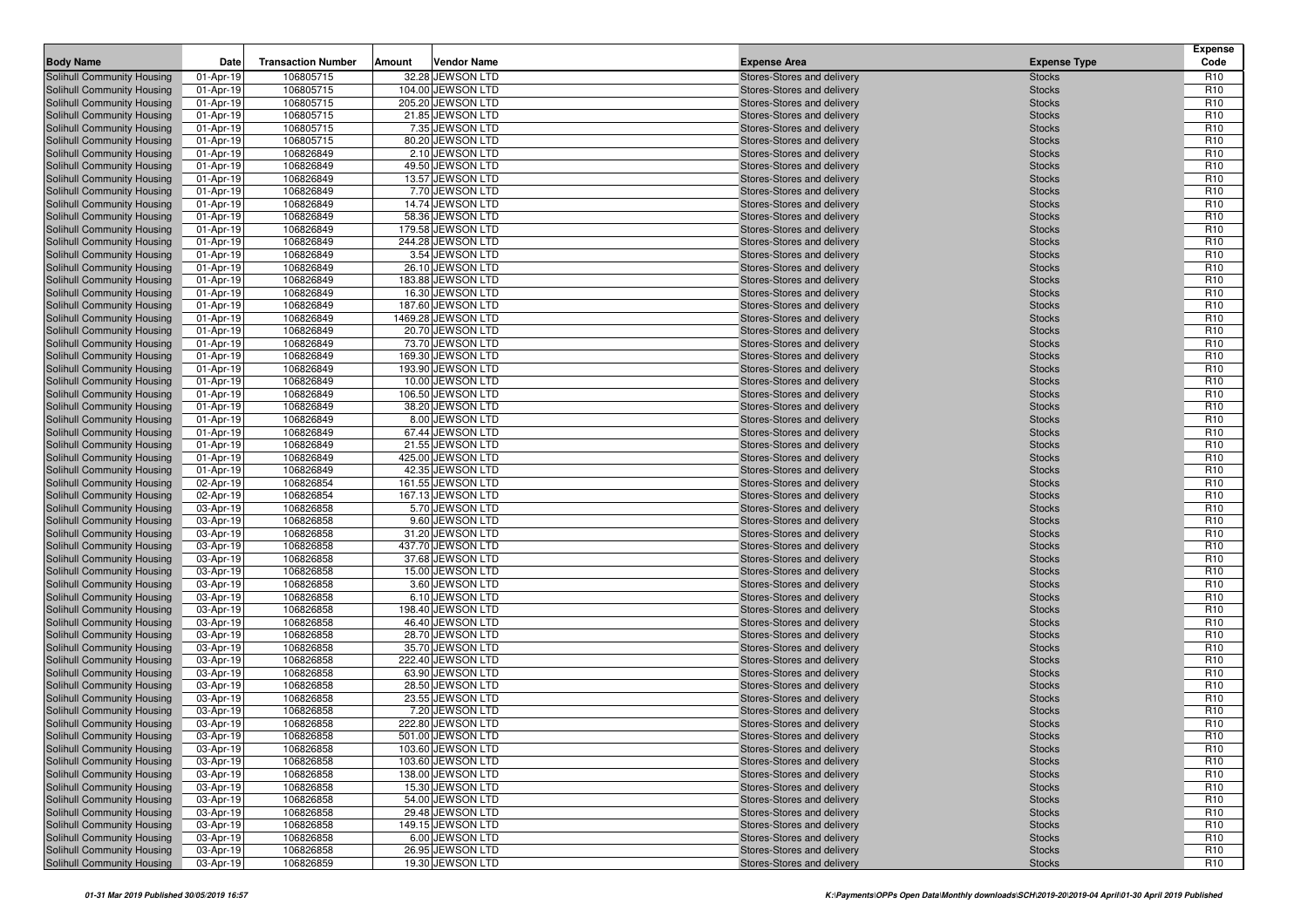| <b>Body Name</b>                                         | Date                   | <b>Transaction Number</b> | Amount | <b>Vendor Name</b>                    | <b>Expense Area</b>                                      | <b>Expense Type</b>            | <b>Expense</b><br>Code             |
|----------------------------------------------------------|------------------------|---------------------------|--------|---------------------------------------|----------------------------------------------------------|--------------------------------|------------------------------------|
| Solihull Community Housing                               | 03-Apr-19              | 106826859                 |        | 34.60 JEWSON LTD                      | Stores-Stores and delivery                               | <b>Stocks</b>                  | R <sub>10</sub>                    |
| Solihull Community Housing                               | 03-Apr-19              | 106826859                 |        | 16.10 JEWSON LTD                      | Stores-Stores and delivery                               | <b>Stocks</b>                  | R <sub>10</sub>                    |
| Solihull Community Housing                               | 03-Apr-19              | 106826859                 |        | 8.80 JEWSON LTD                       | Stores-Stores and delivery                               | <b>Stocks</b>                  | R <sub>10</sub>                    |
| Solihull Community Housing                               | 03-Apr-19              | 106826859                 |        | 8.70 JEWSON LTD                       | Stores-Stores and delivery                               | <b>Stocks</b>                  | R <sub>10</sub>                    |
| Solihull Community Housing                               | 03-Apr-19              | 106826859                 |        | 9.60 JEWSON LTD                       | Stores-Stores and delivery                               | <b>Stocks</b>                  | R <sub>10</sub>                    |
| Solihull Community Housing                               | 03-Apr-19              | 106826859                 |        | 33.70 JEWSON LTD                      | Stores-Stores and delivery                               | <b>Stocks</b>                  | R <sub>10</sub>                    |
| Solihull Community Housing                               | 03-Apr-19              | 106826859                 |        | 14.90 JEWSON LTD                      | Stores-Stores and delivery                               | <b>Stocks</b>                  | R <sub>10</sub>                    |
| Solihull Community Housing                               | 03-Apr-19              | 106826859                 |        | 92.76 JEWSON LTD                      | Stores-Stores and delivery                               | <b>Stocks</b>                  | R <sub>10</sub>                    |
| Solihull Community Housing                               | 03-Apr-19              | 106826859                 |        | 19.90 JEWSON LTD                      | Stores-Stores and delivery                               | <b>Stocks</b>                  | R <sub>10</sub>                    |
| <b>Solihull Community Housing</b>                        | 03-Apr-19              | 106826859                 |        | 45.60 JEWSON LTD                      | Stores-Stores and delivery                               | <b>Stocks</b>                  | R <sub>10</sub>                    |
| Solihull Community Housing                               | 03-Apr-19              | 106826859                 |        | 19.50 JEWSON LTD                      | Stores-Stores and delivery                               | <b>Stocks</b>                  | R <sub>10</sub>                    |
| Solihull Community Housing                               | 03-Apr-19              | 106826859                 |        | 275.40 JEWSON LTD                     | Stores-Stores and delivery                               | <b>Stocks</b>                  | R <sub>10</sub>                    |
| Solihull Community Housing                               | 03-Apr-19              | 106826859                 |        | 13.70 JEWSON LTD                      | Stores-Stores and delivery                               | <b>Stocks</b>                  | R <sub>10</sub>                    |
| Solihull Community Housing                               | 03-Apr-19              | 106826859                 |        | 43.95 JEWSON LTD                      | Stores-Stores and delivery                               | <b>Stocks</b>                  | R <sub>10</sub>                    |
| Solihull Community Housing                               | 03-Apr-19              | 106826859                 |        | 343.80 JEWSON LTD                     | Stores-Stores and delivery                               | <b>Stocks</b>                  | R <sub>10</sub>                    |
| Solihull Community Housing                               | 03-Apr-19              | 106826859                 |        | 87.30 JEWSON LTD                      | Stores-Stores and delivery                               | <b>Stocks</b>                  | R <sub>10</sub>                    |
| Solihull Community Housing                               | 03-Apr-19              | 106826859                 |        | 216.00 JEWSON LTD                     | Stores-Stores and delivery                               | <b>Stocks</b>                  | R <sub>10</sub>                    |
| Solihull Community Housing                               | 03-Apr-19              | 106826859                 |        | 3.80 JEWSON LTD                       | Stores-Stores and delivery                               | <b>Stocks</b>                  | R <sub>10</sub>                    |
| Solihull Community Housing                               | 03-Apr-19              | 106826859                 |        | 48.50 JEWSON LTD                      | Stores-Stores and delivery                               | <b>Stocks</b>                  | R <sub>10</sub>                    |
| Solihull Community Housing                               | 03-Apr-19              | 106826859                 |        | 79.62 JEWSON LTD                      | Stores-Stores and delivery                               | <b>Stocks</b>                  | R <sub>10</sub>                    |
| Solihull Community Housing                               | 03-Apr-19              | 106826859                 |        | 293.70 JEWSON LTD                     | Stores-Stores and delivery                               | <b>Stocks</b>                  | R <sub>10</sub>                    |
| Solihull Community Housing                               | 03-Apr-19              | 106826859                 |        | 54.00 JEWSON LTD                      | Stores-Stores and delivery                               | <b>Stocks</b>                  | R <sub>10</sub>                    |
| Solihull Community Housing                               | 03-Apr-19              | 106826859                 |        | 9.00 JEWSON LTD                       | Stores-Stores and delivery                               | <b>Stocks</b>                  | R <sub>10</sub>                    |
| Solihull Community Housing                               | 03-Apr-19              | 106826859                 |        | 131.24 JEWSON LTD                     | Stores-Stores and delivery                               | <b>Stocks</b>                  | R <sub>10</sub>                    |
| Solihull Community Housing                               | 03-Apr-19              | 106826859                 |        | 25.80 JEWSON LTD                      | Stores-Stores and delivery                               | <b>Stocks</b>                  | R <sub>10</sub>                    |
| Solihull Community Housing                               | 03-Apr-19              | 106826859                 |        | 34.30 JEWSON LTD                      | Stores-Stores and delivery                               | <b>Stocks</b>                  | R <sub>10</sub>                    |
| Solihull Community Housing                               | 03-Apr-19<br>03-Apr-19 | 106826860                 |        | 205.32 JEWSON LTD                     | Stores-Stores and delivery<br>Stores-Stores and delivery | <b>Stocks</b>                  | R <sub>10</sub>                    |
| Solihull Community Housing                               | 03-Apr-19              | 106826860<br>106826860    |        | 201.06 JEWSON LTD<br>80.20 JEWSON LTD |                                                          | <b>Stocks</b>                  | R <sub>10</sub><br>R <sub>10</sub> |
| Solihull Community Housing<br>Solihull Community Housing | 03-Apr-19              | 106826860                 |        | 84.00 JEWSON LTD                      | Stores-Stores and delivery<br>Stores-Stores and delivery | <b>Stocks</b><br><b>Stocks</b> | R <sub>10</sub>                    |
| Solihull Community Housing                               | 03-Apr-19              | 106826860                 |        | 152.70 JEWSON LTD                     | Stores-Stores and delivery                               | <b>Stocks</b>                  | R <sub>10</sub>                    |
| Solihull Community Housing                               | 03-Apr-19              | 106826864                 |        | 76.56 JEWSON LTD                      | Stores-Stores and delivery                               | <b>Stocks</b>                  | R <sub>10</sub>                    |
| Solihull Community Housing                               | 03-Apr-19              | 106826864                 |        | 179.30 JEWSON LTD                     | Stores-Stores and delivery                               | <b>Stocks</b>                  | R <sub>10</sub>                    |
| Solihull Community Housing                               | 03-Apr-19              | 106826864                 |        | 268.95 JEWSON LTD                     | Stores-Stores and delivery                               | <b>Stocks</b>                  | R <sub>10</sub>                    |
| <b>Solihull Community Housing</b>                        | 03-Apr-19              | 106826864                 |        | 94.95 JEWSON LTD                      | Stores-Stores and delivery                               | <b>Stocks</b>                  | R <sub>10</sub>                    |
| Solihull Community Housing                               | 03-Apr-19              | 106826864                 |        | 197.80 JEWSON LTD                     | Stores-Stores and delivery                               | <b>Stocks</b>                  | R <sub>10</sub>                    |
| Solihull Community Housing                               | 03-Apr-19              | 106826864                 |        | 104.00 JEWSON LTD                     | Stores-Stores and delivery                               | <b>Stocks</b>                  | R <sub>10</sub>                    |
| Solihull Community Housing                               | 03-Apr-19              | 106826864                 |        | 113.80 JEWSON LTD                     | Stores-Stores and delivery                               | <b>Stocks</b>                  | R <sub>10</sub>                    |
| <b>Solihull Community Housing</b>                        | 03-Apr-19              | 106826864                 |        | 19.00 JEWSON LTD                      | Stores-Stores and delivery                               | <b>Stocks</b>                  | R <sub>10</sub>                    |
| Solihull Community Housing                               | 04-Apr-19              | 106826865                 |        | 167.02 JEWSON LTD                     | Stores-Stores and delivery                               | <b>Stocks</b>                  | R <sub>10</sub>                    |
| Solihull Community Housing                               | 04-Apr-19              | 106826865                 |        | 366.42 JEWSON LTD                     | Stores-Stores and delivery                               | <b>Stocks</b>                  | R <sub>10</sub>                    |
| Solihull Community Housing                               | 04-Apr-19              | 106826866                 |        | 167.02 JEWSON LTD                     | Stores-Stores and delivery                               | <b>Stocks</b>                  | R <sub>10</sub>                    |
| Solihull Community Housing                               | 04-Apr-19              | 106826866                 |        | 113.80 JEWSON LTD                     | Stores-Stores and delivery                               | <b>Stocks</b>                  | R <sub>10</sub>                    |
| Solihull Community Housing                               | 04-Apr-19              | 106826868                 |        | 211.90 JEWSON LTD                     | Stores-Stores and delivery                               | <b>Stocks</b>                  | R <sub>10</sub>                    |
| Solihull Community Housing                               | 05-Apr-19              | 106826874                 |        | 380.30 JEWSON LTD                     | Stores-Stores and delivery                               | <b>Stocks</b>                  | R <sub>10</sub>                    |
| Solihull Community Housing                               | 05-Apr-19              | 106826875                 |        | 187.80 JEWSON LTD                     | Stores-Stores and delivery                               | <b>Stocks</b>                  | R <sub>10</sub>                    |
| Solihull Community Housing                               | 05-Apr-19              | 106826875                 |        | 59.70 JEWSON LTD                      | Stores-Stores and delivery                               | <b>Stocks</b>                  | R <sub>10</sub>                    |
| Solihull Community Housing                               | 05-Apr-19              | 106826876                 |        | 635.70 JEWSON LTD                     | Stores-Stores and delivery                               | <b>Stocks</b>                  | R <sub>10</sub>                    |
| Solihull Community Housing                               | 05-Apr-19              | 106826878                 |        | 677.60 JEWSON LTD                     | Stores-Stores and delivery                               | <b>Stocks</b>                  | R <sub>10</sub>                    |
| Solihull Community Housing                               | 05-Apr-19              | 106826878                 |        | 244.40 JEWSON LTD                     | Stores-Stores and delivery                               | <b>Stocks</b>                  | R <sub>10</sub>                    |
| Solihull Community Housing                               | 05-Apr-19              | 106826878                 |        | 311.80 JEWSON LTD                     | Stores-Stores and delivery                               | <b>Stocks</b>                  | R <sub>10</sub>                    |
| Solihull Community Housing                               | 05-Apr-19              | 106826878                 |        | 183.30 JEWSON LTD                     | Stores-Stores and delivery                               | <b>Stocks</b>                  | R <sub>10</sub>                    |
| Solihull Community Housing                               | 05-Apr-19              | 106826881                 |        | 64.00 JEWSON LTD                      | Stores-Stores and delivery                               | <b>Stocks</b>                  | R <sub>10</sub>                    |
| Solihull Community Housing                               | 05-Apr-19              | 106826881                 |        | 9.60 JEWSON LTD                       | Stores-Stores and delivery                               | <b>Stocks</b>                  | R <sub>10</sub>                    |
| Solihull Community Housing                               | 05-Apr-19              | 106826881                 |        | 437.70 JEWSON LTD                     | Stores-Stores and delivery                               | <b>Stocks</b>                  | R <sub>10</sub>                    |
| Solihull Community Housing                               | 05-Apr-19              | 106826881                 |        | 15.00 JEWSON LTD                      | Stores-Stores and delivery                               | <b>Stocks</b>                  | R <sub>10</sub>                    |
| Solihull Community Housing                               | 05-Apr-19              | 106826881                 |        | 43.00 JEWSON LTD                      | Stores-Stores and delivery                               | <b>Stocks</b>                  | R <sub>10</sub>                    |
| Solihull Community Housing                               | 05-Apr-19              | 106826881                 |        | 112.70 JEWSON LTD                     | Stores-Stores and delivery                               | <b>Stocks</b>                  | R <sub>10</sub>                    |
| Solihull Community Housing                               | 05-Apr-19              | 106826881                 |        | 60.00 JEWSON LTD                      | Stores-Stores and delivery                               | <b>Stocks</b>                  | R <sub>10</sub>                    |
| Solihull Community Housing                               | 05-Apr-19              | 106826881                 |        | 192.60 JEWSON LTD                     | Stores-Stores and delivery                               | <b>Stocks</b>                  | R <sub>10</sub>                    |
| Solihull Community Housing                               | 08-Apr-19              | 106826886                 |        | 10.38 JEWSON LTD                      | Stores-Stores and delivery                               | <b>Stocks</b>                  | R <sub>10</sub>                    |
| Solihull Community Housing                               | 08-Apr-19              | 106826886                 |        | 2.10 JEWSON LTD                       | Stores-Stores and delivery                               | <b>Stocks</b>                  | R <sub>10</sub>                    |
| Solihull Community Housing                               | 08-Apr-19              | 106826886                 |        | 58.40 JEWSON LTD                      | Stores-Stores and delivery                               | <b>Stocks</b>                  | R <sub>10</sub>                    |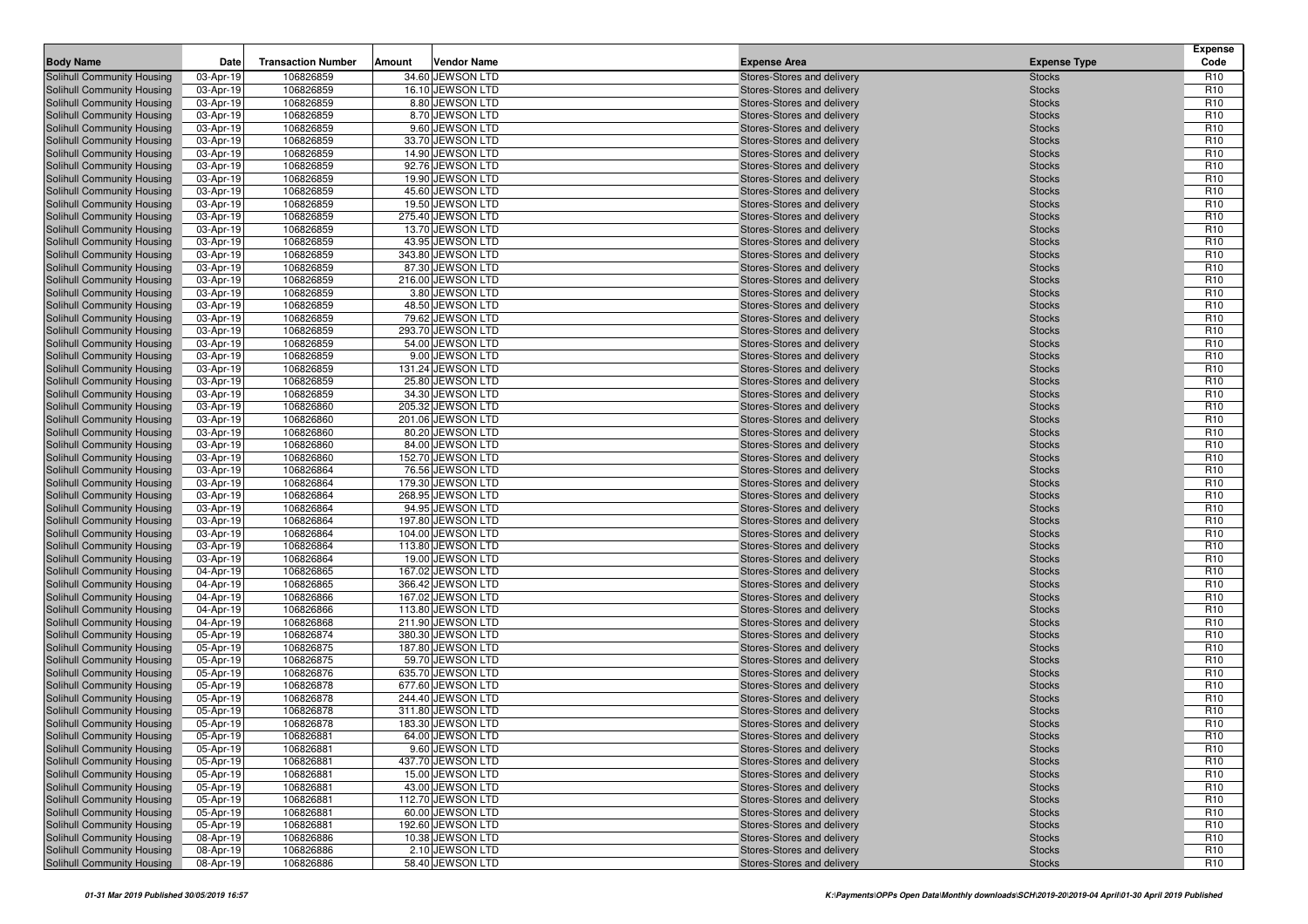| <b>Body Name</b>                                         | Date                   | <b>Transaction Number</b> | Amount | <b>Vendor Name</b>                    | <b>Expense Area</b>                                      | <b>Expense Type</b>            | <b>Expense</b><br>Code             |
|----------------------------------------------------------|------------------------|---------------------------|--------|---------------------------------------|----------------------------------------------------------|--------------------------------|------------------------------------|
| Solihull Community Housing                               | 08-Apr-19              | 106826886                 |        | 15.40 JEWSON LTD                      | Stores-Stores and delivery                               | <b>Stocks</b>                  | R <sub>10</sub>                    |
| Solihull Community Housing                               | 08-Apr-19              | 106826886                 |        | 33.60 JEWSON LTD                      | Stores-Stores and delivery                               | <b>Stocks</b>                  | R <sub>10</sub>                    |
| Solihull Community Housing                               | 08-Apr-19              | 106826886                 |        | 146.52 JEWSON LTD                     | Stores-Stores and delivery                               | <b>Stocks</b>                  | R <sub>10</sub>                    |
| Solihull Community Housing                               | 08-Apr-19              | 106826886                 |        | 41.80 JEWSON LTD                      | Stores-Stores and delivery                               | <b>Stocks</b>                  | R <sub>10</sub>                    |
| Solihull Community Housing                               | 08-Apr-19              | 106826886                 |        | 55.60 JEWSON LTD                      | Stores-Stores and delivery                               | <b>Stocks</b>                  | R <sub>10</sub>                    |
| Solihull Community Housing                               | 08-Apr-19              | 106826886                 |        | 65.00 JEWSON LTD                      | Stores-Stores and delivery                               | <b>Stocks</b>                  | R <sub>10</sub>                    |
| Solihull Community Housing                               | 08-Apr-19              | 106826886                 |        | 16.40 JEWSON LTD                      | Stores-Stores and delivery                               | <b>Stocks</b>                  | R <sub>10</sub>                    |
| Solihull Community Housing                               | 08-Apr-19              | 106826886                 |        | 31.60 JEWSON LTD                      | Stores-Stores and delivery                               | <b>Stocks</b>                  | R <sub>10</sub>                    |
| Solihull Community Housing                               | 08-Apr-19              | 106826886                 |        | 11.04 JEWSON LTD                      | Stores-Stores and delivery                               | <b>Stocks</b>                  | R <sub>10</sub>                    |
| Solihull Community Housing                               | 08-Apr-19              | 106826886                 |        | 101.80 JEWSON LTD                     | Stores-Stores and delivery                               | <b>Stocks</b>                  | R <sub>10</sub>                    |
| Solihull Community Housing                               | 08-Apr-19              | 106826886                 |        | 69.21 JEWSON LTD                      | Stores-Stores and delivery                               | <b>Stocks</b>                  | R <sub>10</sub>                    |
| Solihull Community Housing                               | 08-Apr-19              | 106826886                 |        | 47.00 JEWSON LTD                      | Stores-Stores and delivery                               | <b>Stocks</b>                  | R <sub>10</sub>                    |
| Solihull Community Housing                               | 08-Apr-19              | 106826886                 |        | 97.00 JEWSON LTD                      | Stores-Stores and delivery                               | <b>Stocks</b>                  | R <sub>10</sub>                    |
| Solihull Community Housing                               | 08-Apr-19              | 106826886                 |        | 243.40 JEWSON LTD                     | Stores-Stores and delivery                               | <b>Stocks</b>                  | R <sub>10</sub>                    |
| Solihull Community Housing                               | 08-Apr-19              | 106826886                 |        | 48.00 JEWSON LTD                      | Stores-Stores and delivery                               | <b>Stocks</b>                  | R <sub>10</sub>                    |
| Solihull Community Housing                               | 08-Apr-19              | 106826886                 |        | 1.60 JEWSON LTD                       | Stores-Stores and delivery                               | <b>Stocks</b>                  | R <sub>10</sub>                    |
| Solihull Community Housing                               | 08-Apr-19              | 106826886                 |        | 24.00 JEWSON LTD                      | Stores-Stores and delivery                               | <b>Stocks</b>                  | R <sub>10</sub>                    |
| Solihull Community Housing                               | 08-Apr-19              | 106826886                 |        | 55.90 JEWSON LTD                      | Stores-Stores and delivery                               | <b>Stocks</b>                  | R <sub>10</sub>                    |
| Solihull Community Housing                               | 08-Apr-19              | 106826886                 |        | 81.20 JEWSON LTD                      | Stores-Stores and delivery                               | <b>Stocks</b>                  | R <sub>10</sub>                    |
| Solihull Community Housing                               | 08-Apr-19              | 106826886                 |        | 60.00 JEWSON LTD                      | Stores-Stores and delivery                               | <b>Stocks</b>                  | R <sub>10</sub>                    |
| Solihull Community Housing                               | 09-Apr-19              | 106826888                 |        | 472.86 JEWSON LTD                     | Stores-Stores and delivery                               | <b>Stocks</b>                  | R <sub>10</sub>                    |
| Solihull Community Housing                               | 09-Apr-19              | 106826890                 |        | 2.40 JEWSON LTD                       | Stores-Stores and delivery                               | <b>Stocks</b>                  | R <sub>10</sub>                    |
| Solihull Community Housing                               | 09-Apr-19              | 106826890                 |        | 3.60 JEWSON LTD                       | Stores-Stores and delivery                               | <b>Stocks</b>                  | R <sub>10</sub>                    |
| Solihull Community Housing                               | 09-Apr-19              | 106826890                 |        | 225.30 JEWSON LTD                     | Stores-Stores and delivery                               | <b>Stocks</b>                  | R <sub>10</sub>                    |
| Solihull Community Housing                               | 09-Apr-19              | 106826890                 |        | 146.40 JEWSON LTD                     | Stores-Stores and delivery                               | <b>Stocks</b>                  | R <sub>10</sub>                    |
| Solihull Community Housing                               | 09-Apr-19              | 106826890                 |        | 11.00 JEWSON LTD                      | Stores-Stores and delivery                               | <b>Stocks</b>                  | R <sub>10</sub>                    |
| Solihull Community Housing                               | 09-Apr-19              | 106826890                 |        | 271.40 JEWSON LTD                     | Stores-Stores and delivery                               | <b>Stocks</b>                  | R <sub>10</sub>                    |
| Solihull Community Housing                               | 09-Apr-19              | 106826890                 |        | 6.10 JEWSON LTD                       | Stores-Stores and delivery                               | <b>Stocks</b>                  | R <sub>10</sub>                    |
| Solihull Community Housing                               | 09-Apr-19              | 106826890                 |        | 4.60 JEWSON LTD                       | Stores-Stores and delivery                               | <b>Stocks</b>                  | R <sub>10</sub>                    |
| Solihull Community Housing                               | 09-Apr-19              | 106826890                 |        | 7.30 JEWSON LTD                       | Stores-Stores and delivery                               | <b>Stocks</b>                  | R <sub>10</sub>                    |
| Solihull Community Housing                               | 09-Apr-19              | 106826890                 |        | 72.48 JEWSON LTD                      | Stores-Stores and delivery                               | <b>Stocks</b>                  | R <sub>10</sub>                    |
| Solihull Community Housing                               | 09-Apr-19              | 106826890                 |        | 10.50 JEWSON LTD                      | Stores-Stores and delivery                               | <b>Stocks</b>                  | R <sub>10</sub>                    |
| Solihull Community Housing                               | 09-Apr-19              | 106826890                 |        | 97.40 JEWSON LTD                      | Stores-Stores and delivery                               | <b>Stocks</b>                  | R <sub>10</sub>                    |
| Solihull Community Housing                               | 09-Apr-19              | 106826890                 |        | 265.00 JEWSON LTD                     | Stores-Stores and delivery                               | <b>Stocks</b>                  | R <sub>10</sub>                    |
| Solihull Community Housing                               | 09-Apr-19              | 106826890                 |        | 390.00 JEWSON LTD                     | Stores-Stores and delivery                               | <b>Stocks</b>                  | R <sub>10</sub>                    |
| Solihull Community Housing                               | 09-Apr-19              | 106826890                 |        | 35.00 JEWSON LTD                      | Stores-Stores and delivery                               | <b>Stocks</b>                  | R <sub>10</sub>                    |
| Solihull Community Housing                               | 09-Apr-19              | 106826890                 |        | 108.50 JEWSON LTD                     | Stores-Stores and delivery                               | <b>Stocks</b>                  | R <sub>10</sub>                    |
| Solihull Community Housing                               | 09-Apr-19              | 106826890                 |        | 975.00 JEWSON LTD                     | Stores-Stores and delivery                               | <b>Stocks</b>                  | R <sub>10</sub><br>R <sub>10</sub> |
| Solihull Community Housing                               | 09-Apr-19              | 106826890<br>106826890    |        | 87.55 JEWSON LTD<br>220.50 JEWSON LTD | Stores-Stores and delivery                               | <b>Stocks</b>                  | R <sub>10</sub>                    |
| Solihull Community Housing<br>Solihull Community Housing | 09-Apr-19<br>09-Apr-19 | 106826890                 |        | 27.50 JEWSON LTD                      | Stores-Stores and delivery<br>Stores-Stores and delivery | <b>Stocks</b><br><b>Stocks</b> | R <sub>10</sub>                    |
| Solihull Community Housing                               | 09-Apr-19              | 106826890                 |        | 11.50 JEWSON LTD                      | Stores-Stores and delivery                               | <b>Stocks</b>                  | R <sub>10</sub>                    |
| Solihull Community Housing                               | 09-Apr-19              | 106826890                 |        | 15.00 JEWSON LTD                      | Stores-Stores and delivery                               | <b>Stocks</b>                  | R <sub>10</sub>                    |
| Solihull Community Housing                               | 09-Apr-19              | 106826890                 |        | 199.20 JEWSON LTD                     | Stores-Stores and delivery                               | <b>Stocks</b>                  | R <sub>10</sub>                    |
| Solihull Community Housing                               | 10-Apr-19              | 106826892                 |        | 1.94 JEWSON LTD                       | Stores-Stores and delivery                               | <b>Stocks</b>                  | R <sub>10</sub>                    |
| Solihull Community Housing                               | 10-Apr-19              | 106826892                 |        | 32.40 JEWSON LTD                      | Stores-Stores and delivery                               | <b>Stocks</b>                  | R <sub>10</sub>                    |
| Solihull Community Housing                               | 10-Apr-19              | 106826892                 |        | 33.90 JEWSON LTD                      | Stores-Stores and delivery                               | <b>Stocks</b>                  | R <sub>10</sub>                    |
| Solihull Community Housing                               | 10-Apr-19              | 106826892                 |        | 5.80 JEWSON LTD                       | Stores-Stores and delivery                               | <b>Stocks</b>                  | R <sub>10</sub>                    |
| Solihull Community Housing                               | 10-Apr-19              | 106826892                 |        | 29.20 JEWSON LTD                      | Stores-Stores and delivery                               | <b>Stocks</b>                  | R <sub>10</sub>                    |
| Solihull Community Housing                               | 10-Apr-19              | 106826892                 |        | 33.90 JEWSON LTD                      | Stores-Stores and delivery                               | <b>Stocks</b>                  | R <sub>10</sub>                    |
| Solihull Community Housing                               | 10-Apr-19              | 106826892                 |        | 23.60 JEWSON LTD                      | Stores-Stores and delivery                               | <b>Stocks</b>                  | R <sub>10</sub>                    |
| <b>Solihull Community Housing</b>                        | 10-Apr-19              | 106826892                 |        | 4.29 JEWSON LTD                       | Stores-Stores and delivery                               | <b>Stocks</b>                  | R <sub>10</sub>                    |
| Solihull Community Housing                               | 10-Apr-19              | 106826892                 |        | 17.60 JEWSON LTD                      | Stores-Stores and delivery                               | <b>Stocks</b>                  | R <sub>10</sub>                    |
| Solihull Community Housing                               | 10-Apr-19              | 106826892                 |        | 51.10 JEWSON LTD                      | Stores-Stores and delivery                               | <b>Stocks</b>                  | R <sub>10</sub>                    |
| Solihull Community Housing                               | 10-Apr-19              | 106826892                 |        | 188.65 JEWSON LTD                     | Stores-Stores and delivery                               | <b>Stocks</b>                  | R <sub>10</sub>                    |
| Solihull Community Housing                               | 10-Apr-19              | 106826892                 |        | 21.84 JEWSON LTD                      | Stores-Stores and delivery                               | <b>Stocks</b>                  | R <sub>10</sub>                    |
| Solihull Community Housing                               | 10-Apr-19              | 106826892                 |        | 66.90 JEWSON LTD                      | Stores-Stores and delivery                               | <b>Stocks</b>                  | R <sub>10</sub>                    |
| Solihull Community Housing                               | 10-Apr-19              | 106826892                 |        | 19.90 JEWSON LTD                      | Stores-Stores and delivery                               | <b>Stocks</b>                  | R <sub>10</sub>                    |
| Solihull Community Housing                               | 10-Apr-19              | 106826892                 |        | 3.60 JEWSON LTD                       | Stores-Stores and delivery                               | <b>Stocks</b>                  | R <sub>10</sub>                    |
| Solihull Community Housing                               | 10-Apr-19              | 106826892                 |        | 5.20 JEWSON LTD                       | Stores-Stores and delivery                               | <b>Stocks</b>                  | R <sub>10</sub>                    |
| Solihull Community Housing                               | 10-Apr-19              | 106826892                 |        | 6.40 JEWSON LTD                       | Stores-Stores and delivery                               | <b>Stocks</b>                  | R <sub>10</sub>                    |
| Solihull Community Housing                               | 10-Apr-19              | 106826892                 |        | 58.82 JEWSON LTD                      | Stores-Stores and delivery                               | <b>Stocks</b>                  | R <sub>10</sub>                    |
| Solihull Community Housing                               | 10-Apr-19              | 106826892                 |        | 58.82 JEWSON LTD                      | Stores-Stores and delivery                               | <b>Stocks</b>                  | R <sub>10</sub>                    |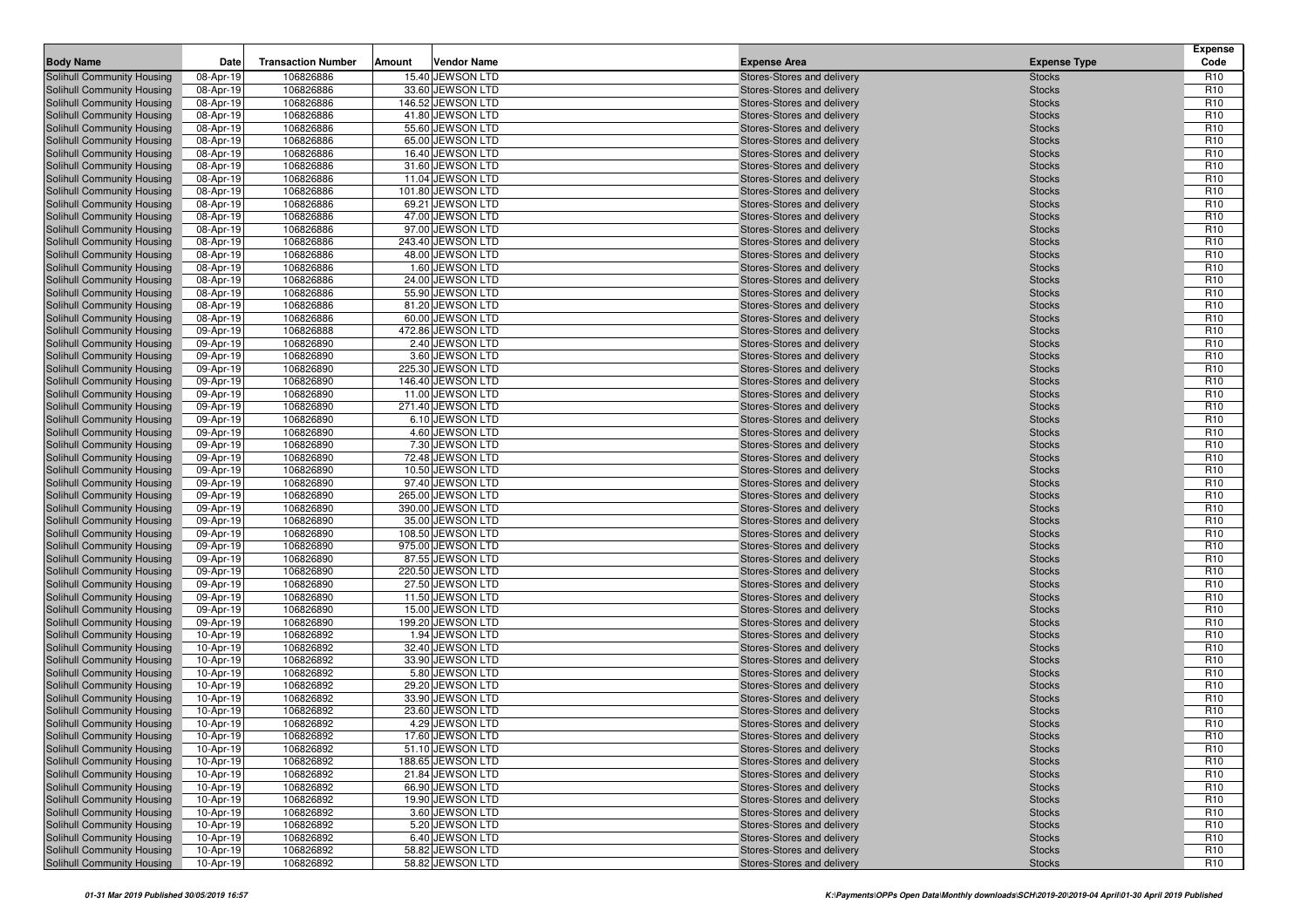| <b>Body Name</b>                                         | Date                   | <b>Transaction Number</b> | Amount | <b>Vendor Name</b>                     | <b>Expense Area</b>                                      | <b>Expense Type</b>            | <b>Expense</b><br>Code             |
|----------------------------------------------------------|------------------------|---------------------------|--------|----------------------------------------|----------------------------------------------------------|--------------------------------|------------------------------------|
| Solihull Community Housing                               | 10-Apr-19              | 106826892                 |        | 22.10 JEWSON LTD                       | Stores-Stores and delivery                               | <b>Stocks</b>                  | R <sub>10</sub>                    |
| Solihull Community Housing                               | 10-Apr-19              | 106826892                 |        | 28.60 JEWSON LTD                       | Stores-Stores and delivery                               | <b>Stocks</b>                  | R <sub>10</sub>                    |
| Solihull Community Housing                               | 10-Apr-19              | 106826892                 |        | 5.90 JEWSON LTD                        | Stores-Stores and delivery                               | <b>Stocks</b>                  | R <sub>10</sub>                    |
| Solihull Community Housing                               | 10-Apr-19              | 106826892                 |        | 38.30 JEWSON LTD                       | Stores-Stores and delivery                               | <b>Stocks</b>                  | R <sub>10</sub>                    |
| Solihull Community Housing                               | 10-Apr-19              | 106826892                 |        | 31.00 JEWSON LTD                       | Stores-Stores and delivery                               | <b>Stocks</b>                  | R <sub>10</sub>                    |
| Solihull Community Housing                               | 10-Apr-19              | 106826892                 |        | 488.80 JEWSON LTD                      | Stores-Stores and delivery                               | <b>Stocks</b>                  | R <sub>10</sub>                    |
| Solihull Community Housing                               | 10-Apr-19              | 106826892                 |        | 4.83 JEWSON LTD                        | Stores-Stores and delivery                               | <b>Stocks</b>                  | R <sub>10</sub>                    |
| Solihull Community Housing                               | 10-Apr-19              | 106826892                 |        | 20.70 JEWSON LTD                       | Stores-Stores and delivery                               | <b>Stocks</b>                  | R <sub>10</sub>                    |
| Solihull Community Housing                               | 10-Apr-19              | 106826892                 |        | 57.00 JEWSON LTD                       | Stores-Stores and delivery                               | <b>Stocks</b>                  | R <sub>10</sub>                    |
| Solihull Community Housing                               | 10-Apr-19              | 106826892                 |        | 8.88 JEWSON LTD                        | Stores-Stores and delivery                               | <b>Stocks</b>                  | R <sub>10</sub>                    |
| Solihull Community Housing                               | 10-Apr-19              | 106826892                 |        | 31.95 JEWSON LTD                       | Stores-Stores and delivery                               | <b>Stocks</b>                  | R <sub>10</sub>                    |
| Solihull Community Housing                               | 10-Apr-19              | 106826892                 |        | 7.00 JEWSON LTD                        | Stores-Stores and delivery                               | <b>Stocks</b>                  | R <sub>10</sub>                    |
| Solihull Community Housing                               | 10-Apr-19              | 106826892                 |        | 193.90 JEWSON LTD                      | Stores-Stores and delivery                               | <b>Stocks</b>                  | R <sub>10</sub>                    |
| Solihull Community Housing                               | 10-Apr-19              | 106826892                 |        | 8.00 JEWSON LTD                        | Stores-Stores and delivery                               | <b>Stocks</b>                  | R <sub>10</sub>                    |
| Solihull Community Housing                               | 10-Apr-19              | 106826892                 |        | 38.10 JEWSON LTD                       | Stores-Stores and delivery                               | <b>Stocks</b>                  | R <sub>10</sub>                    |
| Solihull Community Housing                               | 10-Apr-19              | 106826892                 |        | 6.90 JEWSON LTD                        | Stores-Stores and delivery                               | <b>Stocks</b>                  | R <sub>10</sub>                    |
| Solihull Community Housing                               | 10-Apr-19              | 106826892                 |        | 22.35 JEWSON LTD                       | Stores-Stores and delivery                               | <b>Stocks</b>                  | R <sub>10</sub><br>R <sub>10</sub> |
| Solihull Community Housing                               | 10-Apr-19              | 106826892                 |        | 199.56 JEWSON LTD                      | Stores-Stores and delivery                               | <b>Stocks</b>                  | R <sub>10</sub>                    |
| Solihull Community Housing<br>Solihull Community Housing | 10-Apr-19<br>10-Apr-19 | 106826892<br>106826894    |        | 129.50 JEWSON LTD<br>329.50 JEWSON LTD | Stores-Stores and delivery<br>Stores-Stores and delivery | <b>Stocks</b><br><b>Stocks</b> | R <sub>10</sub>                    |
| Solihull Community Housing                               | 10-Apr-19              | 106826894                 |        | 229.16 JEWSON LTD                      | Stores-Stores and delivery                               | <b>Stocks</b>                  | R <sub>10</sub>                    |
| Solihull Community Housing                               | 10-Apr-19              | 106826894                 |        | 176.52 JEWSON LTD                      | Stores-Stores and delivery                               | <b>Stocks</b>                  | R <sub>10</sub>                    |
| Solihull Community Housing                               | 10-Apr-19              | 106826894                 |        | 260.36 JEWSON LTD                      | Stores-Stores and delivery                               | <b>Stocks</b>                  | R <sub>10</sub>                    |
| Solihull Community Housing                               | 10-Apr-19              | 106826894                 |        | 113.80 JEWSON LTD                      | Stores-Stores and delivery                               | <b>Stocks</b>                  | R <sub>10</sub>                    |
| Solihull Community Housing                               | 10-Apr-19              | 106826894                 |        | 109.20 JEWSON LTD                      | Stores-Stores and delivery                               | <b>Stocks</b>                  | R <sub>10</sub>                    |
| Solihull Community Housing                               | 11-Apr-19              | 106826898                 |        | 37.95 JEWSON LTD                       | Stores-Stores and delivery                               | <b>Stocks</b>                  | R <sub>10</sub>                    |
| Solihull Community Housing                               | 11-Apr-19              | 106826898                 |        | 5.20 JEWSON LTD                        | Stores-Stores and delivery                               | <b>Stocks</b>                  | R <sub>10</sub>                    |
| Solihull Community Housing                               | 11-Apr-19              | 106826898                 |        | 23.50 JEWSON LTD                       | Stores-Stores and delivery                               | <b>Stocks</b>                  | R <sub>10</sub>                    |
| Solihull Community Housing                               | 11-Apr-19              | 106826898                 |        | 11.00 JEWSON LTD                       | Stores-Stores and delivery                               | <b>Stocks</b>                  | R <sub>10</sub>                    |
| Solihull Community Housing                               | 11-Apr-19              | 106826898                 |        | 81.48 JEWSON LTD                       | Stores-Stores and delivery                               | <b>Stocks</b>                  | R <sub>10</sub>                    |
| Solihull Community Housing                               | 11-Apr-19              | 106826898                 |        | 317.08 JEWSON LTD                      | Stores-Stores and delivery                               | <b>Stocks</b>                  | R <sub>10</sub>                    |
| Solihull Community Housing                               | 11-Apr-19              | 106826898                 |        | 31.20 JEWSON LTD                       | Stores-Stores and delivery                               | <b>Stocks</b>                  | R <sub>10</sub>                    |
| Solihull Community Housing                               | 11-Apr-19              | 106826898                 |        | 14.74 JEWSON LTD                       | Stores-Stores and delivery                               | <b>Stocks</b>                  | R <sub>10</sub>                    |
| Solihull Community Housing                               | 11-Apr-19              | 106826898                 |        | 16.40 JEWSON LTD                       | Stores-Stores and delivery                               | <b>Stocks</b>                  | R <sub>10</sub>                    |
| Solihull Community Housing                               | 11-Apr-19              | 106826898                 |        | 93.60 JEWSON LTD                       | Stores-Stores and delivery                               | <b>Stocks</b>                  | R <sub>10</sub>                    |
| Solihull Community Housing                               | 11-Apr-19              | 106826898                 |        | 126.00 JEWSON LTD                      | Stores-Stores and delivery                               | <b>Stocks</b>                  | R <sub>10</sub>                    |
| Solihull Community Housing                               | 11-Apr-19              | 106826898                 |        | 102.31 JEWSON LTD                      | Stores-Stores and delivery                               | <b>Stocks</b>                  | R <sub>10</sub>                    |
| Solihull Community Housing                               | 11-Apr-19              | 106826898                 |        | 15.00 JEWSON LTD                       | Stores-Stores and delivery                               | <b>Stocks</b>                  | R <sub>10</sub>                    |
| Solihull Community Housing                               | 11-Apr-19              | 106826898                 |        | 89.65 JEWSON LTD                       | Stores-Stores and delivery                               | <b>Stocks</b>                  | R <sub>10</sub>                    |
| Solihull Community Housing                               | 11-Apr-19              | 106826898                 |        | 53.15 JEWSON LTD                       | Stores-Stores and delivery                               | <b>Stocks</b>                  | R <sub>10</sub>                    |
| Solihull Community Housing                               | 11-Apr-19              | 106826898                 |        | 50.55 JEWSON LTD                       | Stores-Stores and delivery                               | <b>Stocks</b>                  | R <sub>10</sub>                    |
| Solihull Community Housing                               | 11-Apr-19              | 106826898                 |        | 4.45 JEWSON LTD                        | Stores-Stores and delivery                               | <b>Stocks</b>                  | R <sub>10</sub><br>R <sub>10</sub> |
| Solihull Community Housing                               | 11-Apr-19              | 106826898                 |        | 103.35 JEWSON LTD<br>40.00 JEWSON LTD  | Stores-Stores and delivery                               | <b>Stocks</b>                  | R <sub>10</sub>                    |
| Solihull Community Housing<br>Solihull Community Housing | 11-Apr-19<br>11-Apr-19 | 106826898<br>106826898    |        | 187.60 JEWSON LTD                      | Stores-Stores and delivery<br>Stores-Stores and delivery | <b>Stocks</b><br><b>Stocks</b> | R <sub>10</sub>                    |
| Solihull Community Housing                               | 11-Apr-19              | 106826898                 |        | 948.91 JEWSON LTD                      | Stores-Stores and delivery                               | <b>Stocks</b>                  | R <sub>10</sub>                    |
| Solihull Community Housing                               | 11-Apr-19              | 106826898                 |        | 26.20 JEWSON LTD                       | Stores-Stores and delivery                               | <b>Stocks</b>                  | R <sub>10</sub>                    |
| Solihull Community Housing                               | 11-Apr-19              | 106826898                 |        | 87.24 JEWSON LTD                       | Stores-Stores and delivery                               | <b>Stocks</b>                  | R <sub>10</sub>                    |
| Solihull Community Housing                               | 11-Apr-19              | 106826898                 |        | 133.06 JEWSON LTD                      | Stores-Stores and delivery                               | <b>Stocks</b>                  | R <sub>10</sub>                    |
| Solihull Community Housing                               | 11-Apr-19              | 106826898                 |        | 205.10 JEWSON LTD                      | Stores-Stores and delivery                               | <b>Stocks</b>                  | R <sub>10</sub>                    |
| Solihull Community Housing                               | 11-Apr-19              | 106826898                 |        | 31.20 JEWSON LTD                       | Stores-Stores and delivery                               | <b>Stocks</b>                  | R <sub>10</sub>                    |
| <b>Solihull Community Housing</b>                        | 11-Apr-19              | 106826898                 |        | 18.30 JEWSON LTD                       | Stores-Stores and delivery                               | <b>Stocks</b>                  | R <sub>10</sub>                    |
| Solihull Community Housing                               | 11-Apr-19              | 106826898                 |        | 20.90 JEWSON LTD                       | Stores-Stores and delivery                               | <b>Stocks</b>                  | R <sub>10</sub>                    |
| Solihull Community Housing                               | 11-Apr-19              | 106826905                 |        | 241.74 JEWSON LTD                      | Stores-Stores and delivery                               | <b>Stocks</b>                  | R <sub>10</sub>                    |
| Solihull Community Housing                               | 13-Apr-19              | 106826906                 |        | 107.80 JEWSON LTD                      | Stores-Stores and delivery                               | <b>Stocks</b>                  | R <sub>10</sub>                    |
| Solihull Community Housing                               | 13-Apr-19              | 106826906                 |        | 320.15 JEWSON LTD                      | Stores-Stores and delivery                               | <b>Stocks</b>                  | R <sub>10</sub>                    |
| Solihull Community Housing                               | 13-Apr-19              | 106826906                 |        | 113.80 JEWSON LTD                      | Stores-Stores and delivery                               | <b>Stocks</b>                  | R <sub>10</sub>                    |
| Solihull Community Housing                               | 13-Apr-19              | 106826906                 |        | 246.50 JEWSON LTD                      | Stores-Stores and delivery                               | <b>Stocks</b>                  | R <sub>10</sub>                    |
| Solihull Community Housing                               | 13-Apr-19              | 106826907                 |        | 22.00 JEWSON LTD                       | Stores-Stores and delivery                               | <b>Stocks</b>                  | R <sub>10</sub>                    |
| Solihull Community Housing                               | 13-Apr-19              | 106826907                 |        | 8.00 JEWSON LTD                        | Stores-Stores and delivery                               | <b>Stocks</b>                  | R <sub>10</sub>                    |
| Solihull Community Housing                               | 13-Apr-19              | 106826907                 |        | 75.36 JEWSON LTD                       | Stores-Stores and delivery                               | <b>Stocks</b>                  | R <sub>10</sub>                    |
| Solihull Community Housing                               | 13-Apr-19              | 106826907                 |        | 27.40 JEWSON LTD                       | Stores-Stores and delivery                               | <b>Stocks</b>                  | R <sub>10</sub>                    |
| Solihull Community Housing                               | 13-Apr-19              | 106826907                 |        | 74.85 JEWSON LTD                       | Stores-Stores and delivery                               | <b>Stocks</b>                  | R <sub>10</sub>                    |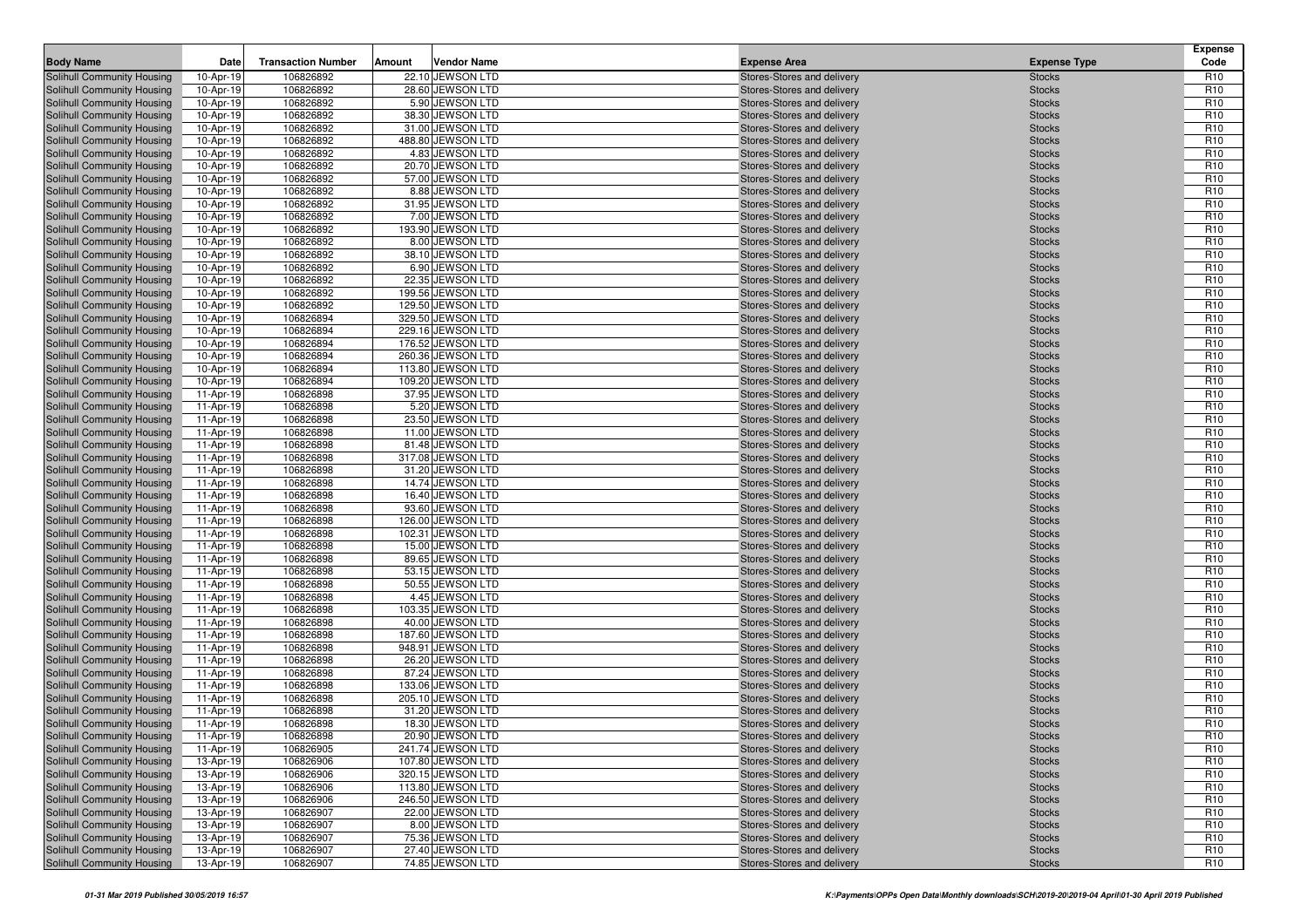| <b>Body Name</b>                                         | Date                   | <b>Transaction Number</b> | Amount | <b>Vendor Name</b>                   | <b>Expense Area</b>                                      | <b>Expense Type</b>            | <b>Expense</b><br>Code             |
|----------------------------------------------------------|------------------------|---------------------------|--------|--------------------------------------|----------------------------------------------------------|--------------------------------|------------------------------------|
| Solihull Community Housing                               | 13-Apr-19              | 106826907                 |        | 5.20 JEWSON LTD                      | Stores-Stores and delivery                               | <b>Stocks</b>                  | R <sub>10</sub>                    |
| Solihull Community Housing                               | 13-Apr-19              | 106826907                 |        | 183.88 JEWSON LTD                    | Stores-Stores and delivery                               | <b>Stocks</b>                  | R <sub>10</sub>                    |
| Solihull Community Housing                               | 13-Apr-19              | 106826907                 |        | 147.30 JEWSON LTD                    | Stores-Stores and delivery                               | <b>Stocks</b>                  | R <sub>10</sub>                    |
| Solihull Community Housing                               | 13-Apr-19              | 106826907                 |        | 32.28 JEWSON LTD                     | Stores-Stores and delivery                               | <b>Stocks</b>                  | R <sub>10</sub>                    |
| Solihull Community Housing                               | 13-Apr-19              | 106826907                 |        | 60.00 JEWSON LTD                     | Stores-Stores and delivery                               | <b>Stocks</b>                  | R <sub>10</sub>                    |
| Solihull Community Housing                               | 13-Apr-19              | 106826907                 |        | 56.00 JEWSON LTD                     | Stores-Stores and delivery                               | <b>Stocks</b>                  | R <sub>10</sub>                    |
| Solihull Community Housing                               | 13-Apr-19              | 106826907                 |        | 51.12 JEWSON LTD                     | Stores-Stores and delivery                               | <b>Stocks</b>                  | R <sub>10</sub>                    |
| Solihull Community Housing                               | 13-Apr-19              | 106826907                 |        | 13.34 JEWSON LTD                     | Stores-Stores and delivery                               | <b>Stocks</b>                  | R <sub>10</sub>                    |
| Solihull Community Housing                               | 13-Apr-19              | 106826907                 |        | 23.80 JEWSON LTD                     | Stores-Stores and delivery                               | <b>Stocks</b>                  | R <sub>10</sub>                    |
| Solihull Community Housing                               | 13-Apr-19              | 106826907                 |        | 26.95 JEWSON LTD                     | Stores-Stores and delivery                               | <b>Stocks</b>                  | R <sub>10</sub>                    |
| Solihull Community Housing                               | 13-Apr-19              | 106826913                 |        | 39.83 JEWSON LTD                     | Stores-Stores and delivery                               | <b>Stocks</b>                  | R <sub>10</sub>                    |
| Solihull Community Housing                               | 13-Apr-19              | 106826913                 |        | 122.10 JEWSON LTD                    | Stores-Stores and delivery                               | <b>Stocks</b>                  | R <sub>10</sub>                    |
| Solihull Community Housing                               | 13-Apr-19              | 106826913                 |        | 57.80 JEWSON LTD                     | Stores-Stores and delivery                               | <b>Stocks</b>                  | R <sub>10</sub>                    |
| Solihull Community Housing                               | 13-Apr-19              | 106826914                 |        | 520.20 JEWSON LTD                    | Stores-Stores and delivery                               | <b>Stocks</b>                  | R <sub>10</sub>                    |
| Solihull Community Housing                               | 15-Apr-19              | 106826916                 |        | 19.00 JEWSON LTD                     | Stores-Stores and delivery                               | <b>Stocks</b>                  | R <sub>10</sub>                    |
| Solihull Community Housing                               | 15-Apr-19              | 106826916                 |        | 9.50 JEWSON LTD                      | Stores-Stores and delivery                               | <b>Stocks</b>                  | R <sub>10</sub>                    |
| Solihull Community Housing                               | 15-Apr-19              | 106826916                 |        | 733.20 JEWSON LTD                    | Stores-Stores and delivery                               | <b>Stocks</b>                  | R <sub>10</sub>                    |
| Solihull Community Housing                               | 15-Apr-19              | 106826916                 |        | 82.70 JEWSON LTD                     | Stores-Stores and delivery                               | <b>Stocks</b>                  | R <sub>10</sub>                    |
| Solihull Community Housing                               | 15-Apr-19              | 106826916                 |        | 11.20 JEWSON LTD                     | Stores-Stores and delivery                               | <b>Stocks</b>                  | R <sub>10</sub>                    |
| Solihull Community Housing                               | 15-Apr-19              | 106826916                 |        | 62.00 JEWSON LTD                     | Stores-Stores and delivery                               | <b>Stocks</b>                  | R <sub>10</sub>                    |
| Solihull Community Housing                               | 15-Apr-19              | 106826916                 |        | 53.13 JEWSON LTD                     | Stores-Stores and delivery                               | <b>Stocks</b>                  | R <sub>10</sub>                    |
| Solihull Community Housing                               | 15-Apr-19              | 106826916                 |        | 53.40 JEWSON LTD                     | Stores-Stores and delivery                               | <b>Stocks</b>                  | R <sub>10</sub>                    |
| Solihull Community Housing                               | 15-Apr-19              | 106826916                 |        | 46.95 JEWSON LTD                     | Stores-Stores and delivery                               | <b>Stocks</b>                  | R <sub>10</sub>                    |
| Solihull Community Housing                               | 15-Apr-19              | 106826916                 |        | 68.60 JEWSON LTD                     | Stores-Stores and delivery                               | <b>Stocks</b>                  | R <sub>10</sub>                    |
| Solihull Community Housing                               | 15-Apr-19              | 106826916                 |        | 82.70 JEWSON LTD                     | Stores-Stores and delivery                               | <b>Stocks</b>                  | R <sub>10</sub>                    |
| Solihull Community Housing                               | 15-Apr-19              | 106826918                 |        | 1112.70 JEWSON LTD                   | Stores-Stores and delivery                               | <b>Stocks</b>                  | R <sub>10</sub>                    |
| Solihull Community Housing                               | 15-Apr-19              | 106826918                 |        | 490.00 JEWSON LTD                    | Stores-Stores and delivery                               | <b>Stocks</b>                  | R <sub>10</sub>                    |
| Solihull Community Housing                               | 15-Apr-19              | 106826918                 |        | 370.90 JEWSON LTD                    | Stores-Stores and delivery                               | <b>Stocks</b>                  | R <sub>10</sub>                    |
| Solihull Community Housing                               | 15-Apr-19              | 106826918                 |        | 60.00 JEWSON LTD                     | Stores-Stores and delivery                               | <b>Stocks</b>                  | R <sub>10</sub>                    |
| Solihull Community Housing                               | 15-Apr-19              | 106826918                 |        | 382.70 JEWSON LTD                    | Stores-Stores and delivery                               | <b>Stocks</b>                  | R <sub>10</sub>                    |
| Solihull Community Housing                               | 15-Apr-19              | 106826921                 |        | 386.05 JEWSON LTD                    | Stores-Stores and delivery                               | <b>Stocks</b>                  | R <sub>10</sub>                    |
| Solihull Community Housing                               | 16-Apr-19              | 106826923                 |        | 29.80 JEWSON LTD                     | Stores-Stores and delivery                               | <b>Stocks</b>                  | R <sub>10</sub>                    |
| Solihull Community Housing                               | 16-Apr-19              | 106826923<br>106826923    |        | 79.26 JEWSON LTD<br>45.60 JEWSON LTD | Stores-Stores and delivery                               | <b>Stocks</b>                  | R <sub>10</sub><br>R <sub>10</sub> |
| Solihull Community Housing<br>Solihull Community Housing | 16-Apr-19<br>16-Apr-19 | 106826923                 |        | 32.40 JEWSON LTD                     | Stores-Stores and delivery<br>Stores-Stores and delivery | <b>Stocks</b><br><b>Stocks</b> | R <sub>10</sub>                    |
| Solihull Community Housing                               | 16-Apr-19              | 106826923                 |        | 9.20 JEWSON LTD                      | Stores-Stores and delivery                               | <b>Stocks</b>                  | R <sub>10</sub>                    |
| Solihull Community Housing                               | 16-Apr-19              | 106826923                 |        | 48.80 JEWSON LTD                     | Stores-Stores and delivery                               | <b>Stocks</b>                  | R <sub>10</sub>                    |
| Solihull Community Housing                               | 16-Apr-19              | 106826923                 |        | 216.00 JEWSON LTD                    | Stores-Stores and delivery                               | <b>Stocks</b>                  | R <sub>10</sub>                    |
| Solihull Community Housing                               | 16-Apr-19              | 106826923                 |        | 16.85 JEWSON LTD                     | Stores-Stores and delivery                               | <b>Stocks</b>                  | R <sub>10</sub>                    |
| Solihull Community Housing                               | 16-Apr-19              | 106826923                 |        | 169.30 JEWSON LTD                    | Stores-Stores and delivery                               | <b>Stocks</b>                  | R <sub>10</sub>                    |
| Solihull Community Housing                               | 16-Apr-19              | 106826923                 |        | 74.15 JEWSON LTD                     | Stores-Stores and delivery                               | <b>Stocks</b>                  | R <sub>10</sub>                    |
| Solihull Community Housing                               | 16-Apr-19              | 106826923                 |        | 8.40 JEWSON LTD                      | Stores-Stores and delivery                               | <b>Stocks</b>                  | R <sub>10</sub>                    |
| Solihull Community Housing                               | 16-Apr-19              | 106826923                 |        | 15.30 JEWSON LTD                     | Stores-Stores and delivery                               | <b>Stocks</b>                  | R <sub>10</sub>                    |
| Solihull Community Housing                               | 16-Apr-19              | 106826923                 |        | 293.70 JEWSON LTD                    | Stores-Stores and delivery                               | <b>Stocks</b>                  | R <sub>10</sub>                    |
| Solihull Community Housing                               | 16-Apr-19              | 106826923                 |        | 106.50 JEWSON LTD                    | Stores-Stores and delivery                               | <b>Stocks</b>                  | R <sub>10</sub>                    |
| Solihull Community Housing                               | 16-Apr-19              | 106826923                 |        | 39.60 JEWSON LTD                     | Stores-Stores and delivery                               | <b>Stocks</b>                  | R <sub>10</sub>                    |
| Solihull Community Housing                               | 16-Apr-19              | 106826924                 |        | 19.20 JEWSON LTD                     | Stores-Stores and delivery                               | <b>Stocks</b>                  | R <sub>10</sub>                    |
| Solihull Community Housing                               | 16-Apr-19              | 106826924                 |        | 26.20 JEWSON LTD                     | Stores-Stores and delivery                               | <b>Stocks</b>                  | R <sub>10</sub>                    |
| Solihull Community Housing                               | 16-Apr-19              | 106826924                 |        | 94.80 JEWSON LTD                     | Stores-Stores and delivery                               | <b>Stocks</b>                  | R <sub>10</sub>                    |
| Solihull Community Housing                               | 16-Apr-19              | 106826924                 |        | 198.40 JEWSON LTD                    | Stores-Stores and delivery                               | <b>Stocks</b>                  | R <sub>10</sub>                    |
| Solihull Community Housing                               | 16-Apr-19              | 106826924                 |        | 4.10 JEWSON LTD                      | Stores-Stores and delivery                               | <b>Stocks</b>                  | R <sub>10</sub>                    |
| <b>Solihull Community Housing</b>                        | 16-Apr-19              | 106826924                 |        | 19.76 JEWSON LTD                     | Stores-Stores and delivery                               | <b>Stocks</b>                  | R <sub>10</sub>                    |
| Solihull Community Housing                               | 16-Apr-19              | 106826924                 |        | 5.34 JEWSON LTD                      | Stores-Stores and delivery                               | <b>Stocks</b>                  | R <sub>10</sub>                    |
| Solihull Community Housing                               | 16-Apr-19              | 106826924                 |        | 215.70 JEWSON LTD                    | Stores-Stores and delivery                               | <b>Stocks</b>                  | R <sub>10</sub>                    |
| Solihull Community Housing                               | 16-Apr-19              | 106826924                 |        | 43.70 JEWSON LTD                     | Stores-Stores and delivery                               | <b>Stocks</b>                  | R <sub>10</sub>                    |
| Solihull Community Housing                               | 16-Apr-19              | 106826924                 |        | 13.80 JEWSON LTD                     | Stores-Stores and delivery                               | <b>Stocks</b>                  | R <sub>10</sub>                    |
| Solihull Community Housing                               | 16-Apr-19              | 106826924                 |        | 54.00 JEWSON LTD                     | Stores-Stores and delivery                               | <b>Stocks</b>                  | R <sub>10</sub>                    |
| Solihull Community Housing                               | 16-Apr-19              | 106826927                 |        | 55.25 JEWSON LTD                     | Stores-Stores and delivery                               | <b>Stocks</b>                  | R <sub>10</sub>                    |
| Solihull Community Housing                               | 16-Apr-19              | 106826927                 |        | 133.56 JEWSON LTD                    | Stores-Stores and delivery                               | <b>Stocks</b>                  | R <sub>10</sub>                    |
| Solihull Community Housing                               | 16-Apr-19              | 106826927                 |        | 25.97 JEWSON LTD                     | Stores-Stores and delivery                               | <b>Stocks</b>                  | R <sub>10</sub>                    |
| Solihull Community Housing                               | 16-Apr-19              | 106826927                 |        | 205.20 JEWSON LTD                    | Stores-Stores and delivery                               | <b>Stocks</b>                  | R <sub>10</sub>                    |
| Solihull Community Housing                               | 16-Apr-19              | 106826927                 |        | 228.57 JEWSON LTD                    | Stores-Stores and delivery                               | <b>Stocks</b>                  | R <sub>10</sub>                    |
| Solihull Community Housing                               | 16-Apr-19              | 106826927                 |        | 121.36 JEWSON LTD                    | Stores-Stores and delivery                               | <b>Stocks</b>                  | R <sub>10</sub>                    |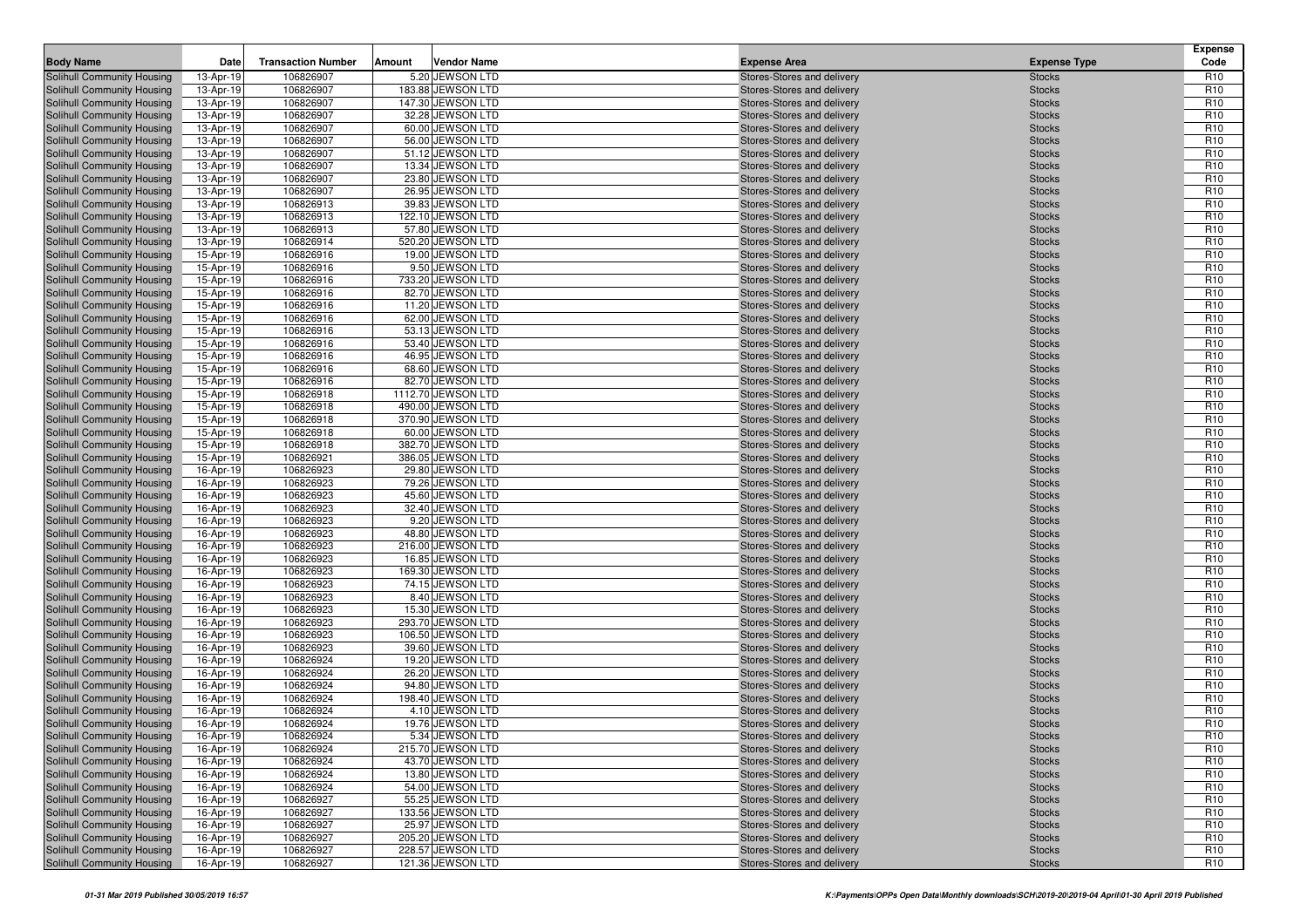| <b>Body Name</b><br><b>Transaction Number</b><br><b>Amount</b><br>Vendor Name<br>Code<br>Date<br><b>Expense Area</b><br><b>Expense Type</b><br>106826927<br>255.60 JEWSON LTD<br>Solihull Community Housing<br>16-Apr-19<br>Stores-Stores and delivery<br><b>Stocks</b><br>R <sub>10</sub><br>106826927<br>60.00 JEWSON LTD<br>R <sub>10</sub><br>16-Apr-19<br>Stores-Stores and delivery<br><b>Stocks</b><br>106826928<br>408.00 JEWSON LTD<br><b>Stocks</b><br>R <sub>10</sub><br>16-Apr-19<br>Stores-Stores and delivery<br>106813887<br>529.42 JLA TOTAL CARE LTD<br><b>Equipment Rental/Lease</b><br>D <sub>18</sub><br>18-Apr-19<br><b>Laundry Service</b><br>106813887<br>529.42 JLA TOTAL CARE LTD<br>D <sub>18</sub><br>18-Apr-19<br><b>Laundry Service</b><br><b>Equipment Rental/Lease</b><br>106809732<br>3900.00 REDACTED PERSONAL INFORMATION<br><b>B22</b><br>Solihull Community Housing<br>15-Apr-19<br><b>Private Sector Leasing</b><br>Rents<br>106692359<br>774.48 KARTER THOMAS LTD<br><b>Estate Mgmt Team</b><br>A60<br>01-Apr-19<br><b>Agency Staff</b><br>777.21 KARTER THOMAS LTD<br>106798347<br>A60<br>Solihull Community Housing<br>04-Apr-19<br><b>Estate Mgmt Team</b><br><b>Agency Staff</b><br>768.81 KARTER THOMAS LTD<br>Solihull Community Housing<br>17-Apr-19<br>106812421<br><b>Estate Mgmt Team</b><br><b>Agency Staff</b><br>A60<br>106813893<br>777.00 KARTER THOMAS LTD<br>A60<br>Solihull Community Housing<br>18-Apr-19<br><b>Estate Mgmt Team</b><br><b>Agency Staff</b><br>106828005<br>626.43 KARTER THOMAS LTD<br>A60<br>Solihull Community Housing<br>29-Apr-19<br><b>Estate Mgmt Team</b><br><b>Agency Staff</b><br>106808425<br>2206.00 KINGKRAFT LTD<br><b>B70</b><br>Solihull Community Housing<br>12-Apr-19<br><b>Public Sector - Major Adaptations</b><br><b>Contractor Payments</b><br>7542.00 KINGKRAFT LTD<br><b>B70</b><br>Solihull Community Housing<br>12-Apr-19<br>106808426<br>Public Sector - Major Adaptations<br><b>Contractor Payments</b><br>106828284<br>440.00 KIRONA SOLUTIONS LIMITED<br><b>ICT General</b><br>D30<br>Solihull Community Housing<br>30-Apr-19<br><b>IT Strategy</b><br>106828283<br>1100.00 KIRONA SOLUTIONS LIMITED<br><b>ICT General</b><br>D30<br>Solihull Community Housing<br>30-Apr-19<br><b>IT Strategy</b><br>106828282<br>1100.00 KIRONA SOLUTIONS LIMITED<br><b>ICT General</b><br>D30<br>Solihull Community Housing<br>30-Apr-19<br><b>IT Strategy</b><br>1981.80 LEGRAND<br>D <sub>18</sub><br>Solihull Community Housing<br>11-Apr-19<br>106807979<br>Safe and Sound Operational<br><b>Equipment Rental/Lease</b><br>106715507<br>582.24 LEGRAND<br>Safe and Sound Operational<br>D <sub>18</sub><br>Solihull Community Housing<br>02-Apr-19<br><b>Equipment Rental/Lease</b><br>606.50 LEGRAND<br>106812364<br>D <sub>18</sub><br>Solihull Community Housing<br>17-Apr-19<br>Safe and Sound Operational<br><b>Equipment Rental/Lease</b><br>106807983<br>-1981.80 LEGRAND<br>D <sub>18</sub><br>Solihull Community Housing<br>11-Apr-19<br>Safe and Sound Operational<br><b>Equipment Rental/Lease</b><br>Solihull Community Housing<br>106715508<br>10849.42 LEX AUTOLEASE LIMITED<br>Vehicle Hire<br>C <sub>30</sub><br>02-Apr-19<br>Client - Fleet Management<br>12656.35 LEX AUTOLEASE LIMITED<br>C <sub>30</sub><br>Solihull Community Housing<br>02-Apr-19<br>106715508<br>Client - Fleet Management<br><b>Vehicle Hire</b><br>106827997<br>23505.77 LEX AUTOLEASE LIMITED<br><b>Vehicle Hire</b><br>C <sub>30</sub><br>Solihull Community Housing<br>29-Apr-19<br>Client - Fleet Management<br><b>B34</b><br>254.98 LIFT & ENGINEERING SERVICES<br>Solihull Community Housing<br>01-Apr-19<br>106801591<br><b>Mechanical &amp; Electrical</b><br><b>Utility Related Works</b><br><b>Solihull Community Housing</b><br>106801592<br>436.80 LIFT & ENGINEERING SERVICES<br><b>Mechanical &amp; Electrical</b><br><b>B34</b><br>01-Apr-19<br><b>Utility Related Works</b><br>106801593<br><b>B34</b><br>Solihull Community Housing<br>01-Apr-19<br>254.98 LIFT & ENGINEERING SERVICES<br><b>Mechanical &amp; Electrical</b><br><b>Utility Related Works</b><br>106801594<br>254.98 LIFT & ENGINEERING SERVICES<br><b>B34</b><br>Solihull Community Housing<br>01-Apr-19<br><b>Mechanical &amp; Electrical</b><br><b>Utility Related Works</b><br>106801595<br>436.80 LIFT & ENGINEERING SERVICES<br><b>B34</b><br>Solihull Community Housing<br>01-Apr-19<br><b>Mechanical &amp; Electrical</b><br><b>Utility Related Works</b><br>106801596<br>254.98 LIFT & ENGINEERING SERVICES<br><b>B34</b><br>Solihull Community Housing<br>01-Apr-19<br><b>Mechanical &amp; Electrical</b><br><b>Utility Related Works</b><br>106801597<br>436.80 LIFT & ENGINEERING SERVICES<br><b>B34</b><br>Solihull Community Housing<br>01-Apr-19<br><b>Mechanical &amp; Electrical</b><br><b>Utility Related Works</b><br>106801598<br>436.80 LIFT & ENGINEERING SERVICES<br><b>B34</b><br>Solihull Community Housing<br>01-Apr-19<br>Mechanical & Electrical<br><b>Utility Related Works</b><br>106801599<br>436.80 LIFT & ENGINEERING SERVICES<br><b>B34</b><br>Solihull Community Housing<br>01-Apr-19<br><b>Mechanical &amp; Electrical</b><br><b>Utility Related Works</b><br>254.98 LIFT & ENGINEERING SERVICES<br><b>B34</b><br>Solihull Community Housing<br>01-Apr-19<br>106801600<br><b>Mechanical &amp; Electrical</b><br><b>Utility Related Works</b><br>254.98 LIFT & ENGINEERING SERVICES<br><b>B34</b><br>Solihull Community Housing<br>01-Apr-19<br>106801601<br><b>Mechanical &amp; Electrical</b><br><b>Utility Related Works</b><br>618.63 LIFT & ENGINEERING SERVICES<br><b>B34</b><br>Solihull Community Housing<br>01-Apr-19<br>106801602<br><b>Mechanical &amp; Electrical</b><br><b>Utility Related Works</b><br>106801603<br>618.63 LIFT & ENGINEERING SERVICES<br><b>B34</b><br>Solihull Community Housing<br>01-Apr-19<br><b>Mechanical &amp; Electrical</b><br><b>Utility Related Works</b><br>106801604<br>436.80 LIFT & ENGINEERING SERVICES<br><b>B34</b><br>Solihull Community Housing<br>01-Apr-19<br><b>Mechanical &amp; Electrical</b><br><b>Utility Related Works</b><br>Solihull Community Housing<br>106801605<br>436.80 LIFT & ENGINEERING SERVICES<br><b>Utility Related Works</b><br><b>B34</b><br>01-Apr-19<br><b>Mechanical &amp; Electrical</b><br><b>B34</b><br>Solihull Community Housing<br>01-Apr-19<br>106801606<br>618.63 LIFT & ENGINEERING SERVICES<br><b>Mechanical &amp; Electrical</b><br><b>Utility Related Works</b><br><b>B34</b><br>Solihull Community Housing<br>01-Apr-19<br>106801607<br>618.63 LIFT & ENGINEERING SERVICES<br>Mechanical & Electrical<br><b>Utility Related Works</b><br>106801608<br>483.70 LIFT & ENGINEERING SERVICES<br><b>Utility Related Works</b><br><b>B34</b><br>Solihull Community Housing<br>01-Apr-19<br><b>Mechanical &amp; Electrical</b><br>254.98 LIFT & ENGINEERING SERVICES<br><b>B34</b><br>Solihull Community Housing<br>01-Apr-19<br>106801609<br><b>Mechanical &amp; Electrical</b><br><b>Utility Related Works</b><br><b>B34</b><br>Solihull Community Housing<br>01-Apr-19<br>106801610<br>254.98 LIFT & ENGINEERING SERVICES<br><b>Mechanical &amp; Electrical</b><br><b>Utility Related Works</b><br>106801611<br>436.80 LIFT & ENGINEERING SERVICES<br><b>B34</b><br>Solihull Community Housing<br>01-Apr-19<br><b>Mechanical &amp; Electrical</b><br><b>Utility Related Works</b><br>106801612<br>254.98 LIFT & ENGINEERING SERVICES<br><b>Utility Related Works</b><br><b>B34</b><br>Solihull Community Housing<br>01-Apr-19<br><b>Mechanical &amp; Electrical</b><br>Solihull Community Housing<br>254.98 LIFT & ENGINEERING SERVICES<br><b>B34</b><br>01-Apr-19<br>106801613<br><b>Mechanical &amp; Electrical</b><br><b>Utility Related Works</b><br>254.98 LIFT & ENGINEERING SERVICES<br><b>B34</b><br>Solihull Community Housing<br>01-Apr-19<br>106801614<br><b>Mechanical &amp; Electrical</b><br><b>Utility Related Works</b><br>106802692<br>678.88 LYRECO UK LTD<br>D <sub>25</sub><br>Solihull Community Housing<br>09-Apr-19<br><b>Endeavour House</b><br>Stationery<br>D <sub>25</sub><br>106802693<br>1166.30 LYRECO UK LTD<br>Solihull Community Housing<br>09-Apr-19<br><b>Endeavour House</b><br>Stationery<br>Solihull Community Housing<br>106750354<br>19369.21 MAN COMMERCIAL PROTECTION LTD<br><b>CCTV</b><br><b>B43</b><br>03-Apr-19<br>Security<br>106748353<br>3000.00 REDACTED PERSONAL INFORMATION<br><b>B70</b><br><b>Solihull Community Housing</b><br>03-Apr-19<br>Private Sector - Disabled Facilities Grants<br><b>Contractor Payments</b><br>Solihull Community Housing<br>106796893<br>1406.48 MITIE PROPERTY SERVICES (UK) LTD<br><b>B36</b><br>01-Apr-19<br><b>Planned Maintenance</b><br><b>Planned Works</b><br>1248.67 MITIE PROPERTY SERVICES (UK) LTD<br><b>B36</b><br>Solihull Community Housing<br>01-Apr-19<br>106796894<br><b>Planned Maintenance</b><br><b>Planned Works</b><br><b>B36</b><br><b>Solihull Community Housing</b><br>01-Apr-19<br>106796895<br>1554.83 MITIE PROPERTY SERVICES (UK) LTD<br><b>Planned Maintenance</b><br><b>Planned Works</b><br>Solihull Community Housing<br>01-Apr-19<br>106796896<br>1358.25 MITIE PROPERTY SERVICES (UK) LTD<br><b>Planned Maintenance</b><br><b>Planned Works</b><br><b>B36</b><br>Solihull Community Housing<br>106796897<br><b>Planned Maintenance</b><br><b>B36</b><br>01-Apr-19<br>1554.83 MITIE PROPERTY SERVICES (UK) LTD<br><b>Planned Works</b><br>Solihull Community Housing<br>106796898<br>1358.25 MITIE PROPERTY SERVICES (UK) LTD<br><b>Planned Maintenance</b><br><b>Planned Works</b><br><b>B36</b><br>01-Apr-19<br>106812423<br>926.25 MITIE PROPERTY SERVICES (UK) LTD<br>North Property Repairs-Voids<br><b>B38</b><br>17-Apr-19<br>Voids<br>17-Apr-19<br>106812422<br>926.25 MITIE PROPERTY SERVICES (UK) LTD<br>North Property Repairs-Voids<br><b>B38</b><br>Voids<br>1385.60 MITIE WASTE & ENVIRONMENTAL SERVICES<br><b>Planned Maintenance</b><br><b>Planned Works</b><br><b>B36</b><br>08-Apr-19<br>106801481<br>16-Apr-19<br>106811421<br>641.83 MORGAN HUNT UK LTD<br>North Property Repairs-Day to day<br><b>Agency Staff</b><br>A60<br>624.53 MORGAN HUNT UK LTD<br>16-Apr-19<br>106811423<br>North Property Repairs-Day to day<br><b>Agency Staff</b><br>A60<br>656.67 MORGAN HUNT UK LTD<br>16-Apr-19<br>106811424<br>North Property Repairs-Day to day<br><b>Agency Staff</b><br>A60 |                            |  |  | <b>Expense</b> |
|--------------------------------------------------------------------------------------------------------------------------------------------------------------------------------------------------------------------------------------------------------------------------------------------------------------------------------------------------------------------------------------------------------------------------------------------------------------------------------------------------------------------------------------------------------------------------------------------------------------------------------------------------------------------------------------------------------------------------------------------------------------------------------------------------------------------------------------------------------------------------------------------------------------------------------------------------------------------------------------------------------------------------------------------------------------------------------------------------------------------------------------------------------------------------------------------------------------------------------------------------------------------------------------------------------------------------------------------------------------------------------------------------------------------------------------------------------------------------------------------------------------------------------------------------------------------------------------------------------------------------------------------------------------------------------------------------------------------------------------------------------------------------------------------------------------------------------------------------------------------------------------------------------------------------------------------------------------------------------------------------------------------------------------------------------------------------------------------------------------------------------------------------------------------------------------------------------------------------------------------------------------------------------------------------------------------------------------------------------------------------------------------------------------------------------------------------------------------------------------------------------------------------------------------------------------------------------------------------------------------------------------------------------------------------------------------------------------------------------------------------------------------------------------------------------------------------------------------------------------------------------------------------------------------------------------------------------------------------------------------------------------------------------------------------------------------------------------------------------------------------------------------------------------------------------------------------------------------------------------------------------------------------------------------------------------------------------------------------------------------------------------------------------------------------------------------------------------------------------------------------------------------------------------------------------------------------------------------------------------------------------------------------------------------------------------------------------------------------------------------------------------------------------------------------------------------------------------------------------------------------------------------------------------------------------------------------------------------------------------------------------------------------------------------------------------------------------------------------------------------------------------------------------------------------------------------------------------------------------------------------------------------------------------------------------------------------------------------------------------------------------------------------------------------------------------------------------------------------------------------------------------------------------------------------------------------------------------------------------------------------------------------------------------------------------------------------------------------------------------------------------------------------------------------------------------------------------------------------------------------------------------------------------------------------------------------------------------------------------------------------------------------------------------------------------------------------------------------------------------------------------------------------------------------------------------------------------------------------------------------------------------------------------------------------------------------------------------------------------------------------------------------------------------------------------------------------------------------------------------------------------------------------------------------------------------------------------------------------------------------------------------------------------------------------------------------------------------------------------------------------------------------------------------------------------------------------------------------------------------------------------------------------------------------------------------------------------------------------------------------------------------------------------------------------------------------------------------------------------------------------------------------------------------------------------------------------------------------------------------------------------------------------------------------------------------------------------------------------------------------------------------------------------------------------------------------------------------------------------------------------------------------------------------------------------------------------------------------------------------------------------------------------------------------------------------------------------------------------------------------------------------------------------------------------------------------------------------------------------------------------------------------------------------------------------------------------------------------------------------------------------------------------------------------------------------------------------------------------------------------------------------------------------------------------------------------------------------------------------------------------------------------------------------------------------------------------------------------------------------------------------------------------------------------------------------------------------------------------------------------------------------------------------------------------------------------------------------------------------------------------------------------------------------------------------------------------------------------------------------------------------------------------------------------------------------------------------------------------------------------------------------------------------------------------------------------------------------------------------------------------------------------------------------------------------------------------------------------------------------------------------------------------------------------------------------------------------------------------------------------------------------------------------------------------------------------------------------------------------------------------------------------------------------------------------------------------------------------------------------------------------------------------------------------------------------------------------------------------------------------------------------------------------------------------------------------------------------------------------------------------------------------------------------------------------------------------------------------------------------------------------------------------------------------------------------------------------------------------------------------------------------------------------------------------------------------------------------------------------------------------------------------------------------------------------------------------------------------------------------------------------------------------------------------------------------------------------------------------------------------------------------------------------------------------------------------------------------------------------------------------------------------------------------------------------------------------------------------------------------------------------------------------------------------------------------------------------------------------------------------------------------------------------------------------------------------------------------------------------------------------------------------------------------------------------------------------------------------------------------------------------------------------------------------------------------------------------------------------------------------------------------------------------------------------------------------------------------------------------------------------------------------------------------------------------------------------------------------------------------------------------------------------------------------------------------------------------------------------------------------------------------------------|----------------------------|--|--|----------------|
|                                                                                                                                                                                                                                                                                                                                                                                                                                                                                                                                                                                                                                                                                                                                                                                                                                                                                                                                                                                                                                                                                                                                                                                                                                                                                                                                                                                                                                                                                                                                                                                                                                                                                                                                                                                                                                                                                                                                                                                                                                                                                                                                                                                                                                                                                                                                                                                                                                                                                                                                                                                                                                                                                                                                                                                                                                                                                                                                                                                                                                                                                                                                                                                                                                                                                                                                                                                                                                                                                                                                                                                                                                                                                                                                                                                                                                                                                                                                                                                                                                                                                                                                                                                                                                                                                                                                                                                                                                                                                                                                                                                                                                                                                                                                                                                                                                                                                                                                                                                                                                                                                                                                                                                                                                                                                                                                                                                                                                                                                                                                                                                                                                                                                                                                                                                                                                                                                                                                                                                                                                                                                                                                                                                                                                                                                                                                                                                                                                                                                                                                                                                                                                                                                                                                                                                                                                                                                                                                                                                                                                                                                                                                                                                                                                                                                                                                                                                                                                                                                                                                                                                                                                                                                                                                                                                                                                                                                                                                                                                                                                                                                                                                                                                                                                                                                                                                                                                                                                                                                                                                                                                                                                                                                                                                                                                                                                                                                                                                                                                                                                                                                                                                                                                                                                                                                                                                                                                                                                                                                                                                                                                                                                                                                                                                                                                                                                                                                                                                                                                                                                                                                                                                                                                                                                                                                                                                                                                                                                                                                                                          |                            |  |  |                |
|                                                                                                                                                                                                                                                                                                                                                                                                                                                                                                                                                                                                                                                                                                                                                                                                                                                                                                                                                                                                                                                                                                                                                                                                                                                                                                                                                                                                                                                                                                                                                                                                                                                                                                                                                                                                                                                                                                                                                                                                                                                                                                                                                                                                                                                                                                                                                                                                                                                                                                                                                                                                                                                                                                                                                                                                                                                                                                                                                                                                                                                                                                                                                                                                                                                                                                                                                                                                                                                                                                                                                                                                                                                                                                                                                                                                                                                                                                                                                                                                                                                                                                                                                                                                                                                                                                                                                                                                                                                                                                                                                                                                                                                                                                                                                                                                                                                                                                                                                                                                                                                                                                                                                                                                                                                                                                                                                                                                                                                                                                                                                                                                                                                                                                                                                                                                                                                                                                                                                                                                                                                                                                                                                                                                                                                                                                                                                                                                                                                                                                                                                                                                                                                                                                                                                                                                                                                                                                                                                                                                                                                                                                                                                                                                                                                                                                                                                                                                                                                                                                                                                                                                                                                                                                                                                                                                                                                                                                                                                                                                                                                                                                                                                                                                                                                                                                                                                                                                                                                                                                                                                                                                                                                                                                                                                                                                                                                                                                                                                                                                                                                                                                                                                                                                                                                                                                                                                                                                                                                                                                                                                                                                                                                                                                                                                                                                                                                                                                                                                                                                                                                                                                                                                                                                                                                                                                                                                                                                                                                                                                                          |                            |  |  |                |
|                                                                                                                                                                                                                                                                                                                                                                                                                                                                                                                                                                                                                                                                                                                                                                                                                                                                                                                                                                                                                                                                                                                                                                                                                                                                                                                                                                                                                                                                                                                                                                                                                                                                                                                                                                                                                                                                                                                                                                                                                                                                                                                                                                                                                                                                                                                                                                                                                                                                                                                                                                                                                                                                                                                                                                                                                                                                                                                                                                                                                                                                                                                                                                                                                                                                                                                                                                                                                                                                                                                                                                                                                                                                                                                                                                                                                                                                                                                                                                                                                                                                                                                                                                                                                                                                                                                                                                                                                                                                                                                                                                                                                                                                                                                                                                                                                                                                                                                                                                                                                                                                                                                                                                                                                                                                                                                                                                                                                                                                                                                                                                                                                                                                                                                                                                                                                                                                                                                                                                                                                                                                                                                                                                                                                                                                                                                                                                                                                                                                                                                                                                                                                                                                                                                                                                                                                                                                                                                                                                                                                                                                                                                                                                                                                                                                                                                                                                                                                                                                                                                                                                                                                                                                                                                                                                                                                                                                                                                                                                                                                                                                                                                                                                                                                                                                                                                                                                                                                                                                                                                                                                                                                                                                                                                                                                                                                                                                                                                                                                                                                                                                                                                                                                                                                                                                                                                                                                                                                                                                                                                                                                                                                                                                                                                                                                                                                                                                                                                                                                                                                                                                                                                                                                                                                                                                                                                                                                                                                                                                                                                          | Solihull Community Housing |  |  |                |
|                                                                                                                                                                                                                                                                                                                                                                                                                                                                                                                                                                                                                                                                                                                                                                                                                                                                                                                                                                                                                                                                                                                                                                                                                                                                                                                                                                                                                                                                                                                                                                                                                                                                                                                                                                                                                                                                                                                                                                                                                                                                                                                                                                                                                                                                                                                                                                                                                                                                                                                                                                                                                                                                                                                                                                                                                                                                                                                                                                                                                                                                                                                                                                                                                                                                                                                                                                                                                                                                                                                                                                                                                                                                                                                                                                                                                                                                                                                                                                                                                                                                                                                                                                                                                                                                                                                                                                                                                                                                                                                                                                                                                                                                                                                                                                                                                                                                                                                                                                                                                                                                                                                                                                                                                                                                                                                                                                                                                                                                                                                                                                                                                                                                                                                                                                                                                                                                                                                                                                                                                                                                                                                                                                                                                                                                                                                                                                                                                                                                                                                                                                                                                                                                                                                                                                                                                                                                                                                                                                                                                                                                                                                                                                                                                                                                                                                                                                                                                                                                                                                                                                                                                                                                                                                                                                                                                                                                                                                                                                                                                                                                                                                                                                                                                                                                                                                                                                                                                                                                                                                                                                                                                                                                                                                                                                                                                                                                                                                                                                                                                                                                                                                                                                                                                                                                                                                                                                                                                                                                                                                                                                                                                                                                                                                                                                                                                                                                                                                                                                                                                                                                                                                                                                                                                                                                                                                                                                                                                                                                                                                          | Solihull Community Housing |  |  |                |
|                                                                                                                                                                                                                                                                                                                                                                                                                                                                                                                                                                                                                                                                                                                                                                                                                                                                                                                                                                                                                                                                                                                                                                                                                                                                                                                                                                                                                                                                                                                                                                                                                                                                                                                                                                                                                                                                                                                                                                                                                                                                                                                                                                                                                                                                                                                                                                                                                                                                                                                                                                                                                                                                                                                                                                                                                                                                                                                                                                                                                                                                                                                                                                                                                                                                                                                                                                                                                                                                                                                                                                                                                                                                                                                                                                                                                                                                                                                                                                                                                                                                                                                                                                                                                                                                                                                                                                                                                                                                                                                                                                                                                                                                                                                                                                                                                                                                                                                                                                                                                                                                                                                                                                                                                                                                                                                                                                                                                                                                                                                                                                                                                                                                                                                                                                                                                                                                                                                                                                                                                                                                                                                                                                                                                                                                                                                                                                                                                                                                                                                                                                                                                                                                                                                                                                                                                                                                                                                                                                                                                                                                                                                                                                                                                                                                                                                                                                                                                                                                                                                                                                                                                                                                                                                                                                                                                                                                                                                                                                                                                                                                                                                                                                                                                                                                                                                                                                                                                                                                                                                                                                                                                                                                                                                                                                                                                                                                                                                                                                                                                                                                                                                                                                                                                                                                                                                                                                                                                                                                                                                                                                                                                                                                                                                                                                                                                                                                                                                                                                                                                                                                                                                                                                                                                                                                                                                                                                                                                                                                                                                          | Solihull Community Housing |  |  |                |
|                                                                                                                                                                                                                                                                                                                                                                                                                                                                                                                                                                                                                                                                                                                                                                                                                                                                                                                                                                                                                                                                                                                                                                                                                                                                                                                                                                                                                                                                                                                                                                                                                                                                                                                                                                                                                                                                                                                                                                                                                                                                                                                                                                                                                                                                                                                                                                                                                                                                                                                                                                                                                                                                                                                                                                                                                                                                                                                                                                                                                                                                                                                                                                                                                                                                                                                                                                                                                                                                                                                                                                                                                                                                                                                                                                                                                                                                                                                                                                                                                                                                                                                                                                                                                                                                                                                                                                                                                                                                                                                                                                                                                                                                                                                                                                                                                                                                                                                                                                                                                                                                                                                                                                                                                                                                                                                                                                                                                                                                                                                                                                                                                                                                                                                                                                                                                                                                                                                                                                                                                                                                                                                                                                                                                                                                                                                                                                                                                                                                                                                                                                                                                                                                                                                                                                                                                                                                                                                                                                                                                                                                                                                                                                                                                                                                                                                                                                                                                                                                                                                                                                                                                                                                                                                                                                                                                                                                                                                                                                                                                                                                                                                                                                                                                                                                                                                                                                                                                                                                                                                                                                                                                                                                                                                                                                                                                                                                                                                                                                                                                                                                                                                                                                                                                                                                                                                                                                                                                                                                                                                                                                                                                                                                                                                                                                                                                                                                                                                                                                                                                                                                                                                                                                                                                                                                                                                                                                                                                                                                                                                          | Solihull Community Housing |  |  |                |
|                                                                                                                                                                                                                                                                                                                                                                                                                                                                                                                                                                                                                                                                                                                                                                                                                                                                                                                                                                                                                                                                                                                                                                                                                                                                                                                                                                                                                                                                                                                                                                                                                                                                                                                                                                                                                                                                                                                                                                                                                                                                                                                                                                                                                                                                                                                                                                                                                                                                                                                                                                                                                                                                                                                                                                                                                                                                                                                                                                                                                                                                                                                                                                                                                                                                                                                                                                                                                                                                                                                                                                                                                                                                                                                                                                                                                                                                                                                                                                                                                                                                                                                                                                                                                                                                                                                                                                                                                                                                                                                                                                                                                                                                                                                                                                                                                                                                                                                                                                                                                                                                                                                                                                                                                                                                                                                                                                                                                                                                                                                                                                                                                                                                                                                                                                                                                                                                                                                                                                                                                                                                                                                                                                                                                                                                                                                                                                                                                                                                                                                                                                                                                                                                                                                                                                                                                                                                                                                                                                                                                                                                                                                                                                                                                                                                                                                                                                                                                                                                                                                                                                                                                                                                                                                                                                                                                                                                                                                                                                                                                                                                                                                                                                                                                                                                                                                                                                                                                                                                                                                                                                                                                                                                                                                                                                                                                                                                                                                                                                                                                                                                                                                                                                                                                                                                                                                                                                                                                                                                                                                                                                                                                                                                                                                                                                                                                                                                                                                                                                                                                                                                                                                                                                                                                                                                                                                                                                                                                                                                                                                          |                            |  |  |                |
|                                                                                                                                                                                                                                                                                                                                                                                                                                                                                                                                                                                                                                                                                                                                                                                                                                                                                                                                                                                                                                                                                                                                                                                                                                                                                                                                                                                                                                                                                                                                                                                                                                                                                                                                                                                                                                                                                                                                                                                                                                                                                                                                                                                                                                                                                                                                                                                                                                                                                                                                                                                                                                                                                                                                                                                                                                                                                                                                                                                                                                                                                                                                                                                                                                                                                                                                                                                                                                                                                                                                                                                                                                                                                                                                                                                                                                                                                                                                                                                                                                                                                                                                                                                                                                                                                                                                                                                                                                                                                                                                                                                                                                                                                                                                                                                                                                                                                                                                                                                                                                                                                                                                                                                                                                                                                                                                                                                                                                                                                                                                                                                                                                                                                                                                                                                                                                                                                                                                                                                                                                                                                                                                                                                                                                                                                                                                                                                                                                                                                                                                                                                                                                                                                                                                                                                                                                                                                                                                                                                                                                                                                                                                                                                                                                                                                                                                                                                                                                                                                                                                                                                                                                                                                                                                                                                                                                                                                                                                                                                                                                                                                                                                                                                                                                                                                                                                                                                                                                                                                                                                                                                                                                                                                                                                                                                                                                                                                                                                                                                                                                                                                                                                                                                                                                                                                                                                                                                                                                                                                                                                                                                                                                                                                                                                                                                                                                                                                                                                                                                                                                                                                                                                                                                                                                                                                                                                                                                                                                                                                                                          | Solihull Community Housing |  |  |                |
|                                                                                                                                                                                                                                                                                                                                                                                                                                                                                                                                                                                                                                                                                                                                                                                                                                                                                                                                                                                                                                                                                                                                                                                                                                                                                                                                                                                                                                                                                                                                                                                                                                                                                                                                                                                                                                                                                                                                                                                                                                                                                                                                                                                                                                                                                                                                                                                                                                                                                                                                                                                                                                                                                                                                                                                                                                                                                                                                                                                                                                                                                                                                                                                                                                                                                                                                                                                                                                                                                                                                                                                                                                                                                                                                                                                                                                                                                                                                                                                                                                                                                                                                                                                                                                                                                                                                                                                                                                                                                                                                                                                                                                                                                                                                                                                                                                                                                                                                                                                                                                                                                                                                                                                                                                                                                                                                                                                                                                                                                                                                                                                                                                                                                                                                                                                                                                                                                                                                                                                                                                                                                                                                                                                                                                                                                                                                                                                                                                                                                                                                                                                                                                                                                                                                                                                                                                                                                                                                                                                                                                                                                                                                                                                                                                                                                                                                                                                                                                                                                                                                                                                                                                                                                                                                                                                                                                                                                                                                                                                                                                                                                                                                                                                                                                                                                                                                                                                                                                                                                                                                                                                                                                                                                                                                                                                                                                                                                                                                                                                                                                                                                                                                                                                                                                                                                                                                                                                                                                                                                                                                                                                                                                                                                                                                                                                                                                                                                                                                                                                                                                                                                                                                                                                                                                                                                                                                                                                                                                                                                                                          |                            |  |  |                |
|                                                                                                                                                                                                                                                                                                                                                                                                                                                                                                                                                                                                                                                                                                                                                                                                                                                                                                                                                                                                                                                                                                                                                                                                                                                                                                                                                                                                                                                                                                                                                                                                                                                                                                                                                                                                                                                                                                                                                                                                                                                                                                                                                                                                                                                                                                                                                                                                                                                                                                                                                                                                                                                                                                                                                                                                                                                                                                                                                                                                                                                                                                                                                                                                                                                                                                                                                                                                                                                                                                                                                                                                                                                                                                                                                                                                                                                                                                                                                                                                                                                                                                                                                                                                                                                                                                                                                                                                                                                                                                                                                                                                                                                                                                                                                                                                                                                                                                                                                                                                                                                                                                                                                                                                                                                                                                                                                                                                                                                                                                                                                                                                                                                                                                                                                                                                                                                                                                                                                                                                                                                                                                                                                                                                                                                                                                                                                                                                                                                                                                                                                                                                                                                                                                                                                                                                                                                                                                                                                                                                                                                                                                                                                                                                                                                                                                                                                                                                                                                                                                                                                                                                                                                                                                                                                                                                                                                                                                                                                                                                                                                                                                                                                                                                                                                                                                                                                                                                                                                                                                                                                                                                                                                                                                                                                                                                                                                                                                                                                                                                                                                                                                                                                                                                                                                                                                                                                                                                                                                                                                                                                                                                                                                                                                                                                                                                                                                                                                                                                                                                                                                                                                                                                                                                                                                                                                                                                                                                                                                                                                                          |                            |  |  |                |
|                                                                                                                                                                                                                                                                                                                                                                                                                                                                                                                                                                                                                                                                                                                                                                                                                                                                                                                                                                                                                                                                                                                                                                                                                                                                                                                                                                                                                                                                                                                                                                                                                                                                                                                                                                                                                                                                                                                                                                                                                                                                                                                                                                                                                                                                                                                                                                                                                                                                                                                                                                                                                                                                                                                                                                                                                                                                                                                                                                                                                                                                                                                                                                                                                                                                                                                                                                                                                                                                                                                                                                                                                                                                                                                                                                                                                                                                                                                                                                                                                                                                                                                                                                                                                                                                                                                                                                                                                                                                                                                                                                                                                                                                                                                                                                                                                                                                                                                                                                                                                                                                                                                                                                                                                                                                                                                                                                                                                                                                                                                                                                                                                                                                                                                                                                                                                                                                                                                                                                                                                                                                                                                                                                                                                                                                                                                                                                                                                                                                                                                                                                                                                                                                                                                                                                                                                                                                                                                                                                                                                                                                                                                                                                                                                                                                                                                                                                                                                                                                                                                                                                                                                                                                                                                                                                                                                                                                                                                                                                                                                                                                                                                                                                                                                                                                                                                                                                                                                                                                                                                                                                                                                                                                                                                                                                                                                                                                                                                                                                                                                                                                                                                                                                                                                                                                                                                                                                                                                                                                                                                                                                                                                                                                                                                                                                                                                                                                                                                                                                                                                                                                                                                                                                                                                                                                                                                                                                                                                                                                                                                          |                            |  |  |                |
|                                                                                                                                                                                                                                                                                                                                                                                                                                                                                                                                                                                                                                                                                                                                                                                                                                                                                                                                                                                                                                                                                                                                                                                                                                                                                                                                                                                                                                                                                                                                                                                                                                                                                                                                                                                                                                                                                                                                                                                                                                                                                                                                                                                                                                                                                                                                                                                                                                                                                                                                                                                                                                                                                                                                                                                                                                                                                                                                                                                                                                                                                                                                                                                                                                                                                                                                                                                                                                                                                                                                                                                                                                                                                                                                                                                                                                                                                                                                                                                                                                                                                                                                                                                                                                                                                                                                                                                                                                                                                                                                                                                                                                                                                                                                                                                                                                                                                                                                                                                                                                                                                                                                                                                                                                                                                                                                                                                                                                                                                                                                                                                                                                                                                                                                                                                                                                                                                                                                                                                                                                                                                                                                                                                                                                                                                                                                                                                                                                                                                                                                                                                                                                                                                                                                                                                                                                                                                                                                                                                                                                                                                                                                                                                                                                                                                                                                                                                                                                                                                                                                                                                                                                                                                                                                                                                                                                                                                                                                                                                                                                                                                                                                                                                                                                                                                                                                                                                                                                                                                                                                                                                                                                                                                                                                                                                                                                                                                                                                                                                                                                                                                                                                                                                                                                                                                                                                                                                                                                                                                                                                                                                                                                                                                                                                                                                                                                                                                                                                                                                                                                                                                                                                                                                                                                                                                                                                                                                                                                                                                                                          |                            |  |  |                |
|                                                                                                                                                                                                                                                                                                                                                                                                                                                                                                                                                                                                                                                                                                                                                                                                                                                                                                                                                                                                                                                                                                                                                                                                                                                                                                                                                                                                                                                                                                                                                                                                                                                                                                                                                                                                                                                                                                                                                                                                                                                                                                                                                                                                                                                                                                                                                                                                                                                                                                                                                                                                                                                                                                                                                                                                                                                                                                                                                                                                                                                                                                                                                                                                                                                                                                                                                                                                                                                                                                                                                                                                                                                                                                                                                                                                                                                                                                                                                                                                                                                                                                                                                                                                                                                                                                                                                                                                                                                                                                                                                                                                                                                                                                                                                                                                                                                                                                                                                                                                                                                                                                                                                                                                                                                                                                                                                                                                                                                                                                                                                                                                                                                                                                                                                                                                                                                                                                                                                                                                                                                                                                                                                                                                                                                                                                                                                                                                                                                                                                                                                                                                                                                                                                                                                                                                                                                                                                                                                                                                                                                                                                                                                                                                                                                                                                                                                                                                                                                                                                                                                                                                                                                                                                                                                                                                                                                                                                                                                                                                                                                                                                                                                                                                                                                                                                                                                                                                                                                                                                                                                                                                                                                                                                                                                                                                                                                                                                                                                                                                                                                                                                                                                                                                                                                                                                                                                                                                                                                                                                                                                                                                                                                                                                                                                                                                                                                                                                                                                                                                                                                                                                                                                                                                                                                                                                                                                                                                                                                                                                                          |                            |  |  |                |
|                                                                                                                                                                                                                                                                                                                                                                                                                                                                                                                                                                                                                                                                                                                                                                                                                                                                                                                                                                                                                                                                                                                                                                                                                                                                                                                                                                                                                                                                                                                                                                                                                                                                                                                                                                                                                                                                                                                                                                                                                                                                                                                                                                                                                                                                                                                                                                                                                                                                                                                                                                                                                                                                                                                                                                                                                                                                                                                                                                                                                                                                                                                                                                                                                                                                                                                                                                                                                                                                                                                                                                                                                                                                                                                                                                                                                                                                                                                                                                                                                                                                                                                                                                                                                                                                                                                                                                                                                                                                                                                                                                                                                                                                                                                                                                                                                                                                                                                                                                                                                                                                                                                                                                                                                                                                                                                                                                                                                                                                                                                                                                                                                                                                                                                                                                                                                                                                                                                                                                                                                                                                                                                                                                                                                                                                                                                                                                                                                                                                                                                                                                                                                                                                                                                                                                                                                                                                                                                                                                                                                                                                                                                                                                                                                                                                                                                                                                                                                                                                                                                                                                                                                                                                                                                                                                                                                                                                                                                                                                                                                                                                                                                                                                                                                                                                                                                                                                                                                                                                                                                                                                                                                                                                                                                                                                                                                                                                                                                                                                                                                                                                                                                                                                                                                                                                                                                                                                                                                                                                                                                                                                                                                                                                                                                                                                                                                                                                                                                                                                                                                                                                                                                                                                                                                                                                                                                                                                                                                                                                                                                          |                            |  |  |                |
|                                                                                                                                                                                                                                                                                                                                                                                                                                                                                                                                                                                                                                                                                                                                                                                                                                                                                                                                                                                                                                                                                                                                                                                                                                                                                                                                                                                                                                                                                                                                                                                                                                                                                                                                                                                                                                                                                                                                                                                                                                                                                                                                                                                                                                                                                                                                                                                                                                                                                                                                                                                                                                                                                                                                                                                                                                                                                                                                                                                                                                                                                                                                                                                                                                                                                                                                                                                                                                                                                                                                                                                                                                                                                                                                                                                                                                                                                                                                                                                                                                                                                                                                                                                                                                                                                                                                                                                                                                                                                                                                                                                                                                                                                                                                                                                                                                                                                                                                                                                                                                                                                                                                                                                                                                                                                                                                                                                                                                                                                                                                                                                                                                                                                                                                                                                                                                                                                                                                                                                                                                                                                                                                                                                                                                                                                                                                                                                                                                                                                                                                                                                                                                                                                                                                                                                                                                                                                                                                                                                                                                                                                                                                                                                                                                                                                                                                                                                                                                                                                                                                                                                                                                                                                                                                                                                                                                                                                                                                                                                                                                                                                                                                                                                                                                                                                                                                                                                                                                                                                                                                                                                                                                                                                                                                                                                                                                                                                                                                                                                                                                                                                                                                                                                                                                                                                                                                                                                                                                                                                                                                                                                                                                                                                                                                                                                                                                                                                                                                                                                                                                                                                                                                                                                                                                                                                                                                                                                                                                                                                                                          |                            |  |  |                |
|                                                                                                                                                                                                                                                                                                                                                                                                                                                                                                                                                                                                                                                                                                                                                                                                                                                                                                                                                                                                                                                                                                                                                                                                                                                                                                                                                                                                                                                                                                                                                                                                                                                                                                                                                                                                                                                                                                                                                                                                                                                                                                                                                                                                                                                                                                                                                                                                                                                                                                                                                                                                                                                                                                                                                                                                                                                                                                                                                                                                                                                                                                                                                                                                                                                                                                                                                                                                                                                                                                                                                                                                                                                                                                                                                                                                                                                                                                                                                                                                                                                                                                                                                                                                                                                                                                                                                                                                                                                                                                                                                                                                                                                                                                                                                                                                                                                                                                                                                                                                                                                                                                                                                                                                                                                                                                                                                                                                                                                                                                                                                                                                                                                                                                                                                                                                                                                                                                                                                                                                                                                                                                                                                                                                                                                                                                                                                                                                                                                                                                                                                                                                                                                                                                                                                                                                                                                                                                                                                                                                                                                                                                                                                                                                                                                                                                                                                                                                                                                                                                                                                                                                                                                                                                                                                                                                                                                                                                                                                                                                                                                                                                                                                                                                                                                                                                                                                                                                                                                                                                                                                                                                                                                                                                                                                                                                                                                                                                                                                                                                                                                                                                                                                                                                                                                                                                                                                                                                                                                                                                                                                                                                                                                                                                                                                                                                                                                                                                                                                                                                                                                                                                                                                                                                                                                                                                                                                                                                                                                                                                                          |                            |  |  |                |
|                                                                                                                                                                                                                                                                                                                                                                                                                                                                                                                                                                                                                                                                                                                                                                                                                                                                                                                                                                                                                                                                                                                                                                                                                                                                                                                                                                                                                                                                                                                                                                                                                                                                                                                                                                                                                                                                                                                                                                                                                                                                                                                                                                                                                                                                                                                                                                                                                                                                                                                                                                                                                                                                                                                                                                                                                                                                                                                                                                                                                                                                                                                                                                                                                                                                                                                                                                                                                                                                                                                                                                                                                                                                                                                                                                                                                                                                                                                                                                                                                                                                                                                                                                                                                                                                                                                                                                                                                                                                                                                                                                                                                                                                                                                                                                                                                                                                                                                                                                                                                                                                                                                                                                                                                                                                                                                                                                                                                                                                                                                                                                                                                                                                                                                                                                                                                                                                                                                                                                                                                                                                                                                                                                                                                                                                                                                                                                                                                                                                                                                                                                                                                                                                                                                                                                                                                                                                                                                                                                                                                                                                                                                                                                                                                                                                                                                                                                                                                                                                                                                                                                                                                                                                                                                                                                                                                                                                                                                                                                                                                                                                                                                                                                                                                                                                                                                                                                                                                                                                                                                                                                                                                                                                                                                                                                                                                                                                                                                                                                                                                                                                                                                                                                                                                                                                                                                                                                                                                                                                                                                                                                                                                                                                                                                                                                                                                                                                                                                                                                                                                                                                                                                                                                                                                                                                                                                                                                                                                                                                                                                          |                            |  |  |                |
|                                                                                                                                                                                                                                                                                                                                                                                                                                                                                                                                                                                                                                                                                                                                                                                                                                                                                                                                                                                                                                                                                                                                                                                                                                                                                                                                                                                                                                                                                                                                                                                                                                                                                                                                                                                                                                                                                                                                                                                                                                                                                                                                                                                                                                                                                                                                                                                                                                                                                                                                                                                                                                                                                                                                                                                                                                                                                                                                                                                                                                                                                                                                                                                                                                                                                                                                                                                                                                                                                                                                                                                                                                                                                                                                                                                                                                                                                                                                                                                                                                                                                                                                                                                                                                                                                                                                                                                                                                                                                                                                                                                                                                                                                                                                                                                                                                                                                                                                                                                                                                                                                                                                                                                                                                                                                                                                                                                                                                                                                                                                                                                                                                                                                                                                                                                                                                                                                                                                                                                                                                                                                                                                                                                                                                                                                                                                                                                                                                                                                                                                                                                                                                                                                                                                                                                                                                                                                                                                                                                                                                                                                                                                                                                                                                                                                                                                                                                                                                                                                                                                                                                                                                                                                                                                                                                                                                                                                                                                                                                                                                                                                                                                                                                                                                                                                                                                                                                                                                                                                                                                                                                                                                                                                                                                                                                                                                                                                                                                                                                                                                                                                                                                                                                                                                                                                                                                                                                                                                                                                                                                                                                                                                                                                                                                                                                                                                                                                                                                                                                                                                                                                                                                                                                                                                                                                                                                                                                                                                                                                                                          |                            |  |  |                |
|                                                                                                                                                                                                                                                                                                                                                                                                                                                                                                                                                                                                                                                                                                                                                                                                                                                                                                                                                                                                                                                                                                                                                                                                                                                                                                                                                                                                                                                                                                                                                                                                                                                                                                                                                                                                                                                                                                                                                                                                                                                                                                                                                                                                                                                                                                                                                                                                                                                                                                                                                                                                                                                                                                                                                                                                                                                                                                                                                                                                                                                                                                                                                                                                                                                                                                                                                                                                                                                                                                                                                                                                                                                                                                                                                                                                                                                                                                                                                                                                                                                                                                                                                                                                                                                                                                                                                                                                                                                                                                                                                                                                                                                                                                                                                                                                                                                                                                                                                                                                                                                                                                                                                                                                                                                                                                                                                                                                                                                                                                                                                                                                                                                                                                                                                                                                                                                                                                                                                                                                                                                                                                                                                                                                                                                                                                                                                                                                                                                                                                                                                                                                                                                                                                                                                                                                                                                                                                                                                                                                                                                                                                                                                                                                                                                                                                                                                                                                                                                                                                                                                                                                                                                                                                                                                                                                                                                                                                                                                                                                                                                                                                                                                                                                                                                                                                                                                                                                                                                                                                                                                                                                                                                                                                                                                                                                                                                                                                                                                                                                                                                                                                                                                                                                                                                                                                                                                                                                                                                                                                                                                                                                                                                                                                                                                                                                                                                                                                                                                                                                                                                                                                                                                                                                                                                                                                                                                                                                                                                                                                                          |                            |  |  |                |
|                                                                                                                                                                                                                                                                                                                                                                                                                                                                                                                                                                                                                                                                                                                                                                                                                                                                                                                                                                                                                                                                                                                                                                                                                                                                                                                                                                                                                                                                                                                                                                                                                                                                                                                                                                                                                                                                                                                                                                                                                                                                                                                                                                                                                                                                                                                                                                                                                                                                                                                                                                                                                                                                                                                                                                                                                                                                                                                                                                                                                                                                                                                                                                                                                                                                                                                                                                                                                                                                                                                                                                                                                                                                                                                                                                                                                                                                                                                                                                                                                                                                                                                                                                                                                                                                                                                                                                                                                                                                                                                                                                                                                                                                                                                                                                                                                                                                                                                                                                                                                                                                                                                                                                                                                                                                                                                                                                                                                                                                                                                                                                                                                                                                                                                                                                                                                                                                                                                                                                                                                                                                                                                                                                                                                                                                                                                                                                                                                                                                                                                                                                                                                                                                                                                                                                                                                                                                                                                                                                                                                                                                                                                                                                                                                                                                                                                                                                                                                                                                                                                                                                                                                                                                                                                                                                                                                                                                                                                                                                                                                                                                                                                                                                                                                                                                                                                                                                                                                                                                                                                                                                                                                                                                                                                                                                                                                                                                                                                                                                                                                                                                                                                                                                                                                                                                                                                                                                                                                                                                                                                                                                                                                                                                                                                                                                                                                                                                                                                                                                                                                                                                                                                                                                                                                                                                                                                                                                                                                                                                                                                          |                            |  |  |                |
|                                                                                                                                                                                                                                                                                                                                                                                                                                                                                                                                                                                                                                                                                                                                                                                                                                                                                                                                                                                                                                                                                                                                                                                                                                                                                                                                                                                                                                                                                                                                                                                                                                                                                                                                                                                                                                                                                                                                                                                                                                                                                                                                                                                                                                                                                                                                                                                                                                                                                                                                                                                                                                                                                                                                                                                                                                                                                                                                                                                                                                                                                                                                                                                                                                                                                                                                                                                                                                                                                                                                                                                                                                                                                                                                                                                                                                                                                                                                                                                                                                                                                                                                                                                                                                                                                                                                                                                                                                                                                                                                                                                                                                                                                                                                                                                                                                                                                                                                                                                                                                                                                                                                                                                                                                                                                                                                                                                                                                                                                                                                                                                                                                                                                                                                                                                                                                                                                                                                                                                                                                                                                                                                                                                                                                                                                                                                                                                                                                                                                                                                                                                                                                                                                                                                                                                                                                                                                                                                                                                                                                                                                                                                                                                                                                                                                                                                                                                                                                                                                                                                                                                                                                                                                                                                                                                                                                                                                                                                                                                                                                                                                                                                                                                                                                                                                                                                                                                                                                                                                                                                                                                                                                                                                                                                                                                                                                                                                                                                                                                                                                                                                                                                                                                                                                                                                                                                                                                                                                                                                                                                                                                                                                                                                                                                                                                                                                                                                                                                                                                                                                                                                                                                                                                                                                                                                                                                                                                                                                                                                                                          |                            |  |  |                |
|                                                                                                                                                                                                                                                                                                                                                                                                                                                                                                                                                                                                                                                                                                                                                                                                                                                                                                                                                                                                                                                                                                                                                                                                                                                                                                                                                                                                                                                                                                                                                                                                                                                                                                                                                                                                                                                                                                                                                                                                                                                                                                                                                                                                                                                                                                                                                                                                                                                                                                                                                                                                                                                                                                                                                                                                                                                                                                                                                                                                                                                                                                                                                                                                                                                                                                                                                                                                                                                                                                                                                                                                                                                                                                                                                                                                                                                                                                                                                                                                                                                                                                                                                                                                                                                                                                                                                                                                                                                                                                                                                                                                                                                                                                                                                                                                                                                                                                                                                                                                                                                                                                                                                                                                                                                                                                                                                                                                                                                                                                                                                                                                                                                                                                                                                                                                                                                                                                                                                                                                                                                                                                                                                                                                                                                                                                                                                                                                                                                                                                                                                                                                                                                                                                                                                                                                                                                                                                                                                                                                                                                                                                                                                                                                                                                                                                                                                                                                                                                                                                                                                                                                                                                                                                                                                                                                                                                                                                                                                                                                                                                                                                                                                                                                                                                                                                                                                                                                                                                                                                                                                                                                                                                                                                                                                                                                                                                                                                                                                                                                                                                                                                                                                                                                                                                                                                                                                                                                                                                                                                                                                                                                                                                                                                                                                                                                                                                                                                                                                                                                                                                                                                                                                                                                                                                                                                                                                                                                                                                                                                                          |                            |  |  |                |
|                                                                                                                                                                                                                                                                                                                                                                                                                                                                                                                                                                                                                                                                                                                                                                                                                                                                                                                                                                                                                                                                                                                                                                                                                                                                                                                                                                                                                                                                                                                                                                                                                                                                                                                                                                                                                                                                                                                                                                                                                                                                                                                                                                                                                                                                                                                                                                                                                                                                                                                                                                                                                                                                                                                                                                                                                                                                                                                                                                                                                                                                                                                                                                                                                                                                                                                                                                                                                                                                                                                                                                                                                                                                                                                                                                                                                                                                                                                                                                                                                                                                                                                                                                                                                                                                                                                                                                                                                                                                                                                                                                                                                                                                                                                                                                                                                                                                                                                                                                                                                                                                                                                                                                                                                                                                                                                                                                                                                                                                                                                                                                                                                                                                                                                                                                                                                                                                                                                                                                                                                                                                                                                                                                                                                                                                                                                                                                                                                                                                                                                                                                                                                                                                                                                                                                                                                                                                                                                                                                                                                                                                                                                                                                                                                                                                                                                                                                                                                                                                                                                                                                                                                                                                                                                                                                                                                                                                                                                                                                                                                                                                                                                                                                                                                                                                                                                                                                                                                                                                                                                                                                                                                                                                                                                                                                                                                                                                                                                                                                                                                                                                                                                                                                                                                                                                                                                                                                                                                                                                                                                                                                                                                                                                                                                                                                                                                                                                                                                                                                                                                                                                                                                                                                                                                                                                                                                                                                                                                                                                                                                          |                            |  |  |                |
|                                                                                                                                                                                                                                                                                                                                                                                                                                                                                                                                                                                                                                                                                                                                                                                                                                                                                                                                                                                                                                                                                                                                                                                                                                                                                                                                                                                                                                                                                                                                                                                                                                                                                                                                                                                                                                                                                                                                                                                                                                                                                                                                                                                                                                                                                                                                                                                                                                                                                                                                                                                                                                                                                                                                                                                                                                                                                                                                                                                                                                                                                                                                                                                                                                                                                                                                                                                                                                                                                                                                                                                                                                                                                                                                                                                                                                                                                                                                                                                                                                                                                                                                                                                                                                                                                                                                                                                                                                                                                                                                                                                                                                                                                                                                                                                                                                                                                                                                                                                                                                                                                                                                                                                                                                                                                                                                                                                                                                                                                                                                                                                                                                                                                                                                                                                                                                                                                                                                                                                                                                                                                                                                                                                                                                                                                                                                                                                                                                                                                                                                                                                                                                                                                                                                                                                                                                                                                                                                                                                                                                                                                                                                                                                                                                                                                                                                                                                                                                                                                                                                                                                                                                                                                                                                                                                                                                                                                                                                                                                                                                                                                                                                                                                                                                                                                                                                                                                                                                                                                                                                                                                                                                                                                                                                                                                                                                                                                                                                                                                                                                                                                                                                                                                                                                                                                                                                                                                                                                                                                                                                                                                                                                                                                                                                                                                                                                                                                                                                                                                                                                                                                                                                                                                                                                                                                                                                                                                                                                                                                                                          |                            |  |  |                |
|                                                                                                                                                                                                                                                                                                                                                                                                                                                                                                                                                                                                                                                                                                                                                                                                                                                                                                                                                                                                                                                                                                                                                                                                                                                                                                                                                                                                                                                                                                                                                                                                                                                                                                                                                                                                                                                                                                                                                                                                                                                                                                                                                                                                                                                                                                                                                                                                                                                                                                                                                                                                                                                                                                                                                                                                                                                                                                                                                                                                                                                                                                                                                                                                                                                                                                                                                                                                                                                                                                                                                                                                                                                                                                                                                                                                                                                                                                                                                                                                                                                                                                                                                                                                                                                                                                                                                                                                                                                                                                                                                                                                                                                                                                                                                                                                                                                                                                                                                                                                                                                                                                                                                                                                                                                                                                                                                                                                                                                                                                                                                                                                                                                                                                                                                                                                                                                                                                                                                                                                                                                                                                                                                                                                                                                                                                                                                                                                                                                                                                                                                                                                                                                                                                                                                                                                                                                                                                                                                                                                                                                                                                                                                                                                                                                                                                                                                                                                                                                                                                                                                                                                                                                                                                                                                                                                                                                                                                                                                                                                                                                                                                                                                                                                                                                                                                                                                                                                                                                                                                                                                                                                                                                                                                                                                                                                                                                                                                                                                                                                                                                                                                                                                                                                                                                                                                                                                                                                                                                                                                                                                                                                                                                                                                                                                                                                                                                                                                                                                                                                                                                                                                                                                                                                                                                                                                                                                                                                                                                                                                                          |                            |  |  |                |
|                                                                                                                                                                                                                                                                                                                                                                                                                                                                                                                                                                                                                                                                                                                                                                                                                                                                                                                                                                                                                                                                                                                                                                                                                                                                                                                                                                                                                                                                                                                                                                                                                                                                                                                                                                                                                                                                                                                                                                                                                                                                                                                                                                                                                                                                                                                                                                                                                                                                                                                                                                                                                                                                                                                                                                                                                                                                                                                                                                                                                                                                                                                                                                                                                                                                                                                                                                                                                                                                                                                                                                                                                                                                                                                                                                                                                                                                                                                                                                                                                                                                                                                                                                                                                                                                                                                                                                                                                                                                                                                                                                                                                                                                                                                                                                                                                                                                                                                                                                                                                                                                                                                                                                                                                                                                                                                                                                                                                                                                                                                                                                                                                                                                                                                                                                                                                                                                                                                                                                                                                                                                                                                                                                                                                                                                                                                                                                                                                                                                                                                                                                                                                                                                                                                                                                                                                                                                                                                                                                                                                                                                                                                                                                                                                                                                                                                                                                                                                                                                                                                                                                                                                                                                                                                                                                                                                                                                                                                                                                                                                                                                                                                                                                                                                                                                                                                                                                                                                                                                                                                                                                                                                                                                                                                                                                                                                                                                                                                                                                                                                                                                                                                                                                                                                                                                                                                                                                                                                                                                                                                                                                                                                                                                                                                                                                                                                                                                                                                                                                                                                                                                                                                                                                                                                                                                                                                                                                                                                                                                                                                          |                            |  |  |                |
|                                                                                                                                                                                                                                                                                                                                                                                                                                                                                                                                                                                                                                                                                                                                                                                                                                                                                                                                                                                                                                                                                                                                                                                                                                                                                                                                                                                                                                                                                                                                                                                                                                                                                                                                                                                                                                                                                                                                                                                                                                                                                                                                                                                                                                                                                                                                                                                                                                                                                                                                                                                                                                                                                                                                                                                                                                                                                                                                                                                                                                                                                                                                                                                                                                                                                                                                                                                                                                                                                                                                                                                                                                                                                                                                                                                                                                                                                                                                                                                                                                                                                                                                                                                                                                                                                                                                                                                                                                                                                                                                                                                                                                                                                                                                                                                                                                                                                                                                                                                                                                                                                                                                                                                                                                                                                                                                                                                                                                                                                                                                                                                                                                                                                                                                                                                                                                                                                                                                                                                                                                                                                                                                                                                                                                                                                                                                                                                                                                                                                                                                                                                                                                                                                                                                                                                                                                                                                                                                                                                                                                                                                                                                                                                                                                                                                                                                                                                                                                                                                                                                                                                                                                                                                                                                                                                                                                                                                                                                                                                                                                                                                                                                                                                                                                                                                                                                                                                                                                                                                                                                                                                                                                                                                                                                                                                                                                                                                                                                                                                                                                                                                                                                                                                                                                                                                                                                                                                                                                                                                                                                                                                                                                                                                                                                                                                                                                                                                                                                                                                                                                                                                                                                                                                                                                                                                                                                                                                                                                                                                                                          |                            |  |  |                |
|                                                                                                                                                                                                                                                                                                                                                                                                                                                                                                                                                                                                                                                                                                                                                                                                                                                                                                                                                                                                                                                                                                                                                                                                                                                                                                                                                                                                                                                                                                                                                                                                                                                                                                                                                                                                                                                                                                                                                                                                                                                                                                                                                                                                                                                                                                                                                                                                                                                                                                                                                                                                                                                                                                                                                                                                                                                                                                                                                                                                                                                                                                                                                                                                                                                                                                                                                                                                                                                                                                                                                                                                                                                                                                                                                                                                                                                                                                                                                                                                                                                                                                                                                                                                                                                                                                                                                                                                                                                                                                                                                                                                                                                                                                                                                                                                                                                                                                                                                                                                                                                                                                                                                                                                                                                                                                                                                                                                                                                                                                                                                                                                                                                                                                                                                                                                                                                                                                                                                                                                                                                                                                                                                                                                                                                                                                                                                                                                                                                                                                                                                                                                                                                                                                                                                                                                                                                                                                                                                                                                                                                                                                                                                                                                                                                                                                                                                                                                                                                                                                                                                                                                                                                                                                                                                                                                                                                                                                                                                                                                                                                                                                                                                                                                                                                                                                                                                                                                                                                                                                                                                                                                                                                                                                                                                                                                                                                                                                                                                                                                                                                                                                                                                                                                                                                                                                                                                                                                                                                                                                                                                                                                                                                                                                                                                                                                                                                                                                                                                                                                                                                                                                                                                                                                                                                                                                                                                                                                                                                                                                                          |                            |  |  |                |
|                                                                                                                                                                                                                                                                                                                                                                                                                                                                                                                                                                                                                                                                                                                                                                                                                                                                                                                                                                                                                                                                                                                                                                                                                                                                                                                                                                                                                                                                                                                                                                                                                                                                                                                                                                                                                                                                                                                                                                                                                                                                                                                                                                                                                                                                                                                                                                                                                                                                                                                                                                                                                                                                                                                                                                                                                                                                                                                                                                                                                                                                                                                                                                                                                                                                                                                                                                                                                                                                                                                                                                                                                                                                                                                                                                                                                                                                                                                                                                                                                                                                                                                                                                                                                                                                                                                                                                                                                                                                                                                                                                                                                                                                                                                                                                                                                                                                                                                                                                                                                                                                                                                                                                                                                                                                                                                                                                                                                                                                                                                                                                                                                                                                                                                                                                                                                                                                                                                                                                                                                                                                                                                                                                                                                                                                                                                                                                                                                                                                                                                                                                                                                                                                                                                                                                                                                                                                                                                                                                                                                                                                                                                                                                                                                                                                                                                                                                                                                                                                                                                                                                                                                                                                                                                                                                                                                                                                                                                                                                                                                                                                                                                                                                                                                                                                                                                                                                                                                                                                                                                                                                                                                                                                                                                                                                                                                                                                                                                                                                                                                                                                                                                                                                                                                                                                                                                                                                                                                                                                                                                                                                                                                                                                                                                                                                                                                                                                                                                                                                                                                                                                                                                                                                                                                                                                                                                                                                                                                                                                                                                          |                            |  |  |                |
|                                                                                                                                                                                                                                                                                                                                                                                                                                                                                                                                                                                                                                                                                                                                                                                                                                                                                                                                                                                                                                                                                                                                                                                                                                                                                                                                                                                                                                                                                                                                                                                                                                                                                                                                                                                                                                                                                                                                                                                                                                                                                                                                                                                                                                                                                                                                                                                                                                                                                                                                                                                                                                                                                                                                                                                                                                                                                                                                                                                                                                                                                                                                                                                                                                                                                                                                                                                                                                                                                                                                                                                                                                                                                                                                                                                                                                                                                                                                                                                                                                                                                                                                                                                                                                                                                                                                                                                                                                                                                                                                                                                                                                                                                                                                                                                                                                                                                                                                                                                                                                                                                                                                                                                                                                                                                                                                                                                                                                                                                                                                                                                                                                                                                                                                                                                                                                                                                                                                                                                                                                                                                                                                                                                                                                                                                                                                                                                                                                                                                                                                                                                                                                                                                                                                                                                                                                                                                                                                                                                                                                                                                                                                                                                                                                                                                                                                                                                                                                                                                                                                                                                                                                                                                                                                                                                                                                                                                                                                                                                                                                                                                                                                                                                                                                                                                                                                                                                                                                                                                                                                                                                                                                                                                                                                                                                                                                                                                                                                                                                                                                                                                                                                                                                                                                                                                                                                                                                                                                                                                                                                                                                                                                                                                                                                                                                                                                                                                                                                                                                                                                                                                                                                                                                                                                                                                                                                                                                                                                                                                                                          |                            |  |  |                |
|                                                                                                                                                                                                                                                                                                                                                                                                                                                                                                                                                                                                                                                                                                                                                                                                                                                                                                                                                                                                                                                                                                                                                                                                                                                                                                                                                                                                                                                                                                                                                                                                                                                                                                                                                                                                                                                                                                                                                                                                                                                                                                                                                                                                                                                                                                                                                                                                                                                                                                                                                                                                                                                                                                                                                                                                                                                                                                                                                                                                                                                                                                                                                                                                                                                                                                                                                                                                                                                                                                                                                                                                                                                                                                                                                                                                                                                                                                                                                                                                                                                                                                                                                                                                                                                                                                                                                                                                                                                                                                                                                                                                                                                                                                                                                                                                                                                                                                                                                                                                                                                                                                                                                                                                                                                                                                                                                                                                                                                                                                                                                                                                                                                                                                                                                                                                                                                                                                                                                                                                                                                                                                                                                                                                                                                                                                                                                                                                                                                                                                                                                                                                                                                                                                                                                                                                                                                                                                                                                                                                                                                                                                                                                                                                                                                                                                                                                                                                                                                                                                                                                                                                                                                                                                                                                                                                                                                                                                                                                                                                                                                                                                                                                                                                                                                                                                                                                                                                                                                                                                                                                                                                                                                                                                                                                                                                                                                                                                                                                                                                                                                                                                                                                                                                                                                                                                                                                                                                                                                                                                                                                                                                                                                                                                                                                                                                                                                                                                                                                                                                                                                                                                                                                                                                                                                                                                                                                                                                                                                                                                                          |                            |  |  |                |
|                                                                                                                                                                                                                                                                                                                                                                                                                                                                                                                                                                                                                                                                                                                                                                                                                                                                                                                                                                                                                                                                                                                                                                                                                                                                                                                                                                                                                                                                                                                                                                                                                                                                                                                                                                                                                                                                                                                                                                                                                                                                                                                                                                                                                                                                                                                                                                                                                                                                                                                                                                                                                                                                                                                                                                                                                                                                                                                                                                                                                                                                                                                                                                                                                                                                                                                                                                                                                                                                                                                                                                                                                                                                                                                                                                                                                                                                                                                                                                                                                                                                                                                                                                                                                                                                                                                                                                                                                                                                                                                                                                                                                                                                                                                                                                                                                                                                                                                                                                                                                                                                                                                                                                                                                                                                                                                                                                                                                                                                                                                                                                                                                                                                                                                                                                                                                                                                                                                                                                                                                                                                                                                                                                                                                                                                                                                                                                                                                                                                                                                                                                                                                                                                                                                                                                                                                                                                                                                                                                                                                                                                                                                                                                                                                                                                                                                                                                                                                                                                                                                                                                                                                                                                                                                                                                                                                                                                                                                                                                                                                                                                                                                                                                                                                                                                                                                                                                                                                                                                                                                                                                                                                                                                                                                                                                                                                                                                                                                                                                                                                                                                                                                                                                                                                                                                                                                                                                                                                                                                                                                                                                                                                                                                                                                                                                                                                                                                                                                                                                                                                                                                                                                                                                                                                                                                                                                                                                                                                                                                                                                          |                            |  |  |                |
|                                                                                                                                                                                                                                                                                                                                                                                                                                                                                                                                                                                                                                                                                                                                                                                                                                                                                                                                                                                                                                                                                                                                                                                                                                                                                                                                                                                                                                                                                                                                                                                                                                                                                                                                                                                                                                                                                                                                                                                                                                                                                                                                                                                                                                                                                                                                                                                                                                                                                                                                                                                                                                                                                                                                                                                                                                                                                                                                                                                                                                                                                                                                                                                                                                                                                                                                                                                                                                                                                                                                                                                                                                                                                                                                                                                                                                                                                                                                                                                                                                                                                                                                                                                                                                                                                                                                                                                                                                                                                                                                                                                                                                                                                                                                                                                                                                                                                                                                                                                                                                                                                                                                                                                                                                                                                                                                                                                                                                                                                                                                                                                                                                                                                                                                                                                                                                                                                                                                                                                                                                                                                                                                                                                                                                                                                                                                                                                                                                                                                                                                                                                                                                                                                                                                                                                                                                                                                                                                                                                                                                                                                                                                                                                                                                                                                                                                                                                                                                                                                                                                                                                                                                                                                                                                                                                                                                                                                                                                                                                                                                                                                                                                                                                                                                                                                                                                                                                                                                                                                                                                                                                                                                                                                                                                                                                                                                                                                                                                                                                                                                                                                                                                                                                                                                                                                                                                                                                                                                                                                                                                                                                                                                                                                                                                                                                                                                                                                                                                                                                                                                                                                                                                                                                                                                                                                                                                                                                                                                                                                                                          |                            |  |  |                |
|                                                                                                                                                                                                                                                                                                                                                                                                                                                                                                                                                                                                                                                                                                                                                                                                                                                                                                                                                                                                                                                                                                                                                                                                                                                                                                                                                                                                                                                                                                                                                                                                                                                                                                                                                                                                                                                                                                                                                                                                                                                                                                                                                                                                                                                                                                                                                                                                                                                                                                                                                                                                                                                                                                                                                                                                                                                                                                                                                                                                                                                                                                                                                                                                                                                                                                                                                                                                                                                                                                                                                                                                                                                                                                                                                                                                                                                                                                                                                                                                                                                                                                                                                                                                                                                                                                                                                                                                                                                                                                                                                                                                                                                                                                                                                                                                                                                                                                                                                                                                                                                                                                                                                                                                                                                                                                                                                                                                                                                                                                                                                                                                                                                                                                                                                                                                                                                                                                                                                                                                                                                                                                                                                                                                                                                                                                                                                                                                                                                                                                                                                                                                                                                                                                                                                                                                                                                                                                                                                                                                                                                                                                                                                                                                                                                                                                                                                                                                                                                                                                                                                                                                                                                                                                                                                                                                                                                                                                                                                                                                                                                                                                                                                                                                                                                                                                                                                                                                                                                                                                                                                                                                                                                                                                                                                                                                                                                                                                                                                                                                                                                                                                                                                                                                                                                                                                                                                                                                                                                                                                                                                                                                                                                                                                                                                                                                                                                                                                                                                                                                                                                                                                                                                                                                                                                                                                                                                                                                                                                                                                                          |                            |  |  |                |
|                                                                                                                                                                                                                                                                                                                                                                                                                                                                                                                                                                                                                                                                                                                                                                                                                                                                                                                                                                                                                                                                                                                                                                                                                                                                                                                                                                                                                                                                                                                                                                                                                                                                                                                                                                                                                                                                                                                                                                                                                                                                                                                                                                                                                                                                                                                                                                                                                                                                                                                                                                                                                                                                                                                                                                                                                                                                                                                                                                                                                                                                                                                                                                                                                                                                                                                                                                                                                                                                                                                                                                                                                                                                                                                                                                                                                                                                                                                                                                                                                                                                                                                                                                                                                                                                                                                                                                                                                                                                                                                                                                                                                                                                                                                                                                                                                                                                                                                                                                                                                                                                                                                                                                                                                                                                                                                                                                                                                                                                                                                                                                                                                                                                                                                                                                                                                                                                                                                                                                                                                                                                                                                                                                                                                                                                                                                                                                                                                                                                                                                                                                                                                                                                                                                                                                                                                                                                                                                                                                                                                                                                                                                                                                                                                                                                                                                                                                                                                                                                                                                                                                                                                                                                                                                                                                                                                                                                                                                                                                                                                                                                                                                                                                                                                                                                                                                                                                                                                                                                                                                                                                                                                                                                                                                                                                                                                                                                                                                                                                                                                                                                                                                                                                                                                                                                                                                                                                                                                                                                                                                                                                                                                                                                                                                                                                                                                                                                                                                                                                                                                                                                                                                                                                                                                                                                                                                                                                                                                                                                                                                          |                            |  |  |                |
|                                                                                                                                                                                                                                                                                                                                                                                                                                                                                                                                                                                                                                                                                                                                                                                                                                                                                                                                                                                                                                                                                                                                                                                                                                                                                                                                                                                                                                                                                                                                                                                                                                                                                                                                                                                                                                                                                                                                                                                                                                                                                                                                                                                                                                                                                                                                                                                                                                                                                                                                                                                                                                                                                                                                                                                                                                                                                                                                                                                                                                                                                                                                                                                                                                                                                                                                                                                                                                                                                                                                                                                                                                                                                                                                                                                                                                                                                                                                                                                                                                                                                                                                                                                                                                                                                                                                                                                                                                                                                                                                                                                                                                                                                                                                                                                                                                                                                                                                                                                                                                                                                                                                                                                                                                                                                                                                                                                                                                                                                                                                                                                                                                                                                                                                                                                                                                                                                                                                                                                                                                                                                                                                                                                                                                                                                                                                                                                                                                                                                                                                                                                                                                                                                                                                                                                                                                                                                                                                                                                                                                                                                                                                                                                                                                                                                                                                                                                                                                                                                                                                                                                                                                                                                                                                                                                                                                                                                                                                                                                                                                                                                                                                                                                                                                                                                                                                                                                                                                                                                                                                                                                                                                                                                                                                                                                                                                                                                                                                                                                                                                                                                                                                                                                                                                                                                                                                                                                                                                                                                                                                                                                                                                                                                                                                                                                                                                                                                                                                                                                                                                                                                                                                                                                                                                                                                                                                                                                                                                                                                                                          |                            |  |  |                |
|                                                                                                                                                                                                                                                                                                                                                                                                                                                                                                                                                                                                                                                                                                                                                                                                                                                                                                                                                                                                                                                                                                                                                                                                                                                                                                                                                                                                                                                                                                                                                                                                                                                                                                                                                                                                                                                                                                                                                                                                                                                                                                                                                                                                                                                                                                                                                                                                                                                                                                                                                                                                                                                                                                                                                                                                                                                                                                                                                                                                                                                                                                                                                                                                                                                                                                                                                                                                                                                                                                                                                                                                                                                                                                                                                                                                                                                                                                                                                                                                                                                                                                                                                                                                                                                                                                                                                                                                                                                                                                                                                                                                                                                                                                                                                                                                                                                                                                                                                                                                                                                                                                                                                                                                                                                                                                                                                                                                                                                                                                                                                                                                                                                                                                                                                                                                                                                                                                                                                                                                                                                                                                                                                                                                                                                                                                                                                                                                                                                                                                                                                                                                                                                                                                                                                                                                                                                                                                                                                                                                                                                                                                                                                                                                                                                                                                                                                                                                                                                                                                                                                                                                                                                                                                                                                                                                                                                                                                                                                                                                                                                                                                                                                                                                                                                                                                                                                                                                                                                                                                                                                                                                                                                                                                                                                                                                                                                                                                                                                                                                                                                                                                                                                                                                                                                                                                                                                                                                                                                                                                                                                                                                                                                                                                                                                                                                                                                                                                                                                                                                                                                                                                                                                                                                                                                                                                                                                                                                                                                                                                                          |                            |  |  |                |
|                                                                                                                                                                                                                                                                                                                                                                                                                                                                                                                                                                                                                                                                                                                                                                                                                                                                                                                                                                                                                                                                                                                                                                                                                                                                                                                                                                                                                                                                                                                                                                                                                                                                                                                                                                                                                                                                                                                                                                                                                                                                                                                                                                                                                                                                                                                                                                                                                                                                                                                                                                                                                                                                                                                                                                                                                                                                                                                                                                                                                                                                                                                                                                                                                                                                                                                                                                                                                                                                                                                                                                                                                                                                                                                                                                                                                                                                                                                                                                                                                                                                                                                                                                                                                                                                                                                                                                                                                                                                                                                                                                                                                                                                                                                                                                                                                                                                                                                                                                                                                                                                                                                                                                                                                                                                                                                                                                                                                                                                                                                                                                                                                                                                                                                                                                                                                                                                                                                                                                                                                                                                                                                                                                                                                                                                                                                                                                                                                                                                                                                                                                                                                                                                                                                                                                                                                                                                                                                                                                                                                                                                                                                                                                                                                                                                                                                                                                                                                                                                                                                                                                                                                                                                                                                                                                                                                                                                                                                                                                                                                                                                                                                                                                                                                                                                                                                                                                                                                                                                                                                                                                                                                                                                                                                                                                                                                                                                                                                                                                                                                                                                                                                                                                                                                                                                                                                                                                                                                                                                                                                                                                                                                                                                                                                                                                                                                                                                                                                                                                                                                                                                                                                                                                                                                                                                                                                                                                                                                                                                                                                          |                            |  |  |                |
|                                                                                                                                                                                                                                                                                                                                                                                                                                                                                                                                                                                                                                                                                                                                                                                                                                                                                                                                                                                                                                                                                                                                                                                                                                                                                                                                                                                                                                                                                                                                                                                                                                                                                                                                                                                                                                                                                                                                                                                                                                                                                                                                                                                                                                                                                                                                                                                                                                                                                                                                                                                                                                                                                                                                                                                                                                                                                                                                                                                                                                                                                                                                                                                                                                                                                                                                                                                                                                                                                                                                                                                                                                                                                                                                                                                                                                                                                                                                                                                                                                                                                                                                                                                                                                                                                                                                                                                                                                                                                                                                                                                                                                                                                                                                                                                                                                                                                                                                                                                                                                                                                                                                                                                                                                                                                                                                                                                                                                                                                                                                                                                                                                                                                                                                                                                                                                                                                                                                                                                                                                                                                                                                                                                                                                                                                                                                                                                                                                                                                                                                                                                                                                                                                                                                                                                                                                                                                                                                                                                                                                                                                                                                                                                                                                                                                                                                                                                                                                                                                                                                                                                                                                                                                                                                                                                                                                                                                                                                                                                                                                                                                                                                                                                                                                                                                                                                                                                                                                                                                                                                                                                                                                                                                                                                                                                                                                                                                                                                                                                                                                                                                                                                                                                                                                                                                                                                                                                                                                                                                                                                                                                                                                                                                                                                                                                                                                                                                                                                                                                                                                                                                                                                                                                                                                                                                                                                                                                                                                                                                                                          |                            |  |  |                |
|                                                                                                                                                                                                                                                                                                                                                                                                                                                                                                                                                                                                                                                                                                                                                                                                                                                                                                                                                                                                                                                                                                                                                                                                                                                                                                                                                                                                                                                                                                                                                                                                                                                                                                                                                                                                                                                                                                                                                                                                                                                                                                                                                                                                                                                                                                                                                                                                                                                                                                                                                                                                                                                                                                                                                                                                                                                                                                                                                                                                                                                                                                                                                                                                                                                                                                                                                                                                                                                                                                                                                                                                                                                                                                                                                                                                                                                                                                                                                                                                                                                                                                                                                                                                                                                                                                                                                                                                                                                                                                                                                                                                                                                                                                                                                                                                                                                                                                                                                                                                                                                                                                                                                                                                                                                                                                                                                                                                                                                                                                                                                                                                                                                                                                                                                                                                                                                                                                                                                                                                                                                                                                                                                                                                                                                                                                                                                                                                                                                                                                                                                                                                                                                                                                                                                                                                                                                                                                                                                                                                                                                                                                                                                                                                                                                                                                                                                                                                                                                                                                                                                                                                                                                                                                                                                                                                                                                                                                                                                                                                                                                                                                                                                                                                                                                                                                                                                                                                                                                                                                                                                                                                                                                                                                                                                                                                                                                                                                                                                                                                                                                                                                                                                                                                                                                                                                                                                                                                                                                                                                                                                                                                                                                                                                                                                                                                                                                                                                                                                                                                                                                                                                                                                                                                                                                                                                                                                                                                                                                                                                                          |                            |  |  |                |
|                                                                                                                                                                                                                                                                                                                                                                                                                                                                                                                                                                                                                                                                                                                                                                                                                                                                                                                                                                                                                                                                                                                                                                                                                                                                                                                                                                                                                                                                                                                                                                                                                                                                                                                                                                                                                                                                                                                                                                                                                                                                                                                                                                                                                                                                                                                                                                                                                                                                                                                                                                                                                                                                                                                                                                                                                                                                                                                                                                                                                                                                                                                                                                                                                                                                                                                                                                                                                                                                                                                                                                                                                                                                                                                                                                                                                                                                                                                                                                                                                                                                                                                                                                                                                                                                                                                                                                                                                                                                                                                                                                                                                                                                                                                                                                                                                                                                                                                                                                                                                                                                                                                                                                                                                                                                                                                                                                                                                                                                                                                                                                                                                                                                                                                                                                                                                                                                                                                                                                                                                                                                                                                                                                                                                                                                                                                                                                                                                                                                                                                                                                                                                                                                                                                                                                                                                                                                                                                                                                                                                                                                                                                                                                                                                                                                                                                                                                                                                                                                                                                                                                                                                                                                                                                                                                                                                                                                                                                                                                                                                                                                                                                                                                                                                                                                                                                                                                                                                                                                                                                                                                                                                                                                                                                                                                                                                                                                                                                                                                                                                                                                                                                                                                                                                                                                                                                                                                                                                                                                                                                                                                                                                                                                                                                                                                                                                                                                                                                                                                                                                                                                                                                                                                                                                                                                                                                                                                                                                                                                                                                          |                            |  |  |                |
|                                                                                                                                                                                                                                                                                                                                                                                                                                                                                                                                                                                                                                                                                                                                                                                                                                                                                                                                                                                                                                                                                                                                                                                                                                                                                                                                                                                                                                                                                                                                                                                                                                                                                                                                                                                                                                                                                                                                                                                                                                                                                                                                                                                                                                                                                                                                                                                                                                                                                                                                                                                                                                                                                                                                                                                                                                                                                                                                                                                                                                                                                                                                                                                                                                                                                                                                                                                                                                                                                                                                                                                                                                                                                                                                                                                                                                                                                                                                                                                                                                                                                                                                                                                                                                                                                                                                                                                                                                                                                                                                                                                                                                                                                                                                                                                                                                                                                                                                                                                                                                                                                                                                                                                                                                                                                                                                                                                                                                                                                                                                                                                                                                                                                                                                                                                                                                                                                                                                                                                                                                                                                                                                                                                                                                                                                                                                                                                                                                                                                                                                                                                                                                                                                                                                                                                                                                                                                                                                                                                                                                                                                                                                                                                                                                                                                                                                                                                                                                                                                                                                                                                                                                                                                                                                                                                                                                                                                                                                                                                                                                                                                                                                                                                                                                                                                                                                                                                                                                                                                                                                                                                                                                                                                                                                                                                                                                                                                                                                                                                                                                                                                                                                                                                                                                                                                                                                                                                                                                                                                                                                                                                                                                                                                                                                                                                                                                                                                                                                                                                                                                                                                                                                                                                                                                                                                                                                                                                                                                                                                                                          |                            |  |  |                |
|                                                                                                                                                                                                                                                                                                                                                                                                                                                                                                                                                                                                                                                                                                                                                                                                                                                                                                                                                                                                                                                                                                                                                                                                                                                                                                                                                                                                                                                                                                                                                                                                                                                                                                                                                                                                                                                                                                                                                                                                                                                                                                                                                                                                                                                                                                                                                                                                                                                                                                                                                                                                                                                                                                                                                                                                                                                                                                                                                                                                                                                                                                                                                                                                                                                                                                                                                                                                                                                                                                                                                                                                                                                                                                                                                                                                                                                                                                                                                                                                                                                                                                                                                                                                                                                                                                                                                                                                                                                                                                                                                                                                                                                                                                                                                                                                                                                                                                                                                                                                                                                                                                                                                                                                                                                                                                                                                                                                                                                                                                                                                                                                                                                                                                                                                                                                                                                                                                                                                                                                                                                                                                                                                                                                                                                                                                                                                                                                                                                                                                                                                                                                                                                                                                                                                                                                                                                                                                                                                                                                                                                                                                                                                                                                                                                                                                                                                                                                                                                                                                                                                                                                                                                                                                                                                                                                                                                                                                                                                                                                                                                                                                                                                                                                                                                                                                                                                                                                                                                                                                                                                                                                                                                                                                                                                                                                                                                                                                                                                                                                                                                                                                                                                                                                                                                                                                                                                                                                                                                                                                                                                                                                                                                                                                                                                                                                                                                                                                                                                                                                                                                                                                                                                                                                                                                                                                                                                                                                                                                                                                                          |                            |  |  |                |
|                                                                                                                                                                                                                                                                                                                                                                                                                                                                                                                                                                                                                                                                                                                                                                                                                                                                                                                                                                                                                                                                                                                                                                                                                                                                                                                                                                                                                                                                                                                                                                                                                                                                                                                                                                                                                                                                                                                                                                                                                                                                                                                                                                                                                                                                                                                                                                                                                                                                                                                                                                                                                                                                                                                                                                                                                                                                                                                                                                                                                                                                                                                                                                                                                                                                                                                                                                                                                                                                                                                                                                                                                                                                                                                                                                                                                                                                                                                                                                                                                                                                                                                                                                                                                                                                                                                                                                                                                                                                                                                                                                                                                                                                                                                                                                                                                                                                                                                                                                                                                                                                                                                                                                                                                                                                                                                                                                                                                                                                                                                                                                                                                                                                                                                                                                                                                                                                                                                                                                                                                                                                                                                                                                                                                                                                                                                                                                                                                                                                                                                                                                                                                                                                                                                                                                                                                                                                                                                                                                                                                                                                                                                                                                                                                                                                                                                                                                                                                                                                                                                                                                                                                                                                                                                                                                                                                                                                                                                                                                                                                                                                                                                                                                                                                                                                                                                                                                                                                                                                                                                                                                                                                                                                                                                                                                                                                                                                                                                                                                                                                                                                                                                                                                                                                                                                                                                                                                                                                                                                                                                                                                                                                                                                                                                                                                                                                                                                                                                                                                                                                                                                                                                                                                                                                                                                                                                                                                                                                                                                                                                          |                            |  |  |                |
|                                                                                                                                                                                                                                                                                                                                                                                                                                                                                                                                                                                                                                                                                                                                                                                                                                                                                                                                                                                                                                                                                                                                                                                                                                                                                                                                                                                                                                                                                                                                                                                                                                                                                                                                                                                                                                                                                                                                                                                                                                                                                                                                                                                                                                                                                                                                                                                                                                                                                                                                                                                                                                                                                                                                                                                                                                                                                                                                                                                                                                                                                                                                                                                                                                                                                                                                                                                                                                                                                                                                                                                                                                                                                                                                                                                                                                                                                                                                                                                                                                                                                                                                                                                                                                                                                                                                                                                                                                                                                                                                                                                                                                                                                                                                                                                                                                                                                                                                                                                                                                                                                                                                                                                                                                                                                                                                                                                                                                                                                                                                                                                                                                                                                                                                                                                                                                                                                                                                                                                                                                                                                                                                                                                                                                                                                                                                                                                                                                                                                                                                                                                                                                                                                                                                                                                                                                                                                                                                                                                                                                                                                                                                                                                                                                                                                                                                                                                                                                                                                                                                                                                                                                                                                                                                                                                                                                                                                                                                                                                                                                                                                                                                                                                                                                                                                                                                                                                                                                                                                                                                                                                                                                                                                                                                                                                                                                                                                                                                                                                                                                                                                                                                                                                                                                                                                                                                                                                                                                                                                                                                                                                                                                                                                                                                                                                                                                                                                                                                                                                                                                                                                                                                                                                                                                                                                                                                                                                                                                                                                                                          |                            |  |  |                |
|                                                                                                                                                                                                                                                                                                                                                                                                                                                                                                                                                                                                                                                                                                                                                                                                                                                                                                                                                                                                                                                                                                                                                                                                                                                                                                                                                                                                                                                                                                                                                                                                                                                                                                                                                                                                                                                                                                                                                                                                                                                                                                                                                                                                                                                                                                                                                                                                                                                                                                                                                                                                                                                                                                                                                                                                                                                                                                                                                                                                                                                                                                                                                                                                                                                                                                                                                                                                                                                                                                                                                                                                                                                                                                                                                                                                                                                                                                                                                                                                                                                                                                                                                                                                                                                                                                                                                                                                                                                                                                                                                                                                                                                                                                                                                                                                                                                                                                                                                                                                                                                                                                                                                                                                                                                                                                                                                                                                                                                                                                                                                                                                                                                                                                                                                                                                                                                                                                                                                                                                                                                                                                                                                                                                                                                                                                                                                                                                                                                                                                                                                                                                                                                                                                                                                                                                                                                                                                                                                                                                                                                                                                                                                                                                                                                                                                                                                                                                                                                                                                                                                                                                                                                                                                                                                                                                                                                                                                                                                                                                                                                                                                                                                                                                                                                                                                                                                                                                                                                                                                                                                                                                                                                                                                                                                                                                                                                                                                                                                                                                                                                                                                                                                                                                                                                                                                                                                                                                                                                                                                                                                                                                                                                                                                                                                                                                                                                                                                                                                                                                                                                                                                                                                                                                                                                                                                                                                                                                                                                                                                                          |                            |  |  |                |
|                                                                                                                                                                                                                                                                                                                                                                                                                                                                                                                                                                                                                                                                                                                                                                                                                                                                                                                                                                                                                                                                                                                                                                                                                                                                                                                                                                                                                                                                                                                                                                                                                                                                                                                                                                                                                                                                                                                                                                                                                                                                                                                                                                                                                                                                                                                                                                                                                                                                                                                                                                                                                                                                                                                                                                                                                                                                                                                                                                                                                                                                                                                                                                                                                                                                                                                                                                                                                                                                                                                                                                                                                                                                                                                                                                                                                                                                                                                                                                                                                                                                                                                                                                                                                                                                                                                                                                                                                                                                                                                                                                                                                                                                                                                                                                                                                                                                                                                                                                                                                                                                                                                                                                                                                                                                                                                                                                                                                                                                                                                                                                                                                                                                                                                                                                                                                                                                                                                                                                                                                                                                                                                                                                                                                                                                                                                                                                                                                                                                                                                                                                                                                                                                                                                                                                                                                                                                                                                                                                                                                                                                                                                                                                                                                                                                                                                                                                                                                                                                                                                                                                                                                                                                                                                                                                                                                                                                                                                                                                                                                                                                                                                                                                                                                                                                                                                                                                                                                                                                                                                                                                                                                                                                                                                                                                                                                                                                                                                                                                                                                                                                                                                                                                                                                                                                                                                                                                                                                                                                                                                                                                                                                                                                                                                                                                                                                                                                                                                                                                                                                                                                                                                                                                                                                                                                                                                                                                                                                                                                                                                          |                            |  |  |                |
|                                                                                                                                                                                                                                                                                                                                                                                                                                                                                                                                                                                                                                                                                                                                                                                                                                                                                                                                                                                                                                                                                                                                                                                                                                                                                                                                                                                                                                                                                                                                                                                                                                                                                                                                                                                                                                                                                                                                                                                                                                                                                                                                                                                                                                                                                                                                                                                                                                                                                                                                                                                                                                                                                                                                                                                                                                                                                                                                                                                                                                                                                                                                                                                                                                                                                                                                                                                                                                                                                                                                                                                                                                                                                                                                                                                                                                                                                                                                                                                                                                                                                                                                                                                                                                                                                                                                                                                                                                                                                                                                                                                                                                                                                                                                                                                                                                                                                                                                                                                                                                                                                                                                                                                                                                                                                                                                                                                                                                                                                                                                                                                                                                                                                                                                                                                                                                                                                                                                                                                                                                                                                                                                                                                                                                                                                                                                                                                                                                                                                                                                                                                                                                                                                                                                                                                                                                                                                                                                                                                                                                                                                                                                                                                                                                                                                                                                                                                                                                                                                                                                                                                                                                                                                                                                                                                                                                                                                                                                                                                                                                                                                                                                                                                                                                                                                                                                                                                                                                                                                                                                                                                                                                                                                                                                                                                                                                                                                                                                                                                                                                                                                                                                                                                                                                                                                                                                                                                                                                                                                                                                                                                                                                                                                                                                                                                                                                                                                                                                                                                                                                                                                                                                                                                                                                                                                                                                                                                                                                                                                                                          |                            |  |  |                |
|                                                                                                                                                                                                                                                                                                                                                                                                                                                                                                                                                                                                                                                                                                                                                                                                                                                                                                                                                                                                                                                                                                                                                                                                                                                                                                                                                                                                                                                                                                                                                                                                                                                                                                                                                                                                                                                                                                                                                                                                                                                                                                                                                                                                                                                                                                                                                                                                                                                                                                                                                                                                                                                                                                                                                                                                                                                                                                                                                                                                                                                                                                                                                                                                                                                                                                                                                                                                                                                                                                                                                                                                                                                                                                                                                                                                                                                                                                                                                                                                                                                                                                                                                                                                                                                                                                                                                                                                                                                                                                                                                                                                                                                                                                                                                                                                                                                                                                                                                                                                                                                                                                                                                                                                                                                                                                                                                                                                                                                                                                                                                                                                                                                                                                                                                                                                                                                                                                                                                                                                                                                                                                                                                                                                                                                                                                                                                                                                                                                                                                                                                                                                                                                                                                                                                                                                                                                                                                                                                                                                                                                                                                                                                                                                                                                                                                                                                                                                                                                                                                                                                                                                                                                                                                                                                                                                                                                                                                                                                                                                                                                                                                                                                                                                                                                                                                                                                                                                                                                                                                                                                                                                                                                                                                                                                                                                                                                                                                                                                                                                                                                                                                                                                                                                                                                                                                                                                                                                                                                                                                                                                                                                                                                                                                                                                                                                                                                                                                                                                                                                                                                                                                                                                                                                                                                                                                                                                                                                                                                                                                                          |                            |  |  |                |
|                                                                                                                                                                                                                                                                                                                                                                                                                                                                                                                                                                                                                                                                                                                                                                                                                                                                                                                                                                                                                                                                                                                                                                                                                                                                                                                                                                                                                                                                                                                                                                                                                                                                                                                                                                                                                                                                                                                                                                                                                                                                                                                                                                                                                                                                                                                                                                                                                                                                                                                                                                                                                                                                                                                                                                                                                                                                                                                                                                                                                                                                                                                                                                                                                                                                                                                                                                                                                                                                                                                                                                                                                                                                                                                                                                                                                                                                                                                                                                                                                                                                                                                                                                                                                                                                                                                                                                                                                                                                                                                                                                                                                                                                                                                                                                                                                                                                                                                                                                                                                                                                                                                                                                                                                                                                                                                                                                                                                                                                                                                                                                                                                                                                                                                                                                                                                                                                                                                                                                                                                                                                                                                                                                                                                                                                                                                                                                                                                                                                                                                                                                                                                                                                                                                                                                                                                                                                                                                                                                                                                                                                                                                                                                                                                                                                                                                                                                                                                                                                                                                                                                                                                                                                                                                                                                                                                                                                                                                                                                                                                                                                                                                                                                                                                                                                                                                                                                                                                                                                                                                                                                                                                                                                                                                                                                                                                                                                                                                                                                                                                                                                                                                                                                                                                                                                                                                                                                                                                                                                                                                                                                                                                                                                                                                                                                                                                                                                                                                                                                                                                                                                                                                                                                                                                                                                                                                                                                                                                                                                                                                          |                            |  |  |                |
|                                                                                                                                                                                                                                                                                                                                                                                                                                                                                                                                                                                                                                                                                                                                                                                                                                                                                                                                                                                                                                                                                                                                                                                                                                                                                                                                                                                                                                                                                                                                                                                                                                                                                                                                                                                                                                                                                                                                                                                                                                                                                                                                                                                                                                                                                                                                                                                                                                                                                                                                                                                                                                                                                                                                                                                                                                                                                                                                                                                                                                                                                                                                                                                                                                                                                                                                                                                                                                                                                                                                                                                                                                                                                                                                                                                                                                                                                                                                                                                                                                                                                                                                                                                                                                                                                                                                                                                                                                                                                                                                                                                                                                                                                                                                                                                                                                                                                                                                                                                                                                                                                                                                                                                                                                                                                                                                                                                                                                                                                                                                                                                                                                                                                                                                                                                                                                                                                                                                                                                                                                                                                                                                                                                                                                                                                                                                                                                                                                                                                                                                                                                                                                                                                                                                                                                                                                                                                                                                                                                                                                                                                                                                                                                                                                                                                                                                                                                                                                                                                                                                                                                                                                                                                                                                                                                                                                                                                                                                                                                                                                                                                                                                                                                                                                                                                                                                                                                                                                                                                                                                                                                                                                                                                                                                                                                                                                                                                                                                                                                                                                                                                                                                                                                                                                                                                                                                                                                                                                                                                                                                                                                                                                                                                                                                                                                                                                                                                                                                                                                                                                                                                                                                                                                                                                                                                                                                                                                                                                                                                                                          |                            |  |  |                |
|                                                                                                                                                                                                                                                                                                                                                                                                                                                                                                                                                                                                                                                                                                                                                                                                                                                                                                                                                                                                                                                                                                                                                                                                                                                                                                                                                                                                                                                                                                                                                                                                                                                                                                                                                                                                                                                                                                                                                                                                                                                                                                                                                                                                                                                                                                                                                                                                                                                                                                                                                                                                                                                                                                                                                                                                                                                                                                                                                                                                                                                                                                                                                                                                                                                                                                                                                                                                                                                                                                                                                                                                                                                                                                                                                                                                                                                                                                                                                                                                                                                                                                                                                                                                                                                                                                                                                                                                                                                                                                                                                                                                                                                                                                                                                                                                                                                                                                                                                                                                                                                                                                                                                                                                                                                                                                                                                                                                                                                                                                                                                                                                                                                                                                                                                                                                                                                                                                                                                                                                                                                                                                                                                                                                                                                                                                                                                                                                                                                                                                                                                                                                                                                                                                                                                                                                                                                                                                                                                                                                                                                                                                                                                                                                                                                                                                                                                                                                                                                                                                                                                                                                                                                                                                                                                                                                                                                                                                                                                                                                                                                                                                                                                                                                                                                                                                                                                                                                                                                                                                                                                                                                                                                                                                                                                                                                                                                                                                                                                                                                                                                                                                                                                                                                                                                                                                                                                                                                                                                                                                                                                                                                                                                                                                                                                                                                                                                                                                                                                                                                                                                                                                                                                                                                                                                                                                                                                                                                                                                                                                                          |                            |  |  |                |
|                                                                                                                                                                                                                                                                                                                                                                                                                                                                                                                                                                                                                                                                                                                                                                                                                                                                                                                                                                                                                                                                                                                                                                                                                                                                                                                                                                                                                                                                                                                                                                                                                                                                                                                                                                                                                                                                                                                                                                                                                                                                                                                                                                                                                                                                                                                                                                                                                                                                                                                                                                                                                                                                                                                                                                                                                                                                                                                                                                                                                                                                                                                                                                                                                                                                                                                                                                                                                                                                                                                                                                                                                                                                                                                                                                                                                                                                                                                                                                                                                                                                                                                                                                                                                                                                                                                                                                                                                                                                                                                                                                                                                                                                                                                                                                                                                                                                                                                                                                                                                                                                                                                                                                                                                                                                                                                                                                                                                                                                                                                                                                                                                                                                                                                                                                                                                                                                                                                                                                                                                                                                                                                                                                                                                                                                                                                                                                                                                                                                                                                                                                                                                                                                                                                                                                                                                                                                                                                                                                                                                                                                                                                                                                                                                                                                                                                                                                                                                                                                                                                                                                                                                                                                                                                                                                                                                                                                                                                                                                                                                                                                                                                                                                                                                                                                                                                                                                                                                                                                                                                                                                                                                                                                                                                                                                                                                                                                                                                                                                                                                                                                                                                                                                                                                                                                                                                                                                                                                                                                                                                                                                                                                                                                                                                                                                                                                                                                                                                                                                                                                                                                                                                                                                                                                                                                                                                                                                                                                                                                                                                          |                            |  |  |                |
|                                                                                                                                                                                                                                                                                                                                                                                                                                                                                                                                                                                                                                                                                                                                                                                                                                                                                                                                                                                                                                                                                                                                                                                                                                                                                                                                                                                                                                                                                                                                                                                                                                                                                                                                                                                                                                                                                                                                                                                                                                                                                                                                                                                                                                                                                                                                                                                                                                                                                                                                                                                                                                                                                                                                                                                                                                                                                                                                                                                                                                                                                                                                                                                                                                                                                                                                                                                                                                                                                                                                                                                                                                                                                                                                                                                                                                                                                                                                                                                                                                                                                                                                                                                                                                                                                                                                                                                                                                                                                                                                                                                                                                                                                                                                                                                                                                                                                                                                                                                                                                                                                                                                                                                                                                                                                                                                                                                                                                                                                                                                                                                                                                                                                                                                                                                                                                                                                                                                                                                                                                                                                                                                                                                                                                                                                                                                                                                                                                                                                                                                                                                                                                                                                                                                                                                                                                                                                                                                                                                                                                                                                                                                                                                                                                                                                                                                                                                                                                                                                                                                                                                                                                                                                                                                                                                                                                                                                                                                                                                                                                                                                                                                                                                                                                                                                                                                                                                                                                                                                                                                                                                                                                                                                                                                                                                                                                                                                                                                                                                                                                                                                                                                                                                                                                                                                                                                                                                                                                                                                                                                                                                                                                                                                                                                                                                                                                                                                                                                                                                                                                                                                                                                                                                                                                                                                                                                                                                                                                                                                                                          |                            |  |  |                |
|                                                                                                                                                                                                                                                                                                                                                                                                                                                                                                                                                                                                                                                                                                                                                                                                                                                                                                                                                                                                                                                                                                                                                                                                                                                                                                                                                                                                                                                                                                                                                                                                                                                                                                                                                                                                                                                                                                                                                                                                                                                                                                                                                                                                                                                                                                                                                                                                                                                                                                                                                                                                                                                                                                                                                                                                                                                                                                                                                                                                                                                                                                                                                                                                                                                                                                                                                                                                                                                                                                                                                                                                                                                                                                                                                                                                                                                                                                                                                                                                                                                                                                                                                                                                                                                                                                                                                                                                                                                                                                                                                                                                                                                                                                                                                                                                                                                                                                                                                                                                                                                                                                                                                                                                                                                                                                                                                                                                                                                                                                                                                                                                                                                                                                                                                                                                                                                                                                                                                                                                                                                                                                                                                                                                                                                                                                                                                                                                                                                                                                                                                                                                                                                                                                                                                                                                                                                                                                                                                                                                                                                                                                                                                                                                                                                                                                                                                                                                                                                                                                                                                                                                                                                                                                                                                                                                                                                                                                                                                                                                                                                                                                                                                                                                                                                                                                                                                                                                                                                                                                                                                                                                                                                                                                                                                                                                                                                                                                                                                                                                                                                                                                                                                                                                                                                                                                                                                                                                                                                                                                                                                                                                                                                                                                                                                                                                                                                                                                                                                                                                                                                                                                                                                                                                                                                                                                                                                                                                                                                                                                                          |                            |  |  |                |
|                                                                                                                                                                                                                                                                                                                                                                                                                                                                                                                                                                                                                                                                                                                                                                                                                                                                                                                                                                                                                                                                                                                                                                                                                                                                                                                                                                                                                                                                                                                                                                                                                                                                                                                                                                                                                                                                                                                                                                                                                                                                                                                                                                                                                                                                                                                                                                                                                                                                                                                                                                                                                                                                                                                                                                                                                                                                                                                                                                                                                                                                                                                                                                                                                                                                                                                                                                                                                                                                                                                                                                                                                                                                                                                                                                                                                                                                                                                                                                                                                                                                                                                                                                                                                                                                                                                                                                                                                                                                                                                                                                                                                                                                                                                                                                                                                                                                                                                                                                                                                                                                                                                                                                                                                                                                                                                                                                                                                                                                                                                                                                                                                                                                                                                                                                                                                                                                                                                                                                                                                                                                                                                                                                                                                                                                                                                                                                                                                                                                                                                                                                                                                                                                                                                                                                                                                                                                                                                                                                                                                                                                                                                                                                                                                                                                                                                                                                                                                                                                                                                                                                                                                                                                                                                                                                                                                                                                                                                                                                                                                                                                                                                                                                                                                                                                                                                                                                                                                                                                                                                                                                                                                                                                                                                                                                                                                                                                                                                                                                                                                                                                                                                                                                                                                                                                                                                                                                                                                                                                                                                                                                                                                                                                                                                                                                                                                                                                                                                                                                                                                                                                                                                                                                                                                                                                                                                                                                                                                                                                                                                          |                            |  |  |                |
|                                                                                                                                                                                                                                                                                                                                                                                                                                                                                                                                                                                                                                                                                                                                                                                                                                                                                                                                                                                                                                                                                                                                                                                                                                                                                                                                                                                                                                                                                                                                                                                                                                                                                                                                                                                                                                                                                                                                                                                                                                                                                                                                                                                                                                                                                                                                                                                                                                                                                                                                                                                                                                                                                                                                                                                                                                                                                                                                                                                                                                                                                                                                                                                                                                                                                                                                                                                                                                                                                                                                                                                                                                                                                                                                                                                                                                                                                                                                                                                                                                                                                                                                                                                                                                                                                                                                                                                                                                                                                                                                                                                                                                                                                                                                                                                                                                                                                                                                                                                                                                                                                                                                                                                                                                                                                                                                                                                                                                                                                                                                                                                                                                                                                                                                                                                                                                                                                                                                                                                                                                                                                                                                                                                                                                                                                                                                                                                                                                                                                                                                                                                                                                                                                                                                                                                                                                                                                                                                                                                                                                                                                                                                                                                                                                                                                                                                                                                                                                                                                                                                                                                                                                                                                                                                                                                                                                                                                                                                                                                                                                                                                                                                                                                                                                                                                                                                                                                                                                                                                                                                                                                                                                                                                                                                                                                                                                                                                                                                                                                                                                                                                                                                                                                                                                                                                                                                                                                                                                                                                                                                                                                                                                                                                                                                                                                                                                                                                                                                                                                                                                                                                                                                                                                                                                                                                                                                                                                                                                                                                                                          |                            |  |  |                |
|                                                                                                                                                                                                                                                                                                                                                                                                                                                                                                                                                                                                                                                                                                                                                                                                                                                                                                                                                                                                                                                                                                                                                                                                                                                                                                                                                                                                                                                                                                                                                                                                                                                                                                                                                                                                                                                                                                                                                                                                                                                                                                                                                                                                                                                                                                                                                                                                                                                                                                                                                                                                                                                                                                                                                                                                                                                                                                                                                                                                                                                                                                                                                                                                                                                                                                                                                                                                                                                                                                                                                                                                                                                                                                                                                                                                                                                                                                                                                                                                                                                                                                                                                                                                                                                                                                                                                                                                                                                                                                                                                                                                                                                                                                                                                                                                                                                                                                                                                                                                                                                                                                                                                                                                                                                                                                                                                                                                                                                                                                                                                                                                                                                                                                                                                                                                                                                                                                                                                                                                                                                                                                                                                                                                                                                                                                                                                                                                                                                                                                                                                                                                                                                                                                                                                                                                                                                                                                                                                                                                                                                                                                                                                                                                                                                                                                                                                                                                                                                                                                                                                                                                                                                                                                                                                                                                                                                                                                                                                                                                                                                                                                                                                                                                                                                                                                                                                                                                                                                                                                                                                                                                                                                                                                                                                                                                                                                                                                                                                                                                                                                                                                                                                                                                                                                                                                                                                                                                                                                                                                                                                                                                                                                                                                                                                                                                                                                                                                                                                                                                                                                                                                                                                                                                                                                                                                                                                                                                                                                                                                                          | Solihull Community Housing |  |  |                |
|                                                                                                                                                                                                                                                                                                                                                                                                                                                                                                                                                                                                                                                                                                                                                                                                                                                                                                                                                                                                                                                                                                                                                                                                                                                                                                                                                                                                                                                                                                                                                                                                                                                                                                                                                                                                                                                                                                                                                                                                                                                                                                                                                                                                                                                                                                                                                                                                                                                                                                                                                                                                                                                                                                                                                                                                                                                                                                                                                                                                                                                                                                                                                                                                                                                                                                                                                                                                                                                                                                                                                                                                                                                                                                                                                                                                                                                                                                                                                                                                                                                                                                                                                                                                                                                                                                                                                                                                                                                                                                                                                                                                                                                                                                                                                                                                                                                                                                                                                                                                                                                                                                                                                                                                                                                                                                                                                                                                                                                                                                                                                                                                                                                                                                                                                                                                                                                                                                                                                                                                                                                                                                                                                                                                                                                                                                                                                                                                                                                                                                                                                                                                                                                                                                                                                                                                                                                                                                                                                                                                                                                                                                                                                                                                                                                                                                                                                                                                                                                                                                                                                                                                                                                                                                                                                                                                                                                                                                                                                                                                                                                                                                                                                                                                                                                                                                                                                                                                                                                                                                                                                                                                                                                                                                                                                                                                                                                                                                                                                                                                                                                                                                                                                                                                                                                                                                                                                                                                                                                                                                                                                                                                                                                                                                                                                                                                                                                                                                                                                                                                                                                                                                                                                                                                                                                                                                                                                                                                                                                                                                                          | Solihull Community Housing |  |  |                |
|                                                                                                                                                                                                                                                                                                                                                                                                                                                                                                                                                                                                                                                                                                                                                                                                                                                                                                                                                                                                                                                                                                                                                                                                                                                                                                                                                                                                                                                                                                                                                                                                                                                                                                                                                                                                                                                                                                                                                                                                                                                                                                                                                                                                                                                                                                                                                                                                                                                                                                                                                                                                                                                                                                                                                                                                                                                                                                                                                                                                                                                                                                                                                                                                                                                                                                                                                                                                                                                                                                                                                                                                                                                                                                                                                                                                                                                                                                                                                                                                                                                                                                                                                                                                                                                                                                                                                                                                                                                                                                                                                                                                                                                                                                                                                                                                                                                                                                                                                                                                                                                                                                                                                                                                                                                                                                                                                                                                                                                                                                                                                                                                                                                                                                                                                                                                                                                                                                                                                                                                                                                                                                                                                                                                                                                                                                                                                                                                                                                                                                                                                                                                                                                                                                                                                                                                                                                                                                                                                                                                                                                                                                                                                                                                                                                                                                                                                                                                                                                                                                                                                                                                                                                                                                                                                                                                                                                                                                                                                                                                                                                                                                                                                                                                                                                                                                                                                                                                                                                                                                                                                                                                                                                                                                                                                                                                                                                                                                                                                                                                                                                                                                                                                                                                                                                                                                                                                                                                                                                                                                                                                                                                                                                                                                                                                                                                                                                                                                                                                                                                                                                                                                                                                                                                                                                                                                                                                                                                                                                                                                                          | Solihull Community Housing |  |  |                |
|                                                                                                                                                                                                                                                                                                                                                                                                                                                                                                                                                                                                                                                                                                                                                                                                                                                                                                                                                                                                                                                                                                                                                                                                                                                                                                                                                                                                                                                                                                                                                                                                                                                                                                                                                                                                                                                                                                                                                                                                                                                                                                                                                                                                                                                                                                                                                                                                                                                                                                                                                                                                                                                                                                                                                                                                                                                                                                                                                                                                                                                                                                                                                                                                                                                                                                                                                                                                                                                                                                                                                                                                                                                                                                                                                                                                                                                                                                                                                                                                                                                                                                                                                                                                                                                                                                                                                                                                                                                                                                                                                                                                                                                                                                                                                                                                                                                                                                                                                                                                                                                                                                                                                                                                                                                                                                                                                                                                                                                                                                                                                                                                                                                                                                                                                                                                                                                                                                                                                                                                                                                                                                                                                                                                                                                                                                                                                                                                                                                                                                                                                                                                                                                                                                                                                                                                                                                                                                                                                                                                                                                                                                                                                                                                                                                                                                                                                                                                                                                                                                                                                                                                                                                                                                                                                                                                                                                                                                                                                                                                                                                                                                                                                                                                                                                                                                                                                                                                                                                                                                                                                                                                                                                                                                                                                                                                                                                                                                                                                                                                                                                                                                                                                                                                                                                                                                                                                                                                                                                                                                                                                                                                                                                                                                                                                                                                                                                                                                                                                                                                                                                                                                                                                                                                                                                                                                                                                                                                                                                                                                                          | Solihull Community Housing |  |  |                |
|                                                                                                                                                                                                                                                                                                                                                                                                                                                                                                                                                                                                                                                                                                                                                                                                                                                                                                                                                                                                                                                                                                                                                                                                                                                                                                                                                                                                                                                                                                                                                                                                                                                                                                                                                                                                                                                                                                                                                                                                                                                                                                                                                                                                                                                                                                                                                                                                                                                                                                                                                                                                                                                                                                                                                                                                                                                                                                                                                                                                                                                                                                                                                                                                                                                                                                                                                                                                                                                                                                                                                                                                                                                                                                                                                                                                                                                                                                                                                                                                                                                                                                                                                                                                                                                                                                                                                                                                                                                                                                                                                                                                                                                                                                                                                                                                                                                                                                                                                                                                                                                                                                                                                                                                                                                                                                                                                                                                                                                                                                                                                                                                                                                                                                                                                                                                                                                                                                                                                                                                                                                                                                                                                                                                                                                                                                                                                                                                                                                                                                                                                                                                                                                                                                                                                                                                                                                                                                                                                                                                                                                                                                                                                                                                                                                                                                                                                                                                                                                                                                                                                                                                                                                                                                                                                                                                                                                                                                                                                                                                                                                                                                                                                                                                                                                                                                                                                                                                                                                                                                                                                                                                                                                                                                                                                                                                                                                                                                                                                                                                                                                                                                                                                                                                                                                                                                                                                                                                                                                                                                                                                                                                                                                                                                                                                                                                                                                                                                                                                                                                                                                                                                                                                                                                                                                                                                                                                                                                                                                                                                                          | Solihull Community Housing |  |  |                |
|                                                                                                                                                                                                                                                                                                                                                                                                                                                                                                                                                                                                                                                                                                                                                                                                                                                                                                                                                                                                                                                                                                                                                                                                                                                                                                                                                                                                                                                                                                                                                                                                                                                                                                                                                                                                                                                                                                                                                                                                                                                                                                                                                                                                                                                                                                                                                                                                                                                                                                                                                                                                                                                                                                                                                                                                                                                                                                                                                                                                                                                                                                                                                                                                                                                                                                                                                                                                                                                                                                                                                                                                                                                                                                                                                                                                                                                                                                                                                                                                                                                                                                                                                                                                                                                                                                                                                                                                                                                                                                                                                                                                                                                                                                                                                                                                                                                                                                                                                                                                                                                                                                                                                                                                                                                                                                                                                                                                                                                                                                                                                                                                                                                                                                                                                                                                                                                                                                                                                                                                                                                                                                                                                                                                                                                                                                                                                                                                                                                                                                                                                                                                                                                                                                                                                                                                                                                                                                                                                                                                                                                                                                                                                                                                                                                                                                                                                                                                                                                                                                                                                                                                                                                                                                                                                                                                                                                                                                                                                                                                                                                                                                                                                                                                                                                                                                                                                                                                                                                                                                                                                                                                                                                                                                                                                                                                                                                                                                                                                                                                                                                                                                                                                                                                                                                                                                                                                                                                                                                                                                                                                                                                                                                                                                                                                                                                                                                                                                                                                                                                                                                                                                                                                                                                                                                                                                                                                                                                                                                                                                                          | Solihull Community Housing |  |  |                |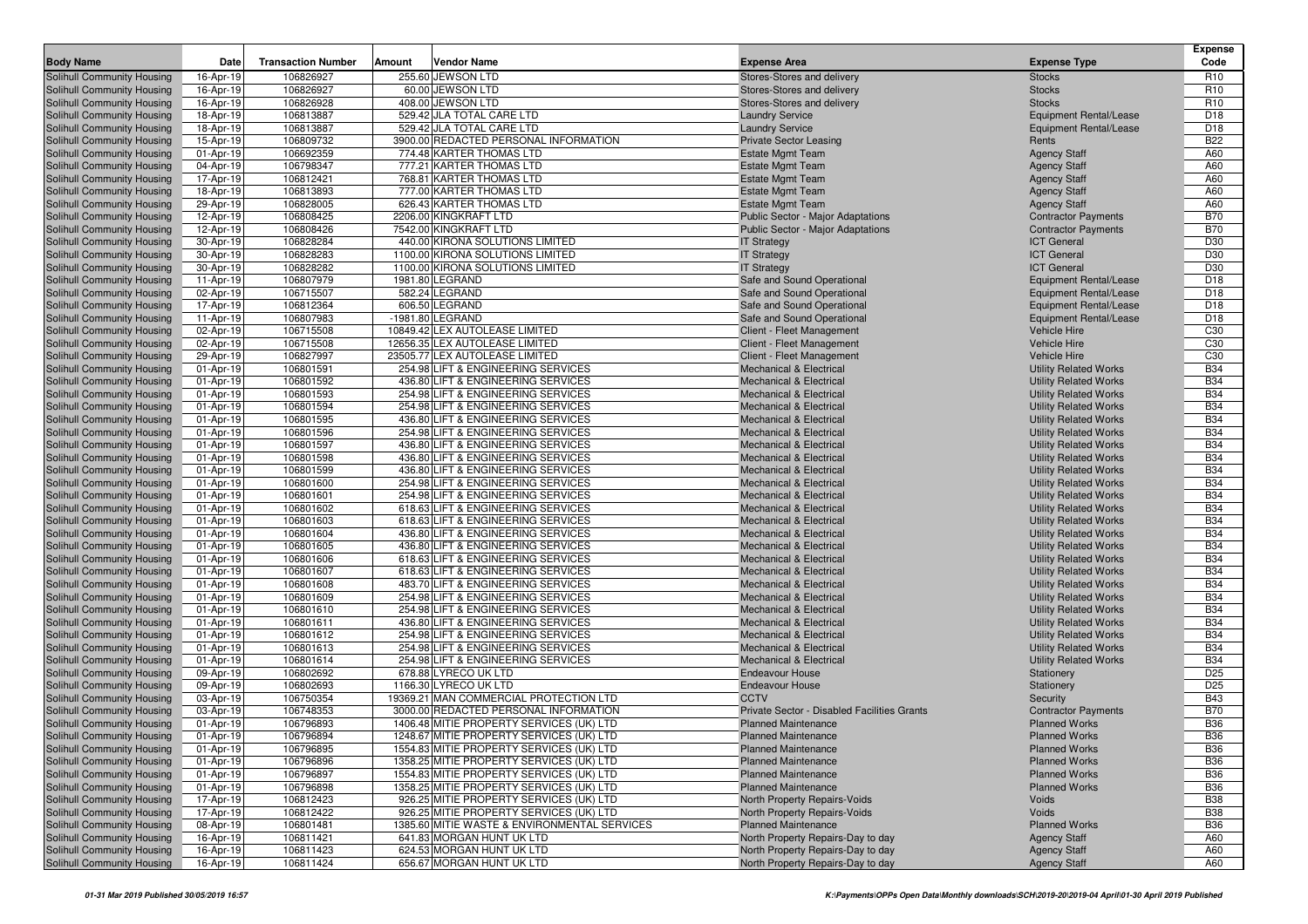|                                                          |                        |                           |                                                                                                        |                                                                          |                                                              | <b>Expense</b>           |
|----------------------------------------------------------|------------------------|---------------------------|--------------------------------------------------------------------------------------------------------|--------------------------------------------------------------------------|--------------------------------------------------------------|--------------------------|
| <b>Body Name</b>                                         | Date                   | <b>Transaction Number</b> | Amount<br>Vendor Name                                                                                  | <b>Expense Area</b>                                                      | <b>Expense Type</b>                                          | Code                     |
| Solihull Community Housing                               | 16-Apr-19              | 106811425                 | 797.65 MORGAN HUNT UK LTD                                                                              | North Property Repairs-Day to day                                        | <b>Agency Staff</b>                                          | A60                      |
| Solihull Community Housing                               | 24-Apr-19              | 106822848                 | 549.75 MORGAN HUNT UK LTD                                                                              | <b>Call Centre</b>                                                       | <b>Agency Staff</b>                                          | A60                      |
| Solihull Community Housing                               | 25-Apr-19              | 106826395                 | 513.46 MORGAN HUNT UK LTD                                                                              | North Property Repairs-Day to day                                        | <b>Agency Staff</b>                                          | A60                      |
| Solihull Community Housing<br>Solihull Community Housing | 25-Apr-19              | 106826396                 | 513.46 MORGAN HUNT UK LTD                                                                              | North Property Repairs-Day to day                                        | <b>Agency Staff</b>                                          | A60<br>A60               |
|                                                          | 25-Apr-19<br>25-Apr-19 | 106826397<br>106826398    | 656.67 MORGAN HUNT UK LTD<br>797.65 MORGAN HUNT UK LTD                                                 | North Property Repairs-Day to day                                        | <b>Agency Staff</b>                                          | A60                      |
| Solihull Community Housing<br>Solihull Community Housing | 24-Apr-19              | 106822847                 | 439.80 MORGAN HUNT UK LTD                                                                              | North Property Repairs-Day to day<br><b>Call Centre</b>                  | <b>Agency Staff</b><br><b>Agency Staff</b>                   | A60                      |
| Solihull Community Housing                               | 16-Apr-19              | 106811426                 | 481.00 MORGAN HUNT UK LTD                                                                              | <b>MST Management</b>                                                    | <b>Agency Staff</b>                                          | A60                      |
| Solihull Community Housing                               | 16-Apr-19              | 106811434                 | 495.43 MORGAN HUNT UK LTD                                                                              | <b>Mechanical &amp; Electrical</b>                                       | <b>Agency Staff</b>                                          | A60                      |
| Solihull Community Housing                               | 16-Apr-19              | 106811440                 | 821.77 MORGAN HUNT UK LTD                                                                              | North Property Repairs-Day to day                                        | <b>Agency Staff</b>                                          | A60                      |
| Solihull Community Housing                               | 16-Apr-19              | 106811441                 | 659.52 MORGAN HUNT UK LTD                                                                              | North Property Repairs-Day to day                                        | <b>Agency Staff</b>                                          | A60                      |
| Solihull Community Housing                               | 16-Apr-19              | 106811432                 | 661.12 MORGAN HUNT UK LTD                                                                              | North Property Repairs-Day to day                                        | <b>Agency Staff</b>                                          | A60                      |
| Solihull Community Housing                               | 16-Apr-19              | 106811433                 | 495.43 MORGAN HUNT UK LTD                                                                              | <b>MST Management</b>                                                    | <b>Agency Staff</b>                                          | A60                      |
| Solihull Community Housing                               | 16-Apr-19              | 106811437                 | 676.33 MORGAN HUNT UK LTD                                                                              | North Property Repairs-Day to day                                        | <b>Agency Staff</b>                                          | A60                      |
| Solihull Community Housing                               | 11-Apr-19              | 106808000                 | 566.25 MORGAN HUNT UK LTD                                                                              | <b>Call Centre</b>                                                       | <b>Agency Staff</b>                                          | A60                      |
| Solihull Community Housing                               | 16-Apr-19              | 106811443                 | 806.25 MORGAN HUNT UK LTD                                                                              | North Property Repairs-Day to day                                        | <b>Agency Staff</b>                                          | A60                      |
| <b>Solihull Community Housing</b>                        | 16-Apr-19              | 106811553                 | 693.75 MORGAN HUNT UK LTD                                                                              | North Property Repairs-Day to day                                        | <b>Agency Staff</b>                                          | A60                      |
| Solihull Community Housing                               | 17-Apr-19              | 106813624                 | 566.25 MORGAN HUNT UK LTD                                                                              | <b>Call Centre</b>                                                       | <b>Agency Staff</b>                                          | A60                      |
| Solihull Community Housing                               | 25-Apr-19              | 106826400                 | 805.07 MORGAN HUNT UK LTD                                                                              | North Property Repairs-Day to day                                        | <b>Agency Staff</b>                                          | A60                      |
| Solihull Community Housing                               | 25-Apr-19              | 106826403                 | 616.39 MORGAN HUNT UK LTD                                                                              | North Property Repairs-Day to day                                        | <b>Agency Staff</b>                                          | A60                      |
| Solihull Community Housing                               | 25-Apr-19              | 106826402                 | 676.33 MORGAN HUNT UK LTD                                                                              | North Property Repairs-Day to day                                        | <b>Agency Staff</b>                                          | A60<br>A60               |
| Solihull Community Housing<br>Solihull Community Housing | 18-Apr-19<br>25-Apr-19 | 106814060<br>106826399    | 524.48 MORGAN HUNT UK LTD<br>846.00 MORGAN HUNT UK LTD                                                 | Welfare Reform Work<br>North Property Repairs-Day to day                 | <b>Agency Staff</b><br><b>Agency Staff</b>                   | A60                      |
| Solihull Community Housing                               | 25-Apr-19              | 106826408                 | 564.00 MORGAN HUNT UK LTD                                                                              | North Property Repairs-Day to day                                        | <b>Agency Staff</b>                                          | A60                      |
| Solihull Community Housing                               | 25-Apr-19              | 106826407                 | 546.90 MORGAN HUNT UK LTD                                                                              | North Property Repairs-Day to day                                        | <b>Agency Staff</b>                                          | A60                      |
| Solihull Community Housing                               | 25-Apr-19              | 106826409                 | 657.41 MORGAN HUNT UK LTD                                                                              | North Property Repairs-Day to day                                        | <b>Agency Staff</b>                                          | A60                      |
| Solihull Community Housing                               | 25-Apr-19              | 106826405                 | 528.90 MORGAN HUNT UK LTD                                                                              | North Property Repairs-Day to day                                        | <b>Agency Staff</b>                                          | A60                      |
| Solihull Community Housing                               | 24-Apr-19              | 106822853                 | 524.48 MORGAN HUNT UK LTD                                                                              | <b>Welfare Reform Work</b>                                               | <b>Agency Staff</b>                                          | A60                      |
| Solihull Community Housing                               | 01-Apr-19              | 106807728                 | 209.22 MOSSVALE MAINTENANCE & SEALING SERVICES LTD                                                     | <b>Mechanical &amp; Electrical</b>                                       | <b>Utility Related Works</b>                                 | <b>B34</b>               |
| Solihull Community Housing                               | 01-Apr-19              | 106807729                 | 303.38 MOSSVALE MAINTENANCE & SEALING SERVICES LTD                                                     | <b>Mechanical &amp; Electrical</b>                                       | <b>Other Building Costs</b>                                  | <b>B39</b>               |
| Solihull Community Housing                               | 01-Apr-19              | 106716325                 | 43.94 MOSSVALE MAINTENANCE & SEALING SERVICES LTD                                                      | <b>Mechanical &amp; Electrical</b>                                       | <b>Utility Related Works</b>                                 | <b>B34</b>               |
| Solihull Community Housing                               | 01-Apr-19              | 106716325                 | 43.94 MOSSVALE MAINTENANCE & SEALING SERVICES LTD                                                      | <b>Mechanical &amp; Electrical</b>                                       | <b>Utility Related Works</b>                                 | <b>B34</b>               |
| Solihull Community Housing                               | 01-Apr-19              | 106716325                 | 43.94 MOSSVALE MAINTENANCE & SEALING SERVICES LTD                                                      | <b>Mechanical &amp; Electrical</b>                                       | <b>Utility Related Works</b>                                 | <b>B34</b>               |
| Solihull Community Housing                               | 01-Apr-19              | 106716325                 | 43.94 MOSSVALE MAINTENANCE & SEALING SERVICES LTD                                                      | <b>Mechanical &amp; Electrical</b>                                       | <b>Utility Related Works</b>                                 | <b>B34</b>               |
| Solihull Community Housing                               | 01-Apr-19              | 106716325                 | 43.94 MOSSVALE MAINTENANCE & SEALING SERVICES LTD                                                      | <b>Mechanical &amp; Electrical</b>                                       | <b>Utility Related Works</b>                                 | <b>B34</b><br><b>B34</b> |
| Solihull Community Housing<br>Solihull Community Housing | 01-Apr-19<br>01-Apr-19 | 106716325<br>106716325    | 43.94 MOSSVALE MAINTENANCE & SEALING SERVICES LTD<br>43.94 MOSSVALE MAINTENANCE & SEALING SERVICES LTD | <b>Mechanical &amp; Electrical</b><br><b>Mechanical &amp; Electrical</b> | <b>Utility Related Works</b><br><b>Utility Related Works</b> | <b>B34</b>               |
| Solihull Community Housing                               | 01-Apr-19              | 106716325                 | 43.94 MOSSVALE MAINTENANCE & SEALING SERVICES LTD                                                      | <b>Mechanical &amp; Electrical</b>                                       | <b>Utility Related Works</b>                                 | <b>B34</b>               |
| Solihull Community Housing                               | 01-Apr-19              | 106716325                 | 43.94 MOSSVALE MAINTENANCE & SEALING SERVICES LTD                                                      | <b>Mechanical &amp; Electrical</b>                                       | <b>Utility Related Works</b>                                 | <b>B34</b>               |
| Solihull Community Housing                               | 01-Apr-19              | 106716325                 | 43.94 MOSSVALE MAINTENANCE & SEALING SERVICES LTD                                                      | <b>Mechanical &amp; Electrical</b>                                       | <b>Utility Related Works</b>                                 | <b>B34</b>               |
| Solihull Community Housing                               | 01-Apr-19              | 106716325                 | 43.94 MOSSVALE MAINTENANCE & SEALING SERVICES LTD                                                      | <b>Mechanical &amp; Electrical</b>                                       | <b>Utility Related Works</b>                                 | <b>B34</b>               |
| Solihull Community Housing                               | 01-Apr-19              | 106716325                 | 43.94 MOSSVALE MAINTENANCE & SEALING SERVICES LTD                                                      | <b>Mechanical &amp; Electrical</b>                                       | <b>Utility Related Works</b>                                 | <b>B34</b>               |
| Solihull Community Housing                               | 01-Apr-19              | 106716325                 | 43.94 MOSSVALE MAINTENANCE & SEALING SERVICES LTD                                                      | <b>Mechanical &amp; Electrical</b>                                       | <b>Utility Related Works</b>                                 | <b>B34</b>               |
| Solihull Community Housing                               | 01-Apr-19              | 106716325                 | 43.94 MOSSVALE MAINTENANCE & SEALING SERVICES LTD                                                      | <b>Mechanical &amp; Electrical</b>                                       | <b>Utility Related Works</b>                                 | <b>B34</b>               |
| Solihull Community Housing                               | 01-Apr-19              | 106716325                 | 43.94 MOSSVALE MAINTENANCE & SEALING SERVICES LTD                                                      | <b>Mechanical &amp; Electrical</b>                                       | <b>Utility Related Works</b>                                 | <b>B34</b>               |
| Solihull Community Housing                               | 01-Apr-19              | 106716325                 | 43.94 MOSSVALE MAINTENANCE & SEALING SERVICES LTD                                                      | <b>Mechanical &amp; Electrical</b>                                       | <b>Utility Related Works</b>                                 | <b>B34</b>               |
| Solihull Community Housing                               | 01-Apr-19              | 106716325                 | 43.94 MOSSVALE MAINTENANCE & SEALING SERVICES LTD                                                      | <b>Mechanical &amp; Electrical</b>                                       | <b>Utility Related Works</b>                                 | <b>B34</b>               |
| Solihull Community Housing<br>Solihull Community Housing | 01-Apr-19<br>01-Apr-19 | 106716325<br>106716325    | 43.94 MOSSVALE MAINTENANCE & SEALING SERVICES LTD<br>43.94 MOSSVALE MAINTENANCE & SEALING SERVICES LTD | <b>Mechanical &amp; Electrical</b><br><b>Mechanical &amp; Electrical</b> | <b>Utility Related Works</b><br><b>Utility Related Works</b> | <b>B34</b><br><b>B34</b> |
| Solihull Community Housing                               | 01-Apr-19              | 106716325                 | 43.94 MOSSVALE MAINTENANCE & SEALING SERVICES LTD                                                      | <b>Mechanical &amp; Electrical</b>                                       | <b>Utility Related Works</b>                                 | <b>B34</b>               |
| Solihull Community Housing                               | 01-Apr-19              | 106716325                 | 298.14 MOSSVALE MAINTENANCE & SEALING SERVICES LTD                                                     | <b>Mechanical &amp; Electrical</b>                                       | <b>Utility Related Works</b>                                 | <b>B34</b>               |
| Solihull Community Housing                               | 01-Apr-19              | 106716325                 | 298.14 MOSSVALE MAINTENANCE & SEALING SERVICES LTD                                                     | <b>Mechanical &amp; Electrical</b>                                       | <b>Utility Related Works</b>                                 | <b>B34</b>               |
| Solihull Community Housing                               | 01-Apr-19              | 106716326                 | 39.23 MOSSVALE MAINTENANCE & SEALING SERVICES LTD                                                      | <b>Mechanical &amp; Electrical</b>                                       | <b>Utility Related Works</b>                                 | <b>B34</b>               |
| <b>Solihull Community Housing</b>                        | 01-Apr-19              | 106716326                 | 39.23 MOSSVALE MAINTENANCE & SEALING SERVICES LTD                                                      | <b>Mechanical &amp; Electrical</b>                                       | <b>Utility Related Works</b>                                 | <b>B34</b>               |
| Solihull Community Housing                               | 01-Apr-19              | 106716326                 | 39.23 MOSSVALE MAINTENANCE & SEALING SERVICES LTD                                                      | <b>Mechanical &amp; Electrical</b>                                       | <b>Utility Related Works</b>                                 | <b>B34</b>               |
| Solihull Community Housing                               | 01-Apr-19              | 106716326                 | 39.23 MOSSVALE MAINTENANCE & SEALING SERVICES LTD                                                      | <b>Mechanical &amp; Electrical</b>                                       | <b>Utility Related Works</b>                                 | <b>B34</b>               |
| Solihull Community Housing                               | 01-Apr-19              | 106716326                 | 39.23 MOSSVALE MAINTENANCE & SEALING SERVICES LTD                                                      | <b>Mechanical &amp; Electrical</b>                                       | <b>Utility Related Works</b>                                 | <b>B34</b>               |
| Solihull Community Housing                               | 01-Apr-19              | 106716326                 | 39.23 MOSSVALE MAINTENANCE & SEALING SERVICES LTD                                                      | <b>Mechanical &amp; Electrical</b>                                       | <b>Utility Related Works</b>                                 | <b>B34</b>               |
| Solihull Community Housing                               | 01-Apr-19              | 106716326                 | 39.23 MOSSVALE MAINTENANCE & SEALING SERVICES LTD                                                      | <b>Mechanical &amp; Electrical</b>                                       | <b>Utility Related Works</b>                                 | <b>B34</b>               |
| Solihull Community Housing                               | 01-Apr-19              | 106716326                 | 39.23 MOSSVALE MAINTENANCE & SEALING SERVICES LTD                                                      | <b>Mechanical &amp; Electrical</b>                                       | <b>Utility Related Works</b>                                 | <b>B34</b>               |
| Solihull Community Housing                               | 01-Apr-19              | 106716326                 | 39.23 MOSSVALE MAINTENANCE & SEALING SERVICES LTD                                                      | <b>Mechanical &amp; Electrical</b>                                       | <b>Utility Related Works</b>                                 | <b>B34</b>               |
| Solihull Community Housing<br>Solihull Community Housing | 01-Apr-19              | 106716326                 | 39.23 MOSSVALE MAINTENANCE & SEALING SERVICES LTD<br>39.23 MOSSVALE MAINTENANCE & SEALING SERVICES LTD | <b>Mechanical &amp; Electrical</b><br><b>Mechanical &amp; Electrical</b> | <b>Utility Related Works</b><br><b>Utility Related Works</b> | <b>B34</b><br><b>B34</b> |
|                                                          | 01-Apr-19              | 106716326                 |                                                                                                        |                                                                          |                                                              |                          |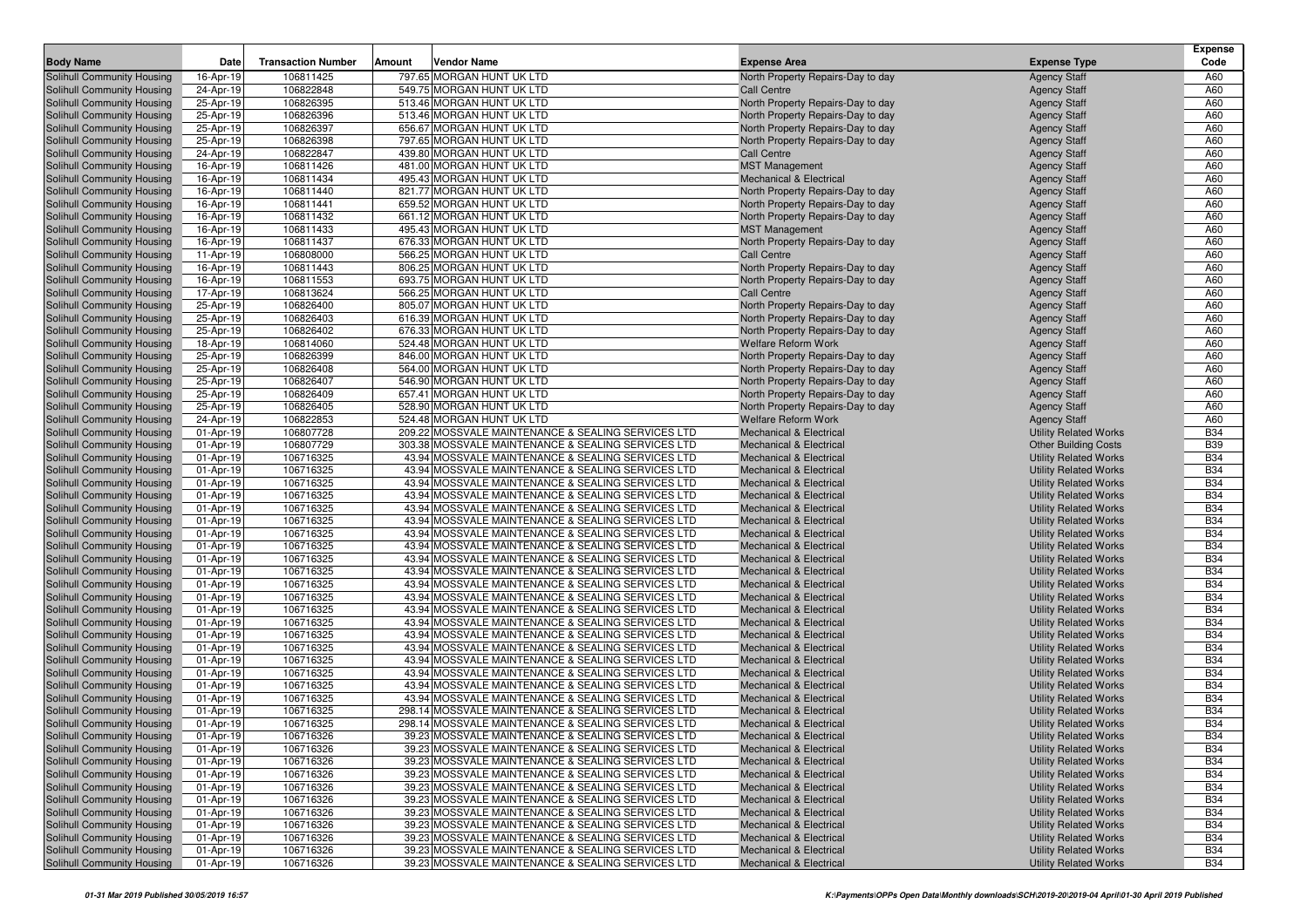|                                                                 |                        |                           |        |                                                                                                        |                                                                          |                                                              | <b>Expense</b>                     |
|-----------------------------------------------------------------|------------------------|---------------------------|--------|--------------------------------------------------------------------------------------------------------|--------------------------------------------------------------------------|--------------------------------------------------------------|------------------------------------|
| <b>Body Name</b>                                                | Date                   | <b>Transaction Number</b> | Amount | <b>Vendor Name</b>                                                                                     | <b>Expense Area</b>                                                      | <b>Expense Type</b>                                          | Code                               |
| Solihull Community Housing                                      | 01-Apr-19              | 106716326                 |        | 39.23 MOSSVALE MAINTENANCE & SEALING SERVICES LTD                                                      | <b>Mechanical &amp; Electrical</b>                                       | <b>Utility Related Works</b>                                 | <b>B34</b>                         |
| Solihull Community Housing                                      | 01-Apr-19              | 106716326                 |        | 39.23 MOSSVALE MAINTENANCE & SEALING SERVICES LTD                                                      | <b>Mechanical &amp; Electrical</b>                                       | <b>Utility Related Works</b>                                 | <b>B34</b>                         |
| Solihull Community Housing                                      | 01-Apr-19              | 106716326                 |        | 39.23 MOSSVALE MAINTENANCE & SEALING SERVICES LTD                                                      | <b>Mechanical &amp; Electrical</b>                                       | <b>Utility Related Works</b>                                 | <b>B34</b>                         |
| Solihull Community Housing                                      | 01-Apr-19              | 106716326                 |        | 39.23 MOSSVALE MAINTENANCE & SEALING SERVICES LTD                                                      | <b>Mechanical &amp; Electrical</b>                                       | <b>Utility Related Works</b>                                 | <b>B34</b>                         |
| Solihull Community Housing                                      | 01-Apr-19              | 106716326                 |        | 39.23 MOSSVALE MAINTENANCE & SEALING SERVICES LTD                                                      | <b>Mechanical &amp; Electrical</b>                                       | <b>Utility Related Works</b>                                 | <b>B34</b>                         |
| Solihull Community Housing                                      | 01-Apr-19              | 106716326                 |        | 39.23 MOSSVALE MAINTENANCE & SEALING SERVICES LTD                                                      | <b>Mechanical &amp; Electrical</b>                                       | <b>Utility Related Works</b>                                 | <b>B34</b>                         |
| Solihull Community Housing                                      | 01-Apr-19              | 106716326                 |        | 39.23 MOSSVALE MAINTENANCE & SEALING SERVICES LTD                                                      | <b>Mechanical &amp; Electrical</b>                                       | <b>Utility Related Works</b>                                 | <b>B34</b>                         |
| Solihull Community Housing                                      | 01-Apr-19              | 106716326                 |        | 39.23 MOSSVALE MAINTENANCE & SEALING SERVICES LTD                                                      | <b>Mechanical &amp; Electrical</b>                                       | <b>Utility Related Works</b>                                 | <b>B34</b>                         |
| Solihull Community Housing                                      | 01-Apr-19              | 106716326                 |        | 39.23 MOSSVALE MAINTENANCE & SEALING SERVICES LTD                                                      | <b>Mechanical &amp; Electrical</b>                                       | <b>Utility Related Works</b>                                 | <b>B34</b>                         |
| Solihull Community Housing                                      | 01-Apr-19              | 106716326                 |        | 39.23 MOSSVALE MAINTENANCE & SEALING SERVICES LTD                                                      | <b>Mechanical &amp; Electrical</b>                                       | <b>Utility Related Works</b>                                 | <b>B34</b>                         |
| Solihull Community Housing                                      | 01-Apr-19              | 106716326                 |        | 39.23 MOSSVALE MAINTENANCE & SEALING SERVICES LTD<br>39.23 MOSSVALE MAINTENANCE & SEALING SERVICES LTD | <b>Mechanical &amp; Electrical</b>                                       | <b>Utility Related Works</b>                                 | <b>B34</b>                         |
| Solihull Community Housing                                      | 01-Apr-19              | 106716326                 |        |                                                                                                        | <b>Mechanical &amp; Electrical</b><br><b>Mechanical &amp; Electrical</b> | <b>Utility Related Works</b>                                 | <b>B34</b><br><b>B34</b>           |
| Solihull Community Housing                                      | 01-Apr-19              | 106716326<br>106716326    |        | 39.23 MOSSVALE MAINTENANCE & SEALING SERVICES LTD<br>39.23 MOSSVALE MAINTENANCE & SEALING SERVICES LTD |                                                                          | <b>Utility Related Works</b>                                 | <b>B34</b>                         |
| Solihull Community Housing<br>Solihull Community Housing        | 01-Apr-19<br>01-Apr-19 | 106716326                 |        | 39.23 MOSSVALE MAINTENANCE & SEALING SERVICES LTD                                                      | <b>Mechanical &amp; Electrical</b><br><b>Mechanical &amp; Electrical</b> | <b>Utility Related Works</b><br><b>Utility Related Works</b> | <b>B34</b>                         |
| Solihull Community Housing                                      | 01-Apr-19              | 106716326                 |        | 39.23 MOSSVALE MAINTENANCE & SEALING SERVICES LTD                                                      | <b>Mechanical &amp; Electrical</b>                                       | <b>Utility Related Works</b>                                 | <b>B34</b>                         |
| Solihull Community Housing                                      | 01-Apr-19              | 106716326                 |        | 39.23 MOSSVALE MAINTENANCE & SEALING SERVICES LTD                                                      | <b>Mechanical &amp; Electrical</b>                                       | <b>Utility Related Works</b>                                 | <b>B34</b>                         |
| Solihull Community Housing                                      | 01-Apr-19              | 106716326                 |        | 39.23 MOSSVALE MAINTENANCE & SEALING SERVICES LTD                                                      | <b>Mechanical &amp; Electrical</b>                                       | <b>Utility Related Works</b>                                 | <b>B34</b>                         |
| Solihull Community Housing                                      | 01-Apr-19              | 106716326                 |        | 39.23 MOSSVALE MAINTENANCE & SEALING SERVICES LTD                                                      | <b>Mechanical &amp; Electrical</b>                                       | <b>Utility Related Works</b>                                 | <b>B34</b>                         |
| Solihull Community Housing                                      | 01-Apr-19              | 106716326                 |        | 39.23 MOSSVALE MAINTENANCE & SEALING SERVICES LTD                                                      | <b>Mechanical &amp; Electrical</b>                                       | <b>Utility Related Works</b>                                 | <b>B34</b>                         |
| Solihull Community Housing                                      | 01-Apr-19              | 106716326                 |        | 39.23 MOSSVALE MAINTENANCE & SEALING SERVICES LTD                                                      | <b>Mechanical &amp; Electrical</b>                                       | <b>Utility Related Works</b>                                 | <b>B34</b>                         |
| Solihull Community Housing                                      | 01-Apr-19              | 106716326                 |        | 39.23 MOSSVALE MAINTENANCE & SEALING SERVICES LTD                                                      | <b>Mechanical &amp; Electrical</b>                                       | <b>Utility Related Works</b>                                 | <b>B34</b>                         |
| Solihull Community Housing                                      | 01-Apr-19              | 106716326                 |        | 39.23 MOSSVALE MAINTENANCE & SEALING SERVICES LTD                                                      | <b>Mechanical &amp; Electrical</b>                                       | <b>Utility Related Works</b>                                 | <b>B34</b>                         |
| Solihull Community Housing                                      | 01-Apr-19              | 106716326                 |        | 39.23 MOSSVALE MAINTENANCE & SEALING SERVICES LTD                                                      | <b>Mechanical &amp; Electrical</b>                                       | <b>Utility Related Works</b>                                 | <b>B34</b>                         |
| Solihull Community Housing                                      | 01-Apr-19              | 106716326                 |        | 39.23 MOSSVALE MAINTENANCE & SEALING SERVICES LTD                                                      | <b>Mechanical &amp; Electrical</b>                                       | <b>Utility Related Works</b>                                 | <b>B34</b>                         |
| Solihull Community Housing                                      | 01-Apr-19              | 106716326                 |        | 39.23 MOSSVALE MAINTENANCE & SEALING SERVICES LTD                                                      | <b>Mechanical &amp; Electrical</b>                                       | <b>Utility Related Works</b>                                 | <b>B34</b>                         |
| Solihull Community Housing                                      | 01-Apr-19              | 106807730                 |        | 675.00 MOSSVALE MAINTENANCE & SEALING SERVICES LTD                                                     | <b>Mechanical &amp; Electrical</b>                                       | <b>Utility Related Works</b>                                 | <b>B34</b>                         |
| Solihull Community Housing                                      | 01-Apr-19              | 106807731                 |        | 675.00 MOSSVALE MAINTENANCE & SEALING SERVICES LTD                                                     | <b>Mechanical &amp; Electrical</b>                                       | <b>Utility Related Works</b>                                 | <b>B34</b>                         |
| Solihull Community Housing                                      | 01-Apr-19              | 106807732                 |        | 675.00 MOSSVALE MAINTENANCE & SEALING SERVICES LTD                                                     | <b>Mechanical &amp; Electrical</b>                                       | <b>Utility Related Works</b>                                 | <b>B34</b>                         |
| Solihull Community Housing                                      | 25-Apr-19              | 106826302                 |        | 1696.40 REDACTED PERSONAL INFORMATION                                                                  | Movement Incentive Scheme                                                | <b>Other Building Costs</b>                                  | <b>B39</b>                         |
| Solihull Community Housing                                      | 15-Apr-19              | 106811224                 |        | 500.00 REDACTED PERSONAL INFORMATION                                                                   | Movement Incentive Scheme                                                | <b>Other Building Costs</b>                                  | <b>B39</b>                         |
| Solihull Community Housing                                      | 29-Apr-19              | 106827842                 |        | 10000.00 REDACTED PERSONAL INFORMATION                                                                 | Private Sector - Disabled Facilities Grants                              | <b>Contractor Payments</b>                                   | <b>B70</b>                         |
| Solihull Community Housing                                      | 09-Apr-19              | 106801514                 |        | 1220.35 REDACTED PERSONAL INFORMATION                                                                  | Movement Incentive Scheme                                                | <b>Other Building Costs</b>                                  | <b>B39</b>                         |
| Solihull Community Housing                                      | 01-Apr-19              | 106796890                 |        | 240.48 N-CAP FLOORING LTD                                                                              | North Property Repairs-Day to day                                        | <b>Internal Works</b>                                        | <b>B31</b>                         |
| Solihull Community Housing                                      | 04-Apr-19              | 106807750                 |        | 288.48 N-CAP FLOORING LTD                                                                              | North Property Repairs-Voids                                             | Voids                                                        | <b>B38</b>                         |
| Solihull Community Housing                                      | 05-Apr-19              | 106807752                 |        | 1540.32 N-CAP FLOORING LTD                                                                             | North Property Repairs-Voids                                             | Voids                                                        | <b>B38</b>                         |
| Solihull Community Housing                                      | 11-Apr-19              | 106816045                 |        | 396.66 N-CAP FLOORING LTD                                                                              | Public Sector - Minor Works                                              | <b>Contractor Payments</b>                                   | <b>B70</b>                         |
| Solihull Community Housing                                      | 11-Apr-19              | 106816046                 |        | 427.35 N-CAP FLOORING LTD                                                                              | North Property Repairs-Day to day                                        | <b>Internal Works</b>                                        | <b>B31</b>                         |
| Solihull Community Housing                                      | 15-Apr-19              | 106809730                 |        | 23750.00 NARINDER MOND T/A SERVICECARE UK                                                              | <b>Private Sector Leasing</b>                                            | Rents                                                        | <b>B22</b>                         |
| Solihull Community Housing                                      | 15-Apr-19              | 106809729                 |        | 23400.00 NARINDER MOND T/A SERVICECARE UK                                                              | <b>Private Sector Leasing</b>                                            | Rents                                                        | <b>B22</b>                         |
| Solihull Community Housing                                      | 01-Apr-19              | 106826843                 |        | 95.70 NATIONAL PLASTICS                                                                                | Stores-Stores and delivery                                               | <b>Stocks</b>                                                | R <sub>10</sub>                    |
| Solihull Community Housing                                      | 01-Apr-19              | 106826843                 |        | 300.00 NATIONAL PLASTICS                                                                               | Stores-Stores and delivery                                               | <b>Stocks</b>                                                | R <sub>10</sub>                    |
| Solihull Community Housing                                      | 01-Apr-19              | 106826843                 |        | 27.00 NATIONAL PLASTICS                                                                                | Stores-Stores and delivery                                               | <b>Stocks</b>                                                | R <sub>10</sub>                    |
| Solihull Community Housing                                      | 16-Apr-19              | 106826844                 |        | 287.10 NATIONAL PLASTICS                                                                               | Stores-Stores and delivery                                               | <b>Stocks</b>                                                | R <sub>10</sub>                    |
| Solihull Community Housing                                      | 16-Apr-19              | 106826844                 |        | 20.36 NATIONAL PLASTICS                                                                                | Stores-Stores and delivery                                               | <b>Stocks</b>                                                | R <sub>10</sub>                    |
| Solihull Community Housing                                      | 16-Apr-19              | 106826844                 |        | 75.60 NATIONAL PLASTICS                                                                                | Stores-Stores and delivery                                               | <b>Stocks</b>                                                | R <sub>10</sub>                    |
| Solihull Community Housing                                      | 08-Apr-19              | 106805733                 |        | 234.60 NATIONAL SAFETY SUPPLIES                                                                        | Stores-Stores and delivery                                               | <b>Stocks</b>                                                | R <sub>10</sub>                    |
| Solihull Community Housing                                      | 08-Apr-19              | 106805733                 |        | 20.50 NATIONAL SAFETY SUPPLIES                                                                         | Stores-Stores and delivery                                               | <b>Stocks</b>                                                | R <sub>10</sub>                    |
| Solihull Community Housing                                      | 08-Apr-19              | 106805733                 |        | 68.76 NATIONAL SAFETY SUPPLIES                                                                         | Stores-Stores and delivery                                               | <b>Stocks</b>                                                | R <sub>10</sub>                    |
| Solihull Community Housing                                      | 08-Apr-19              | 106805733                 |        | 75.00 NATIONAL SAFETY SUPPLIES                                                                         | Stores-Stores and delivery                                               | <b>Stocks</b>                                                | R <sub>10</sub>                    |
| Solihull Community Housing                                      | 08-Apr-19              | 106805733<br>106805733    |        | 20.00 NATIONAL SAFETY SUPPLIES                                                                         | Stores-Stores and delivery                                               | <b>Stocks</b>                                                | R <sub>10</sub><br>R <sub>10</sub> |
| Solihull Community Housing                                      | 08-Apr-19              | 106805733                 |        | 144.12 NATIONAL SAFETY SUPPLIES<br>32.00 NATIONAL SAFETY SUPPLIES                                      | Stores-Stores and delivery                                               | <b>Stocks</b>                                                | R <sub>10</sub>                    |
| Solihull Community Housing                                      | 08-Apr-19              |                           |        |                                                                                                        | Stores-Stores and delivery                                               | <b>Stocks</b>                                                |                                    |
| <b>Solihull Community Housing</b><br>Solihull Community Housing | 08-Apr-19<br>09-Apr-19 | 106805733<br>106813614    |        | 40.00 NATIONAL SAFETY SUPPLIES<br>349.40 NICHOLLS & CLARKE BUILDING PRODUCTS LTD                       | Stores-Stores and delivery<br>Stores-Stores and delivery                 | <b>Stocks</b><br><b>Stocks</b>                               | R <sub>10</sub><br>R <sub>10</sub> |
| Solihull Community Housing                                      | 03-Apr-19              | 106796680                 |        | 688.94 NIYAA PEOPLE                                                                                    |                                                                          |                                                              | A60                                |
| Solihull Community Housing                                      | 03-Apr-19              | 106796683                 |        | 481.00 NIYAA PEOPLE                                                                                    | North Property Repairs-Day to day<br>Anti Graffiti Team                  | <b>Agency Staff</b><br><b>Agency Staff</b>                   | A60                                |
| Solihull Community Housing                                      | 15-Apr-19              | 106809740                 |        | 487.33 NIYAA PEOPLE                                                                                    | <b>Executive Team Support</b>                                            | <b>Agency Staff</b>                                          | A60                                |
| Solihull Community Housing                                      | 17-Apr-19              | 106813730                 |        | 629.00 NIYAA PEOPLE                                                                                    | Business Support - MST Back Office Support                               | <b>Agency Staff</b>                                          | A60                                |
| Solihull Community Housing                                      | 30-Apr-19              | 106828291                 |        | 629.00 NIYAA PEOPLE                                                                                    | North Property Repairs-Day to day                                        | <b>Agency Staff</b>                                          | A60                                |
| Solihull Community Housing                                      | 30-Apr-19              | 106828292                 |        | 629.00 NIYAA PEOPLE                                                                                    | North Property Repairs-Day to day                                        | <b>Agency Staff</b>                                          | A60                                |
| Solihull Community Housing                                      | 30-Apr-19              | 106828289                 |        | 688.94 NIYAA PEOPLE                                                                                    | North Property Repairs-Day to day                                        | <b>Agency Staff</b>                                          | A60                                |
| Solihull Community Housing                                      | 26-Apr-19              | 106826968                 |        | 420.00 NIYAA PEOPLE                                                                                    | North Property Repairs-Day to day                                        | <b>Agency Staff</b>                                          | A60                                |
|                                                                 |                        |                           |        |                                                                                                        |                                                                          |                                                              |                                    |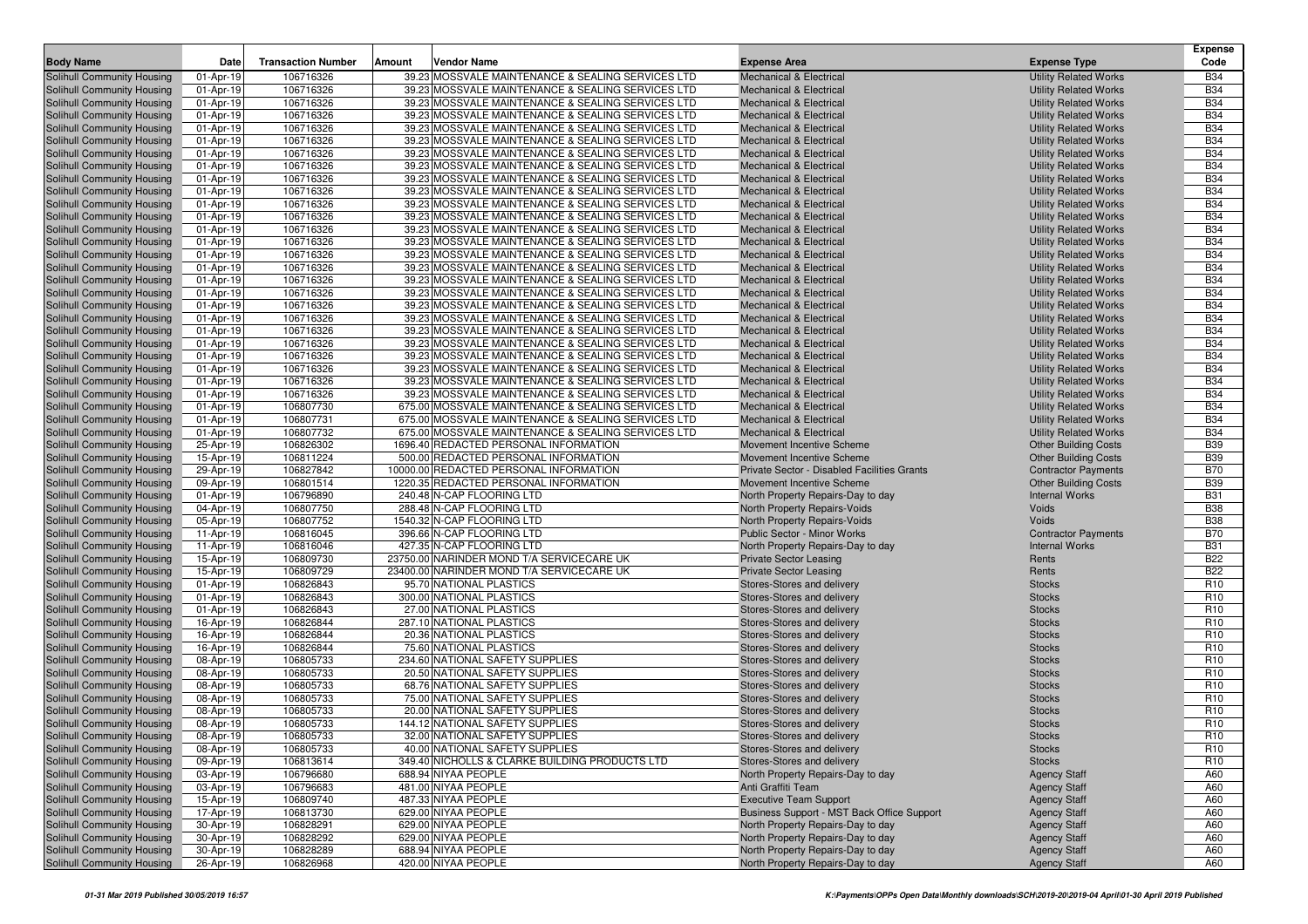|                                                          |                        |                           |        |                                                                                    |                                                            |                                                          | <b>Expense</b>           |
|----------------------------------------------------------|------------------------|---------------------------|--------|------------------------------------------------------------------------------------|------------------------------------------------------------|----------------------------------------------------------|--------------------------|
| <b>Body Name</b>                                         | Date                   | <b>Transaction Number</b> | Amount | Vendor Name                                                                        | <b>Expense Area</b>                                        | <b>Expense Type</b>                                      | Code                     |
| Solihull Community Housing                               | 30-Apr-19              | 106828303                 |        | 688.94 NIYAA PEOPLE                                                                | North Property Repairs-Day to day                          | <b>Agency Staff</b>                                      | A60                      |
| Solihull Community Housing                               | 30-Apr-19              | 106828297                 |        | 688.94 NIYAA PEOPLE                                                                | North Property Repairs-Day to day                          | <b>Agency Staff</b>                                      | A60                      |
| Solihull Community Housing                               | 30-Apr-19              | 106828301<br>106828306    |        | 501.50 NIYAA PEOPLE<br>481.00 NIYAA PEOPLE                                         | North Property Repairs-Day to day<br>Anti Graffiti Team    | <b>Agency Staff</b>                                      | A60<br>A60               |
| Solihull Community Housing<br>Solihull Community Housing | 30-Apr-19<br>30-Apr-19 | 106828305                 |        | 624.75 NIYAA PEOPLE                                                                | <b>Executive Team Support</b>                              | <b>Agency Staff</b><br><b>Agency Staff</b>               | A60                      |
| Solihull Community Housing                               | 30-Apr-19              | 106828307                 |        | 484.50 NIYAA PEOPLE                                                                | Business Support - MST Back Office Support                 | <b>Agency Staff</b>                                      | A60                      |
| Solihull Community Housing                               | 30-Apr-19              | 106828304                 |        | 629.00 NIYAA PEOPLE                                                                | North Property Repairs-Day to day                          | <b>Agency Staff</b>                                      | A60                      |
| Solihull Community Housing                               | 30-Apr-19              | 106828310                 |        | 501.50 NIYAA PEOPLE                                                                | North Property Repairs-Day to day                          | <b>Agency Staff</b>                                      | A60                      |
| Solihull Community Housing                               | 30-Apr-19              | 106828308                 |        | 549.29 NIYAA PEOPLE                                                                | North Property Repairs-Day to day                          | <b>Agency Staff</b>                                      | A60                      |
| Solihull Community Housing                               | 30-Apr-19              | 106828309                 |        | 382.50 NIYAA PEOPLE                                                                | North Property Repairs-Day to day                          | <b>Agency Staff</b>                                      | A60                      |
| Solihull Community Housing                               | 30-Apr-19              | 106828311                 |        | 390.00 NIYAA PEOPLE                                                                | Anti Graffiti Team                                         | <b>Agency Staff</b>                                      | A60                      |
| Solihull Community Housing                               | 02-Apr-19              | 106716268                 |        | 518.00 NIYAA PEOPLE                                                                | North Property Repairs-Day to day                          | <b>Agency Staff</b>                                      | A60                      |
| Solihull Community Housing                               | 02-Apr-19              | 106716267                 |        | 481.00 NIYAA PEOPLE                                                                | Anti Graffiti Team                                         | <b>Agency Staff</b>                                      | A60                      |
| Solihull Community Housing                               | 02-Apr-19              | 106716270                 |        | 481.00 NIYAA PEOPLE                                                                | Anti Graffiti Team                                         | <b>Agency Staff</b>                                      | A60                      |
| Solihull Community Housing                               | 03-Apr-19              | 106796678                 |        | 629.00 NIYAA PEOPLE                                                                | Business Support - MST Back Office Support                 | <b>Agency Staff</b>                                      | A60                      |
| Solihull Community Housing                               | 03-Apr-19              | 106796676                 |        | 501.50 NIYAA PEOPLE                                                                | North Property Repairs-Day to day                          | <b>Agency Staff</b>                                      | A60                      |
| Solihull Community Housing                               | 04-Apr-19              | 106799328                 |        | 493.00 NIYAA PEOPLE                                                                | <b>Executive Team Support</b>                              | <b>Agency Staff</b>                                      | A60                      |
| Solihull Community Housing                               | 03-Apr-19              | 106796681                 |        | 629.00 NIYAA PEOPLE                                                                | North Property Repairs-Day to day                          | <b>Agency Staff</b>                                      | A60                      |
| Solihull Community Housing                               | 01-Apr-19              | 106716327                 |        | 1569.22 OAKLEAF COMMERCIAL SERVICES LTD                                            | Low Rise window Replacement                                | <b>Contractor Payments</b>                               | <b>B70</b>               |
| Solihull Community Housing                               | 01-Apr-19              | 106716327                 |        | 2829.50 OAKLEAF COMMERCIAL SERVICES LTD                                            | Low Rise window Replacement                                | <b>Contractor Payments</b>                               | <b>B70</b>               |
| Solihull Community Housing                               | 01-Apr-19              | 106716327                 |        | 1442.52 OAKLEAF COMMERCIAL SERVICES LTD                                            | Low Rise window Replacement                                | <b>Contractor Payments</b>                               | <b>B70</b>               |
| Solihull Community Housing                               | 01-Apr-19              | 106716327                 |        | 1442.52 OAKLEAF COMMERCIAL SERVICES LTD                                            | Low Rise window Replacement                                | <b>Contractor Payments</b>                               | <b>B70</b>               |
| Solihull Community Housing                               | 01-Apr-19              | 106716327                 |        | 1442.52 OAKLEAF COMMERCIAL SERVICES LTD                                            | Low Rise window Replacement                                | <b>Contractor Payments</b>                               | <b>B70</b>               |
| Solihull Community Housing                               | 01-Apr-19              | 106716327                 |        | 1442.52 OAKLEAF COMMERCIAL SERVICES LTD                                            | Low Rise window Replacement                                | <b>Contractor Payments</b>                               | <b>B70</b>               |
| Solihull Community Housing                               | 01-Apr-19              | 106716327                 |        | 1592.52 OAKLEAF COMMERCIAL SERVICES LTD                                            | Low Rise window Replacement                                | <b>Contractor Payments</b>                               | <b>B70</b>               |
| Solihull Community Housing                               | 01-Apr-19              | 106716327                 |        | 1442.52 OAKLEAF COMMERCIAL SERVICES LTD                                            | Low Rise window Replacement                                | <b>Contractor Payments</b>                               | <b>B70</b>               |
| Solihull Community Housing                               | 01-Apr-19              | 106716327                 |        | 1442.52 OAKLEAF COMMERCIAL SERVICES LTD                                            | Low Rise window Replacement                                | <b>Contractor Payments</b>                               | <b>B70</b>               |
| Solihull Community Housing                               | 01-Apr-19              | 106716327                 |        | 1442.52 OAKLEAF COMMERCIAL SERVICES LTD                                            | Low Rise window Replacement                                | <b>Contractor Payments</b>                               | <b>B70</b>               |
| Solihull Community Housing                               | 01-Apr-19              | 106716327                 |        | 4954.67 OAKLEAF COMMERCIAL SERVICES LTD                                            | Low Rise window Replacement                                | <b>Contractor Payments</b>                               | <b>B70</b>               |
| Solihull Community Housing                               | 01-Apr-19              | 106716327                 |        | 2520.53 OAKLEAF COMMERCIAL SERVICES LTD                                            | Low Rise window Replacement                                | <b>Contractor Payments</b>                               | <b>B70</b>               |
| Solihull Community Housing                               | 01-Apr-19              | 106716327                 |        | 3867.79 OAKLEAF COMMERCIAL SERVICES LTD                                            | Low Rise window Replacement                                | <b>Contractor Payments</b>                               | <b>B70</b>               |
| Solihull Community Housing                               | 01-Apr-19              | 106807734                 |        | 312.96 OAKLEAF COMMERCIAL SERVICES LTD                                             | North Property Repairs-Day to day                          | <b>Internal Works</b>                                    | <b>B31</b>               |
| Solihull Community Housing                               | 01-Apr-19              | 106807736                 |        | 598.50 OAKLEAF COMMERCIAL SERVICES LTD                                             | North Property Repairs-Day to day                          | <b>External Structures</b>                               | <b>B33</b>               |
| Solihull Community Housing                               | 01-Apr-19              | 106807737                 |        | 1135.92 OAKLEAF COMMERCIAL SERVICES LTD                                            | North Property Repairs-Day to day                          | <b>External Structures</b>                               | <b>B33</b>               |
| Solihull Community Housing                               | 01-Apr-19              | 106807743                 |        | 598.50 OAKLEAF COMMERCIAL SERVICES LTD                                             | North Property Repairs-Day to day                          | <b>External Structures</b>                               | <b>B33</b>               |
| Solihull Community Housing                               | 01-Apr-19              | 106807745                 |        | 264.45 OAKLEAF COMMERCIAL SERVICES LTD                                             | North Property Repairs-Day to day                          | <b>Internal Works</b>                                    | <b>B31</b><br><b>B70</b> |
| Solihull Community Housing<br>Solihull Community Housing | 01-Apr-19<br>01-Apr-19 | 106716328<br>106716328    |        | 1442.52 OAKLEAF COMMERCIAL SERVICES LTD<br>1442.52 OAKLEAF COMMERCIAL SERVICES LTD | Low Rise window Replacement<br>Low Rise window Replacement | <b>Contractor Payments</b><br><b>Contractor Payments</b> | <b>B70</b>               |
| Solihull Community Housing                               | 01-Apr-19              | 106716328                 |        | 7011.83 OAKLEAF COMMERCIAL SERVICES LTD                                            | Low Rise window Replacement                                | <b>Contractor Payments</b>                               | <b>B70</b>               |
| Solihull Community Housing                               | 01-Apr-19              | 106716328                 |        | 1657.92 OAKLEAF COMMERCIAL SERVICES LTD                                            | Low Rise window Replacement                                | <b>Contractor Payments</b>                               | <b>B70</b>               |
| Solihull Community Housing                               | 01-Apr-19              | 106716328                 |        | 4286.34 OAKLEAF COMMERCIAL SERVICES LTD                                            | Low Rise window Replacement                                | <b>Contractor Payments</b>                               | <b>B70</b>               |
| Solihull Community Housing                               | 01-Apr-19              | 106716328                 |        | 1442.52 OAKLEAF COMMERCIAL SERVICES LTD                                            | Low Rise window Replacement                                | <b>Contractor Payments</b>                               | <b>B70</b>               |
| Solihull Community Housing                               | 01-Apr-19              | 106716328                 |        | 1592.52 OAKLEAF COMMERCIAL SERVICES LTD                                            | Low Rise window Replacement                                | <b>Contractor Payments</b>                               | <b>B70</b>               |
| Solihull Community Housing                               | 01-Apr-19              | 106716328                 |        | 1442.52 OAKLEAF COMMERCIAL SERVICES LTD                                            | Low Rise window Replacement                                | <b>Contractor Payments</b>                               | <b>B70</b>               |
| Solihull Community Housing                               | 01-Apr-19              | 106716328                 |        | 1442.52 OAKLEAF COMMERCIAL SERVICES LTD                                            | Low Rise window Replacement                                | <b>Contractor Payments</b>                               | <b>B70</b>               |
| Solihull Community Housing                               | 01-Apr-19              | 106716328                 |        | 1442.52 OAKLEAF COMMERCIAL SERVICES LTD                                            | Low Rise window Replacement                                | <b>Contractor Payments</b>                               | <b>B70</b>               |
| Solihull Community Housing                               | 01-Apr-19              | 106716328                 |        | 1442.52 OAKLEAF COMMERCIAL SERVICES LTD                                            | Low Rise window Replacement                                | <b>Contractor Payments</b>                               | <b>B70</b>               |
| Solihull Community Housing                               | 01-Apr-19              | 106716328                 |        | 1442.52 OAKLEAF COMMERCIAL SERVICES LTD                                            | Low Rise window Replacement                                | <b>Contractor Payments</b>                               | <b>B70</b>               |
| Solihull Community Housing                               | 01-Apr-19              | 106716328                 |        | 1442.52 OAKLEAF COMMERCIAL SERVICES LTD                                            | Low Rise window Replacement                                | <b>Contractor Payments</b>                               | <b>B70</b>               |
| Solihull Community Housing                               | 01-Apr-19              | 106716328                 |        | 1442.52 OAKLEAF COMMERCIAL SERVICES LTD                                            | Low Rise window Replacement                                | <b>Contractor Payments</b>                               | <b>B70</b>               |
| Solihull Community Housing                               | 01-Apr-19              | 106716328                 |        | 1442.52 OAKLEAF COMMERCIAL SERVICES LTD                                            | Low Rise window Replacement                                | <b>Contractor Payments</b>                               | <b>B70</b>               |
| Solihull Community Housing                               | 01-Apr-19              | 106716328                 |        | 1442.52 OAKLEAF COMMERCIAL SERVICES LTD                                            | Low Rise window Replacement                                | <b>Contractor Payments</b>                               | <b>B70</b>               |
| Solihull Community Housing                               | 01-Apr-19              | 106716331                 |        | 598.50 OAKLEAF COMMERCIAL SERVICES LTD                                             | North Property Repairs-Day to day                          | <b>External Structures</b>                               | <b>B33</b>               |
| Solihull Community Housing                               | 01-Apr-19              | 106716332                 |        | 716.33 OAKLEAF COMMERCIAL SERVICES LTD                                             | North Property Repairs-Day to day                          | <b>Internal Works</b>                                    | <b>B31</b>               |
| Solihull Community Housing                               | 01-Apr-19              | 106716337                 |        | 479.53 OAKLEAF COMMERCIAL SERVICES LTD                                             | North Property Repairs-Day to day                          | <b>Internal Works</b>                                    | <b>B31</b>               |
| Solihull Community Housing                               | 02-Apr-19              | 106716285                 |        | 3586.00 OCEAN MEDIA GROUP LTD                                                      | <b>Central Administration</b>                              | <b>Conference Costs</b>                                  | D <sub>56</sub>          |
| Solihull Community Housing                               | 11-Apr-19              | 106808180                 |        | 690.72 OFFICE DEPOT UK LTD                                                         | <b>Endeavour House</b>                                     | Stationery                                               | D <sub>25</sub>          |
| Solihull Community Housing                               | 16-Apr-19              | 106811396                 |        | 231.00 OLIVE BRANCH KITCHEN                                                        | <b>Endeavour House</b>                                     | <b>Catering Provisions</b>                               | D75                      |
| Solihull Community Housing                               | 16-Apr-19              | 106811414                 |        | 221.50 OLIVE BRANCH KITCHEN                                                        | <b>Endeavour House</b>                                     | <b>Catering Provisions</b>                               | D75                      |
| Solihull Community Housing                               | 16-Apr-19              | 106811415                 |        | 257.50 OLIVE BRANCH KITCHEN                                                        | <b>Endeavour House</b>                                     | <b>Catering Provisions</b>                               | D75                      |
| Solihull Community Housing                               | 12-Apr-19              | 106808353                 |        | 16100.00 OMFAX SYSTEMS LTD                                                         | <b>IT Services</b>                                         | <b>ICT Software</b>                                      | D31                      |
| Solihull Community Housing                               | 04-Apr-19              | 106796905                 |        | 3597.30 OPENVIEW SECURITY SOLUTIONS LTD                                            | <b>High Rise CCTV</b>                                      | <b>Contractor Payments</b>                               | <b>B70</b>               |
| Solihull Community Housing                               | 01-Apr-19              | 106801615                 |        | 448.77 OPENVIEW SECURITY SOLUTIONS LTD                                             | Mechanical & Electrical                                    | <b>Utility Related Works</b>                             | <b>B34</b>               |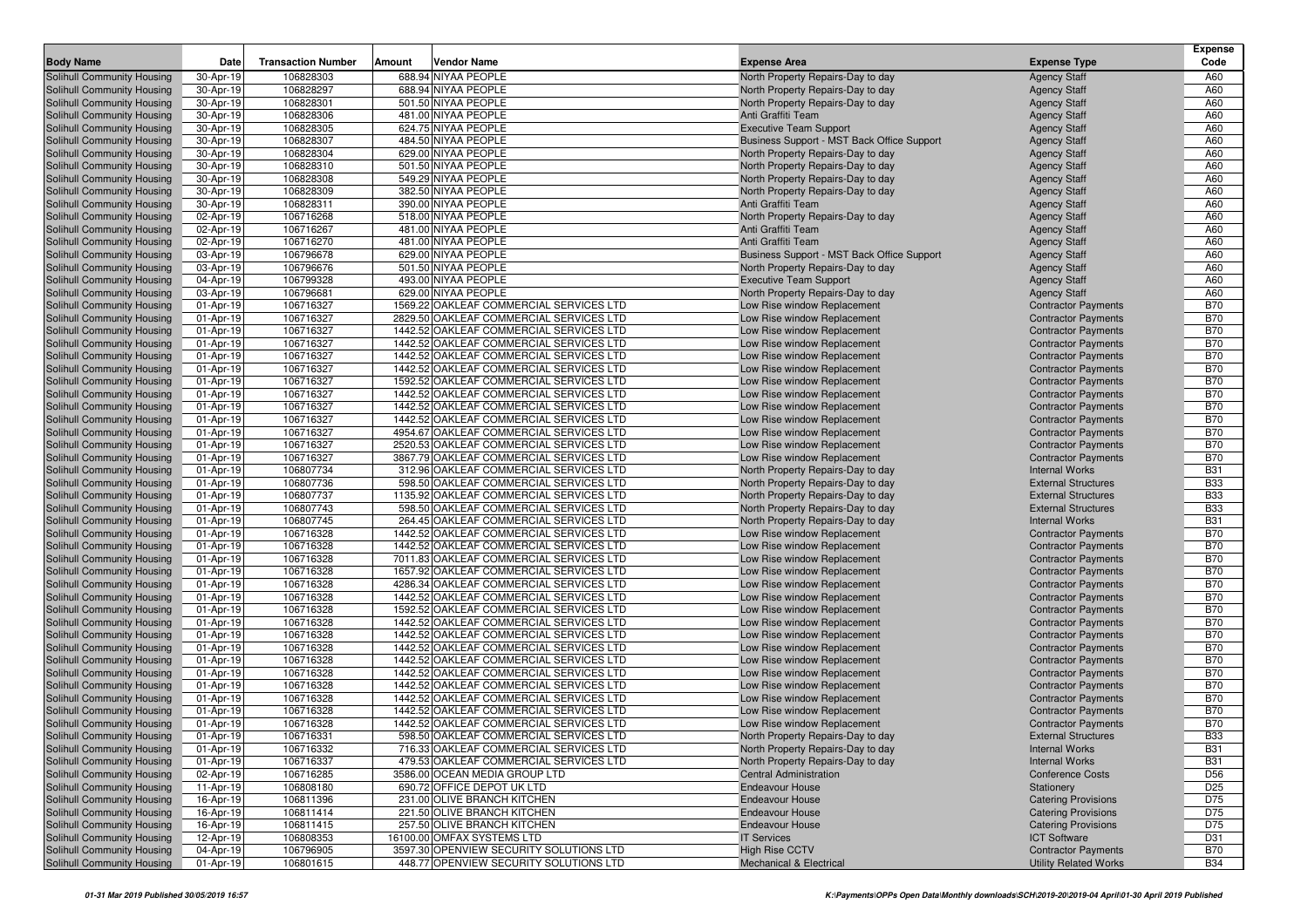|                                                          |                        |                           |                                                              |                                                                                 |                                                    | <b>Expense</b>                |
|----------------------------------------------------------|------------------------|---------------------------|--------------------------------------------------------------|---------------------------------------------------------------------------------|----------------------------------------------------|-------------------------------|
| <b>Body Name</b>                                         | Date                   | <b>Transaction Number</b> | Amount<br>Vendor Name                                        | <b>Expense Area</b>                                                             | <b>Expense Type</b>                                | Code                          |
| Solihull Community Housing                               | 01-Apr-19              | 106715448                 | 238.47 OPENVIEW SECURITY SOLUTIONS LTD                       | <b>Mechanical &amp; Electrical</b>                                              | <b>Utility Related Works</b>                       | <b>B34</b>                    |
| Solihull Community Housing                               | 01-Apr-19              | 106715457                 | 932.08 OPENVIEW SECURITY SOLUTIONS LTD                       | <b>Mechanical &amp; Electrical</b>                                              | <b>Utility Related Works</b>                       | <b>B34</b>                    |
| Solihull Community Housing                               | 01-Apr-19              | 106796879                 | 16880.84 OPENVIEW SECURITY SOLUTIONS LTD                     | <b>Sheltered Schemes</b>                                                        | <b>Contractor Payments</b>                         | <b>B70</b>                    |
| Solihull Community Housing                               | 01-Apr-19              | 106796880                 | 17179.00 OPENVIEW SECURITY SOLUTIONS LTD                     | <b>Sheltered Schemes</b>                                                        | <b>Contractor Payments</b>                         | <b>B70</b>                    |
| Solihull Community Housing                               | 01-Apr-19              | 106796881                 | 1634.82 OPENVIEW SECURITY SOLUTIONS LTD                      | <b>Sheltered Schemes</b>                                                        | <b>Contractor Payments</b>                         | <b>B70</b>                    |
| Solihull Community Housing                               | 09-Apr-19              | 106802688                 | 17024.01 OPENVIEW SECURITY SOLUTIONS LTD                     | <b>High Rise CCTV</b>                                                           | <b>Contractor Payments</b>                         | <b>B70</b>                    |
| Solihull Community Housing                               | 12-Apr-19              | 106815956                 | 1379.01 OPENVIEW SECURITY SOLUTIONS LTD                      | <b>Mechanical &amp; Electrical</b>                                              | <b>Utility Related Works</b>                       | <b>B34</b>                    |
| Solihull Community Housing                               | 12-Apr-19              | 106815959                 | 229.00 OPENVIEW SECURITY SOLUTIONS LTD                       | <b>Mechanical &amp; Electrical</b>                                              | <b>Utility Related Works</b>                       | <b>B34</b>                    |
| Solihull Community Housing                               | 12-Apr-19              | 106815960                 | 229.00 OPENVIEW SECURITY SOLUTIONS LTD                       | Mechanical & Electrical                                                         | <b>Utility Related Works</b>                       | <b>B34</b>                    |
| Solihull Community Housing                               | 12-Apr-19              | 106815961                 | 254.11 OPENVIEW SECURITY SOLUTIONS LTD                       | <b>Mechanical &amp; Electrical</b>                                              | <b>Utility Related Works</b>                       | <b>B34</b>                    |
| Solihull Community Housing                               | 12-Apr-19              | 106815963                 | 254.11 OPENVIEW SECURITY SOLUTIONS LTD                       | <b>Mechanical &amp; Electrical</b>                                              | <b>Utility Related Works</b>                       | <b>B34</b>                    |
| Solihull Community Housing                               | 12-Apr-19              | 106815966                 | 254.11 OPENVIEW SECURITY SOLUTIONS LTD                       | <b>Mechanical &amp; Electrical</b>                                              | <b>Utility Related Works</b>                       | <b>B34</b>                    |
| Solihull Community Housing                               | 12-Apr-19              | 106815990                 | 1559.56 OPENVIEW SECURITY SOLUTIONS LTD                      | <b>Mechanical &amp; Electrical</b>                                              | <b>Utility Related Works</b>                       | <b>B34</b>                    |
| Solihull Community Housing                               | 01-Apr-19              | 106814038                 | 243.75 ORBIS PROTECT LIMITED                                 | North Property Repairs-Voids                                                    | Voids                                              | <b>B38</b>                    |
| Solihull Community Housing                               | 01-Apr-19              | 106801625                 | 697.53 ORBIS PROTECT LIMITED                                 | North Property Repairs-Voids                                                    | Voids                                              | <b>B38</b>                    |
| Solihull Community Housing<br>Solihull Community Housing | 09-Apr-19<br>01-Apr-19 | 106801516<br>106801627    | 777.40 ORBIS PROTECT LIMITED<br>296.35 ORBIS PROTECT LIMITED | Ipswich House                                                                   | Cleaning<br>Voids                                  | <b>B50</b><br><b>B38</b>      |
| Solihull Community Housing                               | 01-Apr-19              | 106801628                 | 219.20 ORBIS PROTECT LIMITED                                 | North Property Repairs-Voids<br>North Property Repairs-Voids                    | Voids                                              | <b>B38</b>                    |
| Solihull Community Housing                               | 01-Apr-19              | 106801629                 | 373.50 ORBIS PROTECT LIMITED                                 | North Property Repairs-Voids                                                    | Voids                                              | <b>B38</b>                    |
| Solihull Community Housing                               | 01-Apr-19              | 106801630                 | 435.22 ORBIS PROTECT LIMITED                                 | North Property Repairs-Voids                                                    | Voids                                              | <b>B38</b>                    |
| Solihull Community Housing                               | 01-Apr-19              | 106801631                 | 373.50 ORBIS PROTECT LIMITED                                 | North Property Repairs-Voids                                                    | Voids                                              | <b>B38</b>                    |
| Solihull Community Housing                               | 01-Apr-19              | 106801633                 | 327.21 ORBIS PROTECT LIMITED                                 | North Property Repairs-Voids                                                    | Voids                                              | <b>B38</b>                    |
| Solihull Community Housing                               | 01-Apr-19              | 106801634                 | 604.95 ORBIS PROTECT LIMITED                                 | North Property Repairs-Voids                                                    | Voids                                              | <b>B38</b>                    |
| Solihull Community Housing                               | 01-Apr-19              | 106801636                 | 240.98 ORBIS PROTECT LIMITED                                 | North Property Repairs-Voids                                                    | Voids                                              | <b>B38</b>                    |
| Solihull Community Housing                               | 01-Apr-19              | 106801638                 | 243.10 ORBIS PROTECT LIMITED                                 | North Property Repairs-Voids                                                    | Voids                                              | <b>B38</b>                    |
| Solihull Community Housing                               | 01-Apr-19              | 106801640                 | 682.10 ORBIS PROTECT LIMITED                                 | North Property Repairs-Voids                                                    | Voids                                              | <b>B38</b>                    |
| Solihull Community Housing                               | 01-Apr-19              | 106801641                 | 321.27 ORBIS PROTECT LIMITED                                 | North Property Repairs-Voids                                                    | Voids                                              | <b>B38</b>                    |
| Solihull Community Housing                               | 01-Apr-19              | 106801642                 | 430.89 ORBIS PROTECT LIMITED                                 | North Property Repairs-Voids                                                    | Voids                                              | <b>B38</b>                    |
| Solihull Community Housing                               | 01-Apr-19              | 106801647                 | 358.07 ORBIS PROTECT LIMITED                                 | North Property Repairs-Voids                                                    | Voids                                              | <b>B38</b>                    |
| Solihull Community Housing                               | 01-Apr-19              | 106801648                 | 404.36 ORBIS PROTECT LIMITED                                 | North Property Repairs-Voids                                                    | Voids                                              | <b>B38</b>                    |
| Solihull Community Housing                               | 01-Apr-19              | 106801649                 | 289.19 ORBIS PROTECT LIMITED                                 | North Property Repairs-Voids                                                    | Voids                                              | <b>B38</b>                    |
| Solihull Community Housing                               | 01-Apr-19              | 106801650                 | 851.83 ORBIS PROTECT LIMITED                                 | North Property Repairs-Voids                                                    | Voids                                              | <b>B38</b>                    |
| Solihull Community Housing                               | 01-Apr-19              | 106801651                 | 404.36 ORBIS PROTECT LIMITED                                 | North Property Repairs-Voids                                                    | Voids                                              | <b>B38</b>                    |
| Solihull Community Housing                               | 01-Apr-19              | 106801652                 | 358.07 ORBIS PROTECT LIMITED                                 | North Property Repairs-Voids                                                    | Voids                                              | <b>B38</b>                    |
| Solihull Community Housing                               | 01-Apr-19              | 106801653                 | 1021.56 ORBIS PROTECT LIMITED                                | North Property Repairs-Voids                                                    | Voids                                              | <b>B38</b>                    |
| Solihull Community Housing                               | 01-Apr-19              | 106801654                 | 373.50 ORBIS PROTECT LIMITED                                 | North Property Repairs-Voids                                                    | Voids                                              | <b>B38</b>                    |
| Solihull Community Housing                               | 01-Apr-19              | 106801656                 | 419.79 ORBIS PROTECT LIMITED                                 | North Property Repairs-Voids                                                    | Voids                                              | <b>B38</b>                    |
| Solihull Community Housing                               | 01-Apr-19              | 106801659                 | 388.93 ORBIS PROTECT LIMITED                                 | North Property Repairs-Voids                                                    | Voids                                              | <b>B38</b>                    |
| Solihull Community Housing                               | 01-Apr-19              | 106801660                 | 322.99 ORBIS PROTECT LIMITED                                 | North Property Repairs-Voids                                                    | Voids                                              | <b>B38</b>                    |
| Solihull Community Housing                               | 01-Apr-19              | 106801661                 | 262.83 ORBIS PROTECT LIMITED                                 | North Property Repairs-Voids                                                    | Voids                                              | <b>B38</b>                    |
| Solihull Community Housing                               | 01-Apr-19              | 106801665                 | 251.18 ORBIS PROTECT LIMITED                                 | North Property Repairs-Voids                                                    | Voids                                              | <b>B38</b>                    |
| Solihull Community Housing                               | 01-Apr-19              | 106801666                 | 219.20 ORBIS PROTECT LIMITED                                 | North Property Repairs-Voids                                                    | Voids                                              | <b>B38</b>                    |
| Solihull Community Housing                               | 01-Apr-19              | 106801667                 | 373.50 ORBIS PROTECT LIMITED                                 | North Property Repairs-Voids                                                    | Voids                                              | <b>B38</b>                    |
| Solihull Community Housing                               | 01-Apr-19              | 106801668                 | 253.84 ORBIS PROTECT LIMITED                                 | North Property Repairs-Voids                                                    | Voids                                              | <b>B38</b>                    |
| Solihull Community Housing                               | 01-Apr-19              | 106801669                 | 219.20 ORBIS PROTECT LIMITED                                 | North Property Repairs-Voids                                                    | Voids                                              | <b>B38</b>                    |
| Solihull Community Housing                               | 01-Apr-19              | 106801670                 | 246.30 ORBIS PROTECT LIMITED                                 | North Property Repairs-Voids                                                    | Voids                                              | <b>B38</b>                    |
| Solihull Community Housing                               | 01-Apr-19              | 106801672                 | 292.06 ORBIS PROTECT LIMITED                                 | North Property Repairs-Voids                                                    | Voids                                              | <b>B38</b>                    |
| Solihull Community Housing                               | 01-Apr-19              | 106801673                 | 253.61 ORBIS PROTECT LIMITED                                 | North Property Repairs-Voids                                                    | Voids                                              | <b>B38</b>                    |
| Solihull Community Housing                               | 01-Apr-19              | 106801676                 | 295.60 ORBIS PROTECT LIMITED                                 | North Property Repairs-Voids                                                    | Voids                                              | <b>B38</b>                    |
| Solihull Community Housing                               | 01-Apr-19              | 106801677                 | 913.55 ORBIS PROTECT LIMITED                                 | North Property Repairs-Voids                                                    | Voids                                              | <b>B38</b>                    |
| Solihull Community Housing                               | 04-Apr-19              | 106799293                 | 3366.51 ORBIS PROTECT LIMITED                                | <b>Call Centre</b>                                                              | Other Fees & Charges                               | D <sub>59</sub>               |
| Solihull Community Housing                               | 01-Apr-19              | 106694365                 | 12368.28 P3 PEOPLE POTENTIAL POSSIBILITIES                   | Ipswich House                                                                   | <b>Other Contracted Services</b>                   | E90                           |
| Solihull Community Housing                               | 01-Apr-19              | 106694365                 | 2727.40 P3 PEOPLE POTENTIAL POSSIBILITIES                    | <b>Private Sector Leasing</b>                                                   | <b>Other Contracted Services</b>                   | E90                           |
| Solihull Community Housing<br>Solihull Community Housing | 03-Apr-19<br>08-Apr-19 | 106826936<br>106801385    | 6871.81 PACE PETROLEUM LTD<br>875.00 PARTRIDGE HOMES         | Stores-Stores and delivery<br><b>Syrian Family Properties</b>                   | <b>Stocks</b><br>Rents                             | R <sub>10</sub><br><b>B22</b> |
|                                                          | 12-Apr-19              | 106808535                 | 899.76 PENNINGTON CHOICE LTD                                 |                                                                                 |                                                    | D <sub>59</sub>               |
| Solihull Community Housing<br>Solihull Community Housing | 01-Apr-19              | 106796882                 | 6338.31 R J HARTWELL LTD                                     | <b>Energy Performance Certificates</b><br><b>Tarmac &amp; Resurfacing Works</b> | Other Fees & Charges<br><b>Contractor Payments</b> | <b>B70</b>                    |
| Solihull Community Housing                               | 01-Apr-19              | 106796882                 | -507.06 R J HARTWELL LTD                                     | Sub Contractors Tax                                                             | Creditor: Inland Revenue                           | S02                           |
| Solihull Community Housing                               | 01-Apr-19              | 106807747                 | 4860.00 R J HARTWELL LTD                                     | <b>Tarmac &amp; Resurfacing Works</b>                                           | <b>Contractor Payments</b>                         | <b>B70</b>                    |
| Solihull Community Housing                               | 01-Apr-19              | 106824721                 | 24382.59 R J HARTWELL LTD                                    | <b>Tarmac &amp; Resurfacing Works</b>                                           | <b>Contractor Payments</b>                         | <b>B70</b>                    |
| Solihull Community Housing                               | 01-Apr-19              | 106824721                 | -1950.61 R J HARTWELL LTD                                    | Sub Contractors Tax                                                             | Creditor: Inland Revenue                           | S02                           |
| Solihull Community Housing                               | 01-Apr-19              | 106807748                 | 11025.35 R J HARTWELL LTD                                    | <b>Tarmac &amp; Resurfacing Works</b>                                           | <b>Contractor Payments</b>                         | <b>B70</b>                    |
| Solihull Community Housing                               | 01-Apr-19              | 106807748                 | -882.03 R J HARTWELL LTD                                     | Sub Contractors Tax                                                             | Creditor: Inland Revenue                           | S02                           |
|                                                          |                        |                           |                                                              |                                                                                 |                                                    |                               |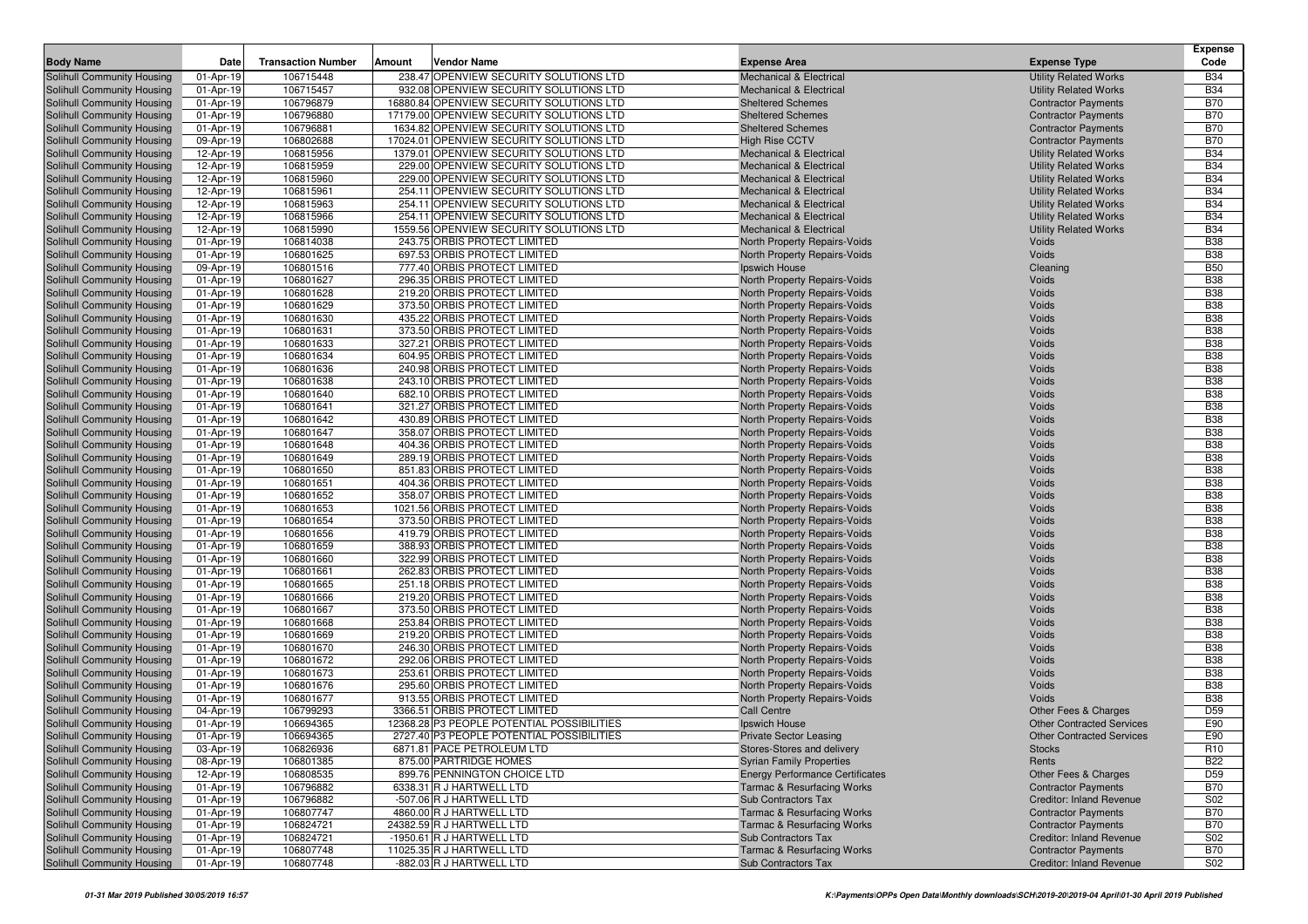| <b>Body Name</b>                                         | Date                   | <b>Transaction Number</b> | Amount       | Vendor Name                                                                            | <b>Expense Area</b>                                      | <b>Expense Type</b>                        | <b>Expense</b><br>Code        |
|----------------------------------------------------------|------------------------|---------------------------|--------------|----------------------------------------------------------------------------------------|----------------------------------------------------------|--------------------------------------------|-------------------------------|
| Solihull Community Housing                               | 15-Apr-19              | 106809728                 |              | 3900.00 REDACTED PERSONAL INFORMATION                                                  | <b>Private Sector Leasing</b>                            | Rents                                      | <b>B22</b>                    |
| Solihull Community Housing                               | 12-Apr-19              | 106808358                 |              | 250.00 RAPIDE COMMUNICATION LIMITED                                                    | North Property Repairs-Day to day                        | <b>Materials</b>                           | D <sub>13</sub>               |
| Solihull Community Housing                               | 12-Apr-19              | 106808357                 |              | 221.27 RAPIDE COMMUNICATION LIMITED                                                    | North Property Repairs-Day to day                        | <b>Materials</b>                           | D <sub>13</sub>               |
| Solihull Community Housing                               | 08-Apr-19              | 106801254                 | 547.13 REED  |                                                                                        | <b>Call Centre</b>                                       | <b>Agency Staff</b>                        | A60                           |
| Solihull Community Housing                               | 12-Apr-19              | 106808566                 | 639.89 REED  |                                                                                        | <b>Call Centre</b>                                       | <b>Agency Staff</b>                        | A60                           |
| Solihull Community Housing                               | 12-Apr-19              | 106808565                 | 437.70 REED  |                                                                                        | <b>Call Centre</b>                                       | <b>Agency Staff</b>                        | A60                           |
| Solihull Community Housing                               | 16-Apr-19              | 106811707                 |              | 302.00 RESOURCE PRINT SOLUTIONS                                                        | Customer, Communication & Information Team               | Printing                                   | D80                           |
| Solihull Community Housing                               | 01-Apr-19              | 106711369                 |              | 1295.75 RESOURCING GROUP                                                               | <b>MST Management</b>                                    | <b>Agency Staff</b>                        | A60                           |
| Solihull Community Housing                               | 04-Apr-19              | 106799326                 |              | 1380.00 RESOURCING GROUP                                                               | <b>MST Management</b>                                    | <b>Agency Staff</b>                        | A60                           |
| Solihull Community Housing                               | 04-Apr-19              | 106799296                 |              | 1350.50 RESOURCING GROUP                                                               | <b>MST Management</b>                                    | <b>Agency Staff</b>                        | A60                           |
| Solihull Community Housing                               | 11-Apr-19              | 106808011                 |              | 1380.00 RESOURCING GROUP                                                               | <b>MST Management</b>                                    | <b>Agency Staff</b>                        | A60                           |
| Solihull Community Housing                               | 11-Apr-19              | 106808009                 |              | 1350.50 RESOURCING GROUP                                                               | <b>MST Management</b>                                    | <b>Agency Staff</b>                        | A60                           |
| Solihull Community Housing                               | 17-Apr-19              | 106812366                 |              | 1380.00 RESOURCING GROUP                                                               | <b>MST Management</b>                                    | <b>Agency Staff</b>                        | A60                           |
| Solihull Community Housing                               | 17-Apr-19              | 106812365                 |              | 1204.50 RESOURCING GROUP                                                               | <b>MST Management</b>                                    | <b>Agency Staff</b>                        | A60                           |
| Solihull Community Housing                               | 26-Apr-19              | 106826725                 |              | 1380.00 RESOURCING GROUP                                                               | <b>MST Management</b>                                    | <b>Agency Staff</b>                        | A60                           |
| Solihull Community Housing                               | 10-Apr-19              | 106804995                 | 750.00 RG+P  |                                                                                        | New Build - Coleshill Heath School Extra Care            | <b>Contractor Payments</b>                 | <b>B70</b>                    |
| Solihull Community Housing                               | 10-Apr-19              | 106804993                 | 500.00 RG+P  |                                                                                        | <b>Feasibility Works</b>                                 | <b>Contractor Payments</b>                 | <b>B70</b>                    |
| Solihull Community Housing                               | 10-Apr-19              | 106804994                 | 4400.00 RG+P |                                                                                        | <b>Feasibility Works</b>                                 | <b>Contractor Payments</b>                 | <b>B70</b>                    |
| <b>Solihull Community Housing</b>                        | 16-Apr-19              | 106811417                 |              | 1040.00 RH ENVIRONMENTAL LTD                                                           | <b>Estate Mgmt Team</b>                                  | <b>ICT Software</b>                        | D31                           |
| Solihull Community Housing                               | 10-Apr-19              | 106805740                 |              | 2943.88 ROYAL MAIL                                                                     | <b>Endeavour House</b>                                   | Postages                                   | D <sub>21</sub>               |
| Solihull Community Housing                               | 23-Apr-19              | 106816803                 |              | -368.00 SELLICK PARTNERSHIP LTD                                                        | North Property Repairs-Day to day                        | <b>Agency Staff</b>                        | A60                           |
| Solihull Community Housing                               | 23-Apr-19              | 106816802                 |              | -368.00 SELLICK PARTNERSHIP LTD                                                        | North Property Repairs-Day to day                        | <b>Agency Staff</b>                        | A60                           |
| Solihull Community Housing                               | 03-Apr-19              | 106750357                 |              | 356.00 SELLICK PARTNERSHIP LTD                                                         | <b>Welfare Reform Work</b>                               | <b>Agency Staff</b>                        | A60                           |
| Solihull Community Housing                               | 16-Apr-19              | 106811418                 |              | 510.72 SELLICK PARTNERSHIP LTD                                                         | <b>Welfare Reform Work</b>                               | <b>Agency Staff</b>                        | A60                           |
| <b>Solihull Community Housing</b>                        | 16-Apr-19              | 106811419                 |              | 516.00 SELLICK PARTNERSHIP LTD                                                         | <b>Welfare Reform Work</b>                               | <b>Agency Staff</b>                        | A60                           |
| Solihull Community Housing                               | 25-Apr-19              | 106826305                 |              | 633.25 SELLICK PARTNERSHIP LTD<br>360.00 SELLICK PARTNERSHIP LTD                       | North Property Repairs-Day to day                        | <b>Agency Staff</b>                        | A60                           |
| Solihull Community Housing                               | 03-Apr-19              | 106749354                 |              |                                                                                        | <b>Welfare Reform Work</b><br><b>Welfare Reform Work</b> | <b>Agency Staff</b>                        | A60                           |
| Solihull Community Housing<br>Solihull Community Housing | 03-Apr-19              | 106749353<br>106750353    |              | 360.00 SELLICK PARTNERSHIP LTD<br>566.56 SELLICK PARTNERSHIP LTD                       | <b>Welfare Reform Work</b>                               | <b>Agency Staff</b>                        | A60<br>A60                    |
| Solihull Community Housing                               | 03-Apr-19<br>04-Apr-19 | 106798345                 |              | 674.40 SELLICK PARTNERSHIP LTD                                                         | <b>Welfare Reform Work</b>                               | <b>Agency Staff</b><br><b>Agency Staff</b> | A60                           |
| Solihull Community Housing                               | 09-Apr-19              | 106801847                 |              | 452.00 SELLICK PARTNERSHIP LTD                                                         | <b>Welfare Reform Work</b>                               | <b>Agency Staff</b>                        | A60                           |
| Solihull Community Housing                               | 25-Apr-19              | 106826308                 |              | 503.20 SELLICK PARTNERSHIP LTD                                                         | North Property Repairs-Day to day                        | <b>Agency Staff</b>                        | A60                           |
| Solihull Community Housing                               | 10-Apr-19              | 106805078                 |              | 680.00 SELLICK PARTNERSHIP LTD                                                         | <b>Welfare Reform Work</b>                               | <b>Agency Staff</b>                        | A60                           |
| Solihull Community Housing                               | 10-Apr-19              | 106805079                 |              | 520.00 SELLICK PARTNERSHIP LTD                                                         | <b>Welfare Reform Work</b>                               | <b>Agency Staff</b>                        | A60                           |
| Solihull Community Housing                               | 18-Apr-19              | 106813895                 |              | 560.00 SELLICK PARTNERSHIP LTD                                                         | <b>Welfare Reform Work</b>                               | <b>Agency Staff</b>                        | A60                           |
| Solihull Community Housing                               | 18-Apr-19              | 106813897                 |              | 745.40 SELLICK PARTNERSHIP LTD                                                         | <b>Welfare Reform Work</b>                               | <b>Agency Staff</b>                        | A60                           |
| Solihull Community Housing                               | 18-Apr-19              | 106813899                 |              | 544.00 SELLICK PARTNERSHIP LTD                                                         | <b>Welfare Reform Work</b>                               | <b>Agency Staff</b>                        | A60                           |
| Solihull Community Housing                               | 25-Apr-19              | 106826306                 |              | 544.00 SELLICK PARTNERSHIP LTD                                                         | <b>Welfare Reform Work</b>                               | <b>Agency Staff</b>                        | A60                           |
| Solihull Community Housing                               | 25-Apr-19              | 106826307                 |              | 448.00 SELLICK PARTNERSHIP LTD                                                         | <b>Welfare Reform Work</b>                               | <b>Agency Staff</b>                        | A60                           |
| Solihull Community Housing                               | 29-Apr-19              | 106827995                 |              | 1497.50 SEVERN TRENT WATER LTD                                                         | <b>Private Sector Leasing</b>                            | Water                                      | <b>B12</b>                    |
| Solihull Community Housing                               | 11-Apr-19              | 106808164                 |              | 742.00 SEVERN TRENT WATER LTD                                                          | <b>Private Sector Leasing</b>                            | Water                                      | <b>B12</b>                    |
| Solihull Community Housing                               | 15-Apr-19              | 106809727                 |              | 3038.10 SF PROPERTIES                                                                  | <b>Private Sector Leasing</b>                            | Rents                                      | <b>B22</b>                    |
| Solihull Community Housing                               | 08-Apr-19              | 106801265                 |              | 2500.00 SOLIHULL MBC                                                                   | Home Improvement Agency                                  | Head Office: Charges                       | H <sub>10</sub>               |
| Solihull Community Housing                               | 01-Apr-19              | 106694371                 |              | 1623.77 SOLIHULL MBC                                                                   | Payroll - Payable to SMBC                                | Creditor: Solihull MBC                     | <b>S09</b>                    |
| Solihull Community Housing                               | 18-Apr-19              | 106814245                 |              | 3760.32 SOLIHULL MBC                                                                   | Payroll - Payable to SMBC                                | Creditor: Solihull MBC                     | S <sub>09</sub>               |
| Solihull Community Housing                               | 01-Apr-19              | 106706371                 |              | 1234.54 SOLIHULL MBC (COUNCIL TAX)                                                     | <b>North Property Repairs-Voids</b>                      | <b>Council Tax</b>                         | <b>B21</b>                    |
| Solihull Community Housing                               | 01-Apr-19              | 106706369                 |              | 922.20 SOLIHULL MBC (COUNCIL TAX)                                                      | <b>North Property Repairs-Voids</b>                      | <b>Council Tax</b>                         | <b>B21</b>                    |
| Solihull Community Housing                               | 01-Apr-19              | 106706372                 |              | 6319.51 SOLIHULL MBC (COUNCIL TAX)                                                     | North Property Repairs-Voids                             | <b>Council Tax</b>                         | <b>B21</b>                    |
| Solihull Community Housing                               | 01-Apr-19              | 106706368                 |              | 443.20 SOLIHULL MBC (COUNCIL TAX)                                                      | <b>North Property Repairs-Voids</b>                      | <b>Council Tax</b>                         | <b>B21</b>                    |
| Solihull Community Housing                               | 01-Apr-19              | 106706370                 |              | 366.13 SOLIHULL MBC (COUNCIL TAX)                                                      | <b>North Property Repairs-Voids</b>                      | <b>Council Tax</b>                         | <b>B21</b>                    |
| Solihull Community Housing<br>Solihull Community Housing | 01-Apr-19<br>08-Apr-19 | 106695361<br>106801389    |              | 943.20 SOLIHULL METROPOLITAN BOROUGH COUNCIL<br>975.00 SOLIHULL UNITED REFORMED CHURCH | <b>Estate Mgmt Team</b>                                  | <b>Materials</b><br>Rents                  | D <sub>13</sub><br><b>B22</b> |
| Solihull Community Housing                               | 18-Apr-19              | 106814062                 |              | 377.91 SOUTHERN ELECTRIC PLC                                                           | <b>Syrian Family Properties</b>                          |                                            | <b>B11</b>                    |
| Solihull Community Housing                               | 17-Apr-19              | 106813623                 |              | 850.00 SURVEY SOLUTIONS                                                                | North Property Repairs-Voids<br><b>Feasibility Works</b> | Electricity<br><b>Contractor Payments</b>  | <b>B70</b>                    |
| Solihull Community Housing                               | 02-Apr-19              | 106716359                 |              | 312.50 T C CARS                                                                        | Housing Aid & Homelessness                               | <b>Public Transport</b>                    | C <sub>20</sub>               |
| Solihull Community Housing                               | 03-Apr-19              | 106748354                 |              | 228.00 T C CARS                                                                        | <b>Customer Involvement Team</b>                         | <b>Tenant Transport</b>                    | C91                           |
| Solihull Community Housing                               | 05-Apr-19              | 106799799                 |              | 4954.80 TELETRAC NAVMAN (UK) LTD                                                       | Client - Fleet Management                                | Vehicle Hire                               | C30                           |
| Solihull Community Housing                               | 08-Apr-19              | 106801366                 |              | 1073.00 THE OYSTER PARTNERSHIP LTD                                                     | <b>Housing Aid &amp; Homelessness</b>                    | <b>Agency Staff</b>                        | A60                           |
| Solihull Community Housing                               | 24-Apr-19              | 106822856                 |              | 1073.00 THE OYSTER PARTNERSHIP LTD                                                     | <b>Housing Aid &amp; Homelessness</b>                    | <b>Agency Staff</b>                        | A60                           |
| Solihull Community Housing                               | 25-Apr-19              | 106826404                 |              | 1073.00 THE OYSTER PARTNERSHIP LTD                                                     | Housing Aid & Homelessness                               | <b>Agency Staff</b>                        | A60                           |
| Solihull Community Housing                               | 15-Apr-19              | 106809734                 |              | 825.00 TOUCHWOOD LETTINGS                                                              | <b>Syrian Family Properties</b>                          | Rents                                      | <b>B22</b>                    |
| Solihull Community Housing                               | 03-Apr-19              | 106796492                 |              | 1740.00 TPAS LTD                                                                       | <b>Estate Mgmt Team</b>                                  | Emp'ee Professional Subs                   | A94                           |
| Solihull Community Housing                               | 16-Apr-19              | 106811474                 |              | 7249.40 TRAVELODGE                                                                     | <b>Housing Aid &amp; Homelessness</b>                    | <b>B&amp;B Accommodation</b>               | <b>B23</b>                    |